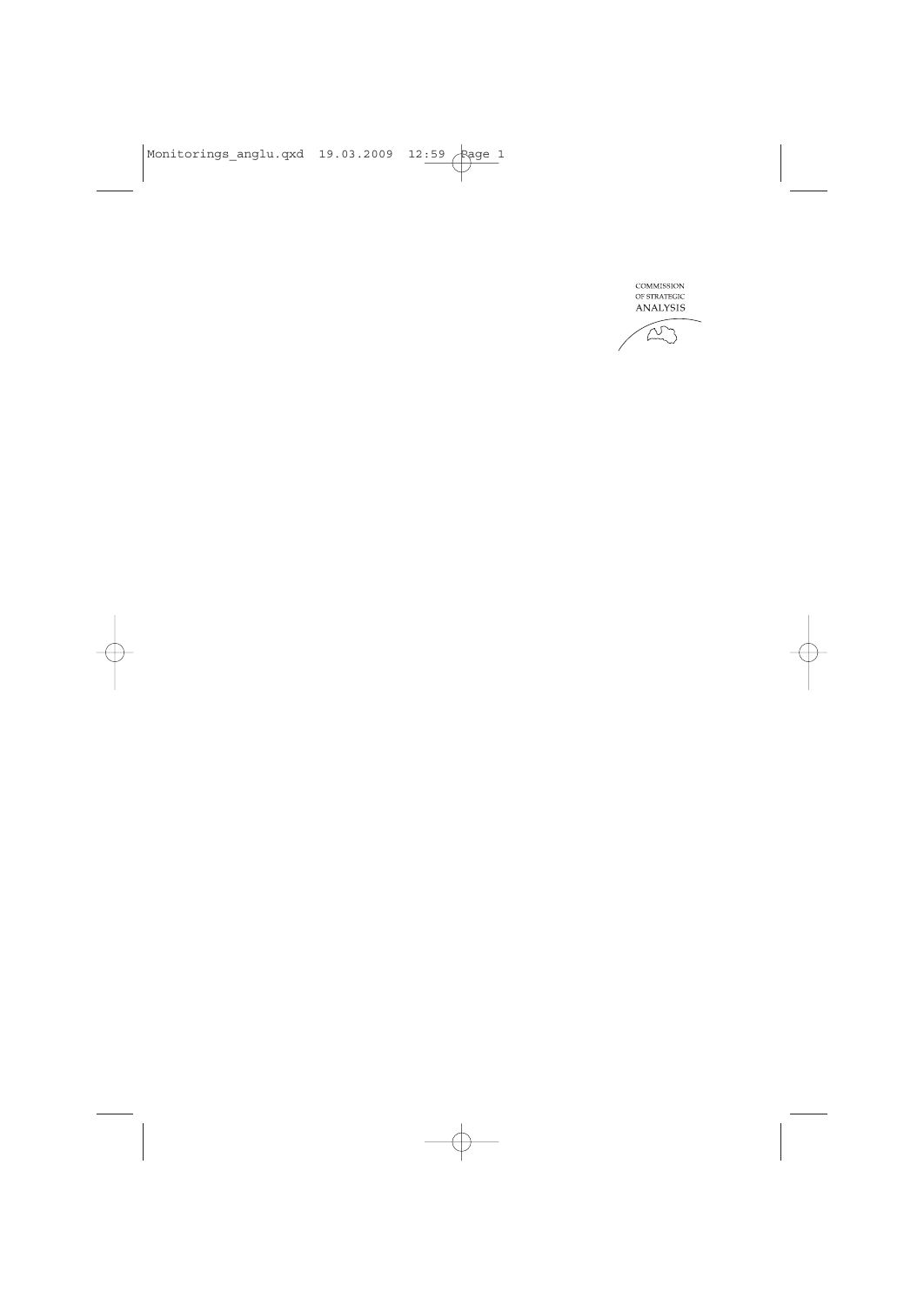Monitorings\_anglu.qxd 19.03.2009 12:59 Page 2

 $\mathfrak{g}$  $\mathbb{I}$  $\mathbb{L}$  $\mathbb{F}$  $\mathfrak{g}$  $\mathbb{I}$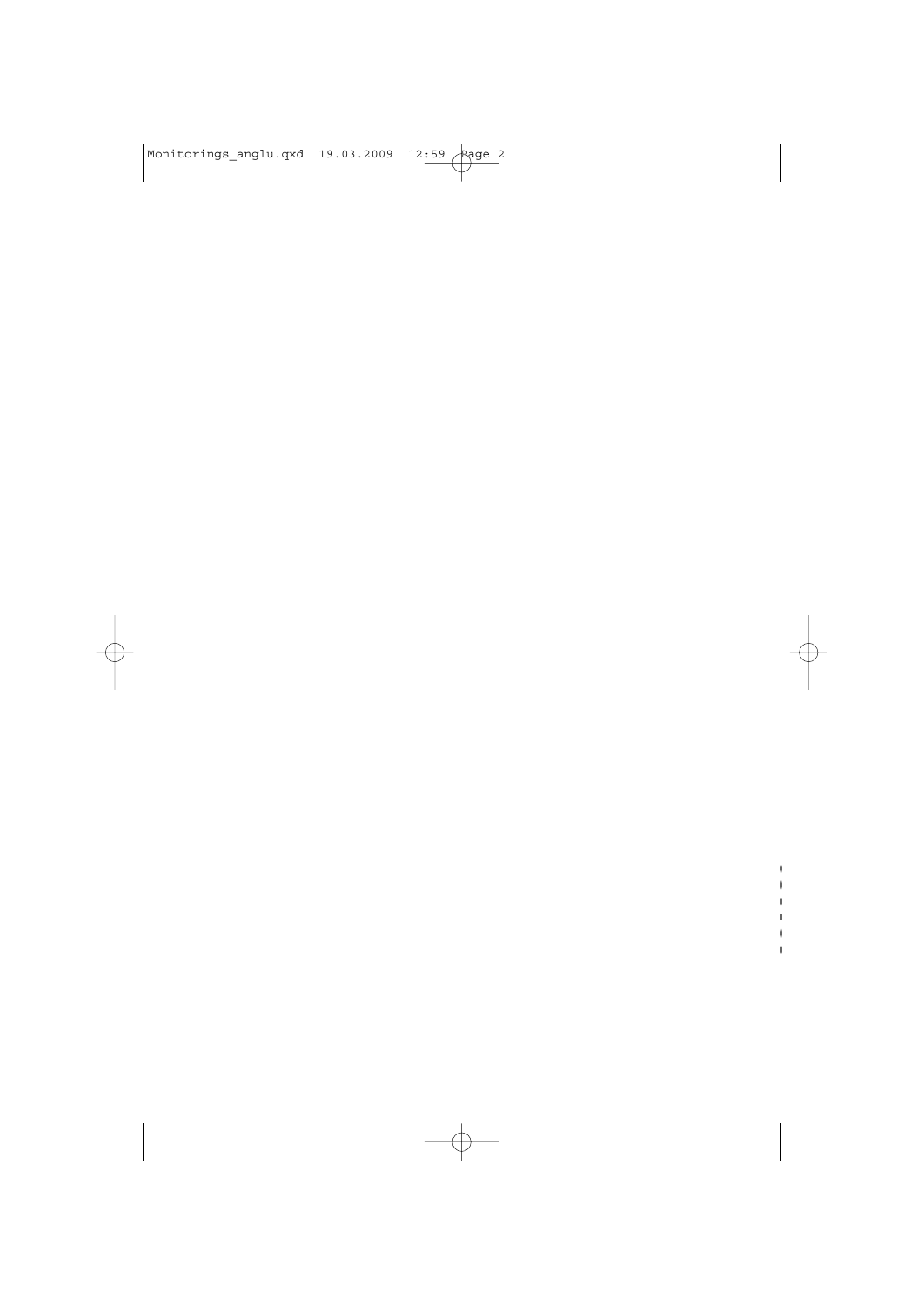$Montorings\_anglu.qxd 19.03.2009 12:59 29.89499$ 

COMMOSSION OF STRATEGIC ANALYSIS





2 \* HRIPHHAMASOSSA & **UMMERHERSHOOTS** 

GZINÄTNE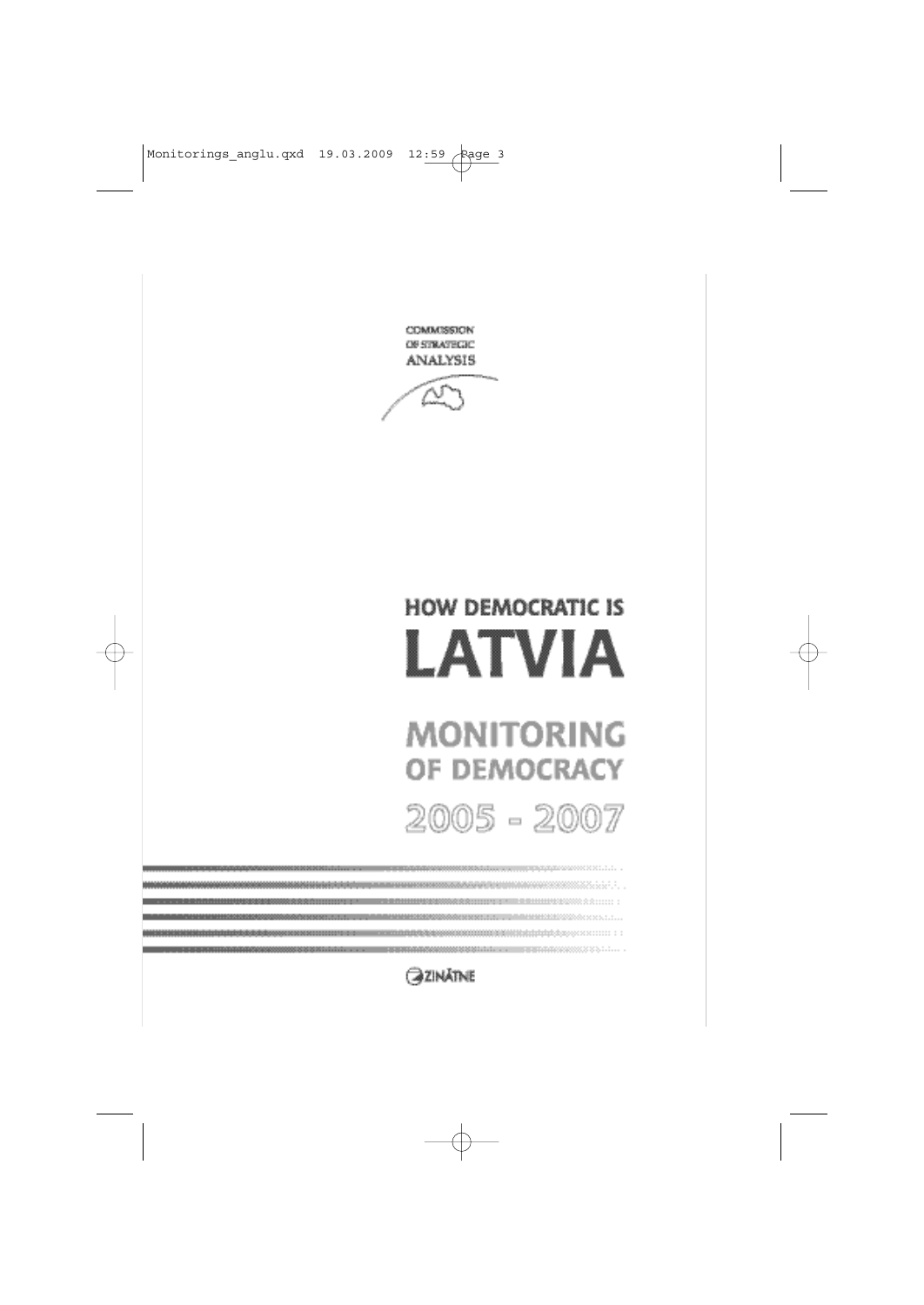$M$ onitorings\_anglu.qxd 19.03.2009 12:59  $\frac{1}{2}$ 

UDK 323.1(474.3) (082) Ho 910

Scientific editor JURIS ROZENVALDS Translator ILONA KUNDA Cover design ILZE RAMANE

Facts and opinions reflected in the articles are responsibility of the authors

- © Chancery of President of the Republic of Latvia, 2007
- © Authors of articles, 2007
- © Ilze Ramane, cover design
- ISBN 978-9984-808-17-8 © Publishing house "Zinâtne", 2007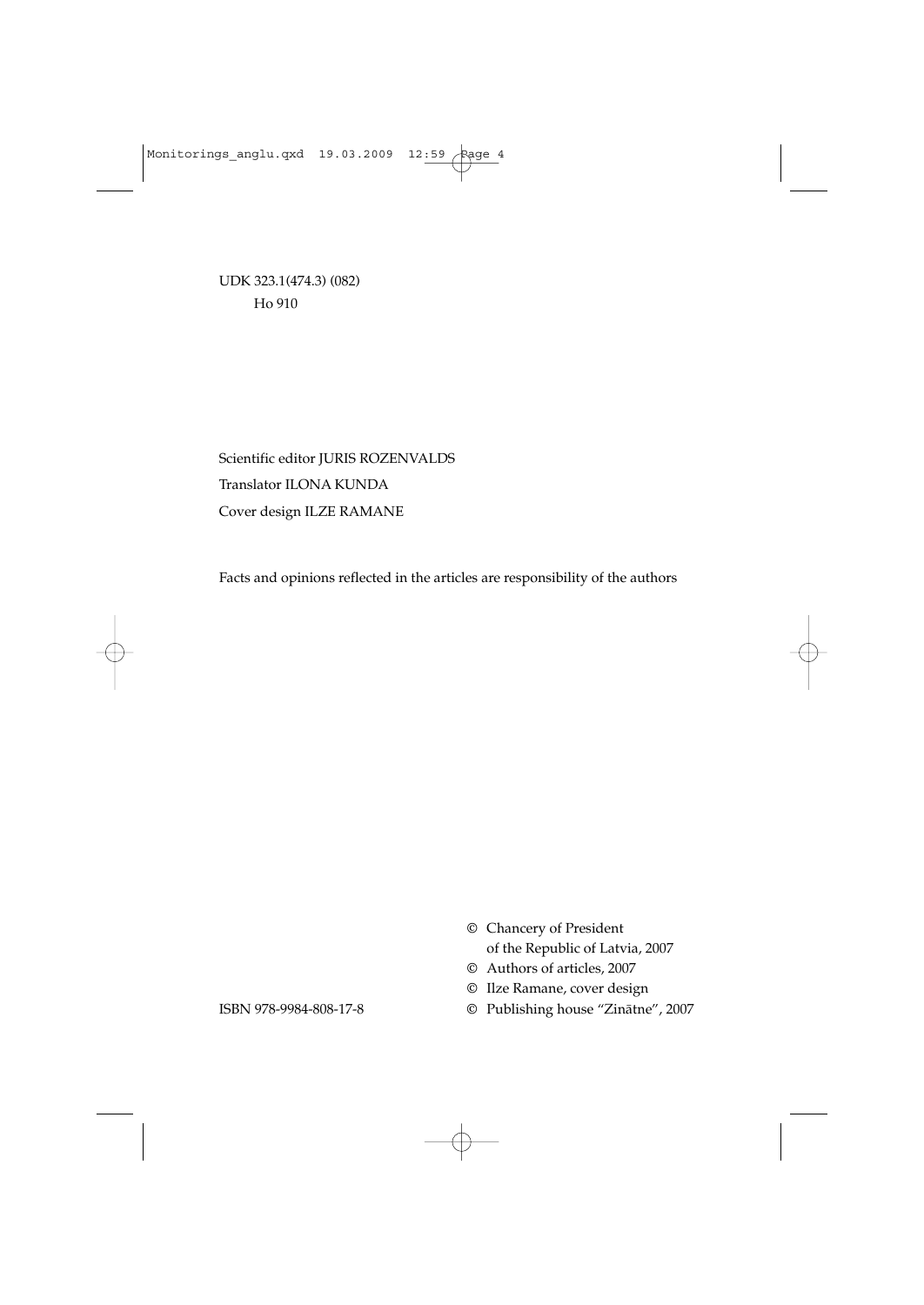Monitorings\_anglu.qxd 19.03.2009 12:59 Page 5

## **Contents**

| Introduction. From Audit of Democracy                                                            |
|--------------------------------------------------------------------------------------------------|
| Ilze Brands Kehris                                                                               |
| Artūrs Kučs                                                                                      |
| Ilze Brands Kehris                                                                               |
| Feliciana Rajevska, Alfs Vanags                                                                  |
| Jānis Ikstens, Andris Runcis                                                                     |
| Daunis Auers, Jānis Ikstens<br>6. The Role of Political Parties in a Democracy  49               |
| Marija Golubeva, Iveta Reinholde<br>7. Efficiency and Accountability of Governance Structures 53 |
| Anhelita Kamenska, Atis Lejiņš                                                                   |
| Valts Kalniņš                                                                                    |
| Ilze Šulmane, Sergei Kruk                                                                        |
| Zinta Miezaine, Māra Sīmane                                                                      |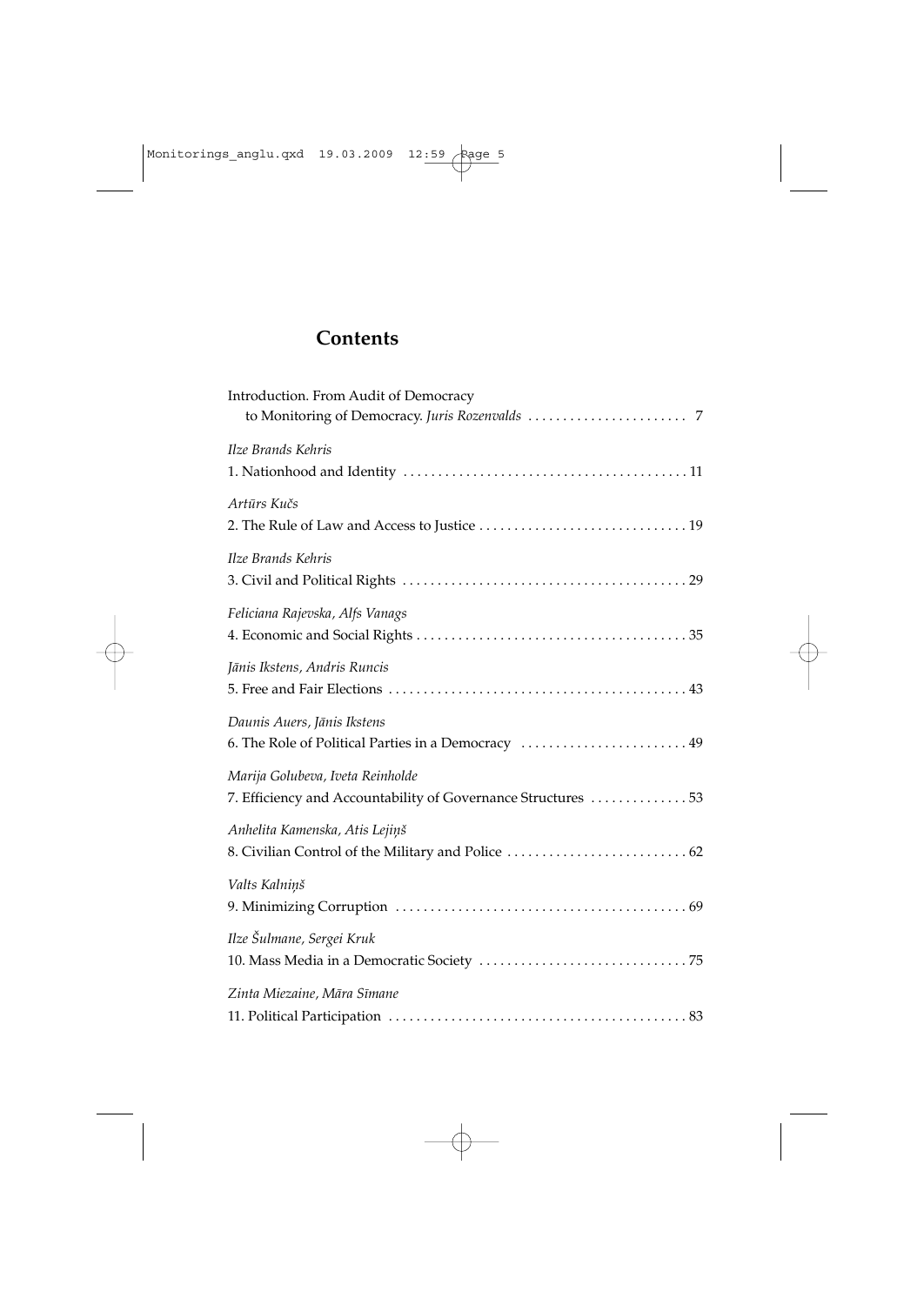### 6 CONTENTS

| Edvīns Vanags, Inga Vilka |  |
|---------------------------|--|
|                           |  |
| Edvīns Vanags, Inga Vilka |  |
| Žaneta Ozolina            |  |
|                           |  |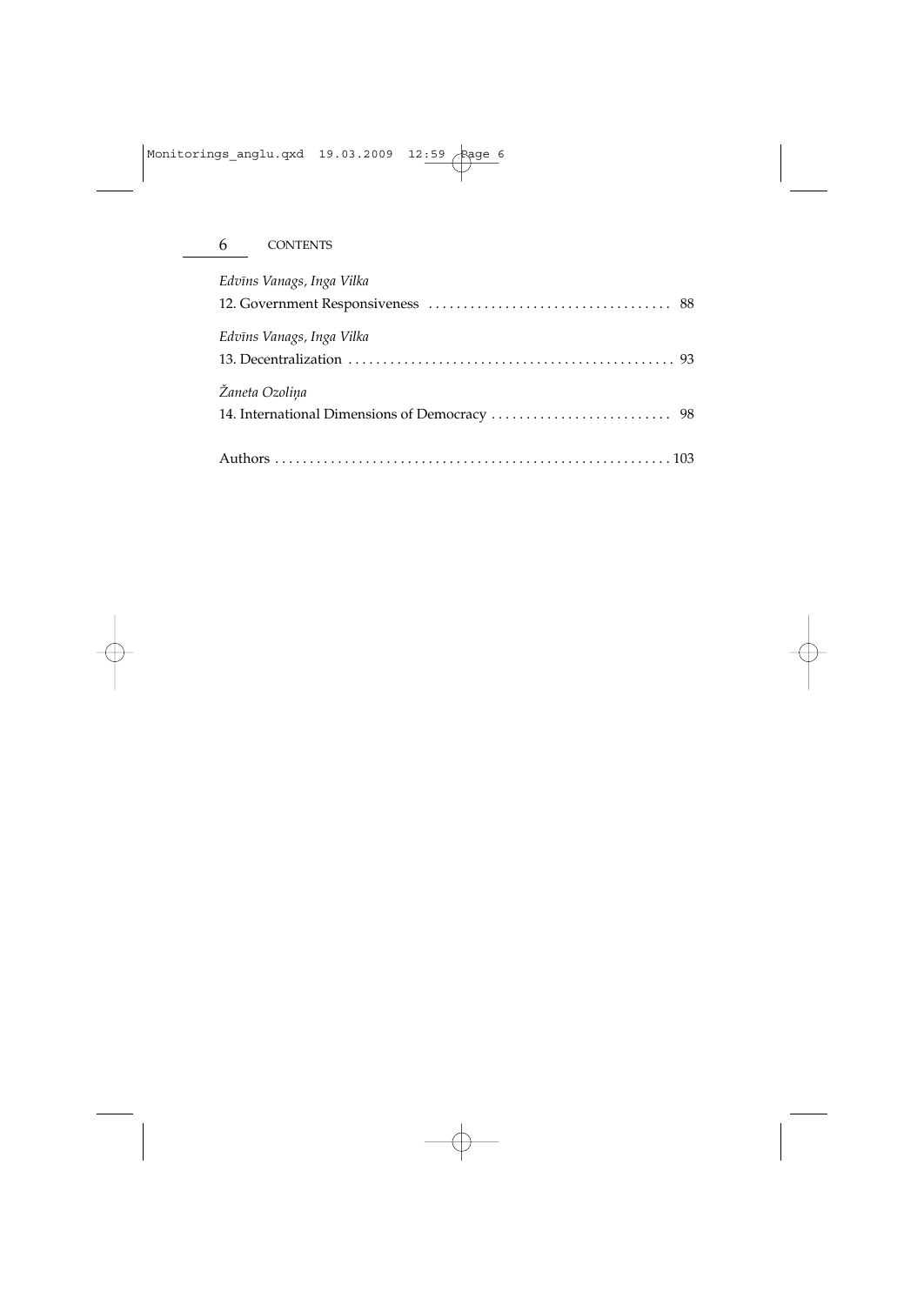### **Introduction**

### **From Audit of Democracy to Monitoring of Democracy**

The idea of democracy becoming progressively more widespread in the modern world, the various discussions that examine democracy are increasingly substituting the question of whether we do need democracy by the question of what kind of democracy we need, what it means in various spheres of social life, and how wide the social phenomena is where the criteria of democracy can be applicable.

It should also be taken into account that there exists a difference between democracy as an ideal and democracy as the characteristic trait of an existing political order. None of the actually existing contemporary democracies can boast being a complete embodiment of democratic ideals. At the same time democracy is not a monument which is timeless in its perfection and completeness. Democracy can never be fully finished, as the changing life of a society continuously poses new challenges for the old means of democratic participation and the principles of democratic governance. An essential trait of democracy is its ability to change both as the result of external influences and – this is particularly true of mature democracies – to evolve in accordance with the times, the changing world and societal needs.

The above considerations actualize the need for a multifaceted and detailed assessment of the level of democracy and the dynamics of the democratization processes, which would make it possible to reach conclusions about the quality of democracy and its development trends both in a comparative perspective and with regard to a given society in specific historical circumstances.

To assess the democracy status and dynamics, one needs robust guidelines, that is, a methodology which could be efficiently applicable both on a national and international level. However, prior to that there should be a political will, a research capacity and economic opportunities to carry out such a study. In Latvia, all these preconditions were successfully in place in 2004, when under the auspices of the newly established Strategic Analysis Commission a group of experts was formed, including well-known Latvia's political scientists, lawyers, economists, sociologists, media experts, human rights researchers, politicians, etc. Applying the internationally recognized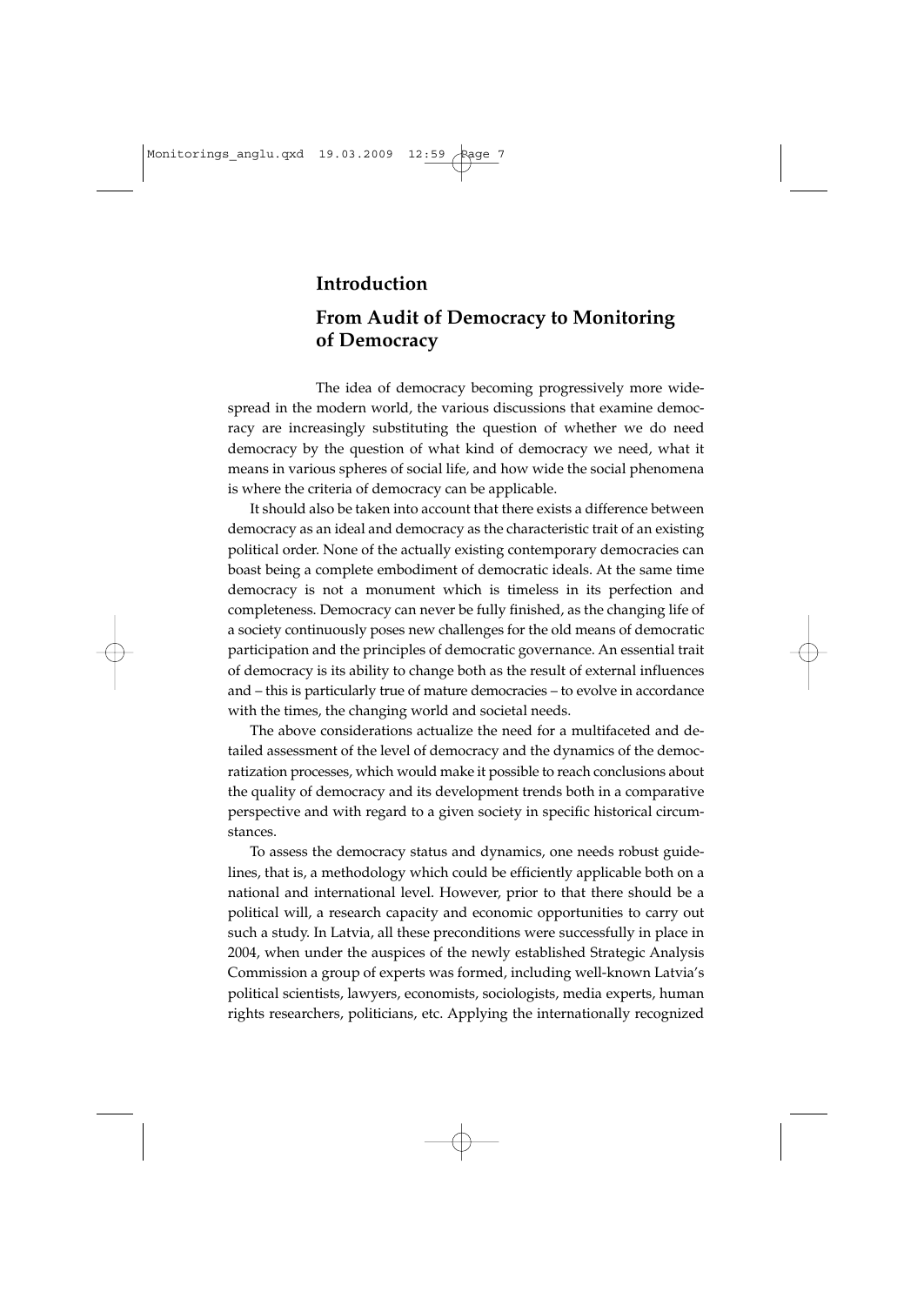#### 8 **JURIS ROZENVALDS**

IDEA<sup>1</sup> methodology, this group carried out a stock-taking of the status of Latvia's democracy, the starting point being 2004 – the year that was particularly significant for our society. In this year Latvia became a full-fledged Member State of NATO and the EU. In the spring of 2005, the results of Latvia's democracy audit were published in a separate book in Latvian,<sup>2</sup> while several months later the publication was issued in English.<sup>3</sup>

The audit of Latvia's democracy carried out by our experts has met recognition both in Latvia and abroad.The results of the audit were presented to the factions of the 8th Saeima of the Republic of Latvia; its conclusions caused extensive commentaries in Latvia's media. The copies of the publication that appeared in bookstores did not stay on the shelves either. The results of the audit are widely used by researchers of Latvia's society both domestically and abroad, they are sought by students of various fields of study, as well as secondary school students; it is an important source of objective information about Latvia in the diplomatic missions of our country abroad, as well as a major source of enquiry for the foreign diplomats accredited in Latvia.

Two years after the publication of the extensive and detailed audit of Latvia's democracy readers are presented with a much more compact monitoring of democracy. What is the difference between audit and monitoring? In the case of assessing Latvia's democracy we defined audit as a systemic and analytical analysis of the development of democracy, whose goal was to identify and formulate the trends of democratization, provide a relatively extensive description of the situation, carry out a public opinion survey on the major issues of democratization, as well as to formulate practical proposals for the improvement of the situation. Such a many-faceted and profound assessment of democratization processes (or audit) should be carried out every six to eight years. However, the society is developing in a very dynamic way and there is a need to assess the course of democratization

<sup>&</sup>lt;sup>1</sup> IDEA (Institute for Democracy and Electoral Assistance) – an intragovernmental organization whose goal is to promote the development of democracy world-wide. Its headquarters are located in Stockholm (Sweden).

<sup>&</sup>lt;sup>2</sup> Cik demokrātiska ir Latvija. Demokrātijas audits. Rīga: LU Akadēmiskais apgâds, 2005.

<sup>&</sup>lt;sup>3</sup> How Democratic is Latvia. Audit of Democracy. Rīga: LU Akadēmiskais apgâds, 2005.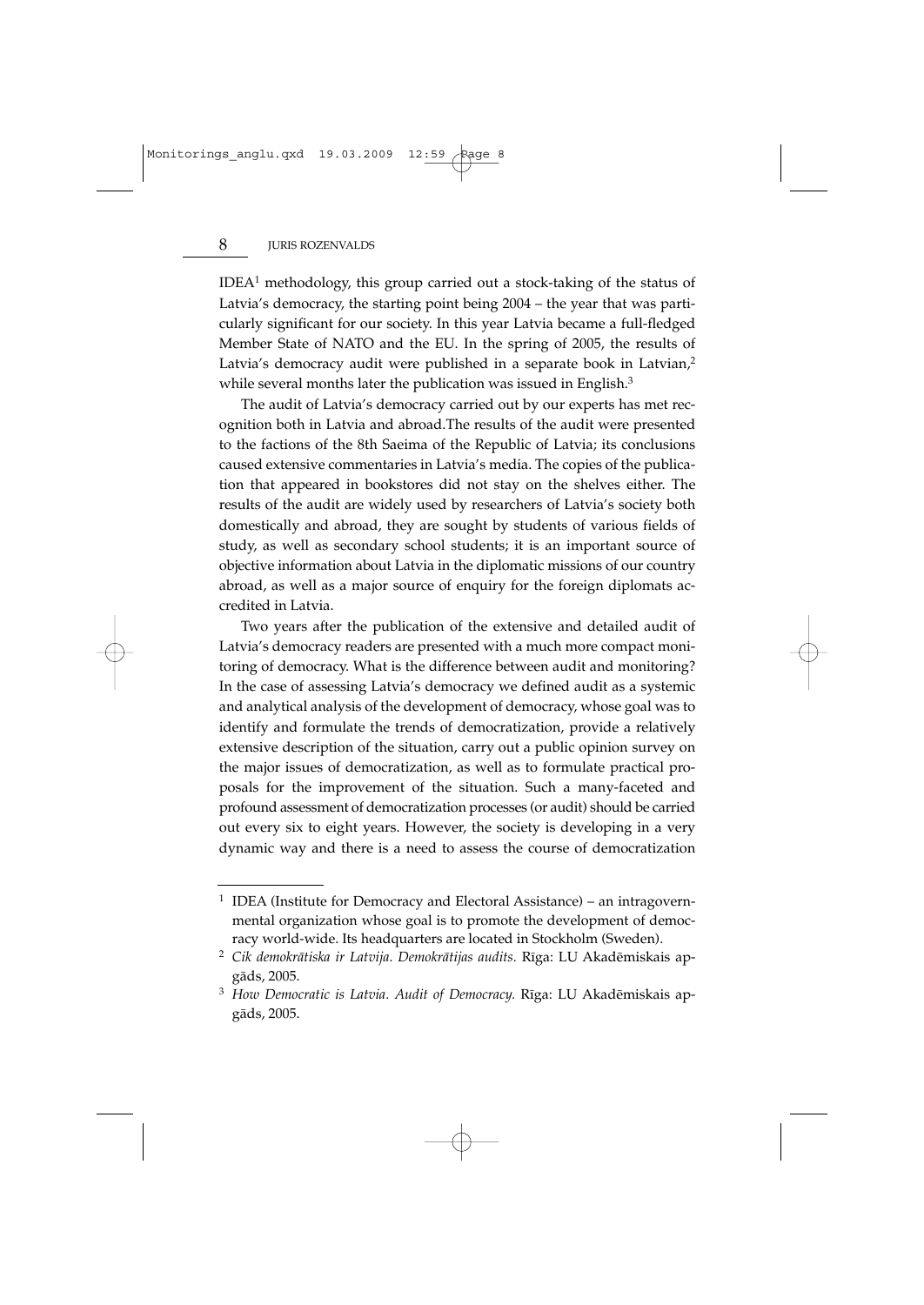#### Introduction 9

processes in a shorter time span, which is the objective of carrying out a monitoring exercise. It is based on the methodology of the democracy audit and it has been prepared by the group of Latvia's experts, most of whom accomplished the democracy audit of our country three years ago. It should be noted that the goal of democracy monitoring is less ambitious – we wished to identify the spheres where the level of democratization of Latvia's society has increased over the previous two or three years, as well as aspects that have remained on the same level or have seen a regress.

To make the comparison more illustrative, each chapter of the monitoring starts with a table where the reader can find the assessment of years 2005 and 2007 on each of the issues examined in the chapter, as well as a pointer to the trend of the process:  $\vec{\mathcal{P}}$  (improvement), = (same),  $\sum$  (decline). In certain cases the assessment of 2007 and 2005 is identical, however, in the opinion of experts a trend for improvement (or decline) is manifest, which is shown by an upwards or downwards arrow. The commentary that follows the table provides the explanation of the experts for the assessment reflected in the table. Taking into account the limited scope of the publication of the monitoring results, which was in turn prompted by the limited time available (results of a topical study should be published as fast as possible) the explanations of the authors address only the issues that necessitate extended commentary. The assessments proposed by the experts as well as the characterization of the development trends were discussed in the experts' retreat seminar in April 2007.

The IDEA methodology used for the monitoring is oriented towards a qualitative assessment of the democratization processes, and one should not expect of it quantitative measurements which would easily make it possible to determine Latvia's place (rating) among other democratic countries, or, for example, a measurement in per cent of democratization rate in a given issue area. This was not the goal of the working group. However, if the opinions of the experts reflected in this 'snapshot' as the result are conductive of discussions in Latvia's society on the issues touched upon in the monitoring – especially in the issue areas where the experts identified a decline or stagnation – the authors will consider their objective accomplished.

JURIS ROZENVALDS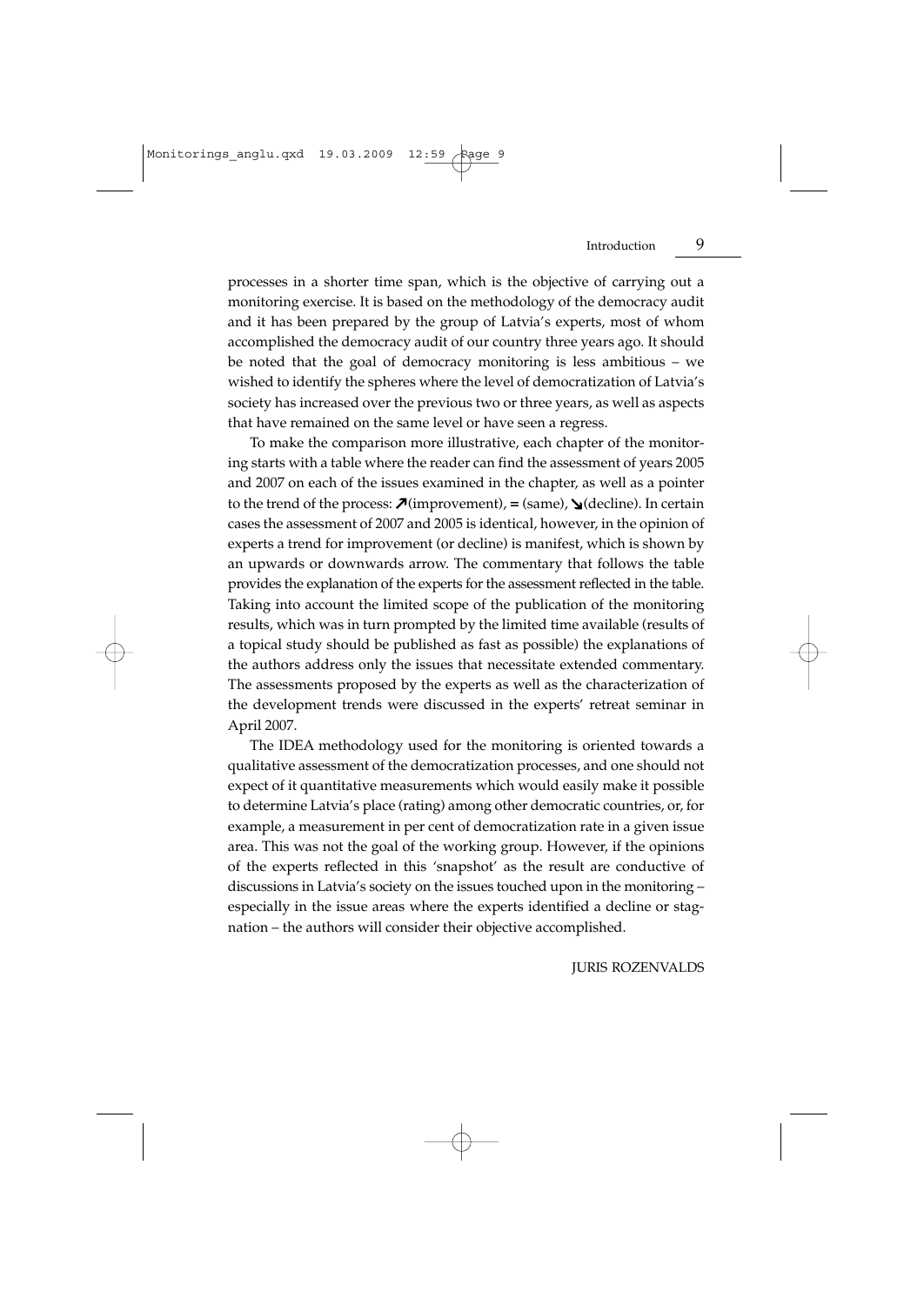Monitorings\_anglu.qxd 19.03.2009 12:59 Page 10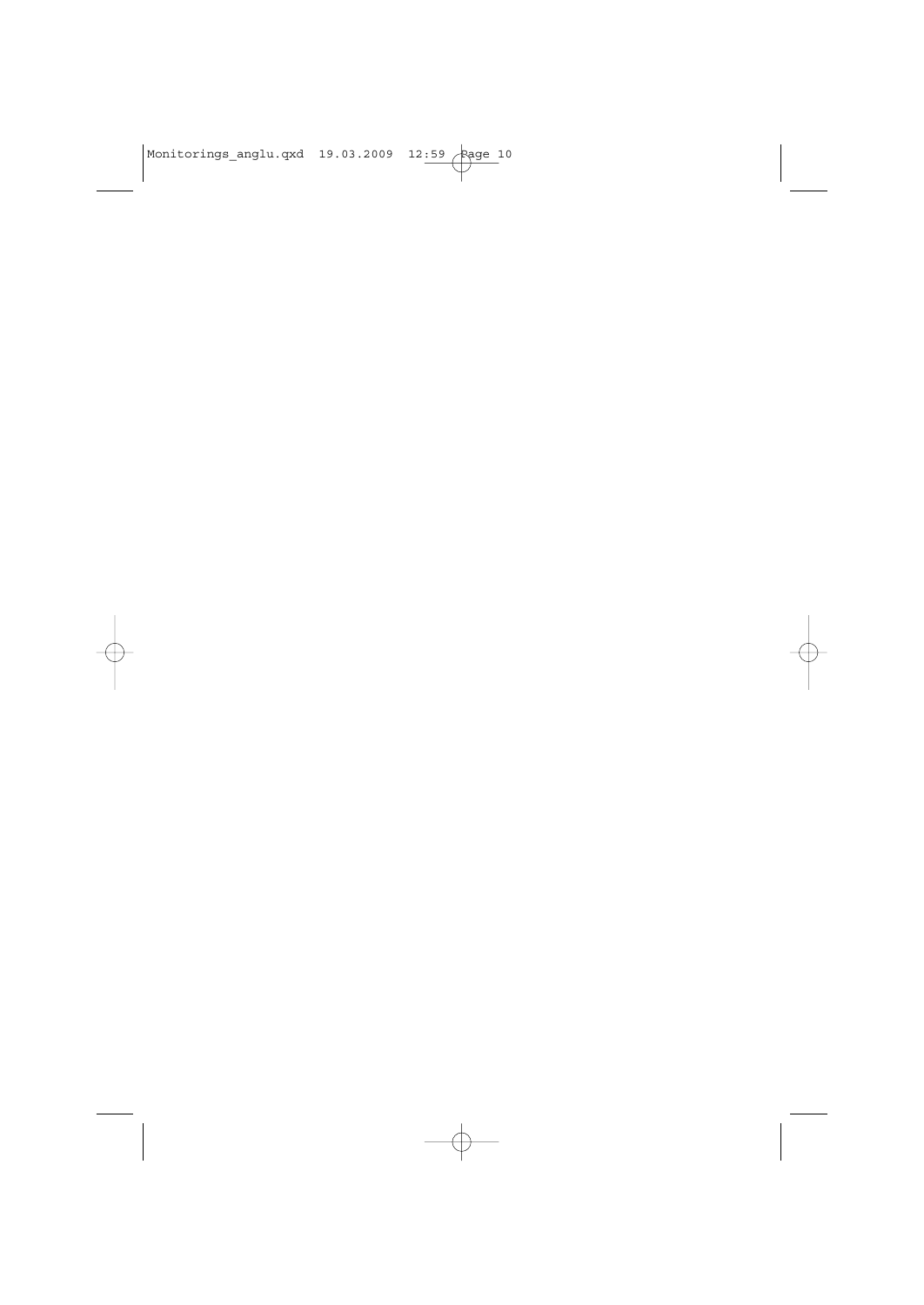$\text{Monitorings\_angular,qxd}$  19.03.2009 12:59  $\text{Page 11}$ 

### *ILZE BRANDS KEHRIS*

## **1. Nationhood and Identity**

|     | Ouestions                                                                                                                       | Year 2005<br>assessment | Year 2007<br>assessment | Trend |
|-----|---------------------------------------------------------------------------------------------------------------------------------|-------------------------|-------------------------|-------|
| 1.1 | How inclusive is the political<br>nation and the state citizenship of<br>all who live within the territory?                     | Poor                    | Poor                    |       |
| 1.2 | How far are cultural differences<br>acknowledged, and how well<br>are minorities protected?                                     | Satisfactory            | Satisfactory            |       |
| 1.3 | How much consensus is there<br>on state boundaries and consti-<br>tutional arrangements?                                        | Satisfactory            | Satisfactory            |       |
| 1.4 | How far do constitutional and<br>political arrangements enable<br>major societal disparities to be<br>moderated and eliminated? | Good                    | Good                    |       |
| 1.5 | How impartial and inclusive are<br>the procedures for amending<br>the constitution?                                             | Good                    | Good                    |       |

In the two years since January 1, 2005 the number of non-citizens has decreased by 59 200; however, on January 1, 2007 noncitizens still constituted 17.2% (392 816) of all permanent residents. Applications for naturalization have decreased dramatically: in 2006, 10 581 applications were received – half of the figure of the peak year 2004. In the first four months of the 2007, the number of applications dropped to the lowest level ever since the adoption of the amendments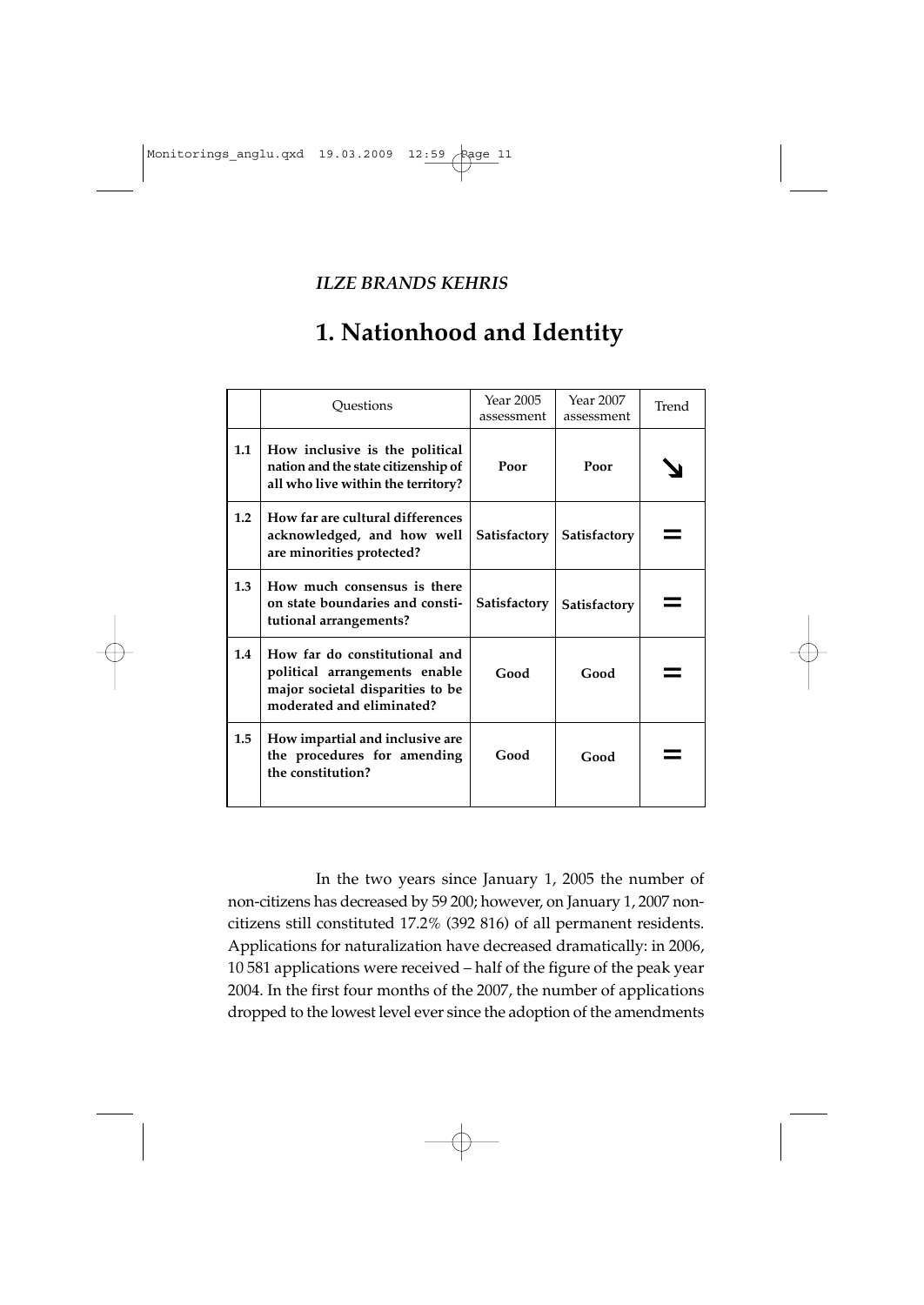#### 12 ILZE BRANDS KEHRIS

to the Law on Citizenship which were passed as the result of the 1998 referendum (around 270–340 per month, compared to 1200–1300 in 2006 and over 2000 in 2005). The registration as citizens of noncitizens' children born after 1991 was also slow. The slightly over 6000 such children, who have been registered as citizens since it became possible after 1998, is a small figure compared with the remaining approximately 13 000 eligible non-citizen children. That the increase of naturalization activity during the pre-EU accession period did not last long is no surprise, and the process naturally slowed down over time, as many of those who were motivated to naturalize had already done so. Another factor commonly cited as reducing the motivation for naturalization is the possibility since 2006 for non-citizens to travel within the EU without visas. However, the process has also been negatively influenced by politicians proposals and discourse, which has contributed to creating an atmosphere not conductive to naturalization.

Several proposals related to **citizenship legislation** were proposed in the Saeima, foreseeing stricter requirements for naturalization, its slow-down or even discontinuation. Heeding the call of the Prime Minister to make the naturalization process stricter regarding loyalty requirements, after the issue was put on the agenda by the government's decision not to grant citizenship to Jurijs Petropavlovskis for allegedly being disloyal, even though he had fulfilled all the formal naturalization requirements, a working group was formed in 2005 at the Ministry of Justice tasked with developing a draft amendment to the Law on Citizenship. The proposed amendment included a large number of different norms, several of which were aimed at streamlining the legal requirements. The draft amendment included loyalty as a prerequisite for naturalization, which caused heated discussions on the interpretation of this notion. Minister of Justice Solvita Aboltiņa withdrew the draft in October 2005, arguing that because of the approaching elections discussions on citizenship could not be expected to be constructive. Another draft law was prepared by the Fatherland and Freedom/LNNK party, which envisaged discontinuing naturalization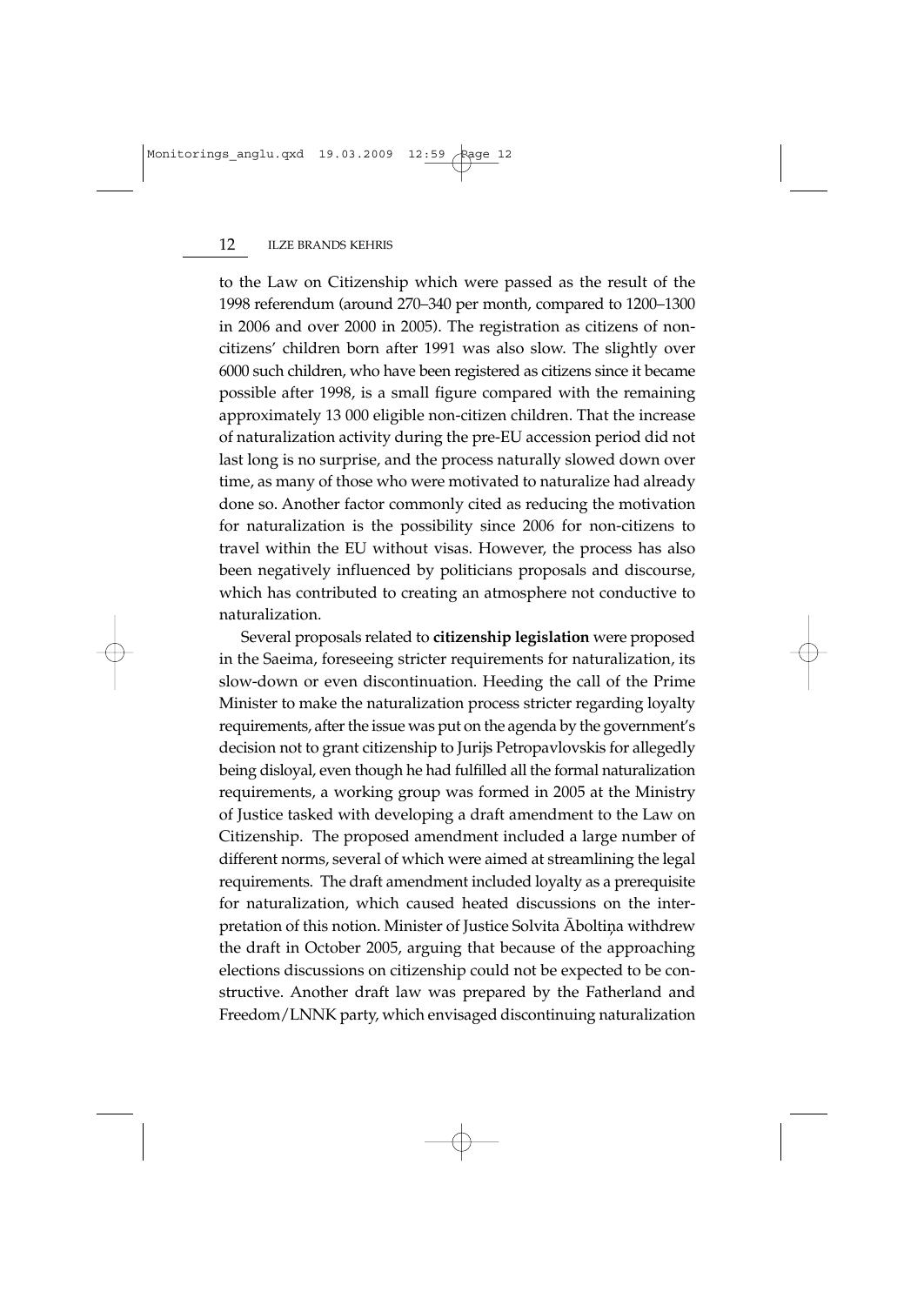Monitorings\_anglu.qxd 19.03.2009

#### Nationhood and Identity 13

and granting citizenship only in specific cases and by special decisions of the Saeima. This draft proposal also included the norm that noncitizens' children could be registered as citizens only if the children were being educated in Latvian-language schools. Although the draft law was rejected in a vote at the Saeima on June 8, 2006, only 20 parliament members voted against, while 10 were in favour, and 51 abstained. In September, Fatherland and Freedom/LNNK again proposed to the Saeima the draft Law on Citizenship, which was again turned down on September 28 with 21 votes against, 12 in favour and 51 MPs again abstaining. Similarly, the draft Repatriation Law proposed by Fatherland and Freedom/LNNK was turned down by 50 MPs abstaining from voting, while 19 were against and 8 in favour of it. As a result, liberal democratic citizenship legislation, whereby full inclusion as citizens in the state is accessible to permanent residents, was preserved. It is significant, however, that this benevolent outcome was achieved by parliament members remaining silent rather than publicly opposing and voting against the drafts. Thus a positive and inclusive discourse on citizenship and belonging to the state against exclusionary signals was missing. Such a passive stance does not generate trust in the official position of the government, which claims to promote naturalization of all non-citizens and their full inclusion in the state, including participation in political life.

In the period under review public discourse on citizenship issues has thus become harsher; voices in the Saeima explicitly opposing the naturalization process as being too easily accessible have been increasingly heard. This restrictive attitude towards naturalization, in contrast to the positive stand of official policy, created a negative atmosphere, which was compounded by scandals involving the Naturalization Board, related to alleged corruption of staff and dishonest actions of naturalization applicants in taking the naturalization examinations. Amendments to regulations made the naturalization process requirements stricter; in addition, Fatherland and Freedom/LNNK proposed a legal amendment whereby attempting to pass for another person during examinations would constitute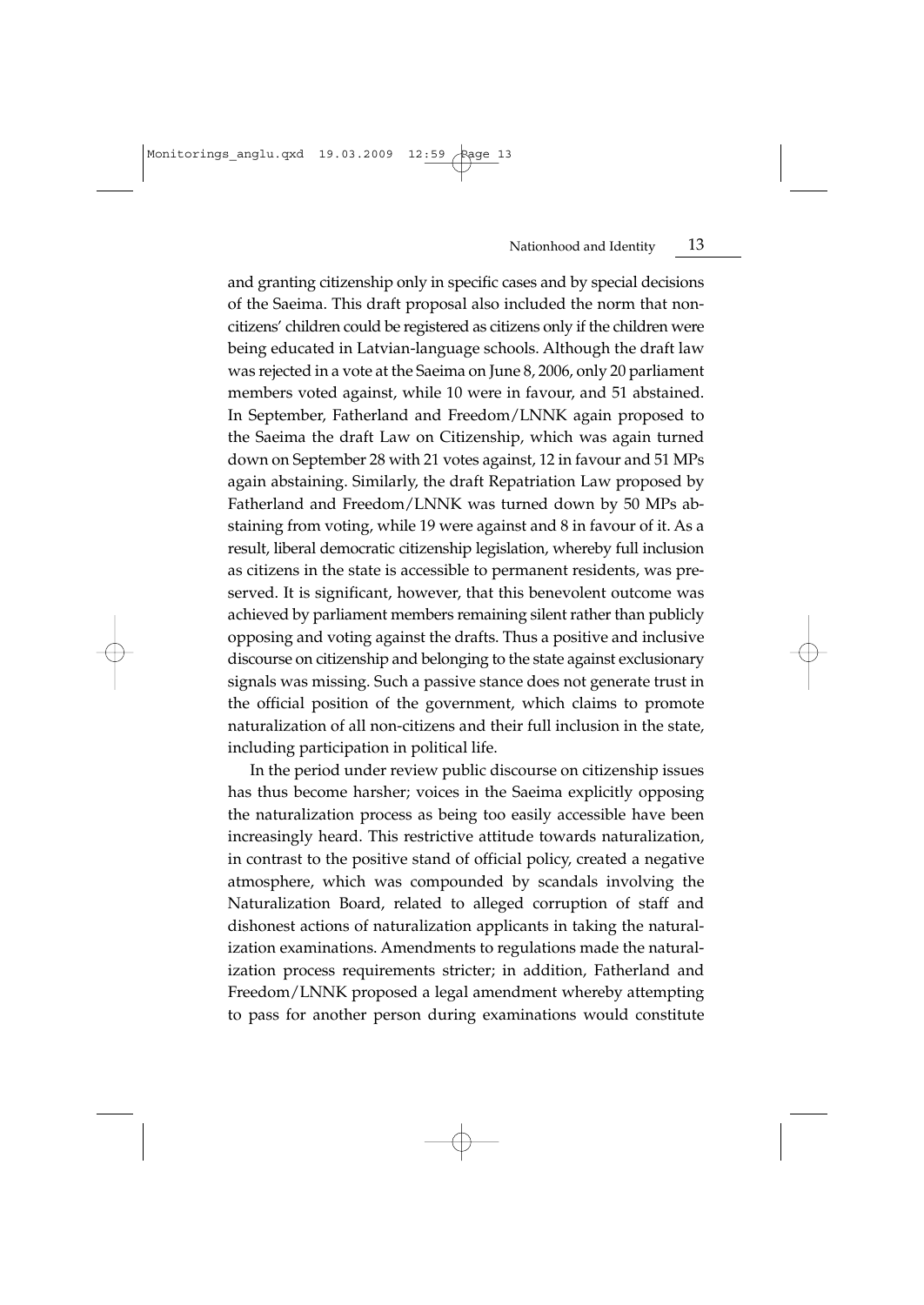#### 14 ILZE BRANDS KEHRIS

criminal fraud. This amendment to the Criminal Law was adopted in early 2007; however, by spring it was not in force, due to another article of the amendment, which caused the returning of the proposal for review.<sup>1</sup> Following the corruption and fraud scandals, the Naturalization Board developed an anti-corruption programme and in August 2006, video surveillance cameras were installed in the regional branches of the Naturalization Board.

In early 2007, the issue of non-citizens' political participation through voting rights at municipal elections reemerged on the agenda. It was initiated by Latvia's First Party/Latvia's Way, while counter-arguments were voiced by all other parties of the ruling coalition and right-wing opposition, as well as from the highest level officials – the President of the Republic of Latvia Vaira Vîíe-Freiberga, Prime Minister Aigars Kalvîtis, and Saeima speaker Indulis Emsis. Gradually the initiators of the discussion modified their initial position, and Latvia's Way politicians argued that this issue should be settled by referendum. The fact that the long-standing issue, which has been perceived as controversial, was again put forward for discussion by a government party shows that there are possibilities to develop an agenda of inclusion, while the fast substitution of the position with a less 'difficult' one also indicates that the pressure against non-citizen participation in local level elections remains overwhelming.

An important and positive development in minority rights is the ratification by the Saeima in May 2005 of the Council of Europe Framework Convention on the Protection of National Minorities – ten years after the signing of the Convention. However, a Declaration specified that national minorities are citizens who have traditionally and for generations lived in Latvia. Regardless of an added-on sentence on non-citizens being able to enjoy these rights unless otherwise foreseen by law, this Declaration reduces the scope of persons who formally belong to a national minority, by not including non-citizens and naturalized citizens. The Declaration also implies that the Convention's norms on the use of minority languages with administrative authorities, as well as those related to topographic signs and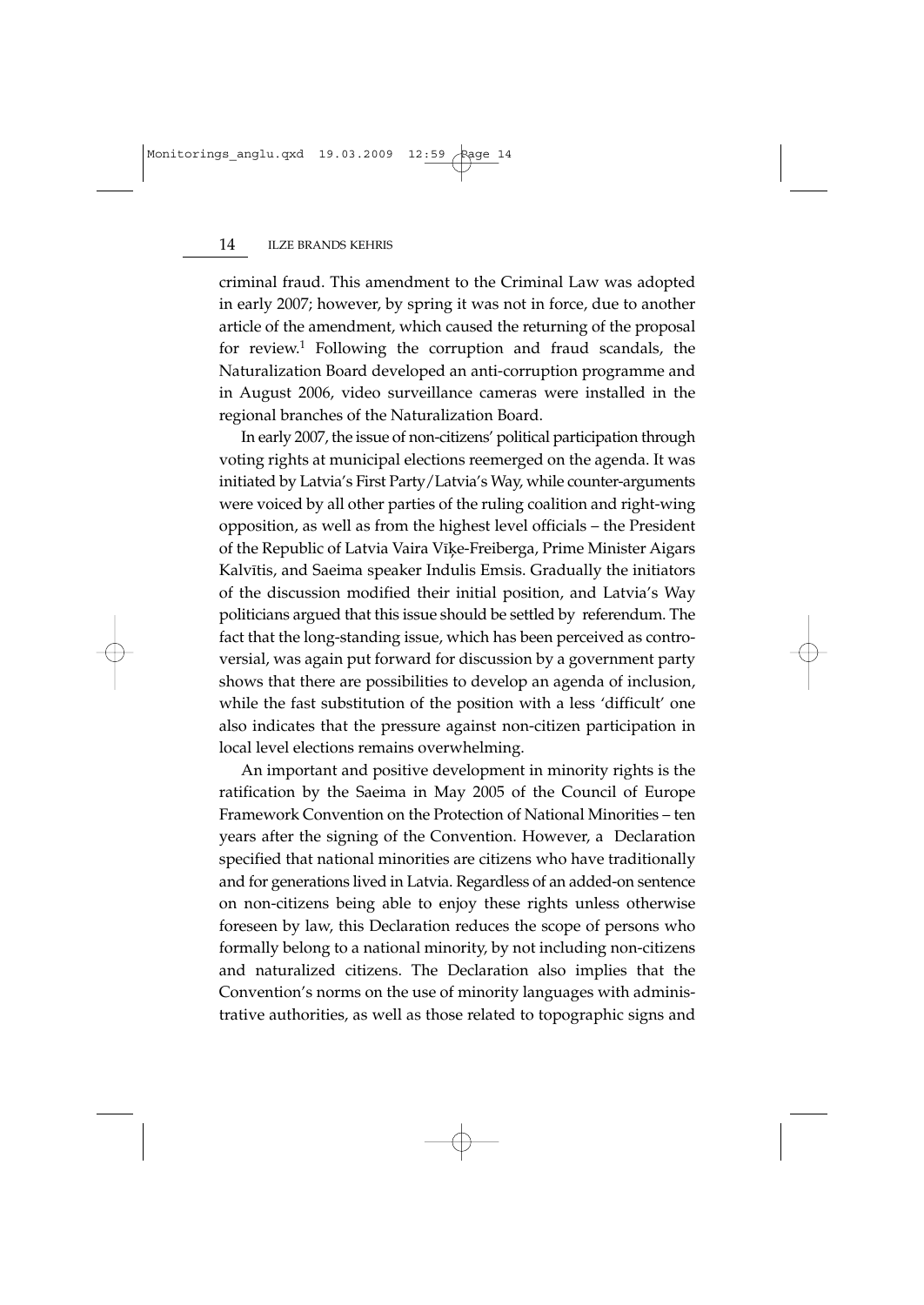Monitorings\_anglu.qxd 19.03.2009

#### Nationhood and Identity 15

street names, will not be applied in Latvia, as this would be contrary to the legal norms in force. On a positive note, the government report to the Council of Europe in 2006 was submitted on time – a year after the Convention come into legal force, and the beginning of the Convention dialogue should serve to promote also the domestic dialogue between state authorities, majority and minority representatives. Therefore the ratification and coming into force of the Convention merits a positive assessment, regardless of the formally narrowed scope of its application.

In 2005 the Constitutional Court examined two cases relating to minority education: the 'reform' in secondary schools, which specified the minimum proportion of lessons to be taught in Latvian (ruling that it complies with the Constitution, provided that authorities respect flexibility in the application of the norms and ensure monitoring of the quality of education), $2$  and the state financial support for private schools only when the language of instruction is Latvian (ruling that such practice constitutes unequal treatment and thus does not comply with the Constitution).<sup>3</sup>

During the period of analysis, awareness regarding the unfavourable situation of Roma in the society as compared to other ethnic groups increased and the Secretariat of Special Assignment Minister for Integration (SSAMI) elaborated a state programme for the improvement of the situation, which the Cabinet of Ministers adopted on October 17, 2006.4 The court ruling in favour of a Romani woman who was refused employment<sup>5</sup> was a precedent when the courts applied the new antidiscrimination norms based on the EU equality directives with regard to ethnicity. These developments are positive even if improvement of the actual situation of Roma is not yet in sight and the level of effectiveness of the national programme remains to be seen.

There were negative developments with regard to racially motivated vilent incidents and hate speech in the public space, especially on internet. This was reflected in the increased mass media attention to these issues, as well as the increased number of cases initiated by the Security Police in accordance with section 78 of the Criminal Law. Compared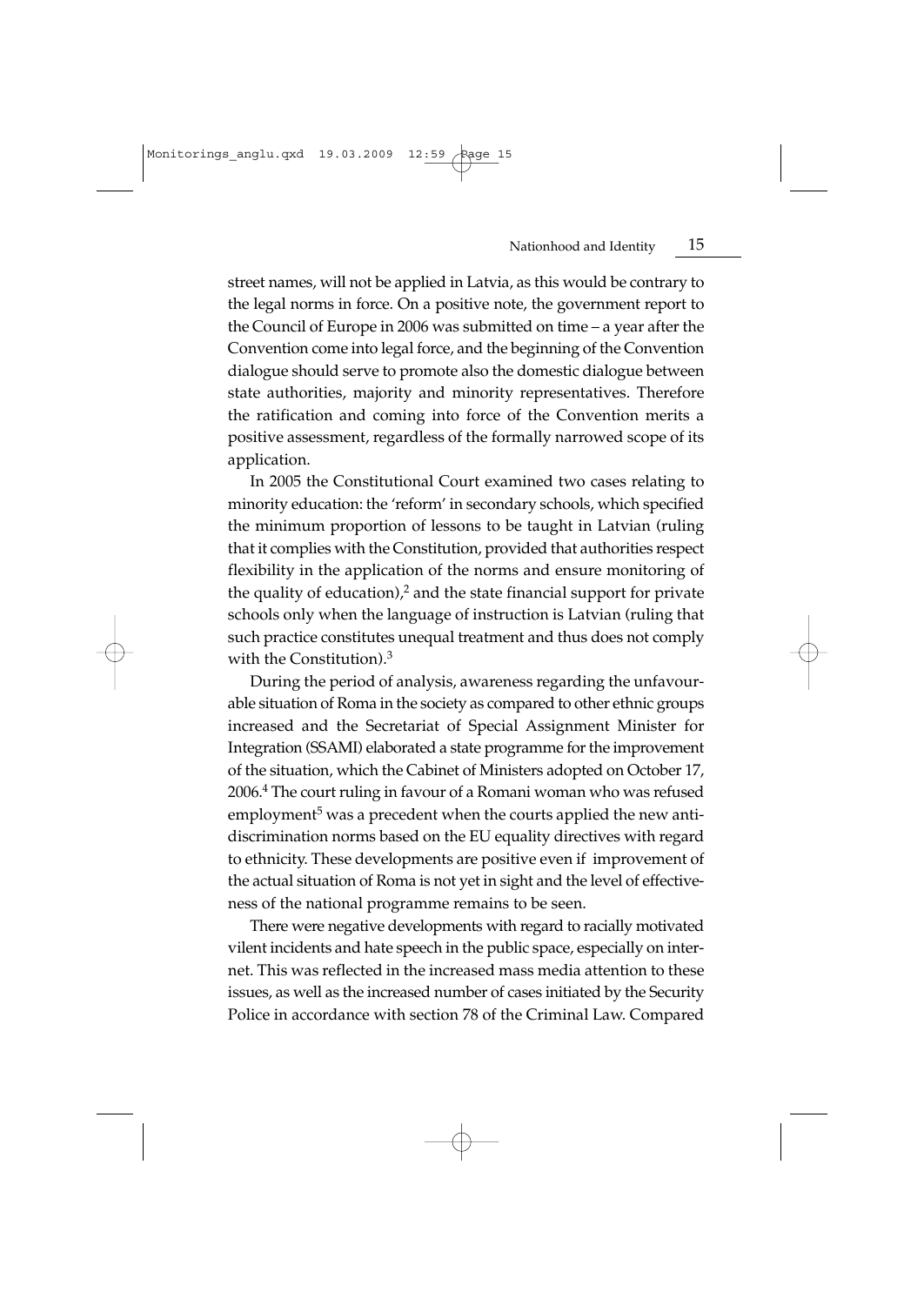#### 16 ILZE BRANDS KEHRIS

to the preceding period when there were one or two cases annually, in 2005, the number of cases was 13, and the number continued to grow. In October 2006, the Saeima adopted amendments to the Criminal Law (without much discussion and relatively low fuss) which added racist motivation to the already existing thirteen aggravating factors listed in section 48. Notwithstanding these and other legal amendments which were under development throughout 2006 and in 2007<sup>6</sup> there are still shortcomings in legislation. At the pratical level, law enforcement, prosecution and courts still lack sufficient knowledge about the identification, recording and investigation of criminal offences of this sort. This situation is assessed as negative.

The opportunities of minority participation in decision making on issues that directly relate to them remain unsatisfactory (as is participation among the general public as well), regardless of the establishment of a consultative council of minority NGOs by the SSAMI in September 2006, which constituted a precedent by a government institution by including a pratice that all minority NGOs were invited to nominate their representatives themselves. However, the capacity of this council to actually influence any decisions is unclear. Simultaneously, the consultative council on minority education issues, which had for several years been meeting, with varying success, under the Ministry of Education and Science, ceased its work, and representatives of the Ministry expressed the opinion that minority education issues should be addressed within the general framework of the system, without singling them out. Previously participating minority education experts and NGO representatives were not invited to the new consultative Council of the Ministry.

The border agreement with Russia continued to be topical in 2005, when on April 26 Latvia's government adopted a unilateral Declaration on the Border Agreement in response to the belatedly discovered possible contradictions with the Satversme, provided that the *de facto* border be turned into *de jure* border, leaving undetermined the issue of whether the Satversme's delineation of state territory includes Abrene, which was part of Latvian territory before the Second World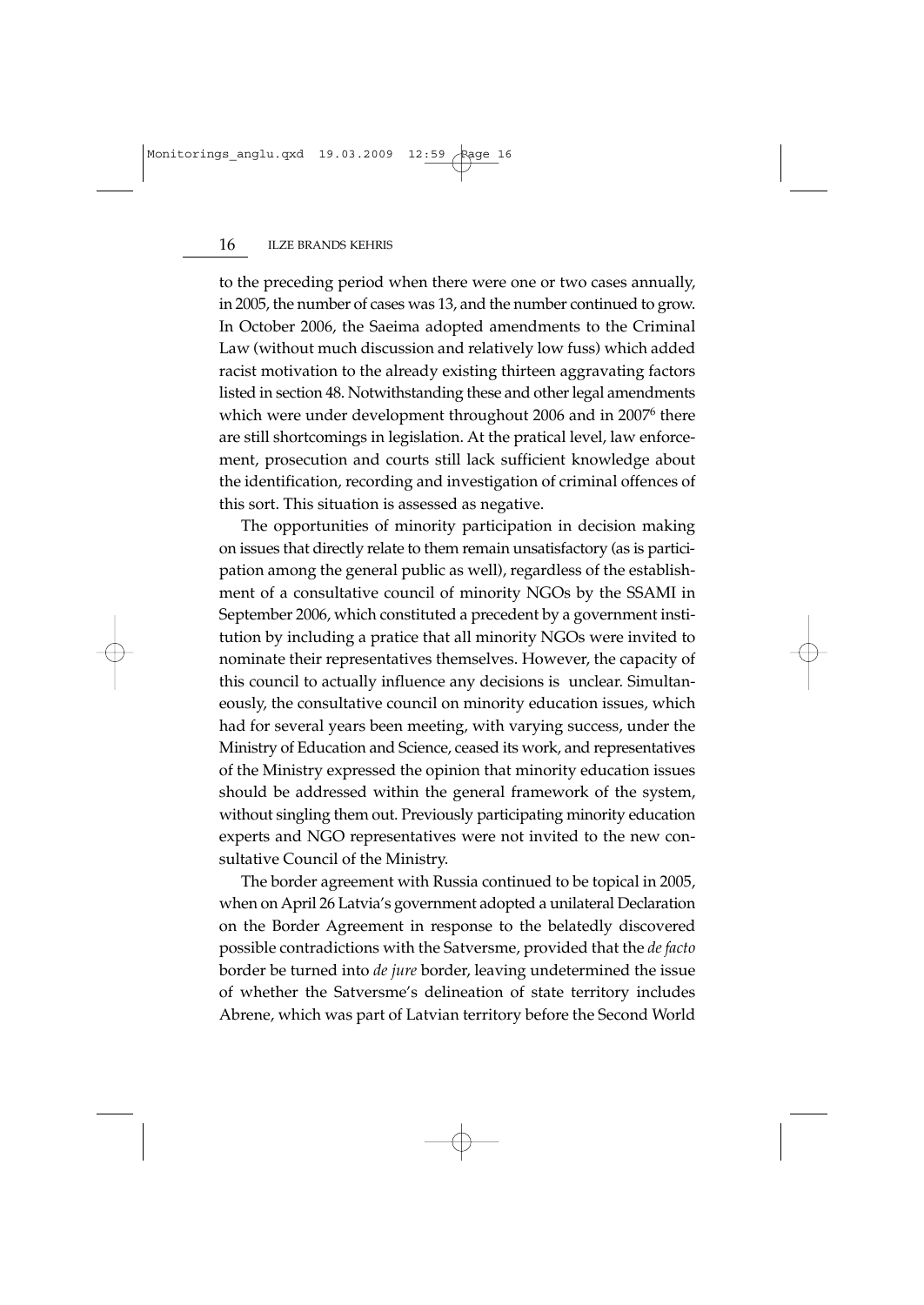#### Nationhood and Identity 17

War. If such were the case, the constitution requires a referendum to accept the new border. The solution proposed, reserving the right to return to this issue at a future point, precluded any likelihood of Russia signing the agreement. In 2007, the issue of the border agreement was again initiated, and after repeated impassioned debates on February 1, the Saeima conceptually endorsed the mandate of the Cabinet of Ministers to sign the treaty initiated in 1997. 26 MPs voted against, including the members from the New Era and Fatherland and Freedom/LNNK, as well as one member of the Farmers and Greens faction. On March 27, Latvia's Prime Minister and Russia's Prime Minister signed the Agreement of the Republic of Latvia and the Russian Federation on the State Border of Latvia and Russia. However, the party New Era handed an appeal to the Constitutional Court to assess its compliance with the Satversme. Individual Fatherland and Freedom/LNNK members backed up the initiative. On May 17, the Saeima ratified the agreement, 70 voting in favour and 25 against, while there was not yet any ruling of the Constitutional Court. Heated public debates went on throughout the process. Active protesters repeatedly gathered outside of the Saeima, when the border agreement was debated, but their number was limited to between 50 and 100 individuals, including representatives of national-radical groups like *Klubs 415* and *Visu Latvijai*, who expressed their unequivocal attitude towards 'giving up' Abrene. The issue of the theoretical threat to the continuity of the state, which was intensely debated initially, gradually ceased to be brought forth as an argument. Overall, the considerable number of those in favour of ratification, as well as the inability of the protesters to mobilize more extensive crowds, signals that the consensus over the state border is not as fragile as the confrontational tone of the discussions seemed to indicate. At the same time, up to the end of the period of analysis, the opinion of the Constitutional Court remained unknown, the party New Era and several other MPs remained categorically against, and Russia had not yet ratified the agreement. These factors left open certain opportunities for a repeated blocking of the process of border issue settlement,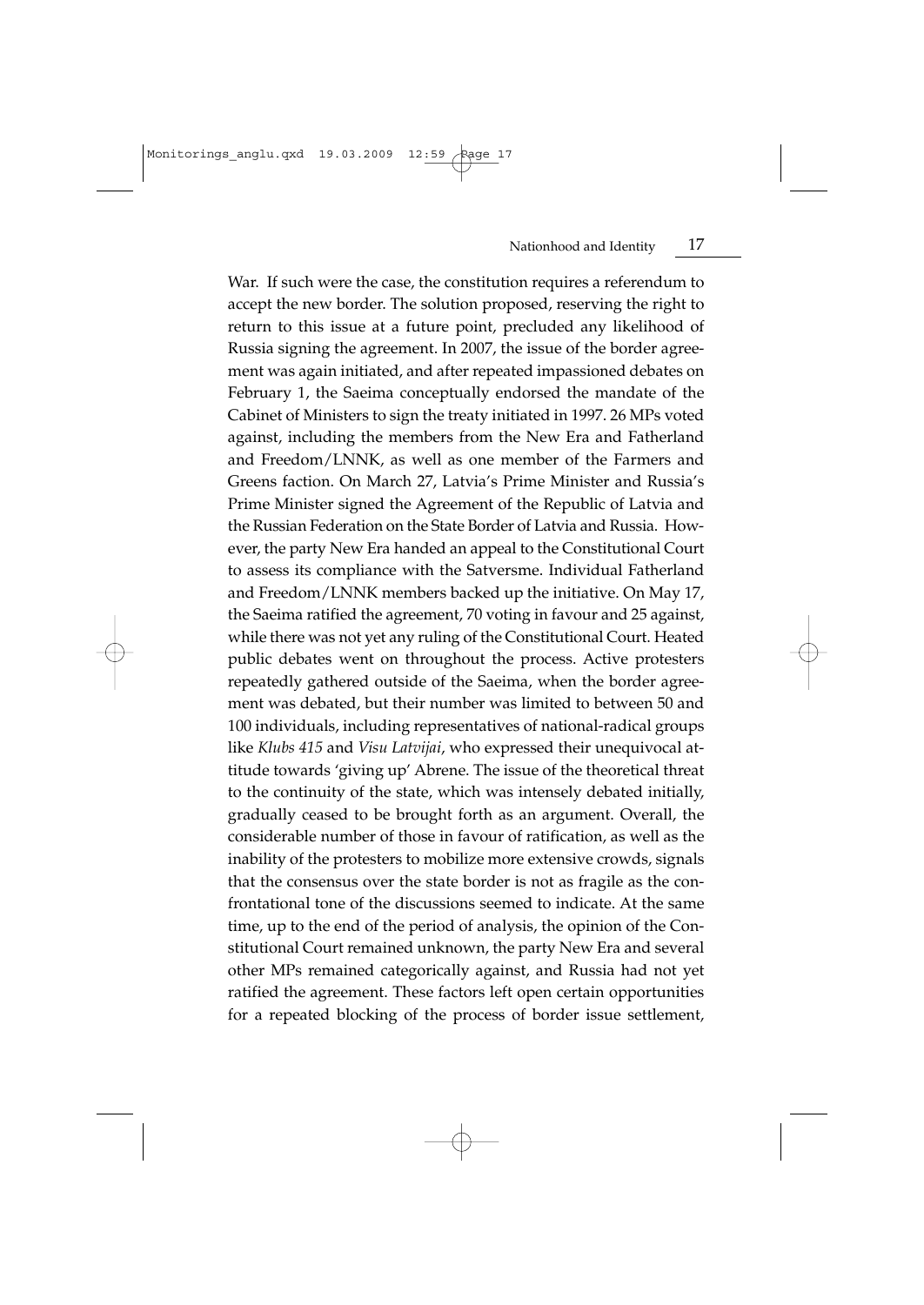#### 18 ILZE BRANDS KEHRIS

while it is safe to say that there is not yet unanimous consensus regarding the border.

#### **References**

- <sup>1</sup> The draft law by 8th Saeima, registration no. 1635, registered in the 9th Saeima as no. 128, is included in the draft law no. 15, adopted in the 3rd reading on May 17, 2007.
- <sup>2</sup> Constitutional Court case No. 2004-18-0106, judgment on May 13, 2005.
- <sup>3</sup> Constitutional Court case No. 2005-02-0106, judgment on September 14, 2005. <sup>4</sup> National programme Èigâni (romi) Latvijâ, 2007–2009. gadam, [Roma in Lat-
- via 2007–2009] http:*//*212/70/165/51/doc\_upl/valsts\_programma\_Cigani(romi)\_ Latvija.pdf.
- <sup>5</sup> S.K. vs Palso Ltd., case reviewed on May 18, 2006 in Jelgava court.
- <sup>6</sup> Amendments to sections 78 and 150 of the Criminal Law, as well as amendments to the Code of Administrative Offences.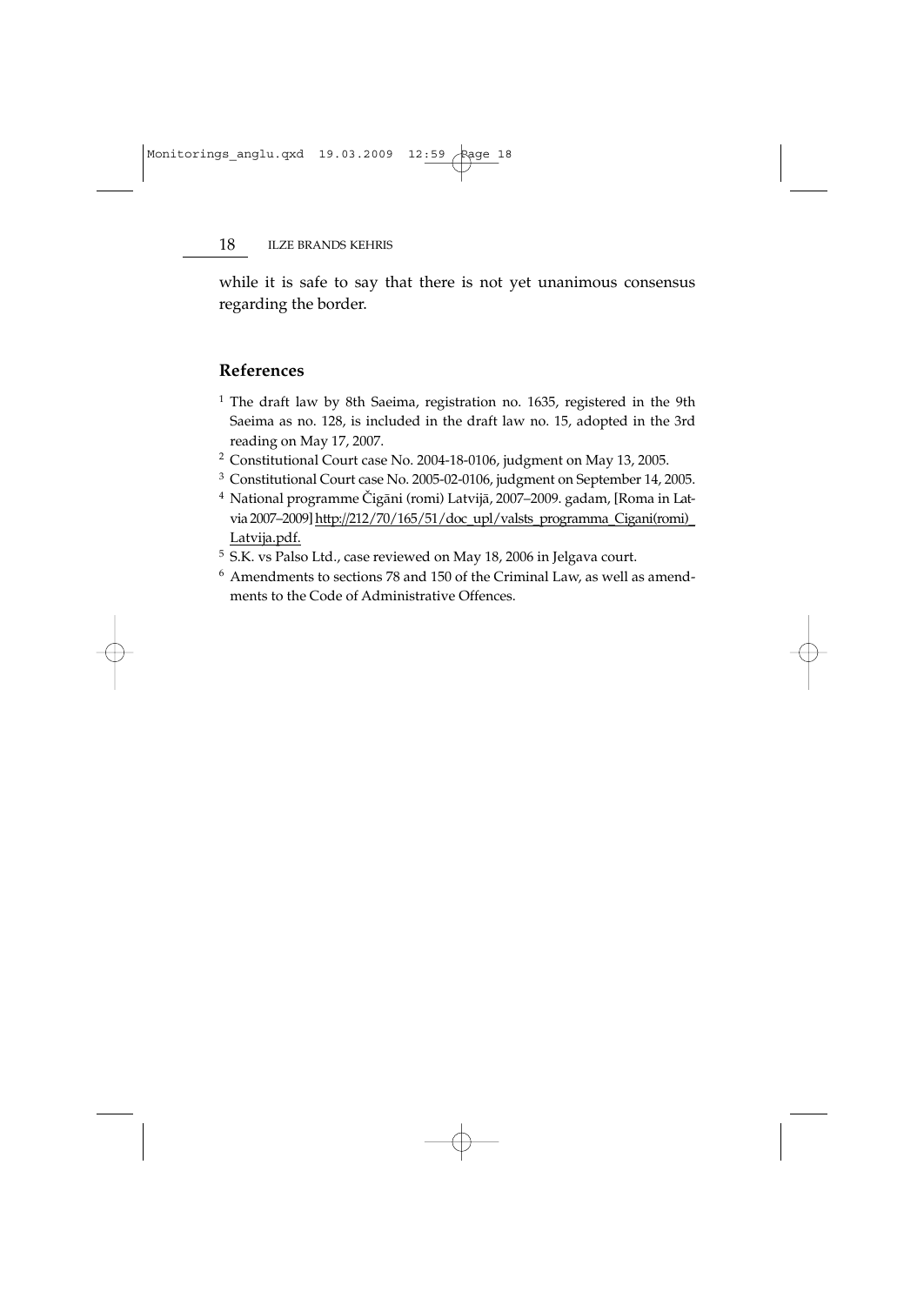## *ARTÛRS KUÈS*

# **2. The Rule of Law and Access to Justice**

|                  | Ouestions                                                                                                                                       | Year 2005<br>assessment | Year 2007<br>assessment | Trend |
|------------------|-------------------------------------------------------------------------------------------------------------------------------------------------|-------------------------|-------------------------|-------|
| 2.1              | To what extent is the rule of law<br>operative throughout the territory?                                                                        | Good                    | Good                    |       |
| $2.2\phantom{0}$ | To what extent are all public of-<br>ficials subject to the rule of law<br>and to transparent rules in the<br>performance of their function?    | Satisfactory            | Satisfactory            |       |
| 2.3              | How independent are the courts<br>and the judiciary from the ex-<br>ecutive, and how free are they<br>from all kinds of interference?           | Satisfactory            | Satisfactory            |       |
| 2.4              | How equal and secure is the ac-<br>cess of citizens to justice, to due<br>process and to redress in the<br>event of maladministration?          | Very poor               | Satisfactory            |       |
| $2.5\,$          | To what extent do the criminal<br>justice and penal systems observe<br>due rules of impartial and equi-<br>table treatment in their operations? | Satisfactory            | Satisfactory            |       |
| 2.6              | How much confidence do people<br>have in the legal system to de-<br>liver fair and effective justice?                                           | Poor                    | Poor                    |       |

The primary requirement of the rule of law is that the state is ruled in accordance with laws which in a certain procedure have been adopted by a parliament elected by the people, or other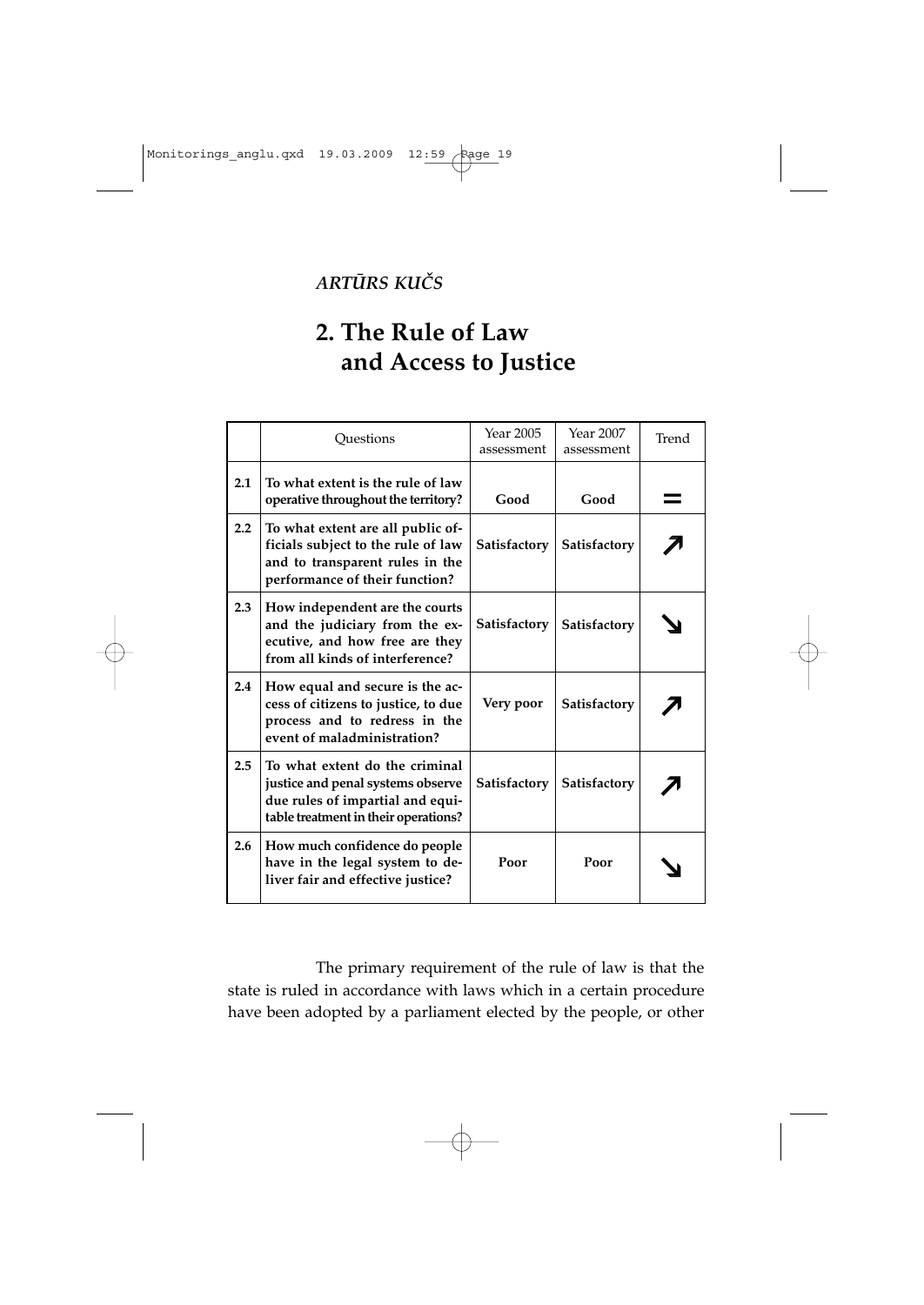#### 20 ARTÛRS KUÈS

normative acts, adopted within the limits of a proper authority. In the cases when the legislator acts unlawfully issuing legal acts that do not correspond to the Constitution (Satversme), the Satversme of the Republic of Latvia and other legal acts envisage the possibility for the courts institutions to prevent such actions, declaring legal acts or their sections not having legal power, if these do not fit the hierarchy of laws.<sup>1</sup> Another branch for the balancing of the legislator's power in the legislative process has manifested itself this year – the institution of the President of the Republic of Latvia, as on March 10, 2007 the President for the first time used the rights guaranteed in article 72 of the Satversme to suspend the law. This decision was made with regard to amendments to the State Security Authorities laws, which the Saeima adopted in a relief procedure, regardless of the fact that the president had passed them back to the Saeima for repeated discussion and several law experts and NGOs<sup>2</sup> had expressed doubt in the necessity of adopting such amendments in a relief procedure, as well as expressed concern over the negative influence of the draft law on the effectiveness of the work of security authorities.

As regards another element of the rule of law – the accessibility of laws, which is essential in order for any individual to be able to predict the rights and obligations following from legal acts, the situation is similar to that of the previous review period.<sup>3</sup> However, the issue of the accessibility of court verdicts remains topical. The court verdicts make visible the contents of the norms and the manner of their application in practice. Therefore access to all court verdicts is essential for any individual in order to comprehend the course of the court practice with regard to a certain legal institution or norm. However, at the time being it is possible only through the *Lursoft* database of Latvian court verdicts, for a fee, which for an average inhabitant precludes the possibility to use this resource.<sup>4</sup> However, the situation is improving gradually. For example, the courts portal www.tiesas.lv makes available the rulings of all administrative courts as of January 1, 2007. The accessibility of the practice of administrative courts is essential, as it is precisely these courts that in the absolute majority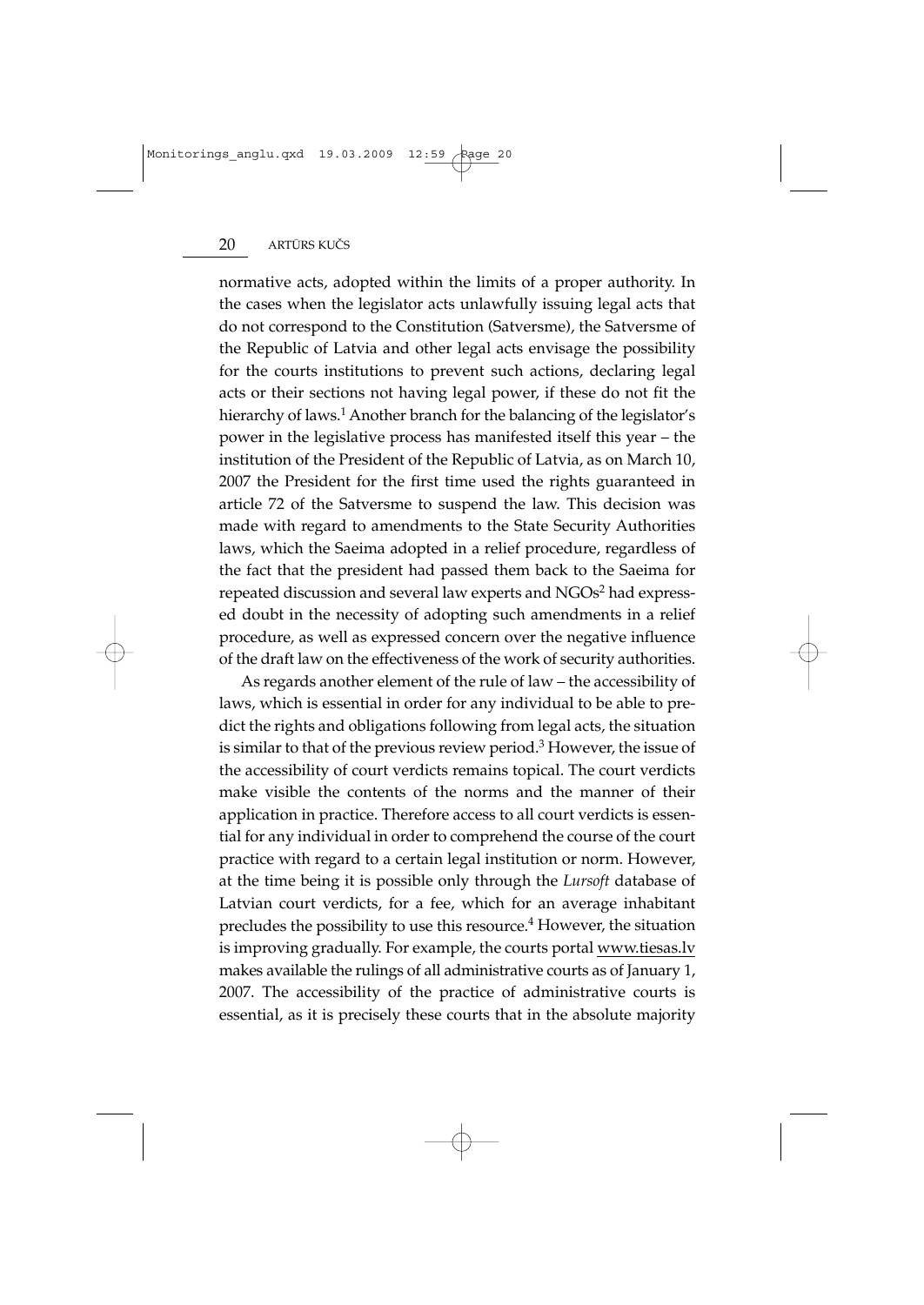#### The Rule of Law and Access to Justice 21

of cases address disputes between the individuals and public administration institutions with regard to various infringements on individual's basic rights. The portal and the homepage of the Supreme Court make available also court verdicts on civil cases and criminal cases, which have caused a broader interest in the society. Improvements are manifest also with regard to accessibility of the verdicts of Constitutional Court, as the homepage of the Court currently makes available not only the verdicts but also decisions on the instigation of a case and its completion.

As regards the subordination of public officials to the law, it is necessary to emphasize the active work of courts, prosecutors and Corruption Prevention and Combating Bureau, especially in the previous two years, which demonstrates that in the case of an unlawful or questionable action public officials of any level of seniority may be subjected to investigation or penalty.<sup>5</sup> It is essential to note that the cases instigated have also led to the sentencing of public officials or influential business people, including actual imprisonment. The subjection of public officials to the rule of law is also ensured by the increased interest of mass media and NGOs in possible unlawful actions of public officials.

However, the same as in the previous period of review the attitude towards observing the principle of the rue of law is formal. It is manifested in attempts to adopt legal acts which would considerably influence the interests of individuals, without a broader discussion and providing the justification, thus creating suspicion of acting in the interests of certain groups of persons. An example of that is the hasty and critically regarded amendments to the laws pertaining to the state security authorities, and the amendments which the Saeima actualized in March 2007 striving to lift the restriction on the party pre-election campaign spending. The suspicion of possibly subjective interests in amending the order of party financing is caused by the fact that several parties represented in the Saeima might be punished for breaching the law currently in force during the pre-election campaign for the 9th Saeima elections.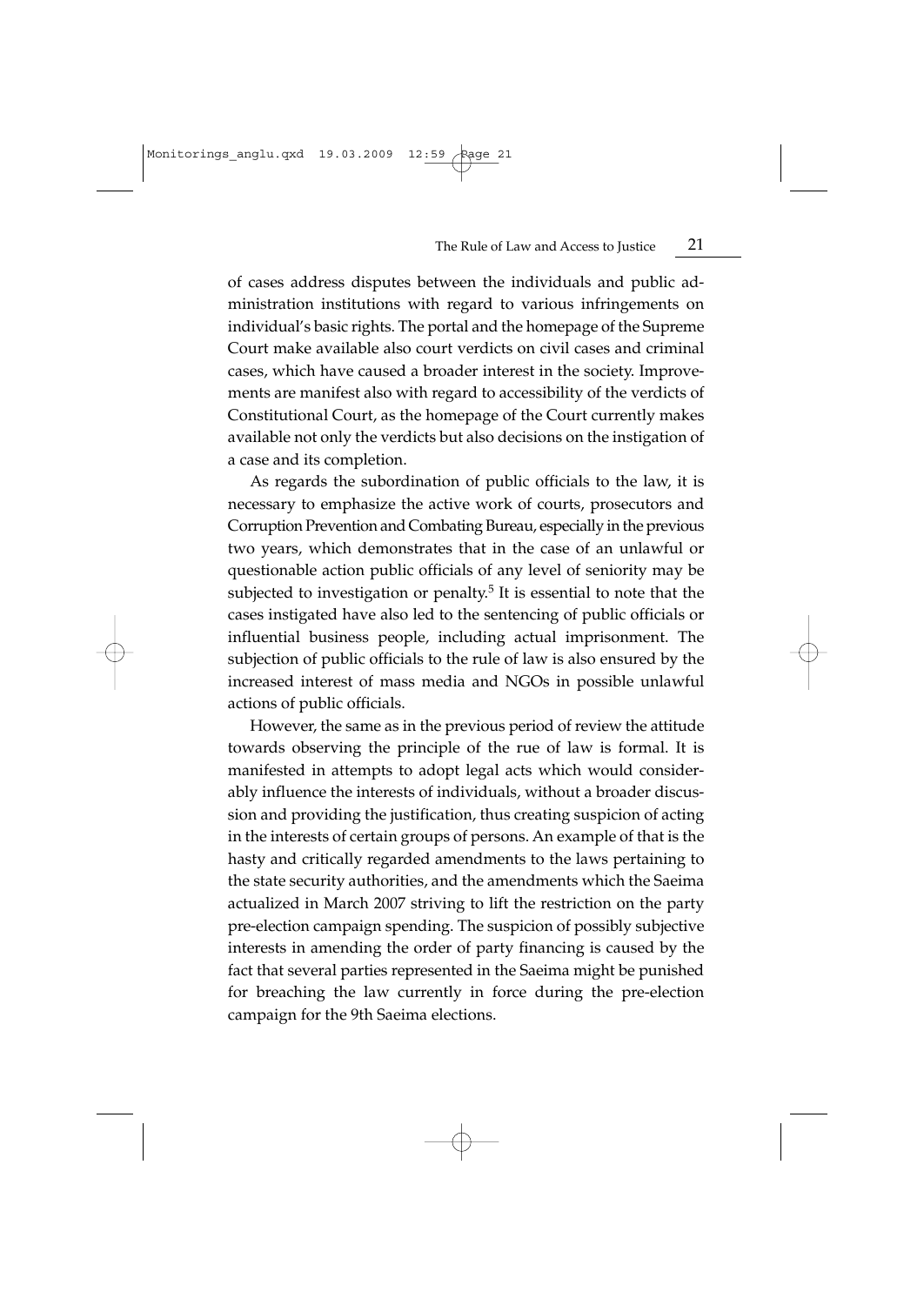#### 22 ARTÛRS KUÈS

The transparency of laws is also encumbered by the differences in their application and interpretation in court practice. However, in 2006, the Supreme Court started the formation of a database of judicature, aiming to 'assist judges in adjudicating analogous cases, decrease the duration of hearing a case, as well as promote a uniform and stable court practice'.<sup>6</sup> The transparency of the content of court norms is also fostered by the fact that the homepage of the Supreme Court makes available expert studies on court practice with regard to application of legal norms in specific areas of societal life.

When assessing the independence of courts from the executive power and other kinds of imposition, it is important to note that the key problem is the poor guarantees of the institutional independence of juridical power. First, the separation of the juridical power and the executive power in terms of planning the courts budget planning and administration has not been implemented yet. The administration and budget planning of the juridical branch, with the exception of the Supreme Court, is in the competence of courts administration, which acts under the Minister of Justice. It was planned to link the courts administration with the Council of Justice from 2005 onwards, however, it has not been formed so far. Second, the delay in forming the above Council causes deficiencies in the relationship of the juridical branch with other branches of state power, as there is no independent institution representing the juridical power.

The new draft Law on Courts Order envisages the formation of the Council of Justice as a [..] 'consultative and coordinating institution which takes part in the development of the policy and strategy of the juridical system and the improvement of the juridical system'.7 The functions of the Council as reflected in the draft law are unclear; its role as a guarantor of the autonomy and independence of the juridical branch has not been ensured to a sufficient degree. In addition, the independence of the juridical branch should be linked with financial resources, whose administration should be taken over by courts themselves.<sup>8</sup> The concerns about the draft law weakening the independence of the juridical power and strengthening the domination of the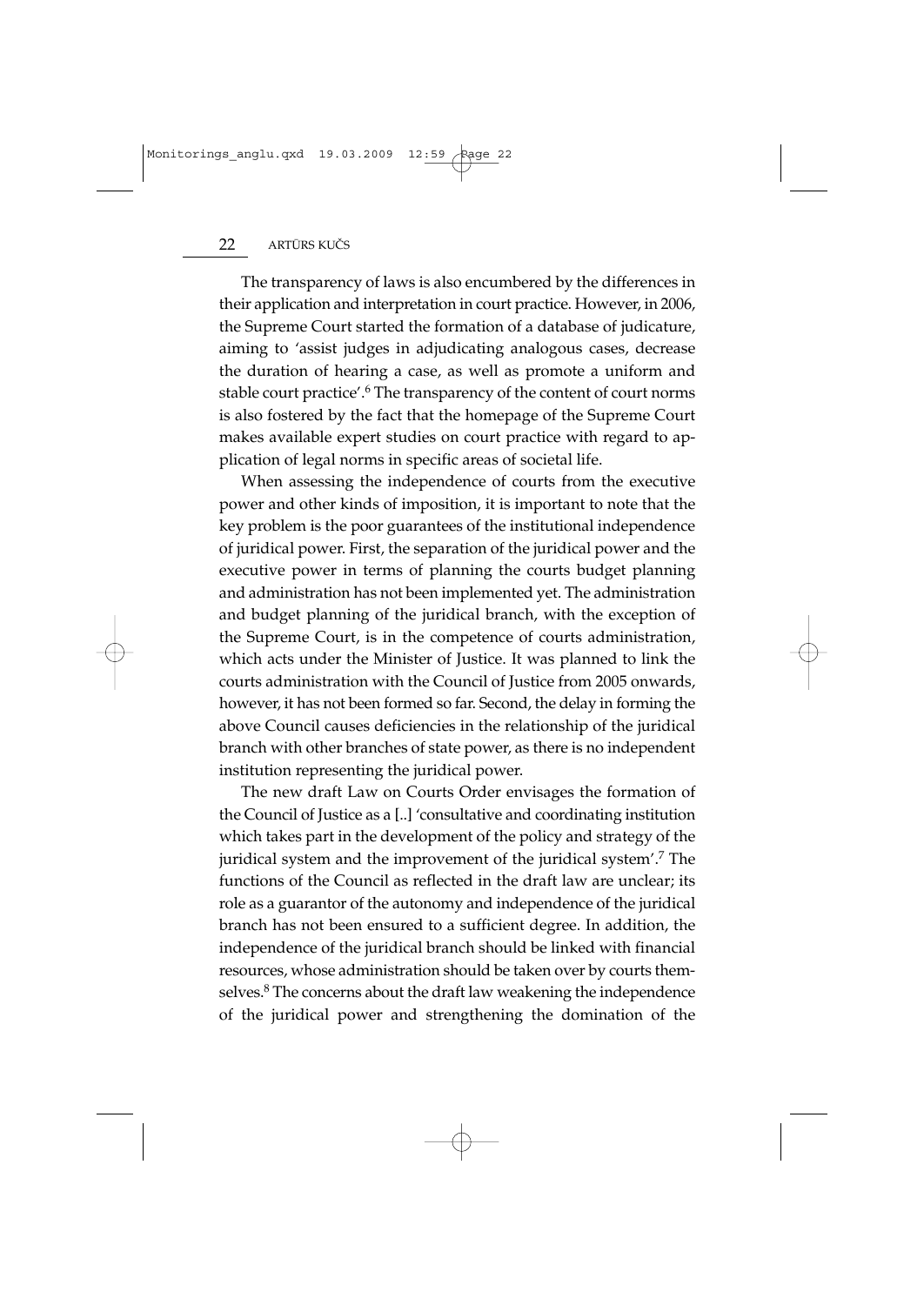#### The Rule of Law and Access to Justice 23

executive branch over the juridical have also been voiced by the Chair of the Supreme Court. For example, contrary to the currently existing order when regional court chairs and their deputies are appointed by the Saeima, the new draft law delegates this function to the Minister of Justice. The Minister is also given the right to take decisions on the number of judges in each court, while the Cabinet of Ministers has the right to reorganize and eliminate district (city) courts and determine their number.<sup>9</sup>

The ability of the legislator and the executive branch to influence the independence of judges can also be linked to the procedure of appointing of judges. For instance, the lack of precise criteria in legal acts with regard to the necessary requirements for new candidates for the judges of Constitutional Court caused speculation about the suitability and ability to act independently in their new position with regard to some candidates nominated and approved by the executive power and the ruling coalition of the Parliament. Another risk factor that can influence the work of individual judges is the procedure envisaged in the law that the Saeima passes decisions about the appointment of district judges without limitations of a term of service after the probationary period is completed.

Concerning the ensuring of impartial and timely trial for every individual, it is necessary to underscore that lengthy and delayed hearing of cases remains a serious problem. Statements and actions of court officials indicate that courts are aware of this problem. There have been several cases when disciplinary action has been initiated against judges because of untimely hearing of a case or a delay in referring a case to the appeals court.<sup>10</sup> A speedier hearing of criminal cases is also promoted by the new Criminal Process Law<sup>11</sup> which introduces several simplified modes of hearing a case.<sup>12</sup> The Criminal Process Law envisages assigning a priority to cases involving underage persons and cases when the person has been subjected to a measure of compulsion involving detention.

Improvements are manifest with regard to ensuring availability of justice to low income individuals. The Saeima has adopted the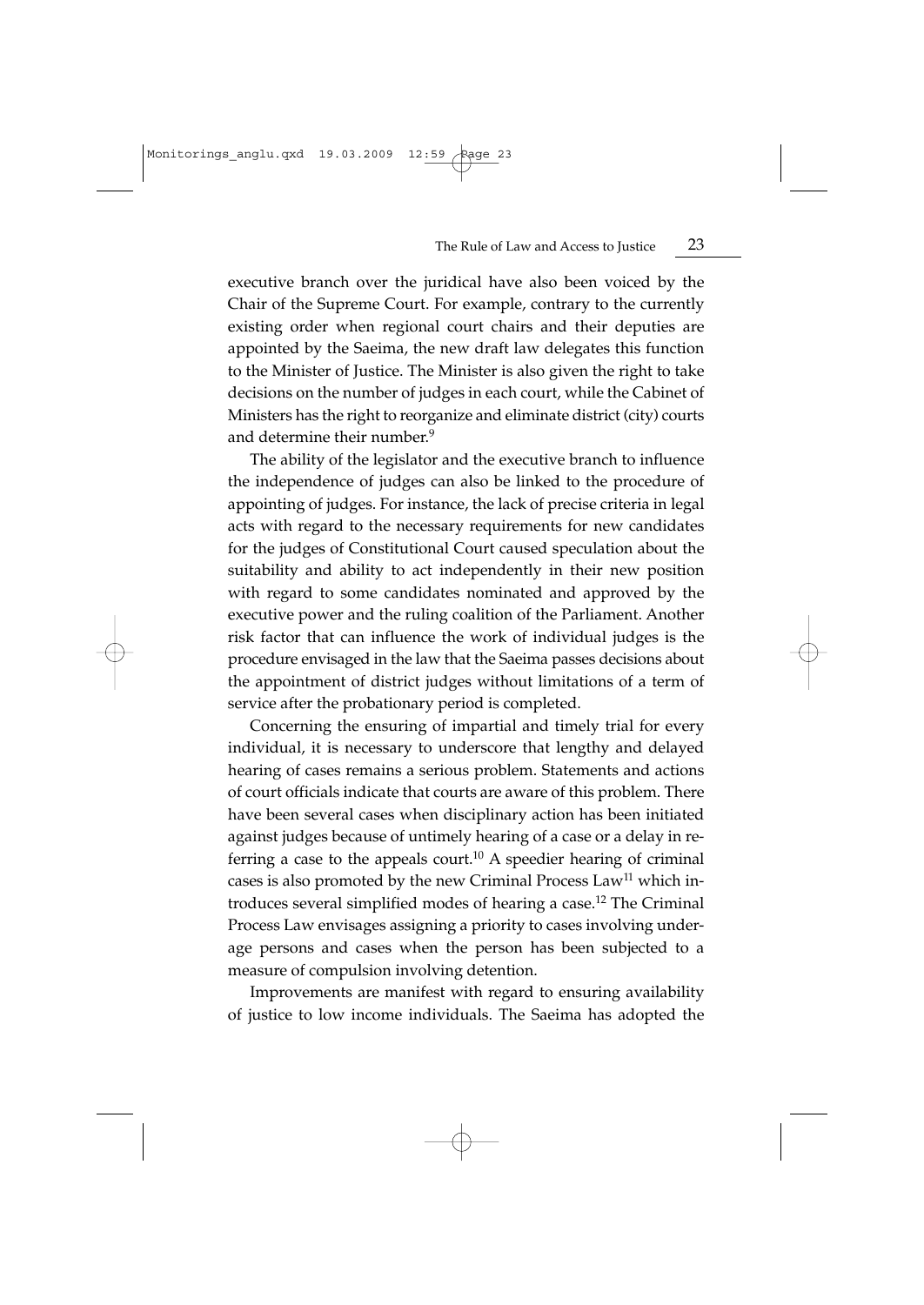#### 24 ARTÛRS KUÈS

Law on State-provided Legal Assistance, in accordance to which the above group has the right to receive legal assistance for resolving disputes outside of court and in court, as well as legal counsel for the protection of persons' rights when invaded or challenged, or the safeguarding of interests protected by the law.<sup>13</sup> To fulfil this function, Legal Assistance Administration has been established. However, there remains the problem of state-provided legal assistance during a criminal process. Although article 92 of the Satversme and the Criminal Process Law<sup>14</sup> envisages the right to legal defence, and the Legal Assistance Administration does provide assistance on criminal cases as well, the state guaranteed financing is not sufficient to involve the needed number of defence counsels. Therefore the state-provided defence is often insufficiently effective. One of solutions for the problem would be the formation of a state defence institution, guaranteeing individuals a high quality legal counsel in a criminal process regardless of their income level. In addition, the law does not envisage assistance to individuals who wish to plead a case at the Constitutional Court in relation to a possible invasion of basic rights. In this case the individual can turn for support only to non-governmental organizations or the Office of the Ombudsman.

The individuals' opportunities to receive compensation for mistakes of public administration are improved by the adoption of the Law on Restituting Losses Caused by Public Administration Institutions,<sup>15</sup> which specifies section 8 of the Administrative Process Law on the person's rights to request a restitution for the loss or moral damage which has been caused by applying an unlawful administrative act or actual action of an institution. The court practice testifies that individuals can effectively turn against public administration institutions, demanding the restitution of moral loss, which has been caused by unlawful action, by using the norms of the Civil Law as well.16 The establishment of the Ombudsman institution will also enhance the protection of the people against the mistakes of public administration institutions, since alongside with overtaking the functions of the Latvian Human Rights Office the mandate of the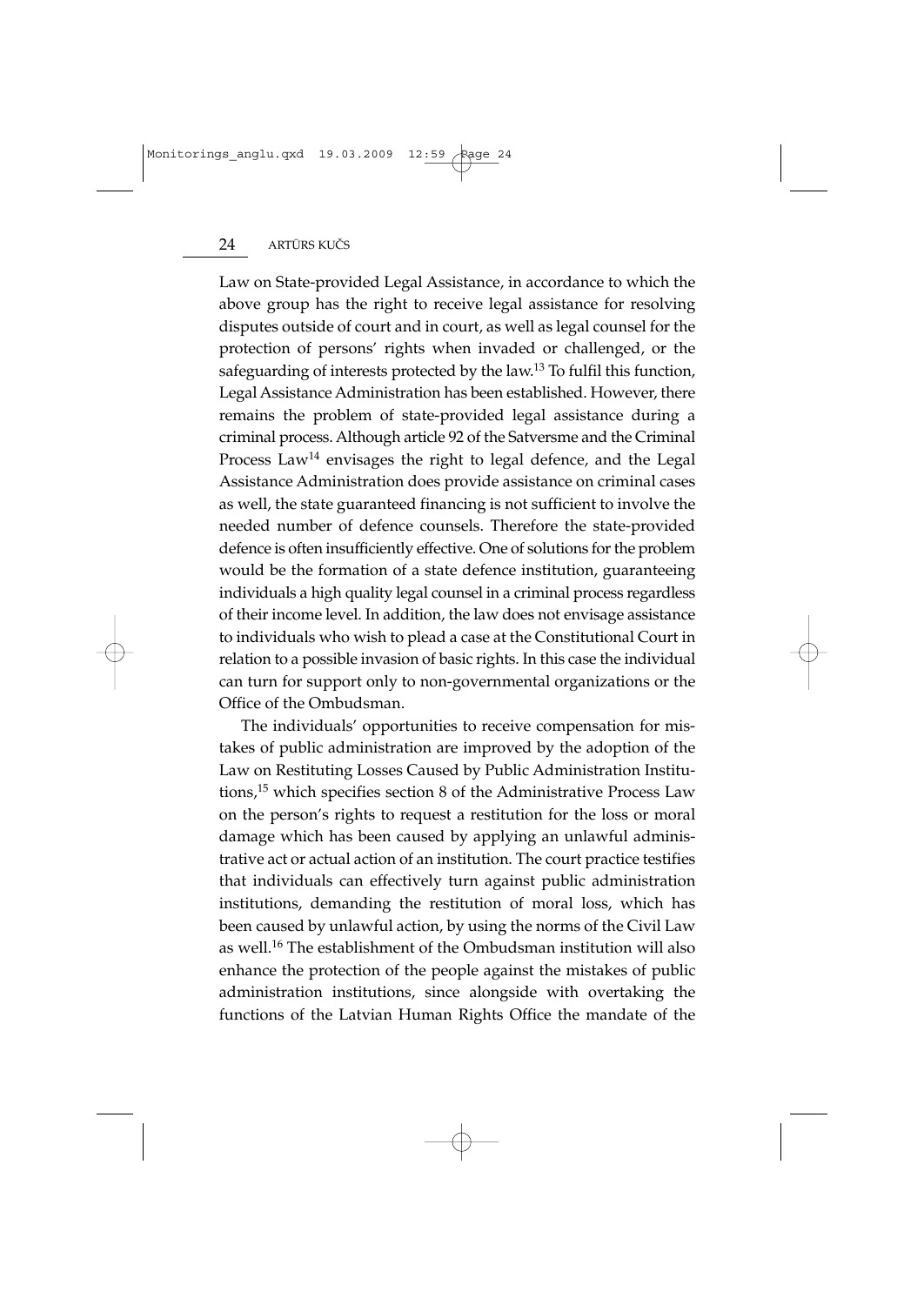#### The Rule of Law and Access to Justice 25

Ombudsman institution also includes the supervision of the implementation of principles of good governance in public administration.

Public trust in the courts system is currently even somewhat lower than during the period of the previous study,<sup>17</sup> as the data of the sociological survey carried out in the autumn of 2006 testifies that only  $32\%$  of respondents trust the legal system.<sup>18</sup> Recently mass media have provided information on several court hearings which had raised doubt about the impartiality of judges in examining the cases. However, a positive trend is manifested by the fact that juridical power and rights protection institutions themselves have taken active measures to respond to these cases to find out the grounds for suspicion. There has been a first precedent when the Corruption Prevention and Combating Bureau started a criminal persecution against two judges in relation to a possible fact of bribe-taking.<sup>19</sup> The Disciplinary Panel of Judges has also initiated examination of several instances when there has been information on possible personal stakes of judges in certain hearing of a case. $20$  Hopefully, the disciplinary cases initiated by the juridical power officials on possible violation of their colleagues and court rulings applying harsh penalties to wellknown business people and state officials, will become reflected in the ratings of public trust in courts. The trust in courts could also be promoted by active work of administrative courts on protecting the basic rights of individuals and vulnerable groups of society, as well as a broader accessibility of court rulings.

Factors continuing to hinder public trust in impartial and effective functioning of the courts system are related both to the lack of a unified judicature and the fact that not in all courts the principle of randomness is observed in assigning cases.<sup>21</sup> Last but not least, the low trust in the courts system is also aggravated to the poor cooperation between courts and mass media. Although the judge has no right to comment on a case during its hearing, the explanation of the motives of taking a certain decision after the verdict is announced in cases affecting public interests would make it possible to understand the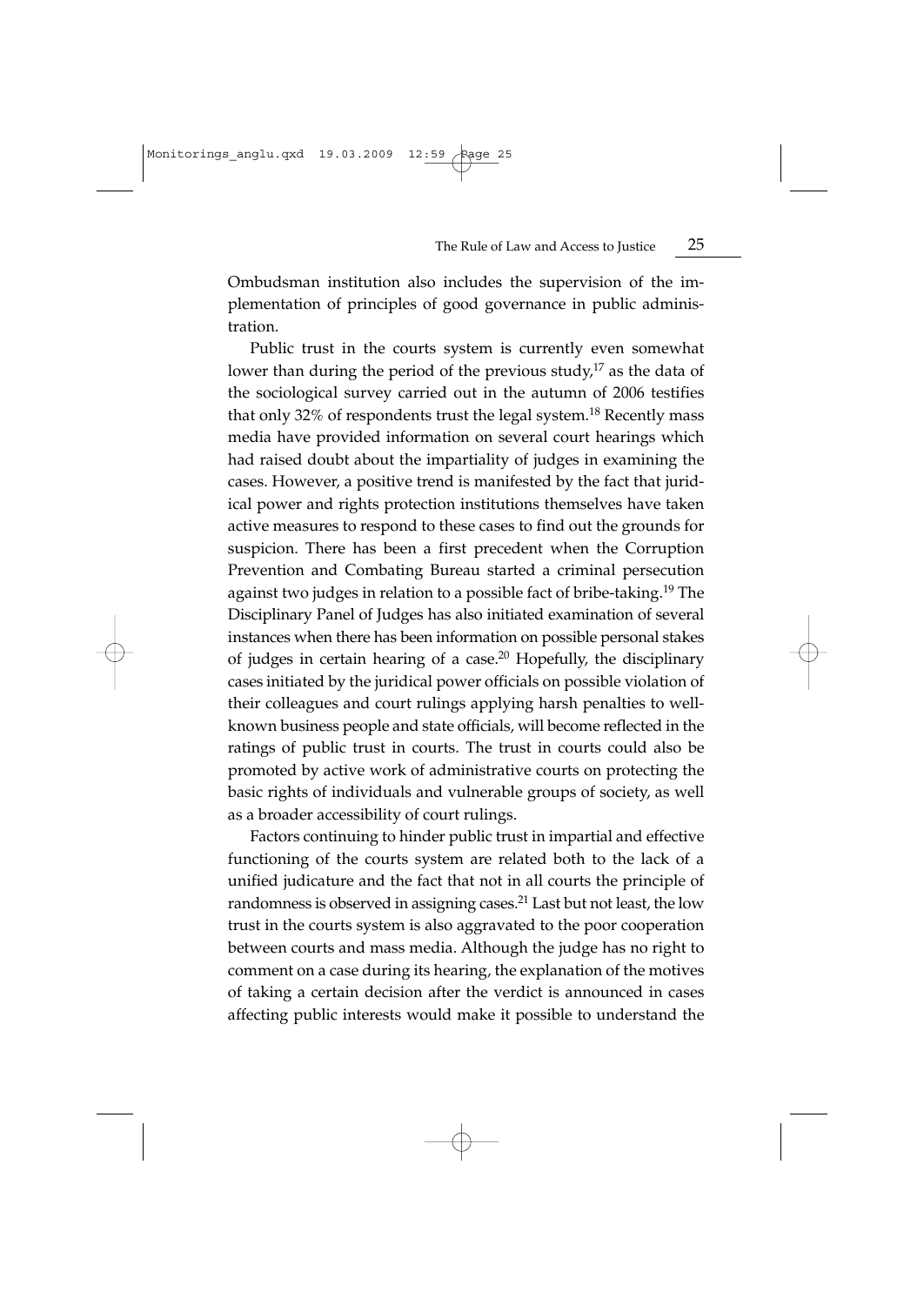#### 26 ARTÛRS KUÈS

validity of the verdict and dispel suspicion on being biased in hearing the case in question.

#### **References**

- $1$  For example, as of 2001 each individual has the right to submit a complaint to the Constitutional Court, arguing that the legal norm applied to his case violates the basic rights determined by the Satversme. General jurisdiction courts may also complain to the Satversme Court, should they have a wellgrounded concern that the legal norm to be applied does not correspond to a higher ranking norm.
- <sup>2</sup> See for example the announcement of the Public Council of the Corruption Prevention and Combating Bureau on March 19, 2007. Accessible at www. delna.lv (last accessed on 19 April 2007).
- <sup>3</sup> *How democratic is Latvia. Audit of Democracy*. Rîga: Latvijas Universitâtes Akadēmiskais apgāds, 2005, section 2 The Rule of Law and Access to Justice, pp. 35–43 (Latvian edition).
- <sup>4</sup> In accordance with the information in the homepages of rulings of Latvia's courts, the results of a search for a certain verdict costs 0.50 LVL, while the description of a verdict costs 1.18 LVL. Available at www.lursoft.lv (Last accessed on 19 April 2007).
- <sup>5</sup> For example, in the second half of 2006, the Corruption Prevention and Combating Bureau sent materials for starting criminal persecution with regard to 10 officials of local governments, including two chairpersons of parish councils and five officials of city councils, two judges, including a district court judge, an acting undersecretary of a ministry and other highranking public officials. More information: Korupcijas °C. Pârskats par korupciju un pretkorupcijas politiku Latvijâ, nr. 4, 2006. gada otrais pusgads, 2007, p. 8. Available at www.politika.lv (last accessed on 19 April 2007).
- <sup>6</sup> Guļāns A. Runa Latvijas tiesnešu konferencē 2007. gada 9. martā. Available at www.at.gov.lv (last accessed on 19 April 2007).
- <sup>7</sup> Article 106 of the draft Law on Courts Order. Available at wwww.saeima.lv/ saeima9/mek reg.fre (last accessed on 19 April 2007).
- <sup>8</sup> See Tiesu iekârtas likumprojektâ Tieslietu padomes funkcijas neskaidras on 12 April 2007. Available at www.tiesas.lv (last accessed on 21 April 2007).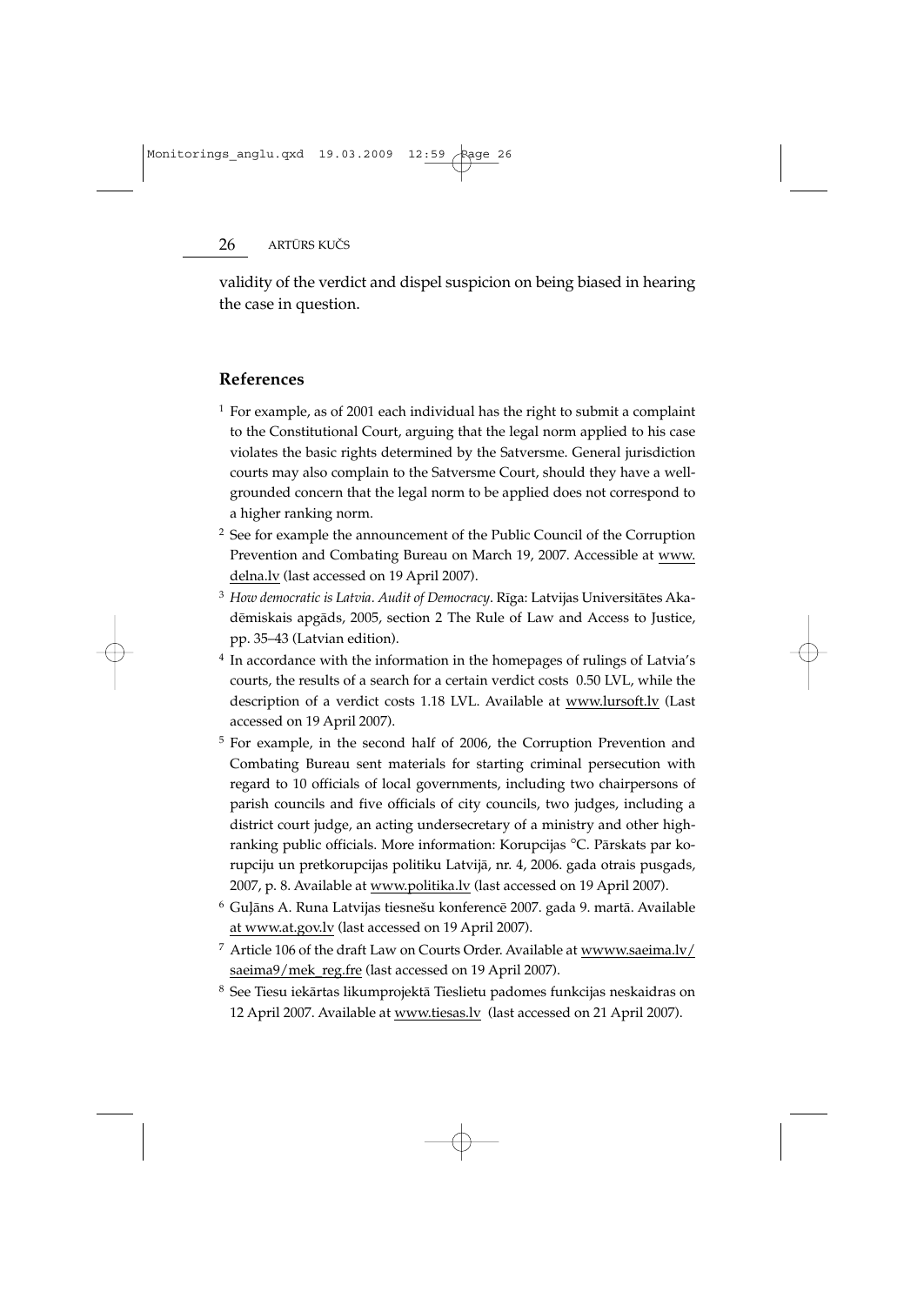#### The Rule of Law and Access to Justice 27

- $9$  Augstākā tiesa neredz vajadzību pēc jauna Tiesu iekārtas likuma (The Supreme Court does not see the need for a new law on Courts Order) 03.05.2007., Available at www.delfi.lv (Last accessed on 21 April 2007).
- <sup>10</sup> For example, at the meeting of April 4, 2007 the Disciplinary Panel of Judges inflicted a penalty (reprimand) on Daugavpils court Chair for failing to send a criminal case for an appeal court in a timely manner. Available at www.tiesas.lv (last accessed on 21 April 2007).
- <sup>11</sup> Published in *Latvijas Vçstnesis*, no. 74, 11 May 2005.
- <sup>12</sup> Part One of Article 385 of the Law on Criminal process 'Modes of pre-trial criminal process' envisages that 'in a criminal procedure the official advancing the procedure chooses one of the modes of pre-trial procedures: 1) advances the criminal procedure to end it, releasing the person from criminal charges on probation; 2) advances the procedure to apply the prosecutor's order on a penalty; 3) advances the criminal procedure in an urgent mode; 4) advances the procedure in a shortened procedure mode, 5) advances the procedure for the application of settlement procedure, 6) carries out investigation and criminal prosecution in a general mode'. Available at http:*//* pro.nais.lv/naser/text.cfm?&KEY=0103012005042132777&waiting=Yes&R equestTimeout=500 (last accessed on 21 April 2007).
- <sup>13</sup> Published in *Latvijas Vçstnesis*, no. 52, 1 April 2005.
- <sup>14</sup> Article 83 of the Law of Criminal Process envisages cases of obligatory defence, while article 81 determines the ensuing of defence in other cases, implementing specific procedural actions.
- <sup>15</sup> Published in *Latvijas Vçstnesis*, no. 96, 17 June 2005.
- <sup>16</sup> An example of such a case is the complaint of I. Jaunalksne against the Republic of Latvia which the court decided to satisfy, enforcing the payment in favour of the plaintiff of 100 000 LVL to be paid by the state. The court underscores that such a scope of compensation will hopefully carry out a preventive function and keep public administration institutions from similar actions in the future.
- <sup>17</sup> The data of the public survey carried out by the Baltic Institute of Social Studies in 2004 showed that 50.9% respondents did not trust the courts system, while a positive answer was given by 35.6% of respondents *//* Baltijas Sociālo zinātņu institūts. Jautājumi sabiedrības demokratizācijas dinamikas novērtēšanai, 26.7 tabula.
- <sup>18</sup> Available at: http://ec.europa.eu/public\_opinion/archives/eb/eb66/eb66\_lv\_ nat.pdf (last accessed on 21 April 2007).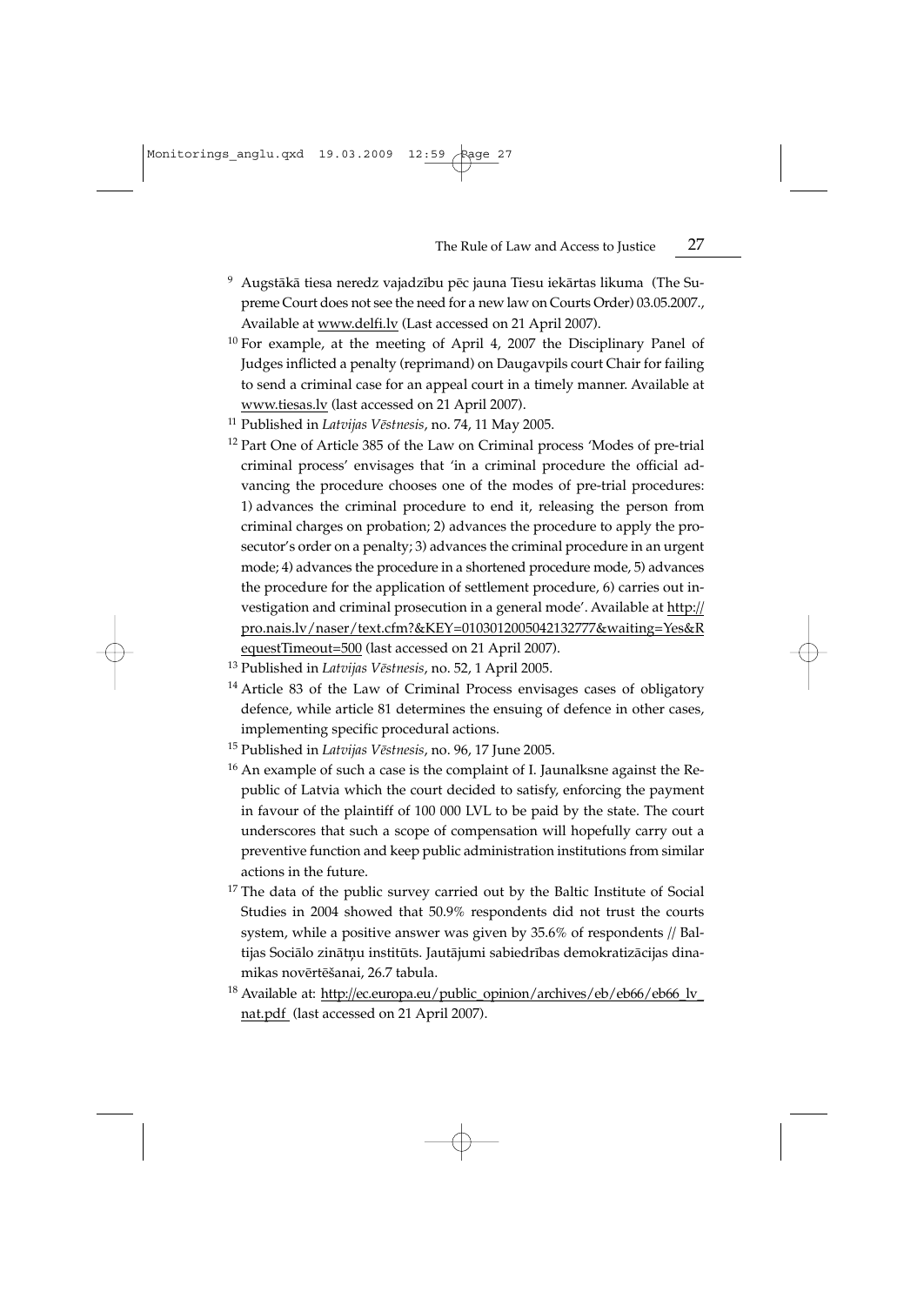#### 28 ARTÛRS KUÈS

- <sup>19</sup> Ruks A. Sākta kriminālvajāšana pret tiesnesēm Poļikarpovu un Tāleri. LETA, 26.02.2007. Available at: http:*//*www.leta.lv/lat/arhivs (last accessed on 1 June 2007).
- <sup>20</sup> Tomsone D., Disciplinārkolēģija: Vrubļevskai vajadzēja izvelēties: atteikt draudzenei-advokâtei ciemoðanos vai atteikties skatît lietu. LETA, 15.05.2007. Available at: http:*//*www.leta.lv/lat/arhive (last accessed on 1 June 2007).
- <sup>21</sup> For example,see the explanation of the Chair of Liepâja court with regard to the disciplinary case instigated against him, where he indicates that they have given up the principle of randomness in assigning cases, as it seemed inefficient and cumbersome, therefore the cases are assigned by the Chair. Available: Izsaka râjienu Daugavpils tiesas priekðsçdçtâjam Ernerstam Jokstam un Liepājas tiesas priekšsēdētājam Ilgvaram Jaunģelžem. 4.04.2007. www.tiesas.lv (last accessed on 21 April 2007).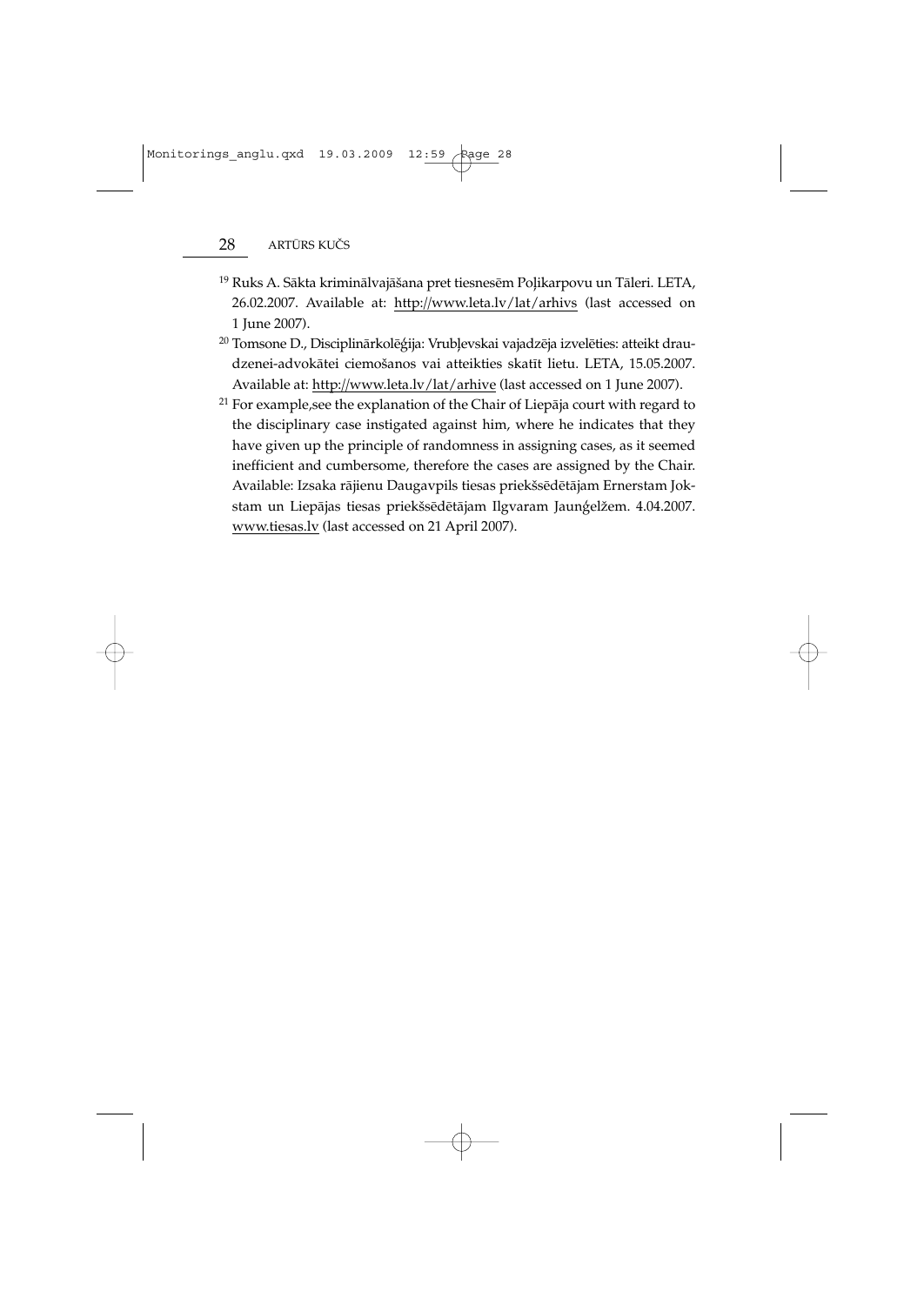$M$ onitorings\_anglu.qxd 19.03.2009 12:59  $\frac{P}{Q}$ 

### *ILZE BRANDS KEHRIS*

## **3. Civil and Political Rights**

|     | Ouestions                                                                                                                                                                         | Year 2005<br>assessment | Year 2007<br>assessment | Trend |
|-----|-----------------------------------------------------------------------------------------------------------------------------------------------------------------------------------|-------------------------|-------------------------|-------|
| 3.1 | How free are all people from<br>physical violation of their person<br>and from fear of it?                                                                                        | Satisfactory            | Satisfactory            |       |
| 3.2 | How effective and equal is the<br>protection of the freedoms of move-<br>ment, expression, association and<br>assembly?                                                           | Satisfactory            | Satisfactory            |       |
| 3.3 | How secure is the freedom for<br>all to practice their own religion,<br>language or culture?                                                                                      | Satisfactory            | Satisfactory            |       |
| 3.4 | How free from harassment and<br>intimidation are individuals and<br>groups working to improve human<br>rights?                                                                    | Good                    | Satisfactory            |       |
| 3.5 | What measures, if any, are being<br>taken to remedy publicly iden-<br>tified problems in this field, and<br>what degree of political priority<br>and public support do they have? | Satisfactory            | Satisfactory            |       |

In the period under review the issue of the freedom of assembly became increasingly topical both in the sphere of legislation and in practice (permits to hold marches, as well as concerning the possible confrontation of demonstrators of opposite views as well as policing of such events).

A working group of the Ministry of the Interior developed amendments to the law On Meetings, Marches and Pickets that the Saeima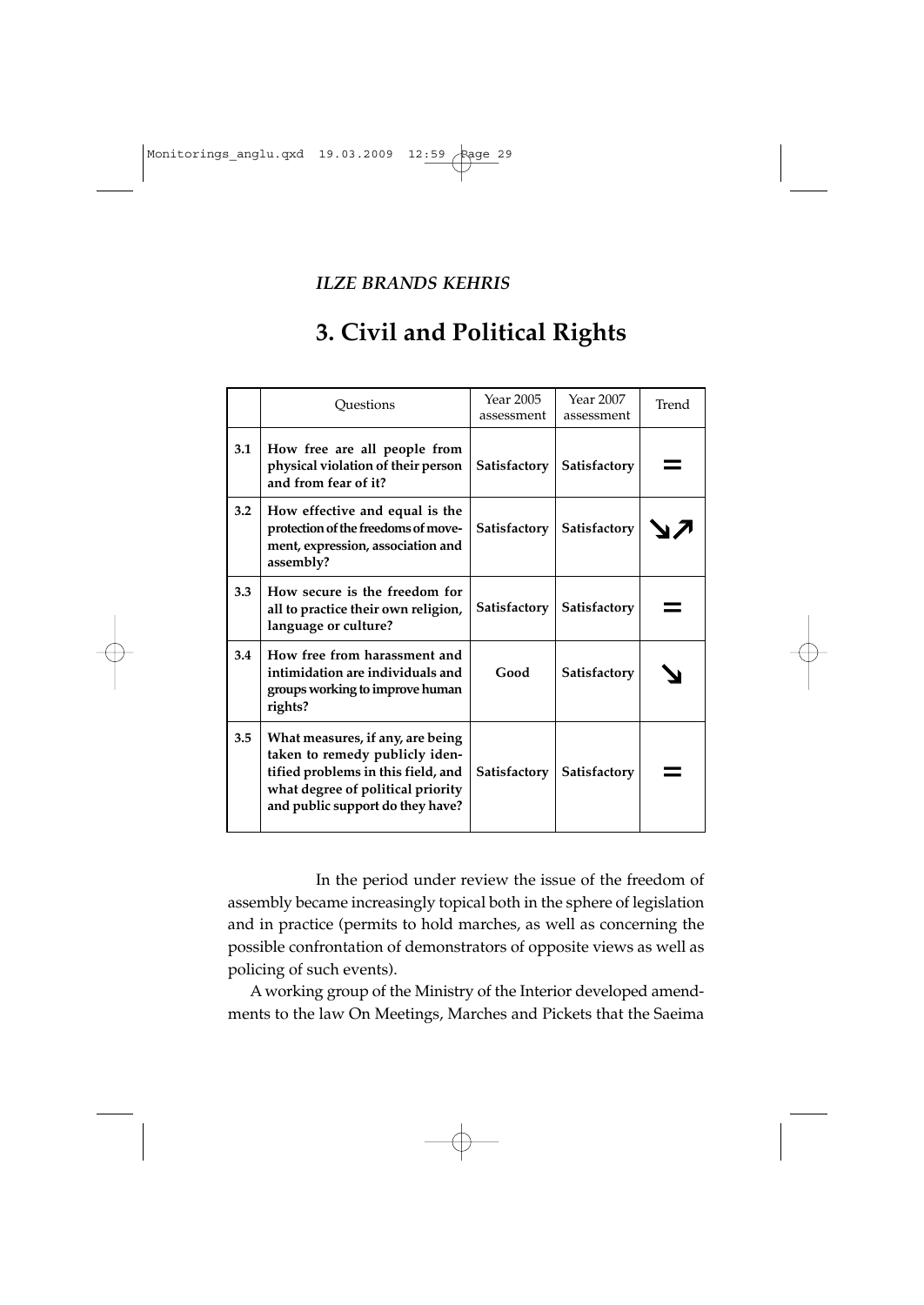#### 30 ILZE BRANDS KEHRIS

adopted in 2005, regardless of expert objections on their disproportionately restrictive nature. Opposition MPs submitted an application to the Constitutional Court, and on November 23, 2006, the Constitutional Court declared that most of the contested norms are not in compliance with the Satversme. The Court also decided that the existing norm requiring official permission by the local authority to hold activities of this kind violates freedom of assembly as guaranteed by the Satversme, concluding that the norm requiring requests for permits by organizers should be replaced by procedures for notification to the local authority about a planned march or meeting. The amendment that prohibits holding such activities closer than 50 metres from certain buildings (government, Parliament, local government premises, etc.) was also declared anti-constitutional. Although this Court judgement has to be considered as very positive, the Court indicated that new norms should be adopted by Parliament by June 2007, which entailed that Ministry of the Interior institutions resumed the elaboration of new draft amendments. The Saeima adopted new amendments on April 26, 2007, and these were proclaimed on May 11. The new amendments includes a norm that the local authority can issue binding regulations on the order and running of meetings, marches and pickets in specific places. Such broadly defined rights cause some concerns about future observation of freedom of assembly, as the lawfulness of decisions will depend on the level of understanding by local authority on what are legitimate and proportionate restrictions of this freedom. It seems likely that cases will continue to be contested in court, until a consensus understanding develops. The law also places responsibility on the organizers to submit information on the planned event to the local authority no later than ten days before the event (there are defined exceptions to this, when the term is twenty four hours). The local authority may prohibit the event no later than five days before the planned date, if the prohibition is one of the legitimate grounds, as defined in law and corresponding to the Satversme, and is proportional. It is, however, precisely the interpretation of these grounds that has been controversial in practice so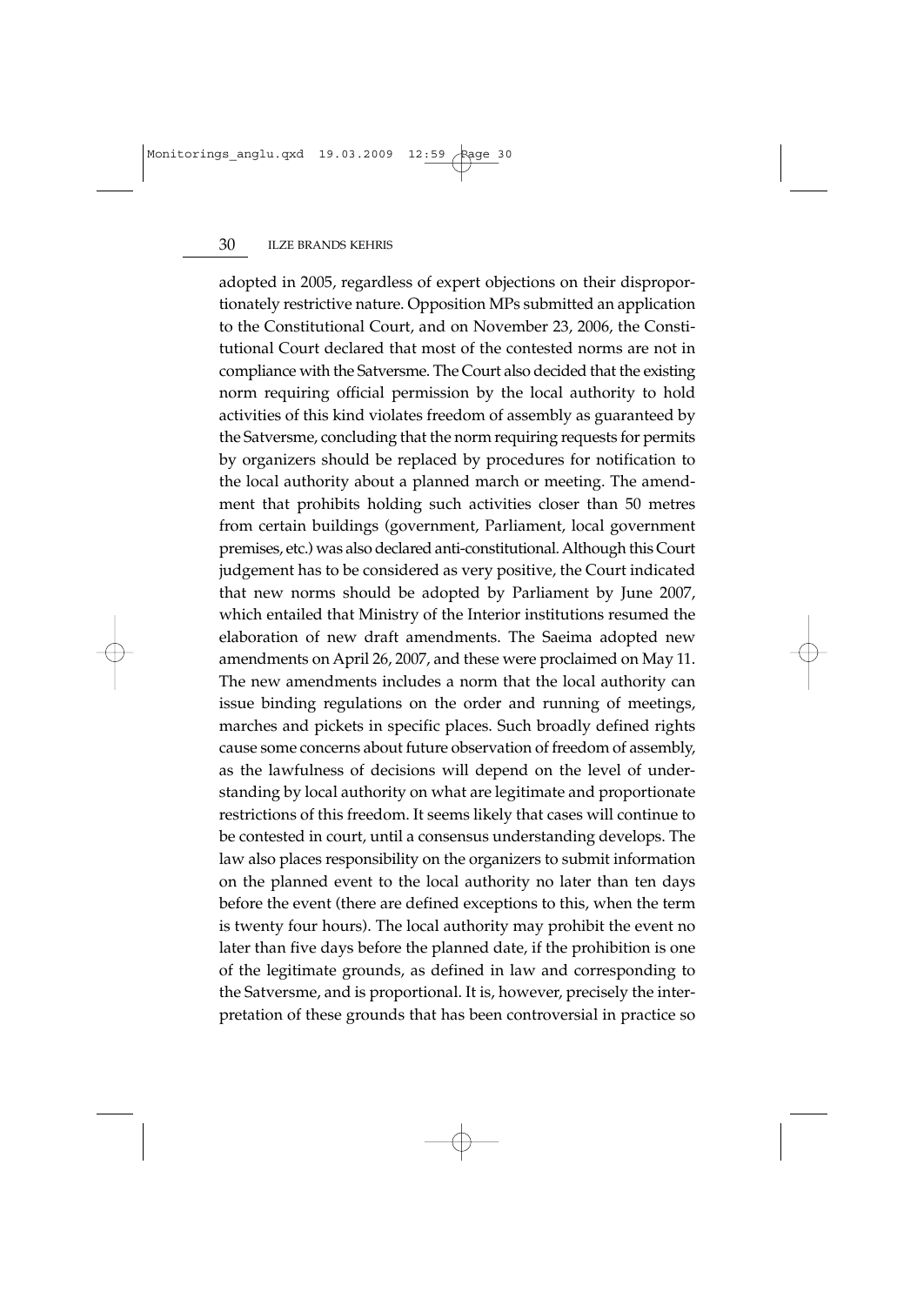Monitorings\_anglu.qxd 19.03.2009

#### Civil and Political Rights 31

far. Any prohibition can be appealed at administrative district court, which has to review such a complaint within three days and whose decision comes into force immediately. Thus the law eliminates the possibility of situations that could previously happen, when the case was reviewed after the planned event date had already passed, or when the decision would not come into force immediately. However, there is an exception for the cases when the notification is submitted to the authorities no later than twenty four hours before the event. Since the right of judicial review is then difficult to fulfil, the event can take place at the planned time.

In the period under review, administrative courts increasingly often had to deal with complaints on disproportionate restrictions of freedom of assembly or on the sanctions imposed on participants of protest actions for various administrative violations during the events. Although the prohibitions to hold the March 16 marches were taken to court and the appeals were successful, particular attention of the mass media and general public was focused on the precedent cases of Rîga Pride events in 2005 and 2006. In 2005, the organizers made a successful appeal at the administrative court, challenging the decision of Rîga City Council not to issue a permit for such a march, while in 2006, the first level administrative court found that the ban was justified, based on various reports by security institutions, which were considered classified information and thus unavailable to the general public. However, on April 12, 2007, the regional administrative court declared the decision of Rîga local government deputy executive director unlawful, ruling that the lower court decision was unlawful. The arguments of the judgement are concrete and detailed, and they point to the responsibility of both the local authority and the police to ensure the freedom of assembly. In cases when assembly is restricted based on any of the legitimate grounds envisaged by the Satversme, it is not sufficient to provide general arguments and refer to possible unfavourable consequences; for such restrictions to be lawful, the institutions have to assess the concrete situation carefully before prohibiting an event, as well as analyze the various potential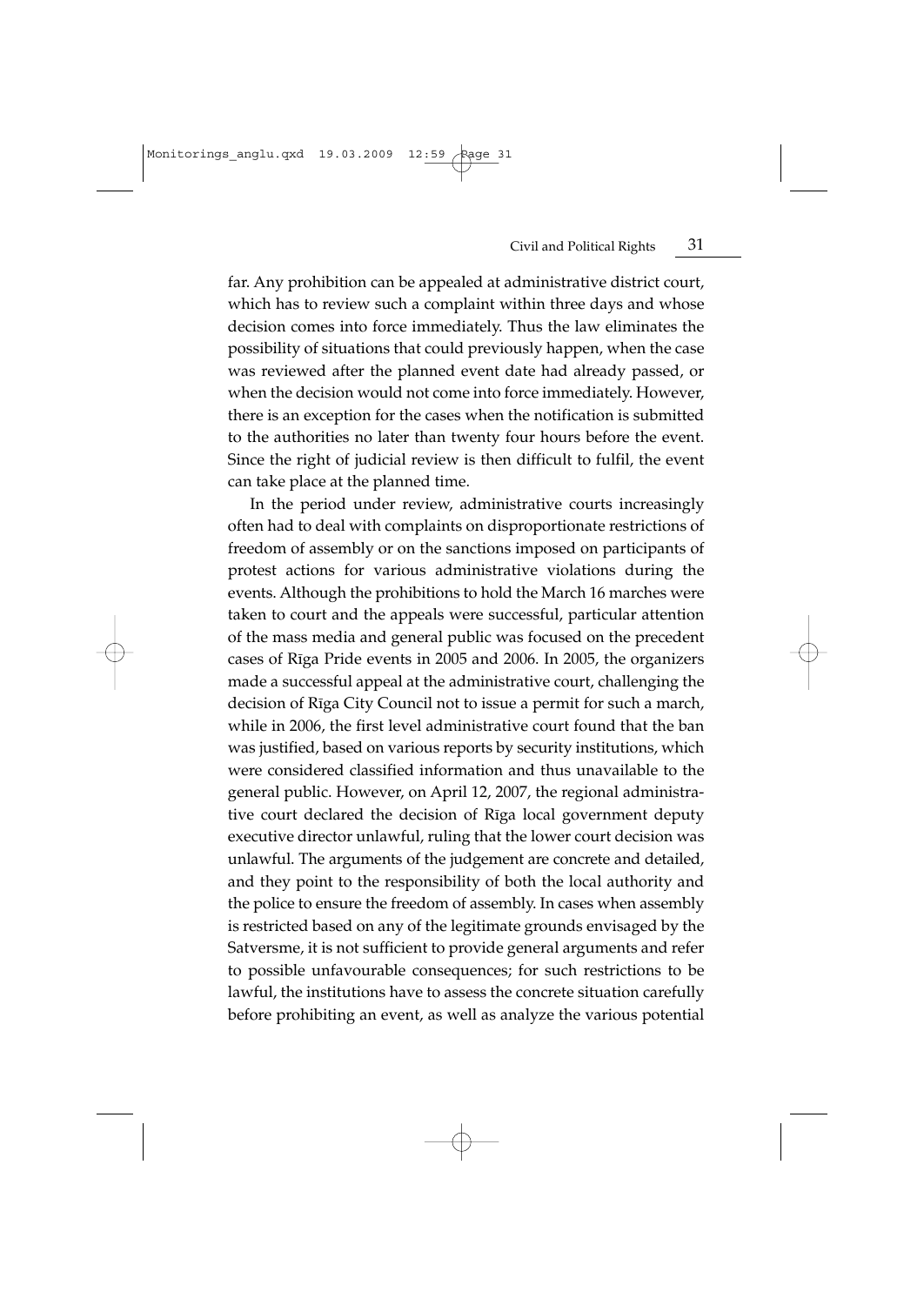#### 32 ILZE BRANDS KEHRIS

consequences. This development through court decisions doubtlessly promotes a growing understanding of fundamental freedoms in accordance with international standards, as well as observation of these freedoms in practice, therefore it has to be rated as positive. However, the court judgements do not guarantee the observation of rights either in further development of legislation or practice (including the actions of local authorities and law enforcement). The issue of whether and how local authorities will use the opportunities defined in the law to make special regulations for specific venues should be monitored closely. The process of developing a general consensus on the understanding of the freedom of assembly, as well as the observation of fundamental rights in practice will most likely take some time. Compared to 2005, the situation in the period under review initially became worse, but arguably, after court judgements and some developments putting in place new less restrictive legislation there is ground for expecting that the situation regarding the respect for freedom of assembly is starting to gradually improve.

As regards freedom of association, some problems have not yet been resolved, despite the positive development by recognising the right of the police to form trade unions in 2005, when corresponding legal amendments were adopted. However, border guards continue to be denied the right to join in a trade union, which merits negative evaluation. During the period under review there were several court cases relating to limits of freedom of speech, including cases on incitement of hatred, as well as alleged attempt to overthrow state power (through comments on the Internet), which also led to public debate. Proposals for law amendments were submitted to the Saeima envisaging criminalization of display of disrespect for the state or denial of occupation; however, these did not gain support in the legislature. Nevertheless, these debates and court cases indicate that the interpretation of the boundaries of freedom of speech lacks stability, and there were some attempts at restricting this freedom. Yet overall, the situation is not significantly different compared with the previous period.

There has been no noticeable change with regard to an individual's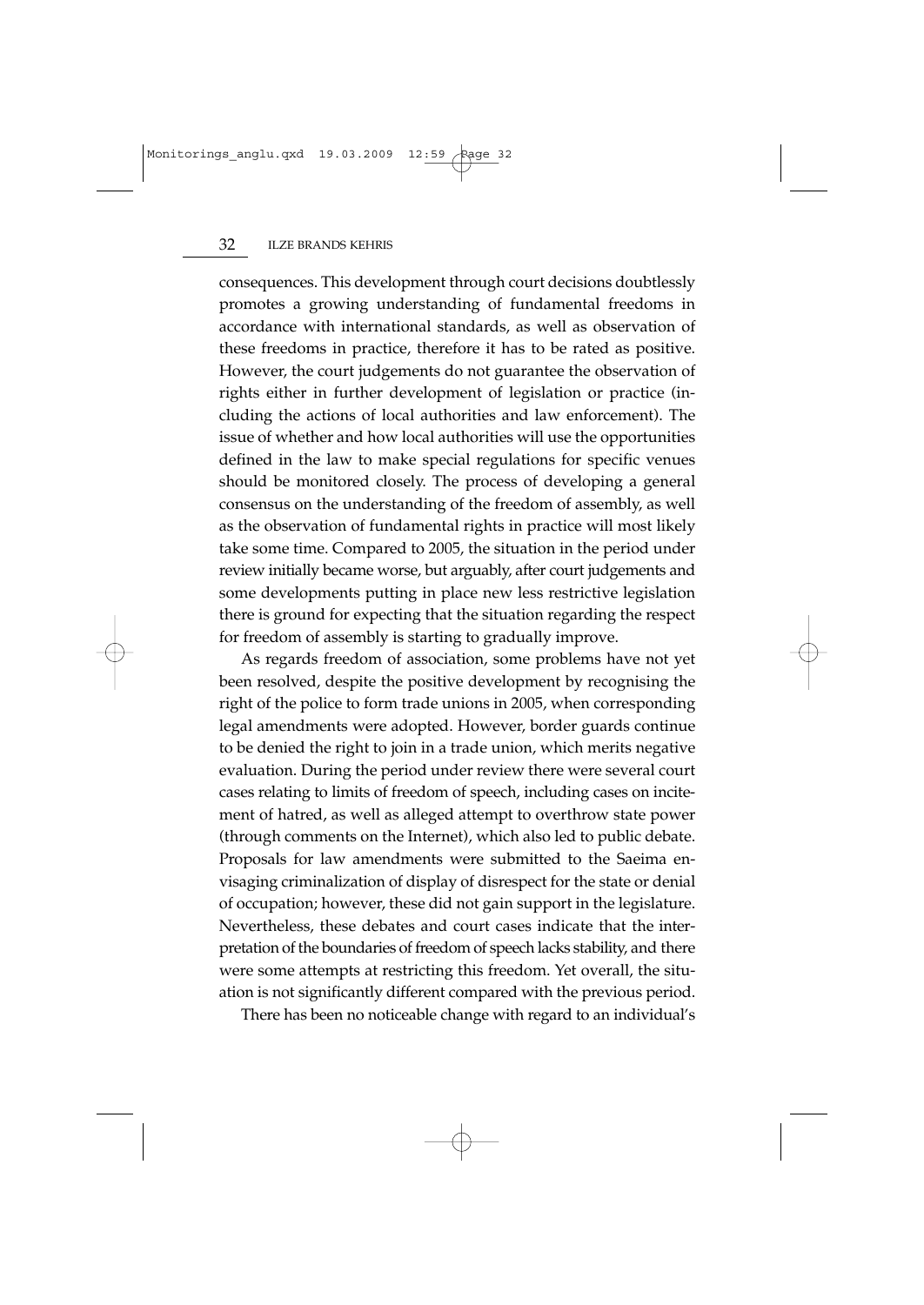#### Civil and Political Rights 33

right to practice one's religion, language and culture within the period of this review. The usage of languages other than the state language remains a sensitive issue, and the role of the state language is consolidated in law. The practice in the previous year indicates a possible intensification of inspections by the State Language Centre and resultant penalties imposed on individuals for insufficient proficiency in the state language, which brings to the surface again both the issue of proportionality of requirements of state language proficiency for certain occupations (in relation to the level required for the actual performace of the job), as well as the question of the effectiveness and proportionality of methods of control and punishment in promoting usage of the state language in the workplace.

The interpretation of the law that public institutions may not provide information in any language other than the state language, except for specific requests, remains in force. The Latvian Human Rights Office in 2006 challenged the fine imposed on September 18 for dissemination of brochures in Russian and English, and achieved a conclusion that this institution is considered one of those that may when needed communicate with its clients in other languages. This success was rare and limited, as an informative report on this issue recently developed by the Ministry of Justice undermines the prior arguments of the Human Rights Office.

Legal differences between the 'traditional' and other religions remain; in addition, the interpretation of which religions are traditional or not (for example, Islam) differs from the views established on a regional and global level, including that of the European Court of Human Rights in its application of the protection of freedom of religion.

Although when compared to many other (admittedly less democratic) countries, in Latvia, individuals and groups that work to improve the situation in human rights are not endangered and can carry out their work freely, it is nevertheless important to note disquieting cases when both individual politicians and negatively inclined activists have publicly called for limits to some activities of individuals and organizations and their funding opportunities. There have been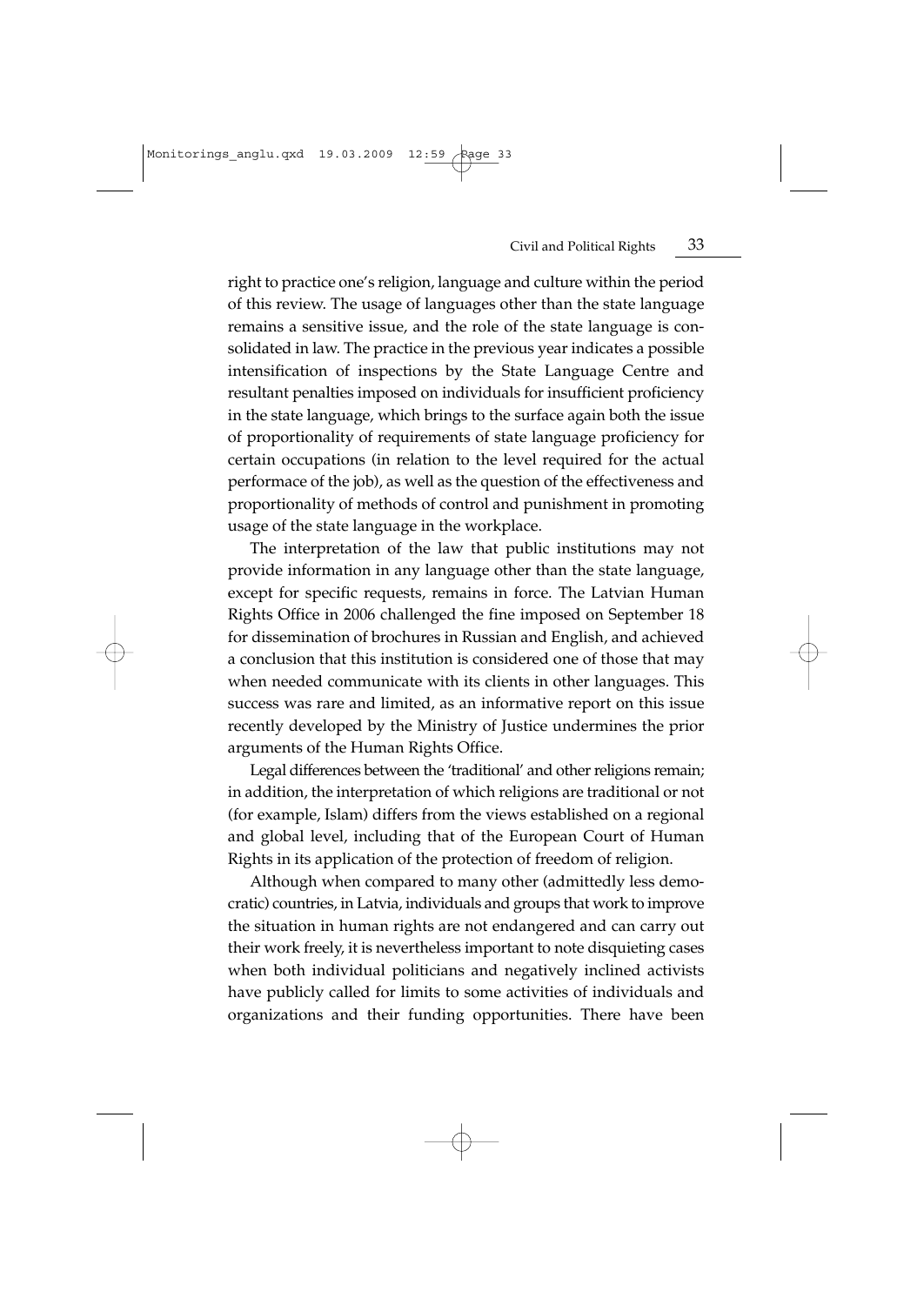#### 34 ILZE BRANDS KEHRIS

arguments in the press on the non-governmental organizations having received financing by George Soros and their allegedly murky goals, arguing that these should be examined by security services. For a certain period these often voiced arguments arguably created a less favourable environment for the development of civil society. Even more worrying is the development when individuals who support equal rights for LGBT people, as well as organizations defending LGBT rights have experienced both harassment and attempts at intimidation. The prohibition of the Rîga Pride in 2006 and the aggressive atmosphere which accompanied and restrained the supporting events that were organized is a very negative trend. The prohibition of the march, was officially justified by a possible safety threat, although it was admitted that the potential aggressors most probably belong to numerically very small, radically inclined groups. The very use of this argument to support the prohibition of the event in fact creates a basis for belief that methods of intimidation may be effective. In comparison with the previous year, Rîga Pride in early June 2007 marked an improvement of the situation, mostly owing to the more adequate reaction of politicians and the police, rather than the disappearance from public space of radically inclined groups and their aggressive arguments.

Problems in the sphere of civic and political rights have gained considerable attention in mass media, possibly indicating an increased priority assigned to these issues. The submission of complaints to courts – especially to the Constitutional Court on freedom of assembly, as well as complaints to administrative courts for decisions of administrative and public institutions – is a trend that merits positive assessment, as the judiciary sets limits and rectifies unlawful action by the legislature, the government and state institutions as well as the local authorities. Nevertheless, it should be a rare exception for a law adopted by the parliament to be challenged in the Constitutional Court. That this may not be the case yet in Latvia attests to the shortcomings of the Saeima working procedures and the subsequent adoption of laws of insufficient quality.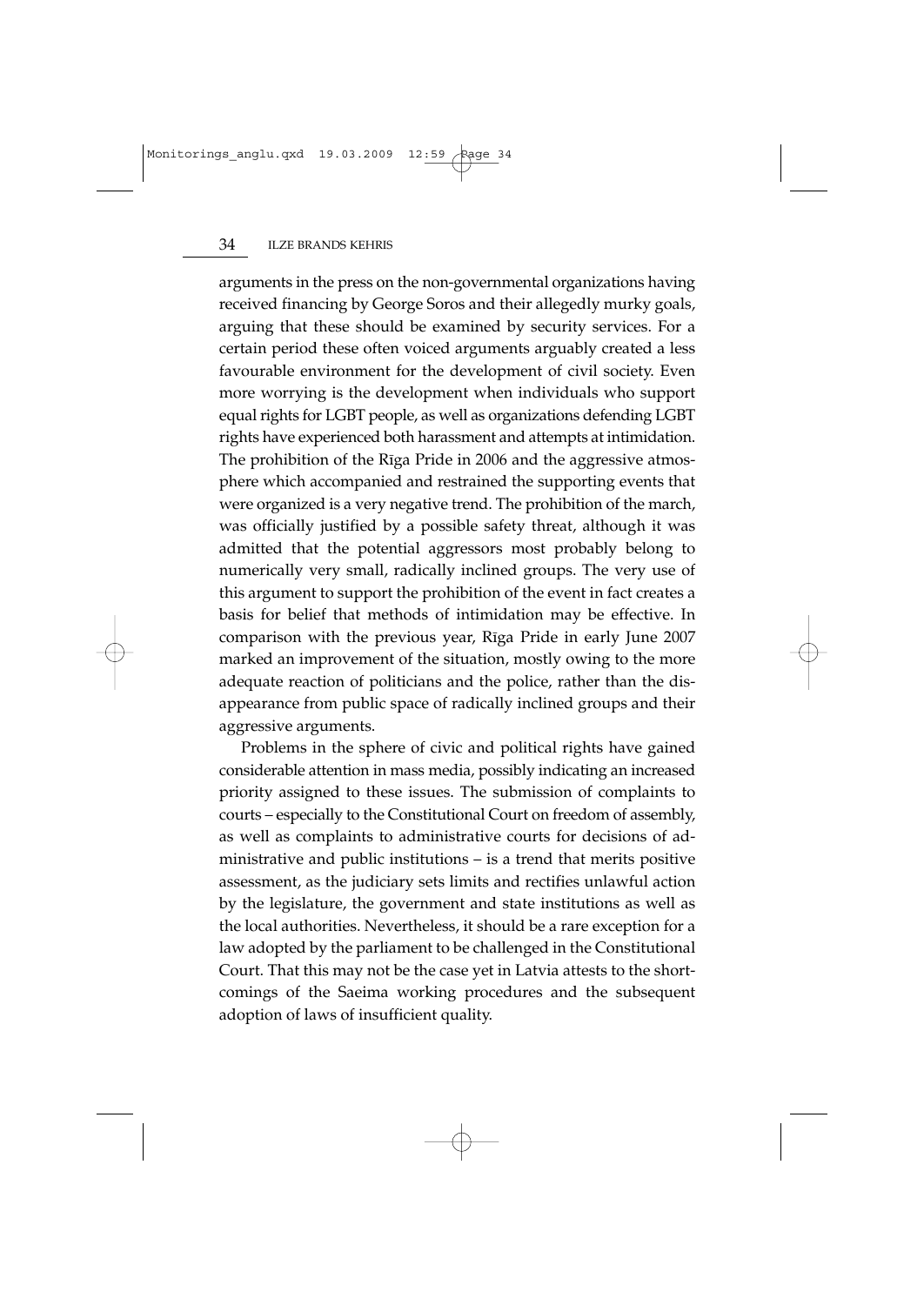Monitorings\_anglu.qxd 19.03.2009 12:59 Page 35

## *FELICIANA RAJEVSKA, ALFS VANAGS*

# **4. Economic and Social Rights**

|     | Ouestions                                                                                                                                               | Year 2005<br>assessment | Year 2007<br>assessment | Trend |
|-----|---------------------------------------------------------------------------------------------------------------------------------------------------------|-------------------------|-------------------------|-------|
| 4.1 | To what extent is access to work<br>or social security available to all,<br>without discrimination?                                                     | Satisfactory            | <b>Satisfactory</b>     |       |
| 4.2 | How effectively are the basic<br>necessities of life guaranteed, in-<br>cluding adequate food, shelter<br>and clean water?                              | Poor                    | Poor                    |       |
| 4.3 | To what extent is the health of<br>the population protected, in all<br>spheres and stages of life?                                                      | Very poor               | Poor                    |       |
| 4.4 | How extensive and inclusive is<br>the right to education, including<br>education in the rights and re-<br>sponsibilities of citizenship?                | Good                    | Satisfactory            |       |
| 4.5 | How free are trade unions and<br>other work-related associations<br>to organize and represent their<br>members' interests?                              | Satisfactory            | Satisfactory            |       |
| 4.6 | How rigorous and transparent<br>are the rules on corporate gov-<br>ernance and how effectively are<br>corporations regulated in the<br>public interest? | Satisfactory            | Good                    |       |

Social security without discrimination is available to everyone in Latvia. However, the amount of state social support benefit is not reviewed regularly, as required by the Cabinet of Ministers regulations<sup>1</sup> but is reviewed by the Cabinet of Ministers at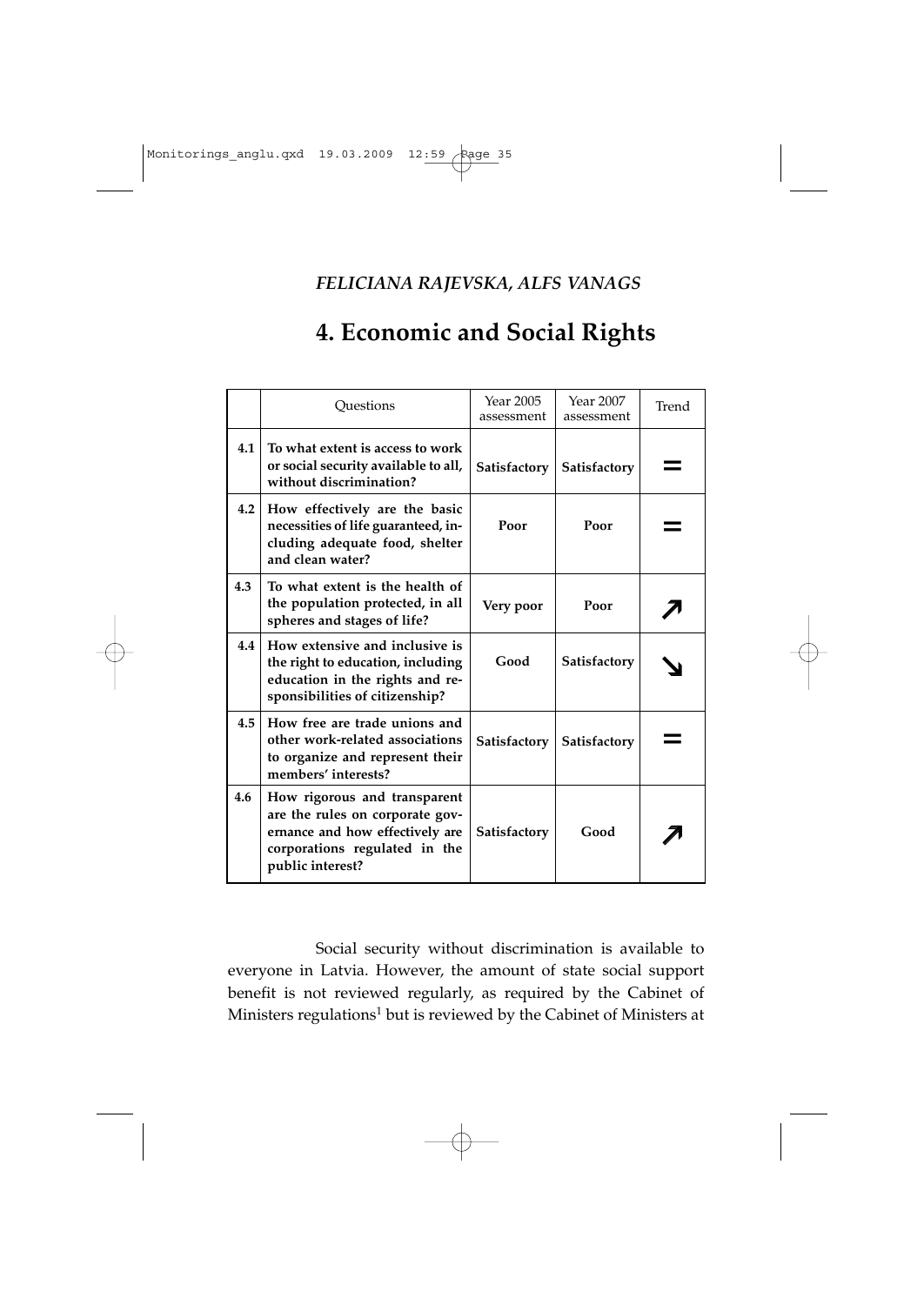#### 36 FELICIANA RAJEVSKA, ALFS VANAGS

the request of the Minister of Welfare taking into account the capacity of the state budget, the economic situation in the state and the consumer price level as determined by the Central Statistics Bureau of the Republic of Latvia. In early 2006, the social support benefit was increased from 35 LVL to 45 LVL. In 2007, the benefit remained unchanged, at 45 LVL, despite the rapid rate of economic growth, inflation that was in excess of 8% and the increase of the subsistence minimum from 112 LVL in January 2006 to 122 LVL in December 2006 and 130 LVL by May 2007. Nor has the sum been changed for 2008 leaving it at 45 LVL or 64 EUR per month for the most vulnerable group in the society.

The lack of a regular review of the benefit significantly influences the welfare of both disabled persons and pensioners in Latvia. The minimum old age pension cannot be lower than the state social support benefit after applying the coefficient of 1.1, 1.3, 1.5 or even 1.7 depending on the number of years in employment.

The size of the state social support benefit significantly influences the welfare of almost all pensioners in Latvia. Only pensions that do not exceed three social support benefits, which is 135 LVL get indexlinked twice a year in accordance with the increase in prices. The April 2007 indexing included pensions received by 538 300 individuals, or 94% of all pensioners.<sup>2</sup> A majority of pensioners perceive themselves suffering from discrimination, which creates instability in society. The increase of salaries, social deductions and thus the social budget in 2006 and 2007 attests to the sufficiency of financial resources for considerable improvement, if not complete remedying of the situation.

The rules for increasing the minimum wage have been defined by the Cabinet of Ministers. $3$  In accordance with this the minimum wage has to be gradually increased in the course of seven years until it reaches 50% of the average wage. Thus Latvia will approach the standards determined by the European Social Charter. In accordance with recommendations of the OECD the minimum income of an employed person should equal 68% of average wage in a country.<sup>4</sup>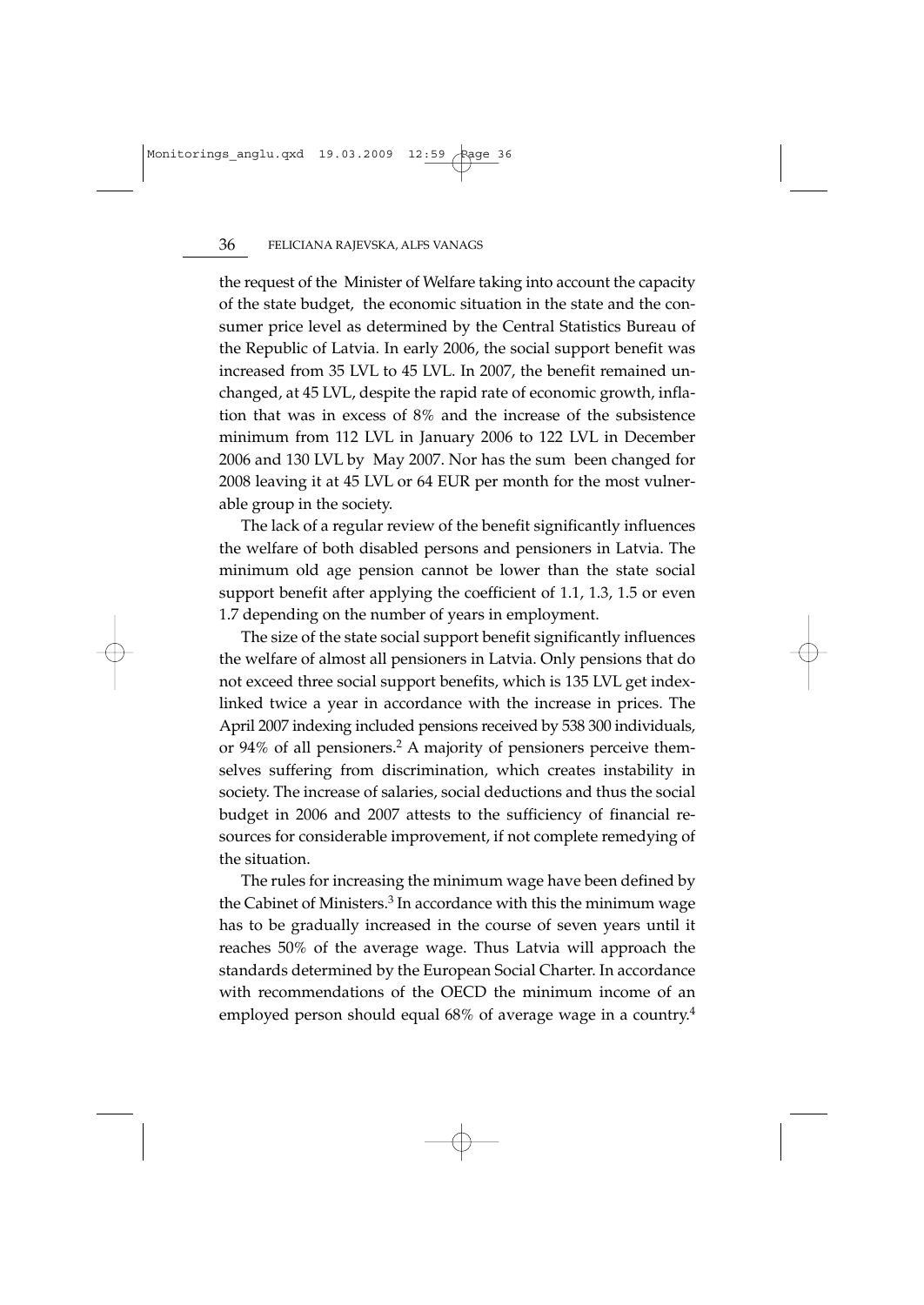Monitorings\_anglu.qxd 19.03.2009

#### Economic and Social Rights 37

The actual processes in our country are directly opposite: the minimum wage increasingly lags behind the average salary of the previous year: 41.6% in 2004, 37.9% in 2005, and 36.6% in 2006.<sup>5</sup> The minimum wage in 2007 (equaling 120 LVL) comprised 39% of the average salary in June 2006, which is 1 EUR per hour before taxes. The considerable scale of emigration to Ireland, Great Britain and other countries of the EU is not only a realization of the principle of the freedom of mobility; it is also a response to social insecurity in our country.

The basic principle of employment protection policy in the EU is the organization of preventive activities by employers, employees and the general public. The key change since 2005 has been the provision of information and opportunities for people learn about their rights. Compliance with labour protection requirements remains a serious problem. The situation has not changed much since 2005.

When assessing the efficiency and equality in ensuring the basic necessities of life, including adequate food, shelter and drinkable water, one has to conclude that the most favourable situation is in the sphere of providing water. Adequate food is increasingly related to healthy food, which is supported by the 2006 decision to prohibit the sale of unhealthy food in kindergartens and schools. Approximately 30% of general education institutions have joined the EU sponsored milk programme for schools. After joining the EU the prices of many food products have increased, which limits their accessibility for low-income population. Adequate food and nutrition is not ensured for the part of society which finds itself below the poverty threshold. The at risk of poverty coefficient in 2005 was 19%.

The right to accommodation is not consolidated in the Satversme. The Constitutional Court in late 2005 lifted the regulation on the upper limit of rents in denationalized houses as of January 1, 2007. The removal of the rent ceiling has caused additional tensions between landlords and tenants. Currently, about 3% of Latvia's population live in denationalized property. Rîga City Council introduced a local government relocation benefit: 10 000 LVL per family plus 3000 LVL per each family member. A family of two can receive 16 000 LVL.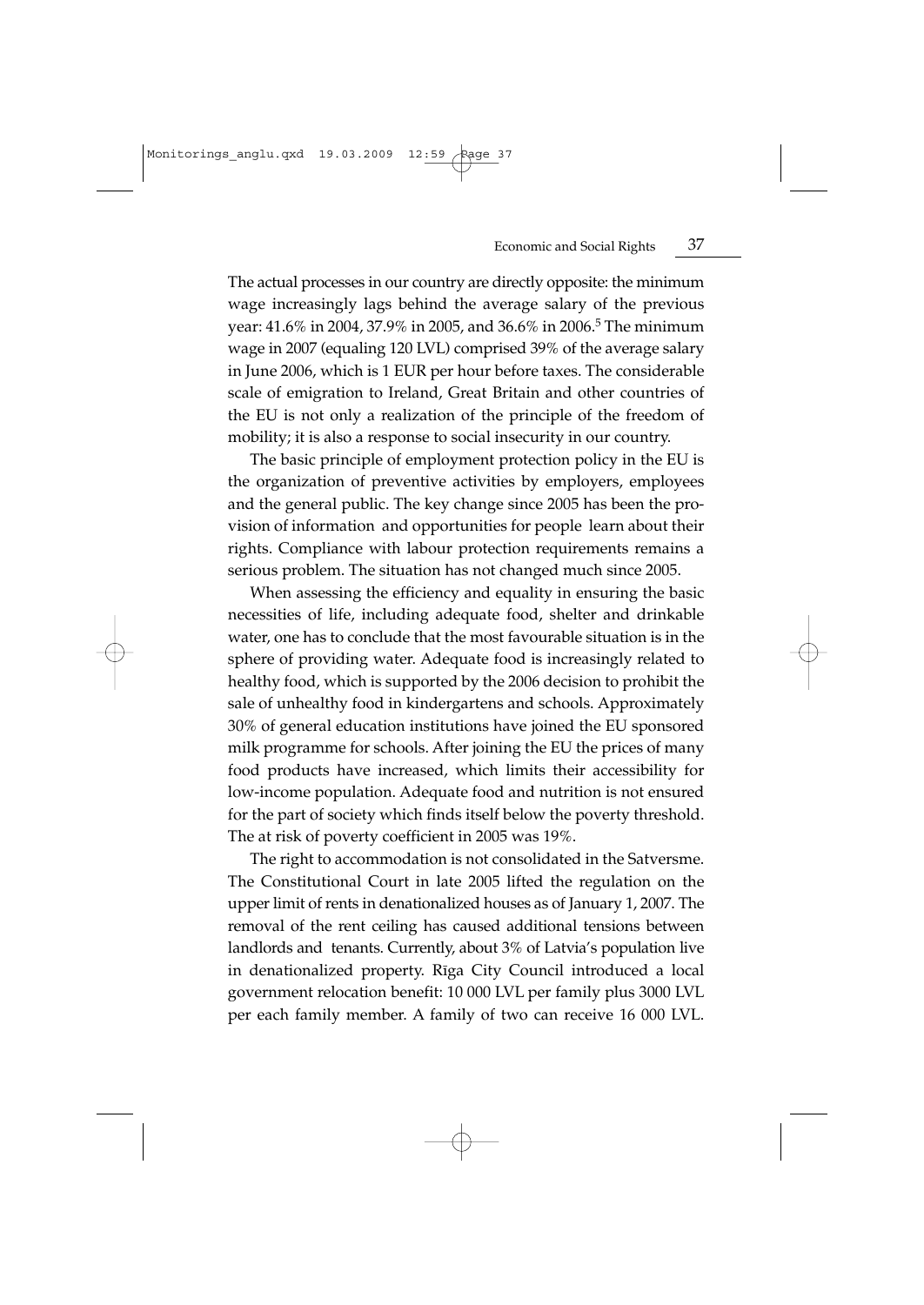#### 38 FELICIANA RAJEVSKA, ALFS VANAGS

This has to be rated as very positive. However, only families with per capita income not exceeding 200 LVL per month are eligible for this benefit. Such income makes it very difficult to get a bank loan without additional guarantees, even if there is a down payment. A negative trend is the shrinking of the rate of construction of local government accommodation. State involvement in addressing the conflict is minimal and does not correspond to the gravity of the problem.

The protection of the health of Latvia's population is enshrined in various legislative acts. The principles of the flow of funds have been formulated in a clearer way; and the issue of the wages of doctors and nurses are being addressed. Since 2005, the number of doctors has increased from 3207 to 3314 specialists, the total number of outpatient care institutions has increased from 2991 to 3183,<sup>6</sup> while the number of hospitals has decreased from 109 to 106. The shortage of paramedical staff has become clearly visible.

Time has been too short to achieve an improvement of the health status of the population. The mortality of the population in 2005 was 14.2 (13.8 in 2004) and continued to be well above the average level of the EU. The average life expectancy in 2005 was 65.6 years for males (67.1 in 2004) and 77.4 years for females (77.2 in 2004).<sup>7</sup> At 3.68% of GDP funding of health care from the state budget remains low: in 2006.<sup>8</sup> Overall, 35% of Latvia's population admits that in 2005 they lacked the funds to visit a doctor. The largest proportion of such individuals (50%) is in the  $60+$  age group.<sup>9</sup> The problems with health protection in all life stages continue to be serious, and improvements in the last two years have been minimal.

Despite some positive trends in education, overall, the situation has become worse. The overall development in the sphere of secondary education can be described as 'critical'. 'In Latvia, certain groups of people have no access to the formal and informal education needed at each stage and sphere of life, including second chance education.The state has not so far ensured opportunities for lifelong education regardless of age, gender, prior education, place of residence, ethnic origin, income level and functional disorders. As a result, social stratification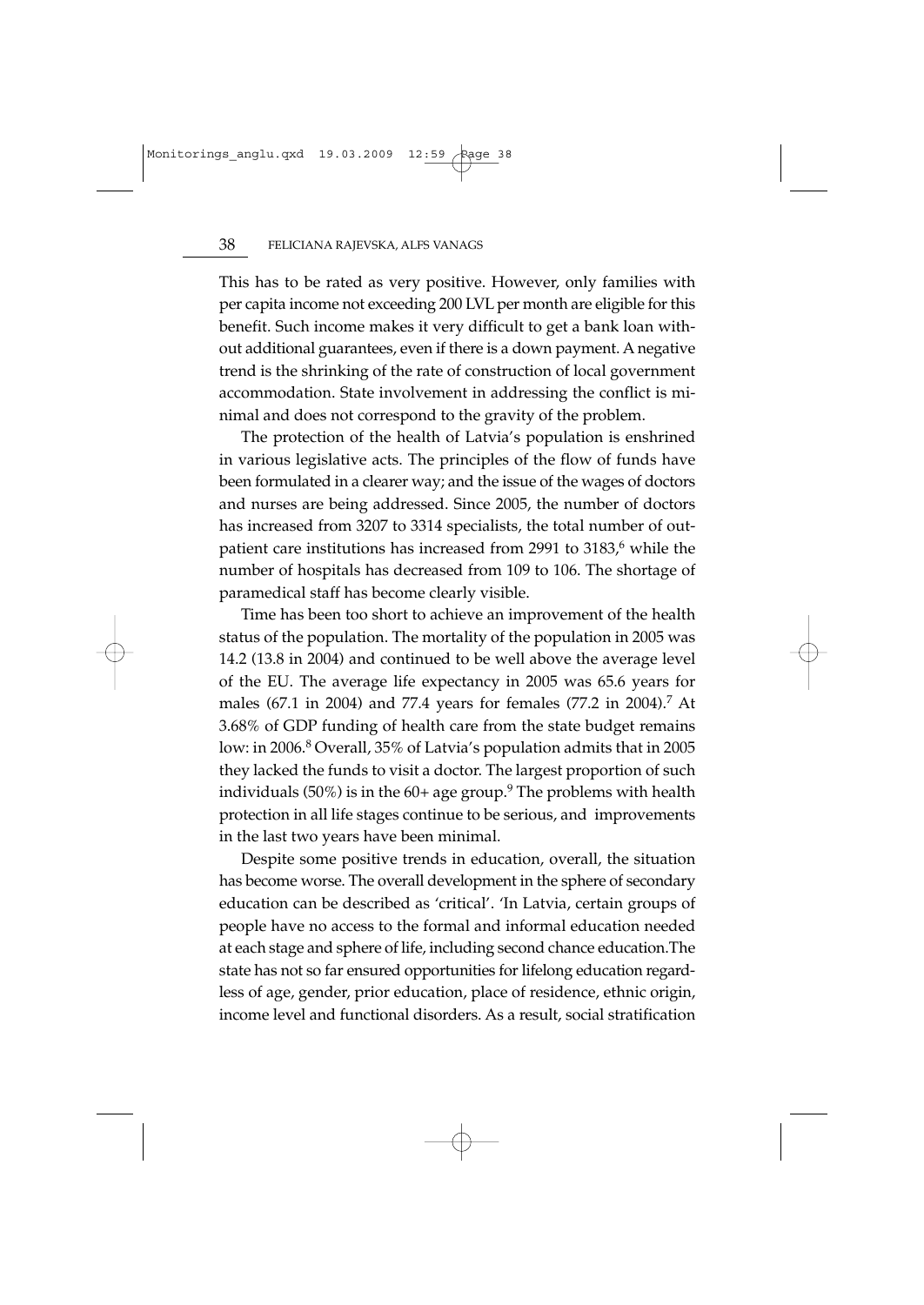Monitorings\_anglu.qxd 19.03.2009

#### Economic and Social Rights 39

increases., The limited opportunities for learning include numerous social groups: low-income families, people without basic skills, women who had provided extended care for children, young people especially in rural areas, over 50-year old individuals, individuals in prisons, people with unfinished secondary and basic education, vocational education and without a document certifying the level of education, individuals with functional disturbances, individuals with problems of integration in the labour market and the society, especially in rural areas'.10 However, on February 23, 2007, the Cabinet of Ministers adopted a document on the Basic Guidelines of Lifelong Learning Policy for 2007–2013, whose long-term goal is to ensure lifelong education in accordance with interests and abilities of the population and the social-economic development needs of the regions. The basic guidelines determine actions that in Latvia will create a society that learns and improves democracy with the help of education, increases the welfare of this society and its competitive advantages in the international context.11 Nevertheless it has to be pointed out that the interest of the Ministry of Education and Science in the problem has for years remained on the level of discussions and active work to implement the basic guidelines has not been carried out.

The crisis of the education system manifests itself in various dimensions: teacher salaries are considerably lower than these of other staff in the public sector, there is a lack of teachers, the workload of teachers is excessively heavy and they believe that their work is not appreciated either morally or financially. In April 2006, more than 6000 teachers signed an open letter to the authorities. Since then, there have been extensive protest actions and meetings. The possibility of a strike has been discussed, if the demands of teachers are not adequately met. In addition, there continues a leak of information in relation to centralized examinations in secondary schools. This in its turn decreases trust in secondary school diplomas.

The statistics on general education accessibility and education results (marks) are not disaggregated by ethnic groups. Thus for reasons of misplaced political correctness there is no adequate information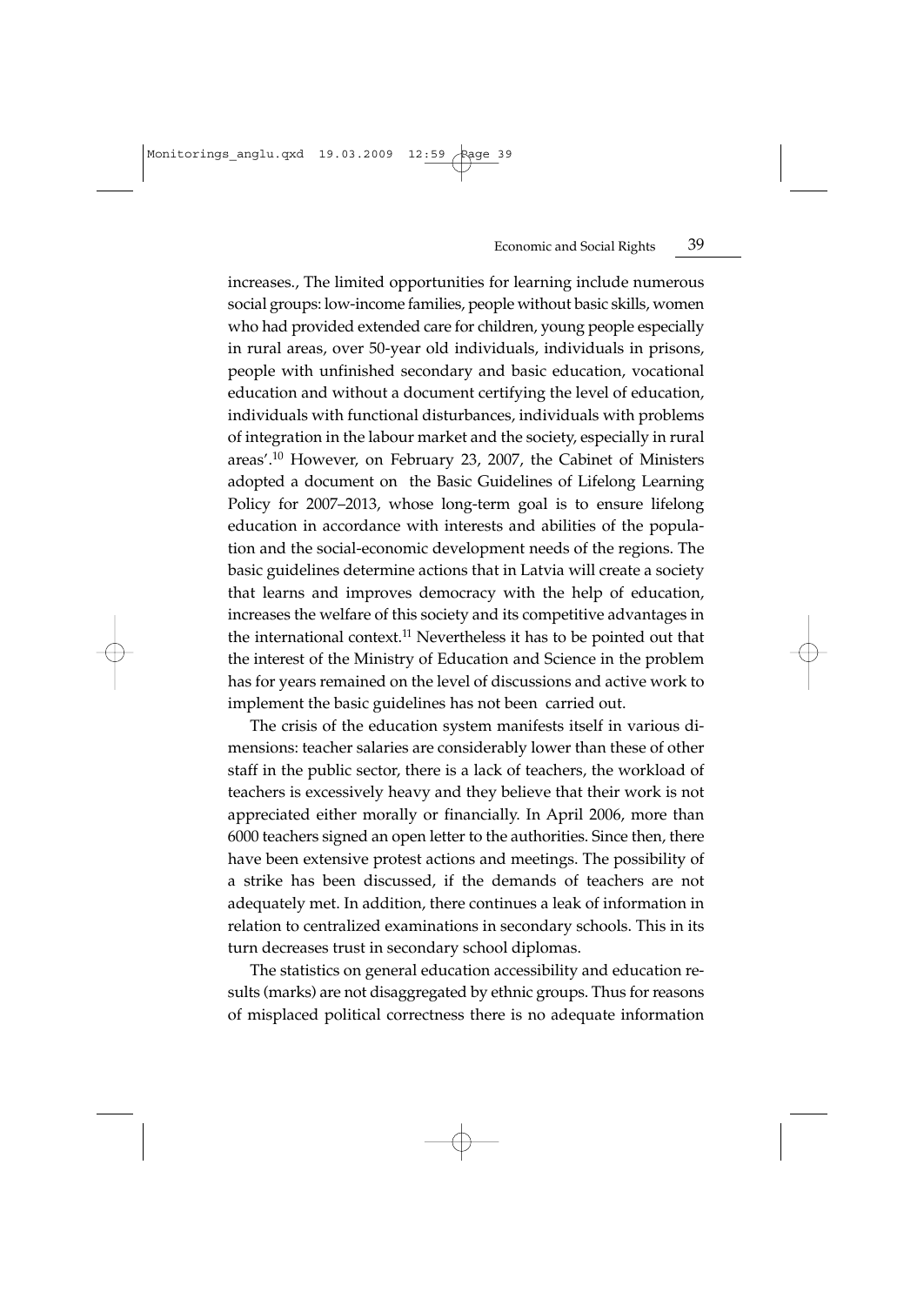#### 40 FELICIANA RAJEVSKA, ALFS VANAGS

in the country on whether all ethnic groups have access to equally good quality education. The so-called second chance education, geared to those who have dropped out of basic education, does not ensure the teaching of general education subjects in adequate scope – which, in turn, precludes individuals from the opportunity to continue education in the future.

The overall situation of trade unions has not changed much. However, one notable freedom has been achieved, that is, on January 1, 2007 after a struggle of two years the police staff of the Republic of Latvia obtained the right to establish their own trade union. Thus on January 7, 2007, Latvian United Police Trade Union was formed. The overall number of trade union members has decreased. In 2006, Latvia's Association of Free Trade Unions represented only 165 000 employees, which is 13% less than in 2003, when the number of individuals represented was 180 000. In 1998, the number was even greater – 252 000 employees. The number of collective labour agreements is stable. While in 2001 the collective labour agreements were concluded in 2436 companies whose staff was in the Association of Free Trade Unions, in 2006, the number of such agreements was 2405. The practice of concluding collective labour agreements is particularly characteristic at the level of enterprises, however, recently there have been the beginnings of social dialogue on a regional level as well. By January 1, 2006, the member organizations of the Association of Free Trade Unions had concluded 59 regional labour agreements with Latvian local governments: the Trade Union of Education and Science Employees, the Trade Union of Public Administration, Local Government, Enterprises and Financial Sector Employees, and the Federation of Trade Unions of Culture Sector Employees.

On May 31, 2006, a cooperation agreement was concluded between the Latvian Association of Local Governments, the Latvian Confederation of Employers, and the Latvian Free Association of Trade Unions (see http:*//*www.lbas.lv/pdf/vienos\_parsadarbibu.pdf). Social dialogue of such scope was promoted by ESF funding for capacity building. Within the project, the Latvian Association of Free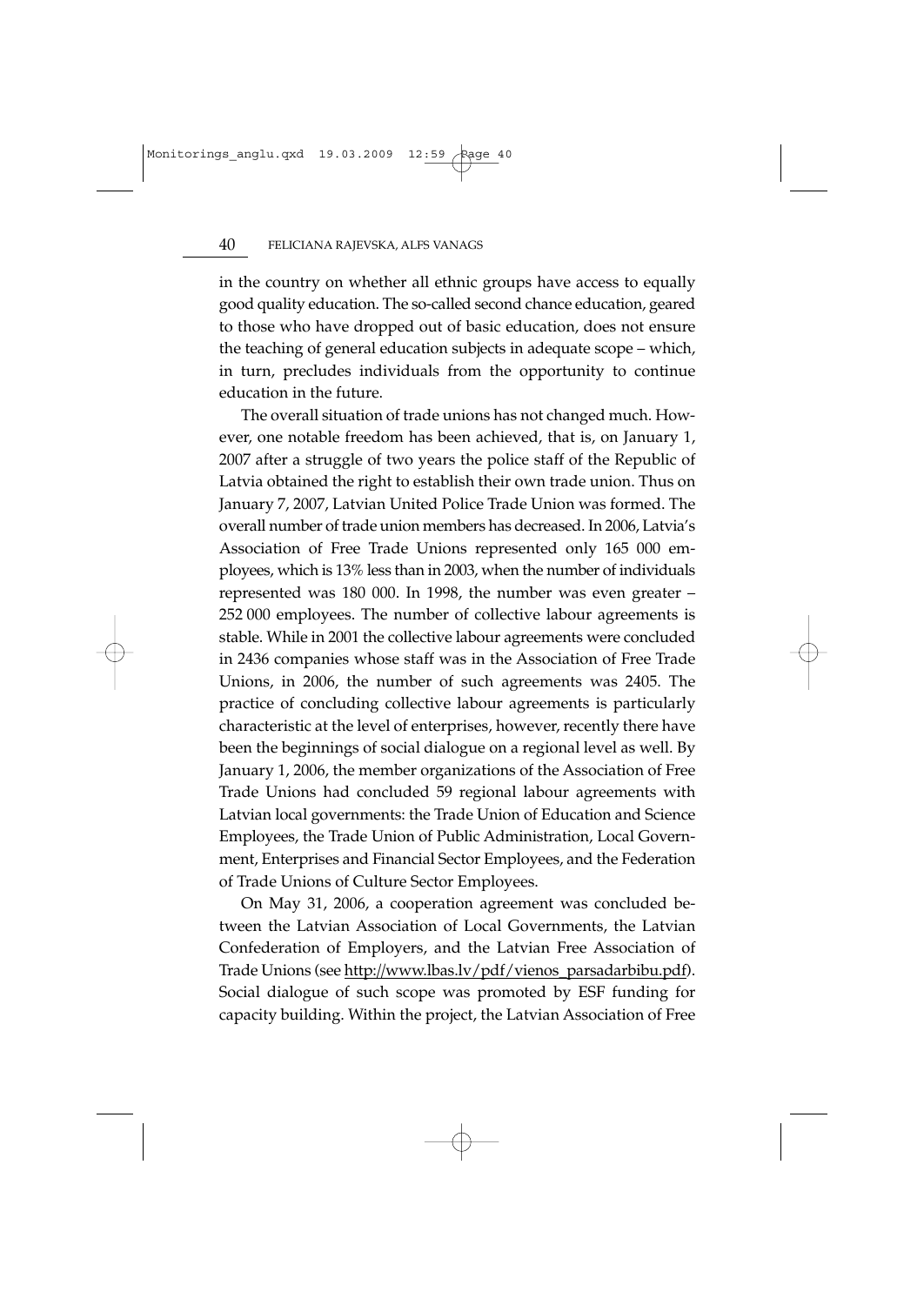Monitorings\_anglu.qxd 19.03.2009

#### Economic and Social Rights 41

Trade Unions received 0.617 million LVL, the Employers' Confederation – 0.6 million LVL, and the Association of Local Governments – 0.416 million LVL.

In the sphere of corporate regulation an improvement has been observed as the relevant institutions have gained experience. The institutions are as follows: The Commission for Regulation of Public Services, The Commission for Finance and Capital Markets, and the Competition Council. The Commission for Finance and Capital Markets has invested considerable effort into introducing a new regulatory framework in the sphere of electronic communication. The goal of the framework is to achieve a lower regulatory burden than in the previous system. The prices of telecommunication services continue to fall, notwithstanding a rise in the overall level of inflation. The Competition Council has been actively researching possible cases of unfair and competition-hindering actions. The issue of unfair pricing at Rîga airport even reached the level of government discussions.

#### **References**

- <sup>1</sup> The Cabinet of Ministers regulations no. 430 Noteikumi par valsts sociālā nodroðinâjuma pabalsta un apbedîðanas pabalsta apmçru, tâ pârskatîðanas kārtību un pabalstu piešķiršanas un izmaksas kārtību, adopted on July 29, 2003.
- <sup>2</sup> www.delfi.lv, (last accessed on 31 March 2007).
- <sup>3</sup> Kārtība, kādā nosakāma un pārskatāma minimālā mēneša darba alga. Cabinet of Ministers regulation no. 415, issued on July 22, 2003 in Rîga, in accordance with the Part 3 of Article 61 of the Labour Law. At http:*//*www. likumi.lv/doc.php?id=77636 (last accessed on 21 November 2004).
- <sup>4</sup> Informatīvais pārskats par galvenajām sociālās politikas pārmaiņām 2002. gadā. LR Labklâjîbas Ministrija. Rîga, 2004, 40 pages. http:*//*www.lm.gov.lv
- <sup>5</sup> Source: Kārtība, kādā nosakāma un pārskatāma minimālā mēneša darba alga. Cabinet of Ministers regulation no. 415, issued on July 22, 2003 in Rîga, in accordance with the Part 3 of Article 61 of the Labour Law. http:*//*www. csb.lv, calculations of the author.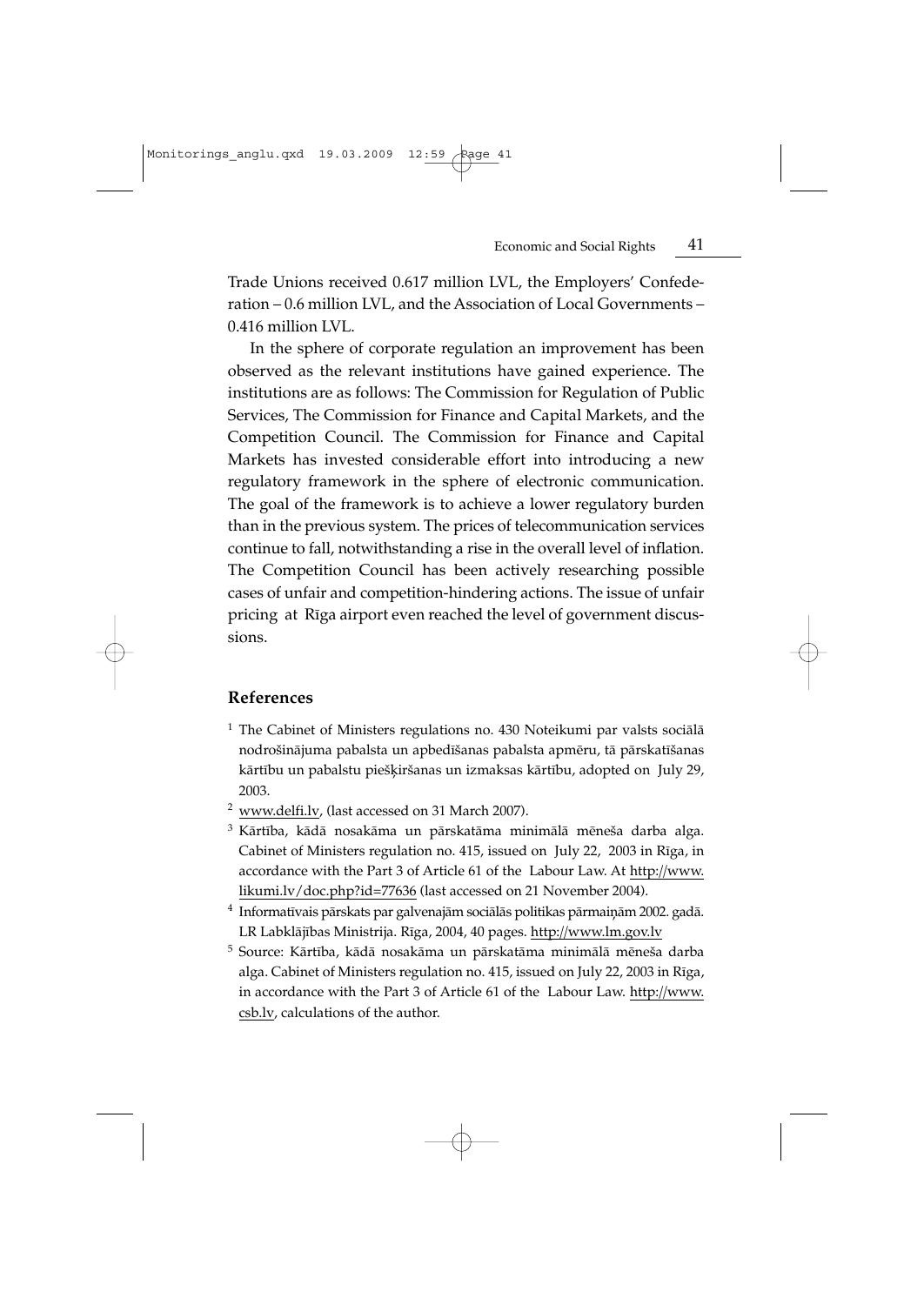42 FELICIANA RAJEVSKA, ALFS VANAGS

- <sup>6</sup> Centrâlâ Statistikas pârvalde: veselîbas aprûpes pamatrâdîtâji 2006. gada beigâs (basic data on health care), at http:*//*www.csb.gov.lv/csp/content/ ?cat=2310
- $7$  Centrālā Statistikas pārvalde: jaundzimušo paredzamais mūža ilgums (life expectancy of the newborn), at http:*//*data.csb.gov.lv/dialog/Saveshow.asp
- 8 Veselības ministrija: Informācija par 2005. un 2006. gada budžetu. http:// phoebe.vm.gov.lv/faili/aktualitates/nozares\_ak/prezentacijas/Informacija\_ par\_2005gada\_2006gada\_budetu.pdf.
- <sup>9</sup> Pârskats par tautas attîstîbu 2004/2005. http:*//*www.politika.lv/index.php?id= 3377
- $10$  Nacionālais ziņojums par Eiropas Komisijas programmas 'Izglītība un apmâcîba 2010' izpildes progresu Latvijâ. IZM, Rîga 2007, p. 4.
- <sup>11</sup> *Ibid.*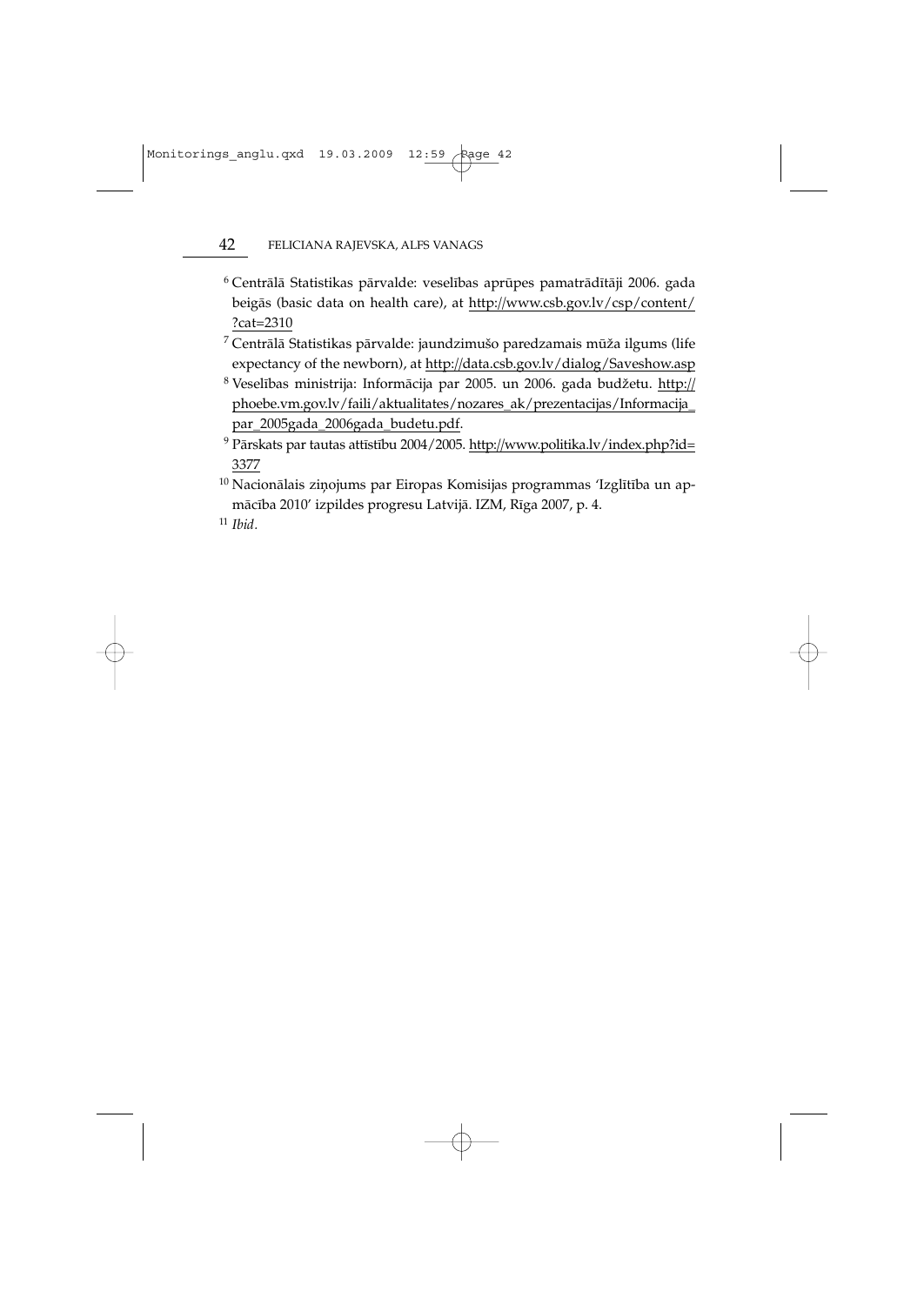Monitorings\_anglu.qxd  $19.03.2009$   $12:59$  Page 43

## *JÂNIS IKSTENS, ANDRIS RUNCIS*

# **5. Free and Fair Elections**

|     | Questions                                                                                                                                                                                                                                                                | <b>Year 2005</b><br>assessment | <b>Year 2007</b><br>assessment | Trend |
|-----|--------------------------------------------------------------------------------------------------------------------------------------------------------------------------------------------------------------------------------------------------------------------------|--------------------------------|--------------------------------|-------|
| 5.1 | To what extent is appointment<br>to governmental and legislative<br>office determined by popular<br>competitive election, and how<br>frequently do elections lead to<br>change in the governing parties<br>or personnel?                                                 | Very good                      | Satisfactory                   |       |
| 5.2 | How inclusive and accessible for<br>all citizens are the registration<br>and voting procedures, how in-<br>dependent are they of government<br>and party control, and how free<br>from infimidation and abuse?                                                           | Good                           | Good                           |       |
| 5.3 | How fair are the procedures for<br>the registration of candidates<br>and parties, and to what extent<br>is there fair access for them to<br>the media and other means of<br>communication with the voters?                                                               | Poor                           | Poor                           |       |
| 5.4 | How effective a range of choice<br>does the electoral and party<br>system allow the voters, how<br>equally do their votes count, and<br>how closely does the composi-<br>tion of the legislature and the<br>selection of the executive reflect<br>the choices they make? | Good                           | Good                           |       |
| 5.5 | To what extent does the legisla-<br>ture reflect the social composition<br>of the electorate?                                                                                                                                                                            | Satisfactory                   | Satisfactory                   |       |
| 5.6 | To what extent do the political<br>forces in and outside the country<br>accept the electorate votes and<br>the election results?                                                                                                                                         | Very good                      | Very good                      |       |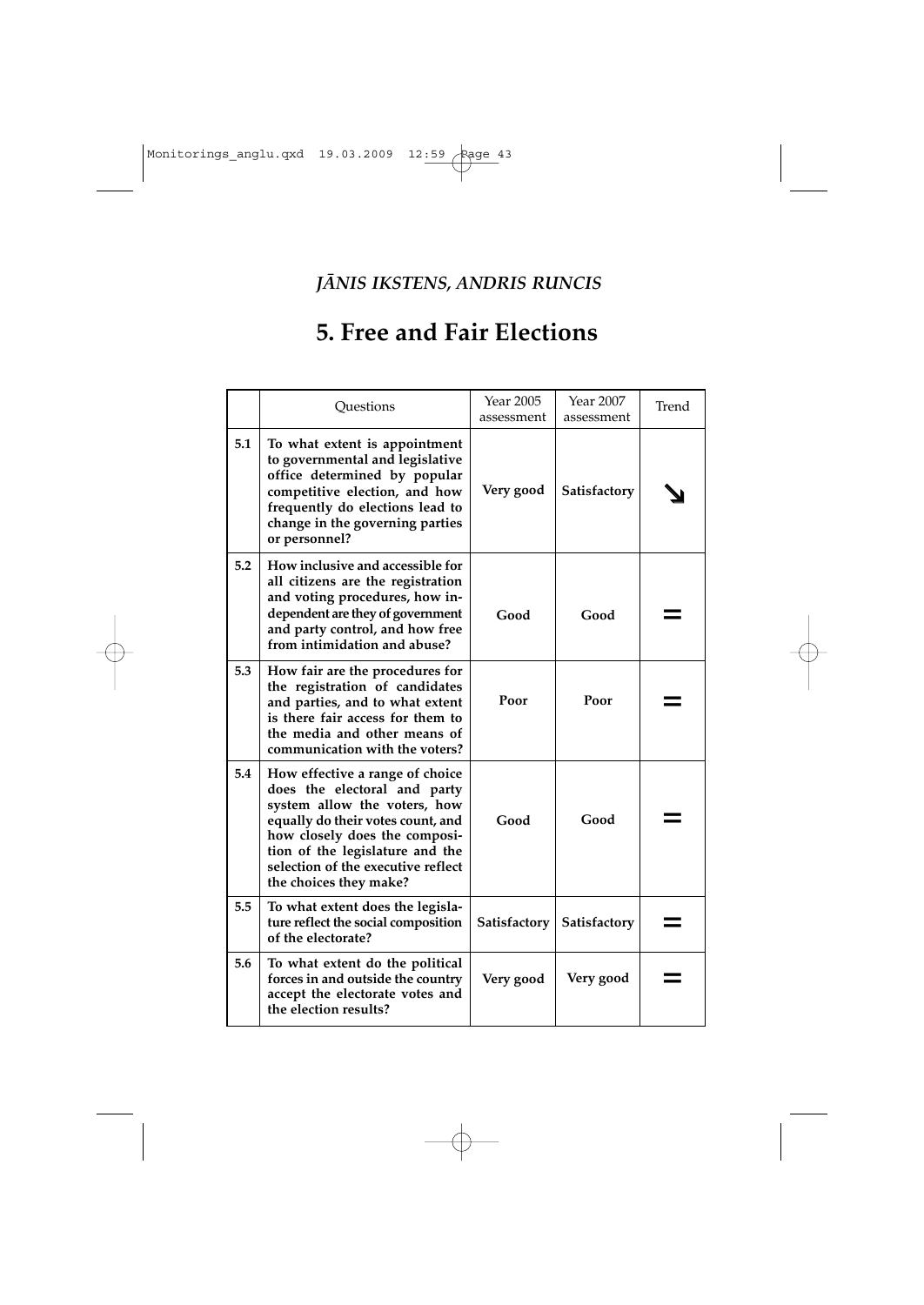#### 44 JÂNIS IKSTENS, ANDRIS RUNCIS

Although absolute majority of Saeima elections had taken place without serious infringements, the elections of 2006 were characterized by events that a number of political commentators and lawyers called violations of law. Obviously, these were caused by the limitations of pre-election campaign spending – 0.20 LVL per one voting citizen – introduced in 2004. As the result of introducing these limitations some political parties – People's Party, the joint list of Latvia's First Party and the association Latvia's Way – received extensive third party positive publicity, which was paid for by non-governmental organizations formed by individuals closely related to these parties.

Although several parties which in the Saeima elections of 2006 did not make the 5% threshold challenged the results of the election in court, the judges of the Administrative Chamber of Supreme Court Senate, Veronika Krūmiņa, Dace Mita and Jautrīte Briede used tangled argumentation to dismiss the above complaint. However, the court took a side verdict, urging the Cabinet of Ministers to pay attention to the necessity to form an efficient mechanism of controlling the lawfulness of election procedure. It should be noted that the Saeima unanimously approved the mandates of the new deputies, while the Corruption Prevention and Combating Bureau will provide the assessment for the above practice of publicity in the second half of 2007.

The contestable results of the Saeima elections make it difficult to discuss the strengthening of the durability of the political preferences of the public. Nevertheless it should be pointed out that the core of the ruling coalition has remained unchanged after the election, and it includes People's Party, The Union of Greens and Farmers, as well as the union of Latvia's First Party and the association Latvia's Way. However, this stability may turn out to be deceptive provided the criminal process against the long-lasting Chair of Ventspils City Council Aivars Lembergs confirms information on allocating extensive resources to parties and individual politicians over a number of years. The confirmation of such information would create a considerably different context for the previous conclusions on voter behaviour in Latvia and the government stability, whose level has not significantly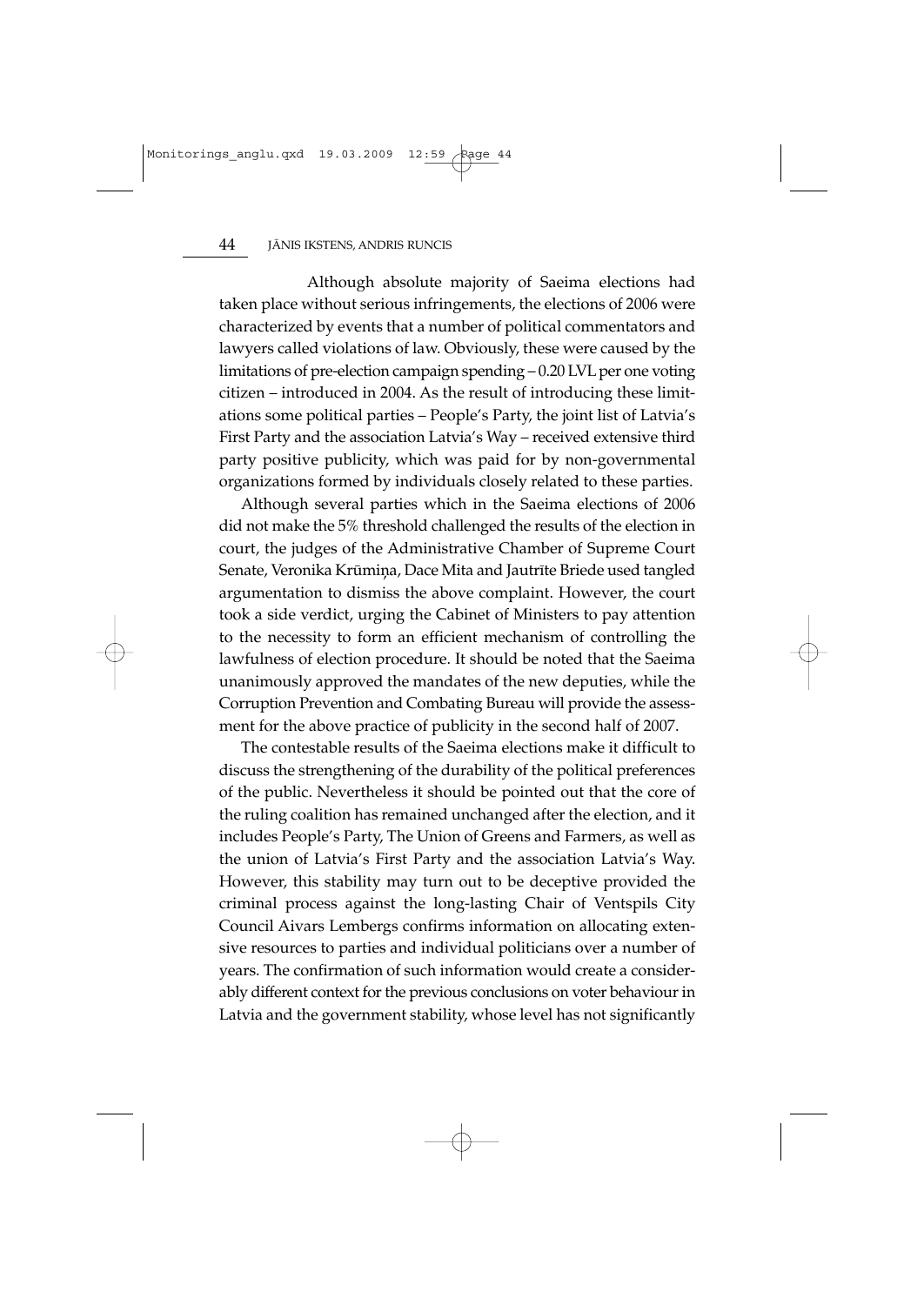Free and Fair Elections 45

changed since 2004. However, the tradition of ignoring the opposition, which formed in the mid-90s, has not decreased.

Although it was planned to use the Voter Register introduced for electing the EU Parliament in 2004 for the Saeima elections as well, politicians gave up this idea for reasons of political competition – the use of the Register provides additional support to parties whose voters are older and more motivated.

Regardless of the activities of the Central Election Committee which were directed towards decreasing the influencing of voters, in the local government elections of 2005 several instances of vote-buying were documented, which necessitated the holding of repeated elections to Rēzekne City Council. In its turn, during the Saeima elections of 2006 the best-known instance of misrepresenting the voters' will alongside with the so-called third-person campaigning was the falsification of election results in Kubulu pagasts of Balvi district. Juris Boldâns (Fatherland and Freedom/LNNK) elected to Saeima is one of the key figures of this criminal case.

It is possible that in 2007 the Cabinet of Ministers will submit to the Saeima amendments which would allow confined elderly citizens, to realize their active voting rights in Saeima elections. These amendments stem from the October 6, 2005 verdict of the European Human Rights Court on the case Hirst against the United Kingdom.

While the registration procedures of parties and candidates did not cause discussions, the accessibility of mass media remains the focus of both legal and political discussions, and possibly has become even less balanced. It is attested not only by the involvement of courts, to confirm the rights of representatives of various party lists to participate in the Latvian TV pre-election debate programme *The Fighting of Giants*, but also the impressive scope of involvement of the so-called third persons in the 2006 campaign. Although there are certain parties, governed by a curious logic, which after the elections have proposed lifting the limitations on campaign spending, this proposal will most probably be dismissed as the result of both the public and specific public institutions.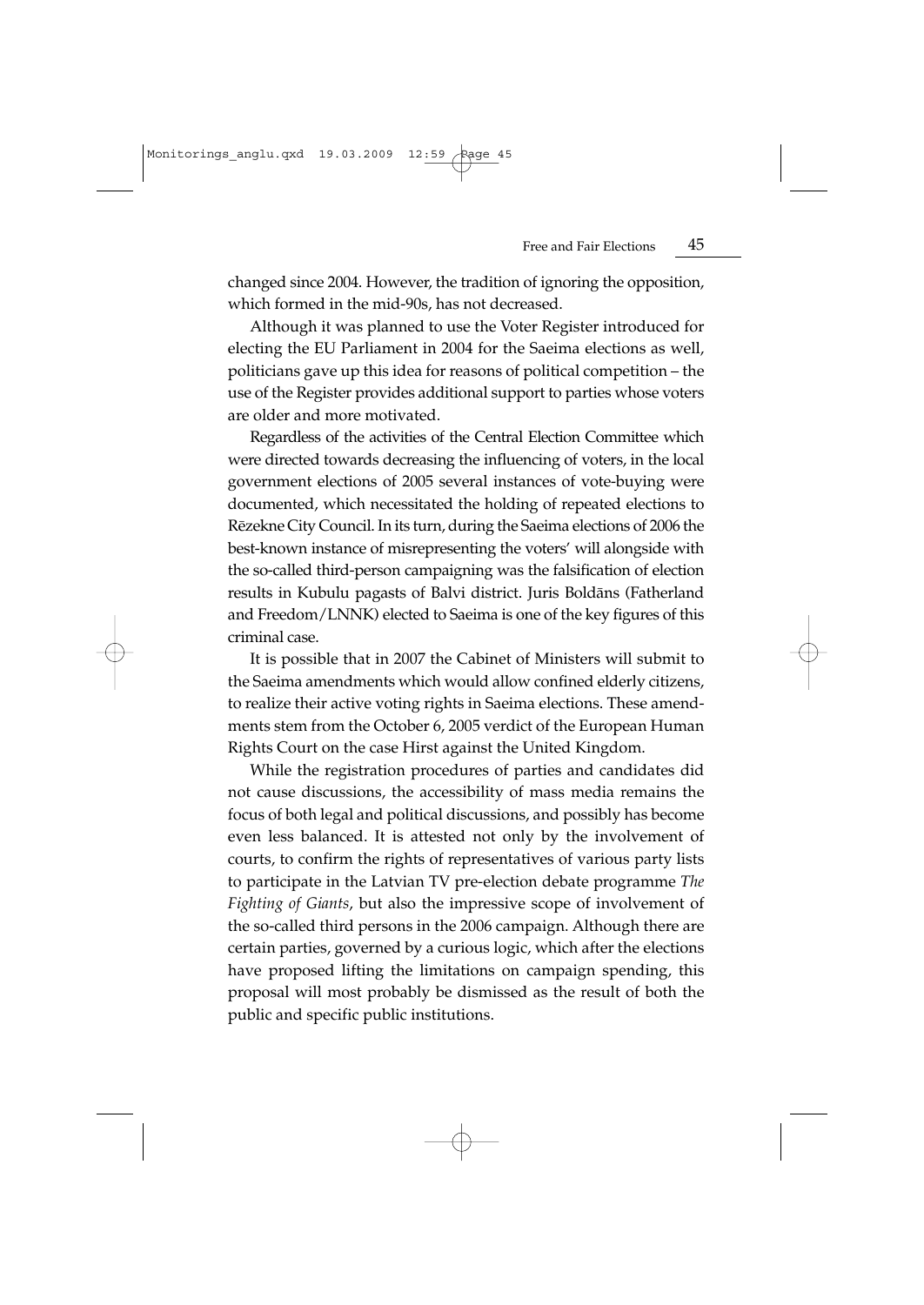#### 46 JÂNIS IKSTENS, ANDRIS RUNCIS

It must be noted that the list of the association For Human Rights in United Latvia included the editor-in-chief of the newspaper *Èas*, Ksenija Zagorovska, and the head of the publishing house *Fenster*, Andrejs Kozlovs. It is hard to image in this context that the overwhelming frequency of mentioning For Human Rights in United Latvia in the national newspapers published in Russia, which has been documented by the public policy centre *Providus* is simply a coincidence.

Political representation in the Saeima has the parties that in all voting districts have received at least 5% of total votes. This system is not particularly advantageous for the small parties, which often gather only several tens of thousands of votes, and it is predominantly advantageous for the medium-sized parties through failing to ensure completely precise proportionate representation. Thus, for example, of the 19 party lists participating the in the 9th Saeima elections 7 political parties or their associations overcame the 5% threshold, gathering a total of 804 107 votes, while 87 558 voters did not get political representation. This situation, as well as the considerable exceeding of the campaign expenditures made a proportion of voters dissatisfied with the election outcome.

First of all it should be noted that elections is an individual choice, however, it is characterized by a collective outcome and collective activity. The voter making his/her decision is guided by individual considerations. In the case of elections the individual choice turns into a collective one, and the winners are those who manage to obtain the largest collective support. Lack of awareness of this trait characteristic of democracy causes dissatisfaction with election results.

The plusses and minuses in the party ballot lists provide the voters with quite an efficient tool of influencing the arrangement of Saeima deputy candidates, formed by the leadership of political parties, since it is a way to change the priorities of party candidates. In the 9th Saeima elections the voters proved this – several well-known politicians, whose activity in the 8th Saeima had been overshadowed by scandals, did not get elected. Some of the most well-known examples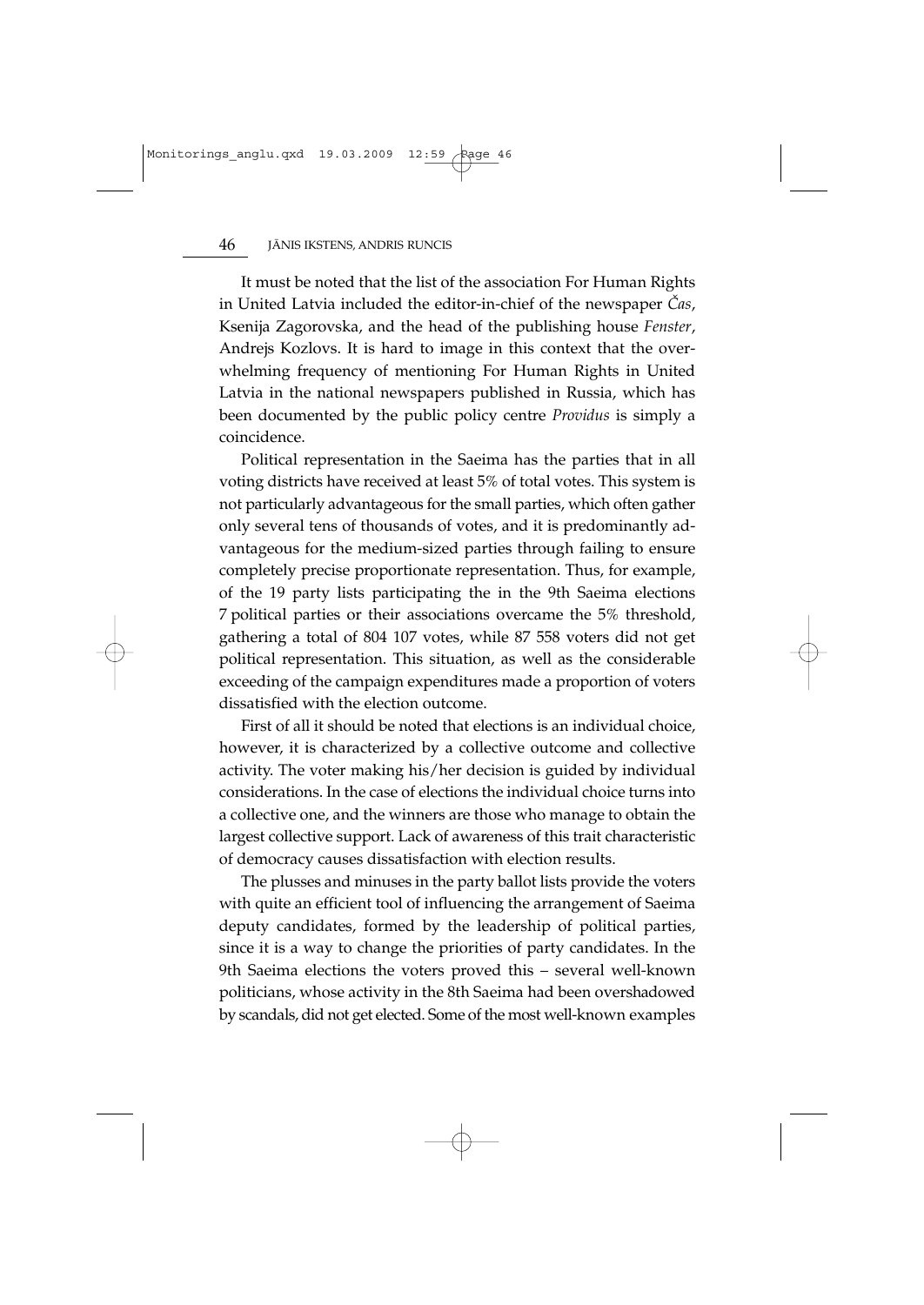Monitorings\_anglu.qxd 19.03.2009

Free and Fair Elections 47

are Ingrîda Ûdre (Farmers and Greens) and Jânis Straume (Fatherland and Freedom/LNNK).

Elections in Latvia are direct, proportionate and equal. When discussing the outcome of the elections, it is often noted that the elections do not ensure proportionate political representation, mostly meaning that the party representation is not adequate to the number of votes obtained. However, these discussions do not pay attention to the fact that the elections also fail to ensure proportionate social representation in terms of gender, ethnic origin, religious belief, etc. A truly striking disproportion can be observed in gender representation, as women in the Saeima are represented to a much smaller degree than men. In addition, we can note the fact that several parties do not have women representatives in the Saeima at all. The issue of women representation on the lists of political parties merits special attention. A similar situation is obvious when analyzing the ethnic composition.

The 9th Saeima elections took place on October 7, 2006, and 60.98 of Latvia's eligible voters took part. The Election turnout in Latvia – 61.88%, while the activity abroad – 22.38 %. 19 lists were accepted, of which the mandates received 7 lists: People's Party – 23 mandates, Union of Farmers and Greens – 18 mandates, New Era – 18 mandates, Harmony Centre – 17 mandates, the Union of Latvia's First Party and the election association Latvia's Way – 10 mandates, Fatherland and Freedom/LNNK – 8 mandates, the association of political organizations For Human Rights in United Latvia – 6 mandates.

A cause of certain concern is the decline of voter activity, which to some extent can be explained by the fact that since the local government elections in 2001 Latvia's voters had to make a political choice every year: in 2001 – local government elections, in 2002 – 8th Saeima elections, in 2003 – the referendum on joining the EU, in 2004 – the elections to the EU Parliament, in 2005 – local government elections, in 2006 – the 9th Saeima elections. Such frequency and low activity may attest to certain political apathy, which is somewhat contravened by the high activity in gathering signatures on the issue of security institutions law amendments.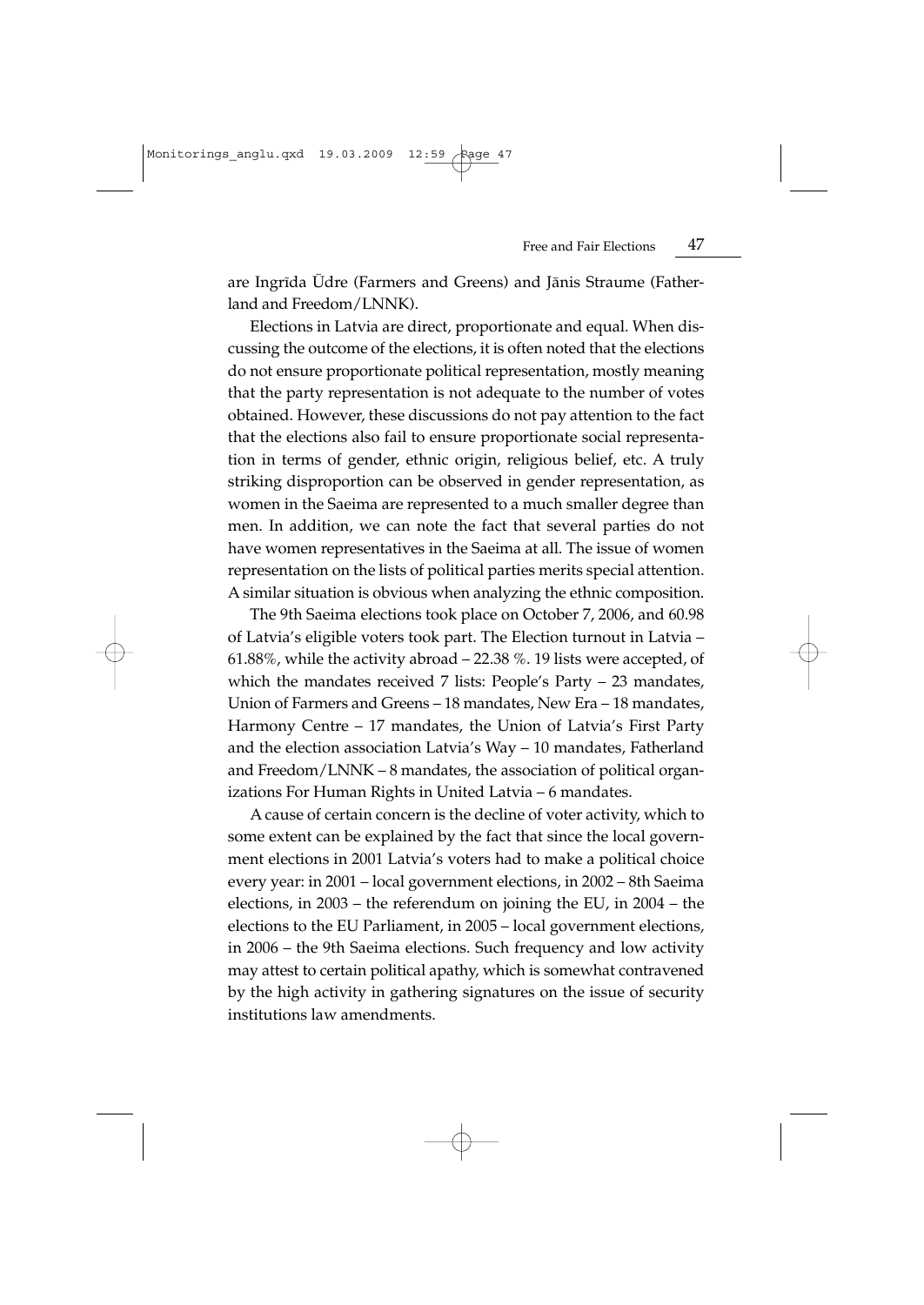### 48 JÂNIS IKSTENS, ANDRIS RUNCIS

The elections to the Saeima of the Republic of Latvia have usually been in the centre of attention of the international community. Representatives of the OSCE and the EU Member States, as well as scientists from various countries have always participated as observers in the elections. The elections are usually assessed positively and recognized as free and democratic.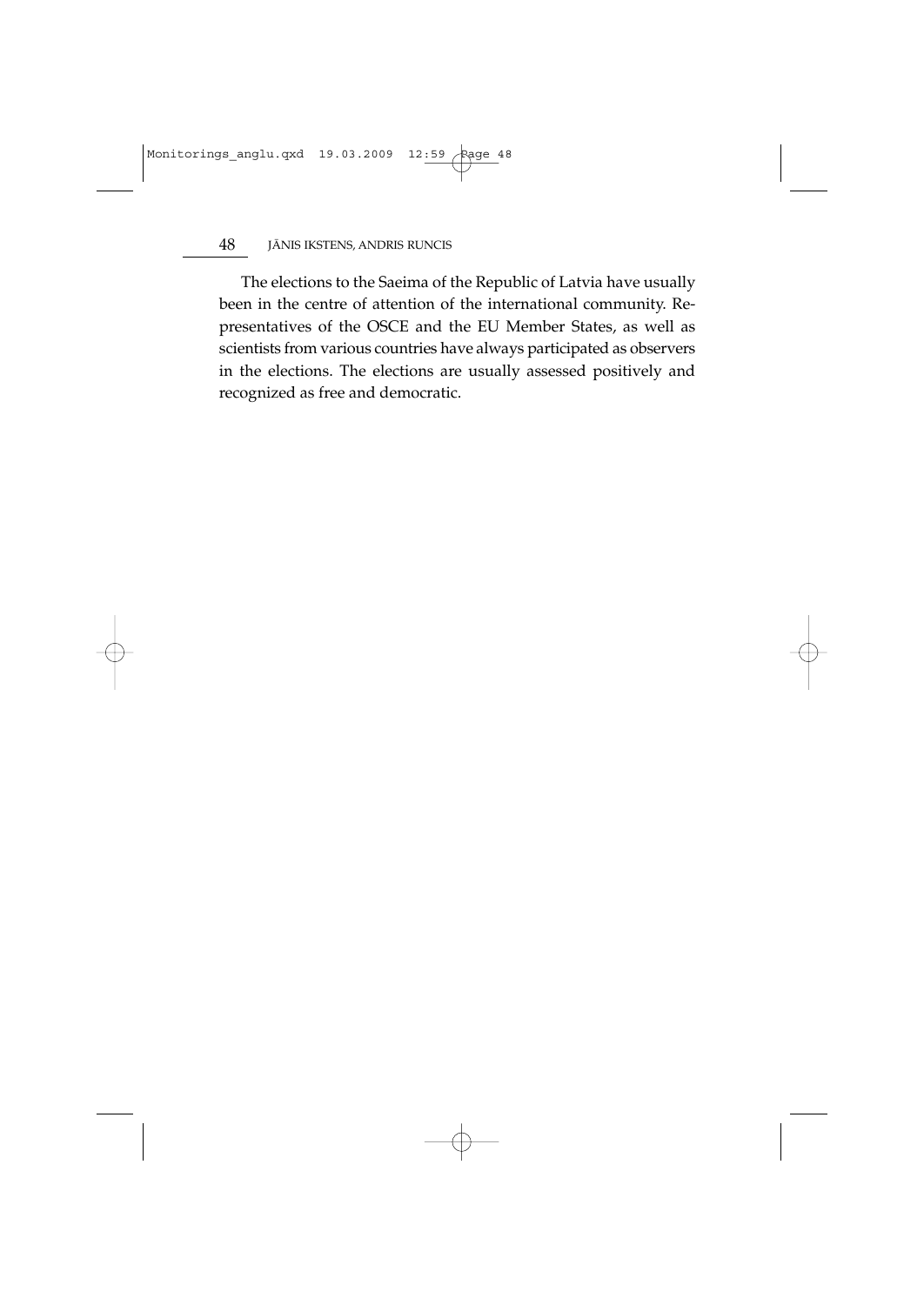$M$ onitorings\_anglu.qxd 19.03.2009 12:59  $\frac{1}{2}$ 

### *DAUNIS AUERS, JÂNIS IKSTENS*

# **6. The Role of Political Parties in a Democracy**

|     | Ouestions                                                                                                                                                              | Year 2005<br>assessment | Year 2007<br>assessment | Trend |
|-----|------------------------------------------------------------------------------------------------------------------------------------------------------------------------|-------------------------|-------------------------|-------|
| 6.1 | How freely are parties able to form,<br>recruit members and campaign<br>for office?                                                                                    | Good                    | Good                    |       |
| 6.2 | How effective is the party system<br>in forming and sustaining gov-<br>ernments in office?                                                                             | Poor                    | Poor                    |       |
| 6.3 | How free are opposition or non-<br>governing parties to organize<br>within the legislature, and how<br>effectively do they contribute to<br>government accountability? | Good                    | Good                    |       |
| 6.4 | How fair and effective are the<br>rules governing party discipline<br>in the legislature?                                                                              | Good                    | Good                    |       |
| 6.5 | To what extent are party members<br>able to influence party policy and<br>candidate selection?                                                                         | Poor                    | Poor                    |       |
| 6.6 | To what extent does the system<br>of party financing prevent the<br>subordination of parties to spe-<br>cial interests?                                                | Very poor               | Very poor               |       |
| 6.7 | To what extent do parties cross<br>ethnic, religious and linguistic<br>divisions?                                                                                      | Poor                    | Poor                    |       |

As in 2005, political parties in Latvia can form freely, enlarge their membership and run for office. Since January 1, 2007, the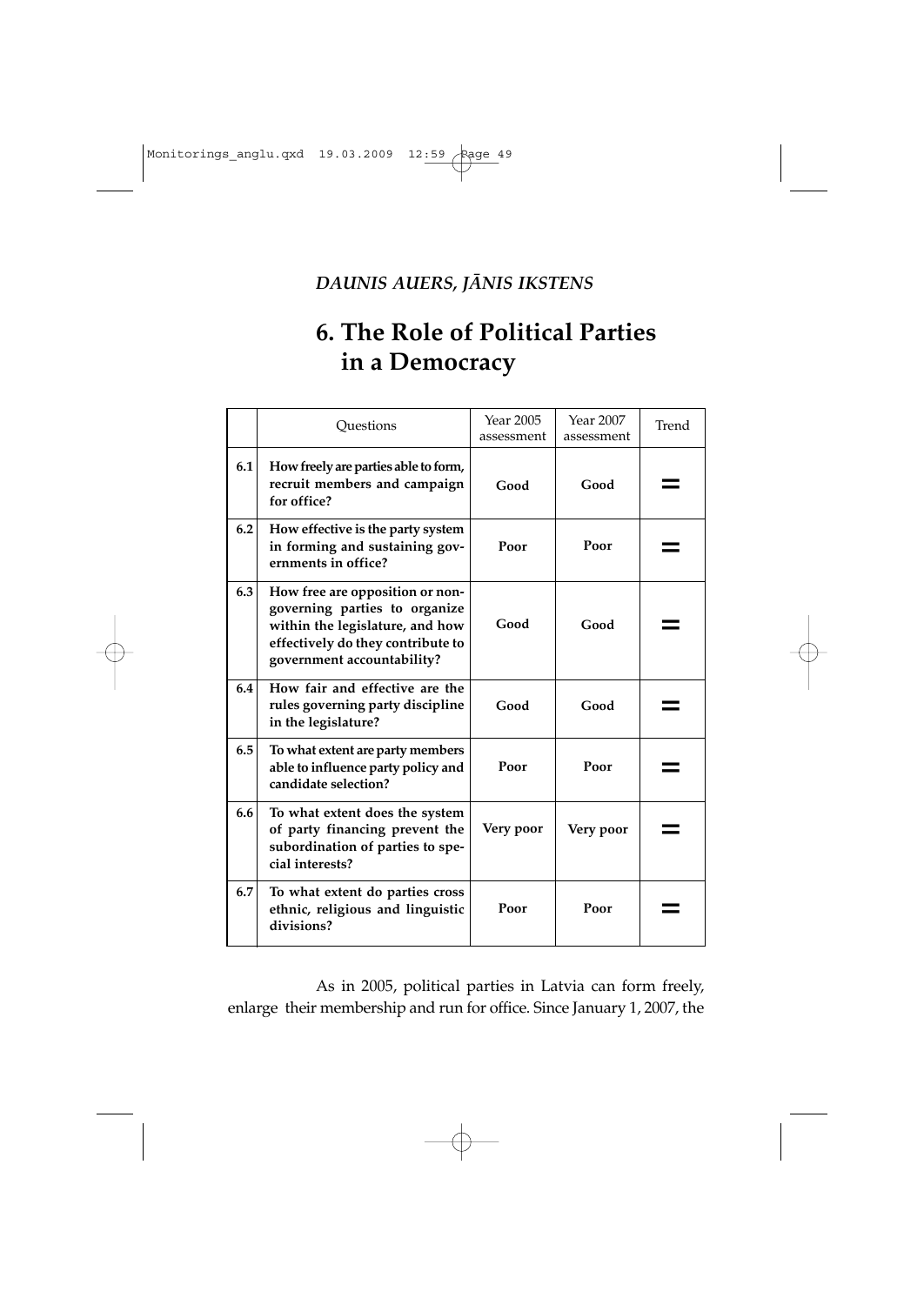#### 50 DAUNIS AUERS, JÂNIS IKSTENS

law On Public Organizations and Their Associations that regulated the basic structure of parties and their legal activities has been replaced by the law On Political Parties. Existing political organizations (parties) and their associations have to re-register in the new register of political parties by the end of 2007. The most important reforms allow citizens of the EU to join Latvia's political parties (as envisaged in the law on the elections for the EU Parliament) and see parties discontinued if their membership falls below 150.<sup>1</sup> The number of parties continues to grow. In late 2004, the Latvian Enterprise Register included 63 political organizations and their associations, but by May 2007 this had risen to 70.

*Table 1*

| Party                                                                                                           | 1998 | 2003/2004 | 2006 <sup>2</sup> |
|-----------------------------------------------------------------------------------------------------------------|------|-----------|-------------------|
| Latvian Social-democratic Workers' Party                                                                        | 2076 | 2700      | 2500              |
| Social-democrats' Union                                                                                         |      | 543       |                   |
| People's Party                                                                                                  | 1816 | 1800      | 1705              |
| Fatherland and Freedom/LNNK                                                                                     | 1703 | 2200      | 1908              |
| Latvia's Way                                                                                                    | 890  | 1415      | 1104              |
| New Party                                                                                                       | 400  |           |                   |
| For Human Rights in United Latvia                                                                               | 800  | 375       | 500               |
| New Era                                                                                                         |      | 375       | 500               |
| Latvia's First Party                                                                                            |      | 1350      | 2488              |
| The Union of Farmers and Green                                                                                  |      | 352/1200  | 585/1500          |
| Harmony Centre (unites the People's<br>Harmony Party, New Centre, Socialist<br>Party and Daugavpils City Party) |      |           | 3000              |
|                                                                                                                 |      |           |                   |

**Membersship of parties represented in the Latvian Parliament in 1998, 2003/2004 and 2006**

No significant changes can be seen within the parties. The level of participation remains very low. Although Ainârs Ðlesers, Chair of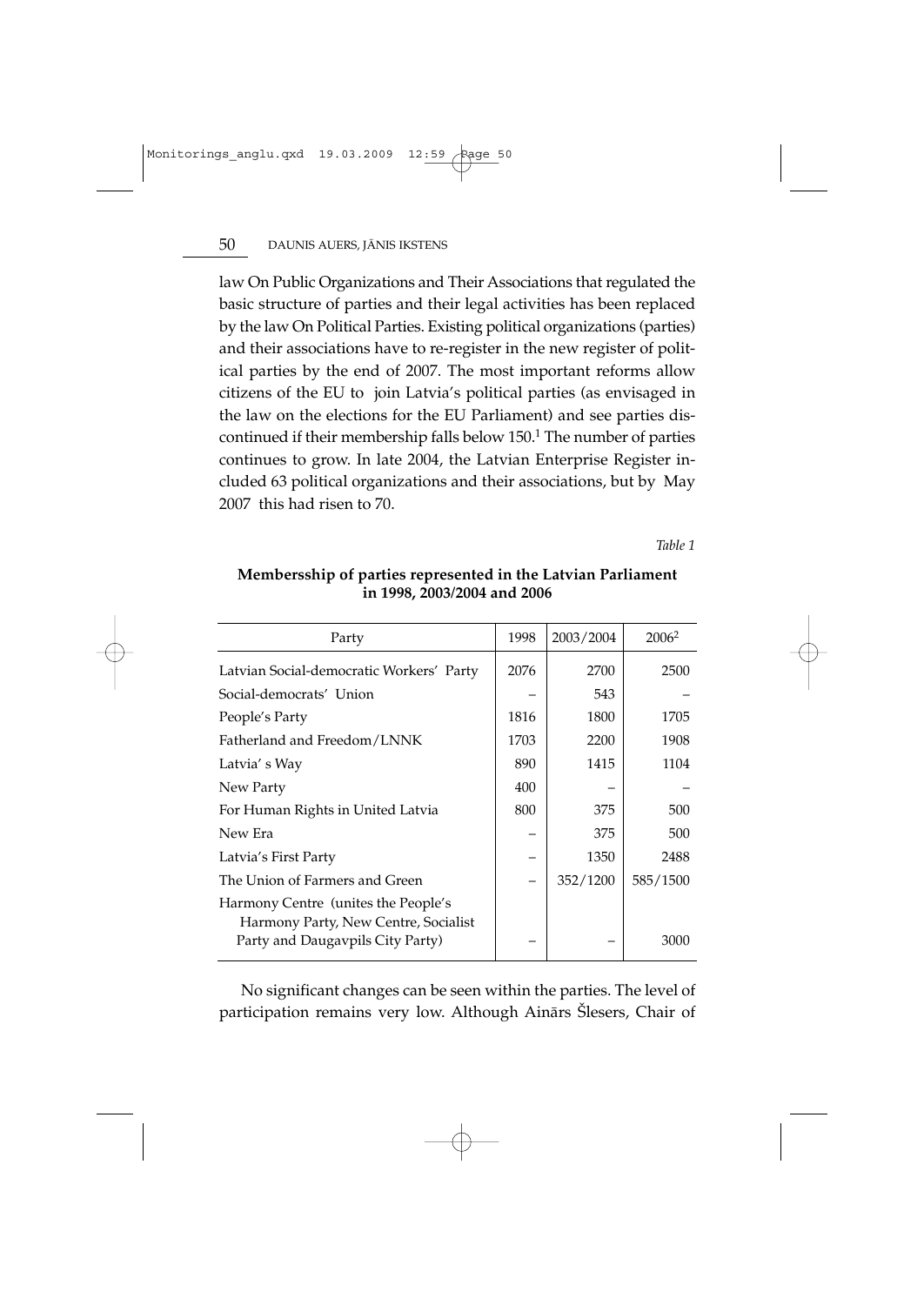#### The Role of Political Parties in a Democracy 51

Latvia's First Party, in January 2007 suggested the formation of a centrist party based on the union of Latvia's First Party/Latvia's Way and four regional parties, with a membership of  $10\,000$  members,<sup>3</sup> he seems unlikely to achieve this utopian aim. Table 1 reveals that only New Era and Latvia's First Party have had significant change in their membership. Taking into account the fact that there is no unified register of party members in Latvia (thus the data provided by parties cannot be verified), and that a high number of members partly legitimates a party, the data provided by parties has to be taken with certain skepticism.

Since the publication of Latvia's Audit of Democracy in 2005, the country has had only one government (headed by Aigars Kalvîtis). In contrast, between July 1993 and late 2004 there were ten governments in Latvia. By adding Fatherland and Freedom/LNNK to the ruling coalition, the government parties extended the continuity of the government after the parliamentary elections of 2006. The centreright, economically liberal and partly nationalistic ideology that was the basis of all governments from 1993 to 2004 has not changed. Nevertheless, this stability is not entirely convincing, since governments are formed on untransparent economic and personal interests, rather than ideologies or programmes (this includes the government formed after the 2006 parliamentary elections).

Formally, the opposition has the opportunity to effectively organize itself, although it is very difficult to ensure the accountability of the government without the support of the mass media or the state President (as in the case of the amendments to state security institutions laws).

Legislation regulating party discipline in the parliament has not been significantly changed, regardless of the proposals of some parties to restrict the inter-faction mobility of deputies.

The Law on Political Parties adopted in 2006 took a step towards the homogenization of party governance structures; however, it has little influence over the sensitive issue of candidate selection. Therefore there is no reason to believe that there have been noteworthy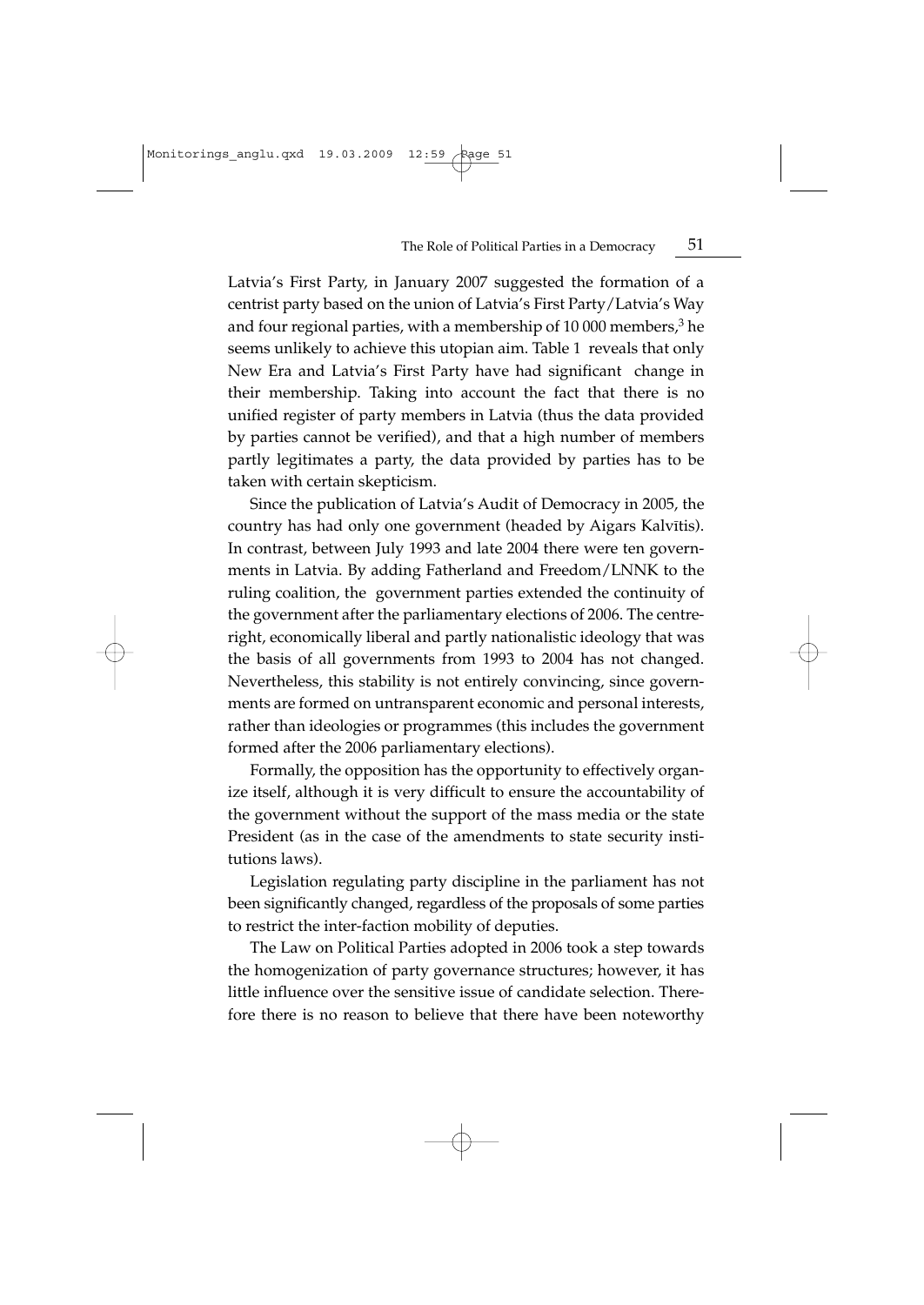#### 52 DAUNIS AUERS, JÂNIS IKSTENS

changes in this sphere. The influence of rank-and-file members on parties and party policies differs from party to party; it is determined by the financing model of the given party as well as the traditions of internal party democracy, and its model of communication with the public.

Although limits to election campaigning expenditures were introduced in 2004, there is no evidence of the weakening of the corporate link between politics and business. This is largely because of the disproportionately low ceiling of pre-election expenditures and the inflation of campaign costs, as well as insufficiently effective oversight of the funding of parties and campaigns, which precludes the possibility of rapid reaction to possible violations. In addition, the National Radio and Television Council, appointed according to party affiliation, continues to be inefficient, inadequately acting against private electronic mass media that violates existing legislation during pre-election campaigns.

Survey data from the *Nikolo* agency made after the 2006 parliamentary elections confirmed the well established trend of ethnically based support – Latvian and Eastern Slavic – for entirely different political parties. As a result, there is no consolidation of the ethnic gap in Latvian politics.

#### **References**

- <sup>1</sup> The Political Parties Law, www.ur.gov.lv (last accessed on 8 June 2007).
- <sup>2</sup> Data from the archives of the news agency LETA. The data on the Harmony Centre from the article Partijas: spçcîgas organizâcijas vai intereðu klubi? by Elmârs Barkâns, magazine *Nedçïa*, June 12, 2006. Re-published in www.tevnet.lv (last accessed on 2 May 2007).
- <sup>3</sup> Šlesers aicina apvienot centriskās partijas un Latvijas sabiedrību. LETA, January 27, 2007.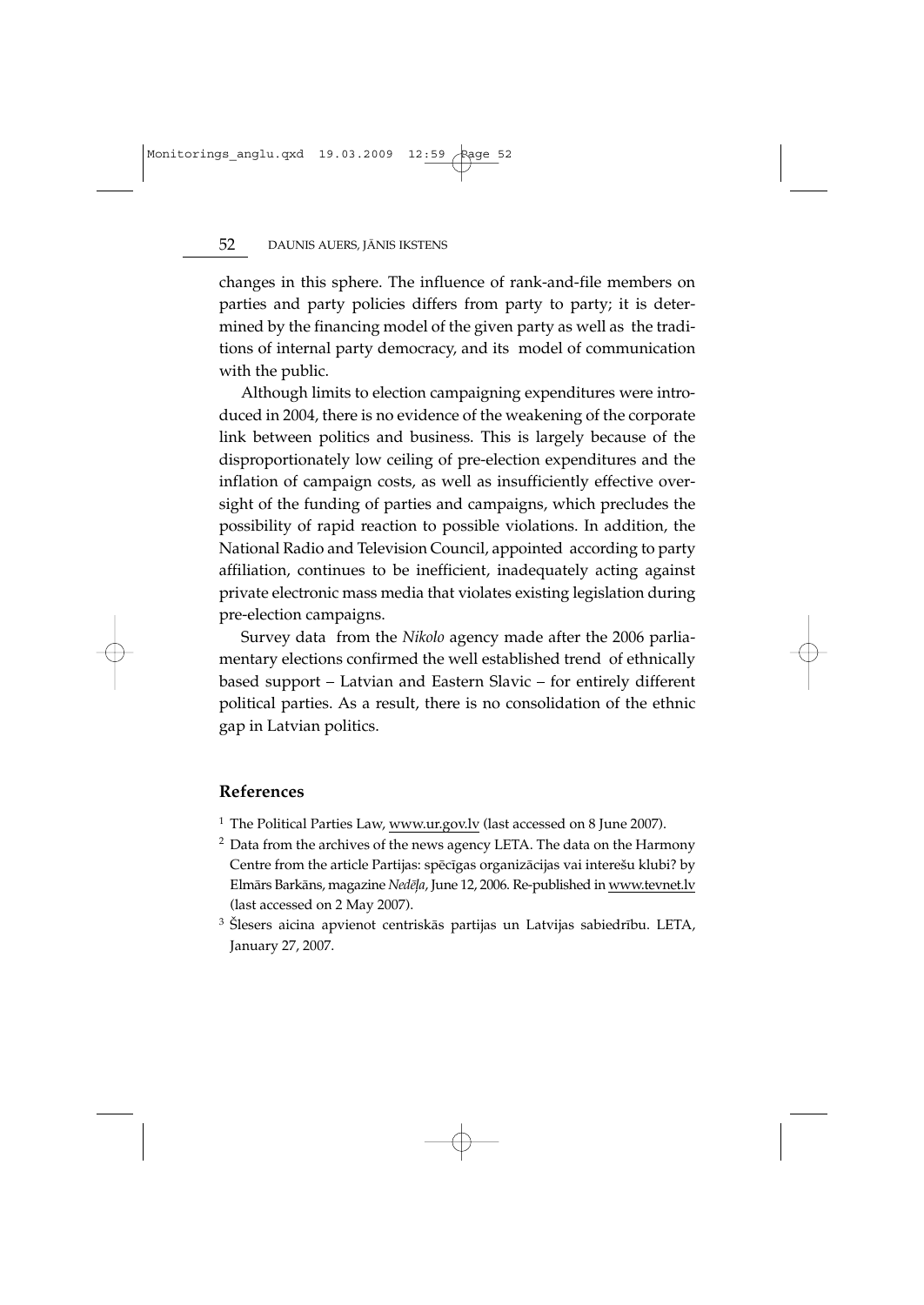Monitorings\_anglu.qxd  $19.03.2009$   $12:59$  Page 53

### *MARIJA GOLUBEVA, IVETA REINHOLDE*

## **7. Efficiency and Accountability of Governance Structures**

|      | Questions                                                                                                                                                                                                             | <b>Year 2005</b><br>assessment | Year 2007<br>assessment | Trend |
|------|-----------------------------------------------------------------------------------------------------------------------------------------------------------------------------------------------------------------------|--------------------------------|-------------------------|-------|
| 7.1. | To what extent is the elected<br>government able to influence<br>or control those matters that are<br>important to the lives of its<br>people, and how well is it in-<br>formed, organized and resourced<br>to do so? | Satisfactory                   | Satisfactory            |       |
| 7.2. | How much public confidence is<br>there in the effectiveness of gov-<br>ernment and its political lead-<br>ership?                                                                                                     | Very poor                      | Very poor               |       |
| 7.3. | How effective and open to scru-<br>tiny is the control exercised by<br>elected leaders and their minis-<br>ters over their administrative staff<br>and other executive agencies?                                      | Satisfactory                   | Satisfactory            |       |
| 7.4. | How extensive and effective are<br>the powers of the legislature to<br>initiate, scrutinize and amend<br>legislations?                                                                                                | Poor                           | Poor                    |       |
| 7.5. | How extensive and effective are<br>the powers of the legislature to<br>scrutinize the executive and hold<br>it to account?                                                                                            | Poor                           | Satisfactory            |       |
| 7.6. | How rigorous are the procedures<br>for approval and supervision of<br>taxation and public expenditure?                                                                                                                | Satisfactory                   | Satisfactory            |       |
| 7.7. | How comprehensive is legisla-<br>tion giving citizens the right of<br>access to government information?                                                                                                               | Poor                           | Satisfactory            |       |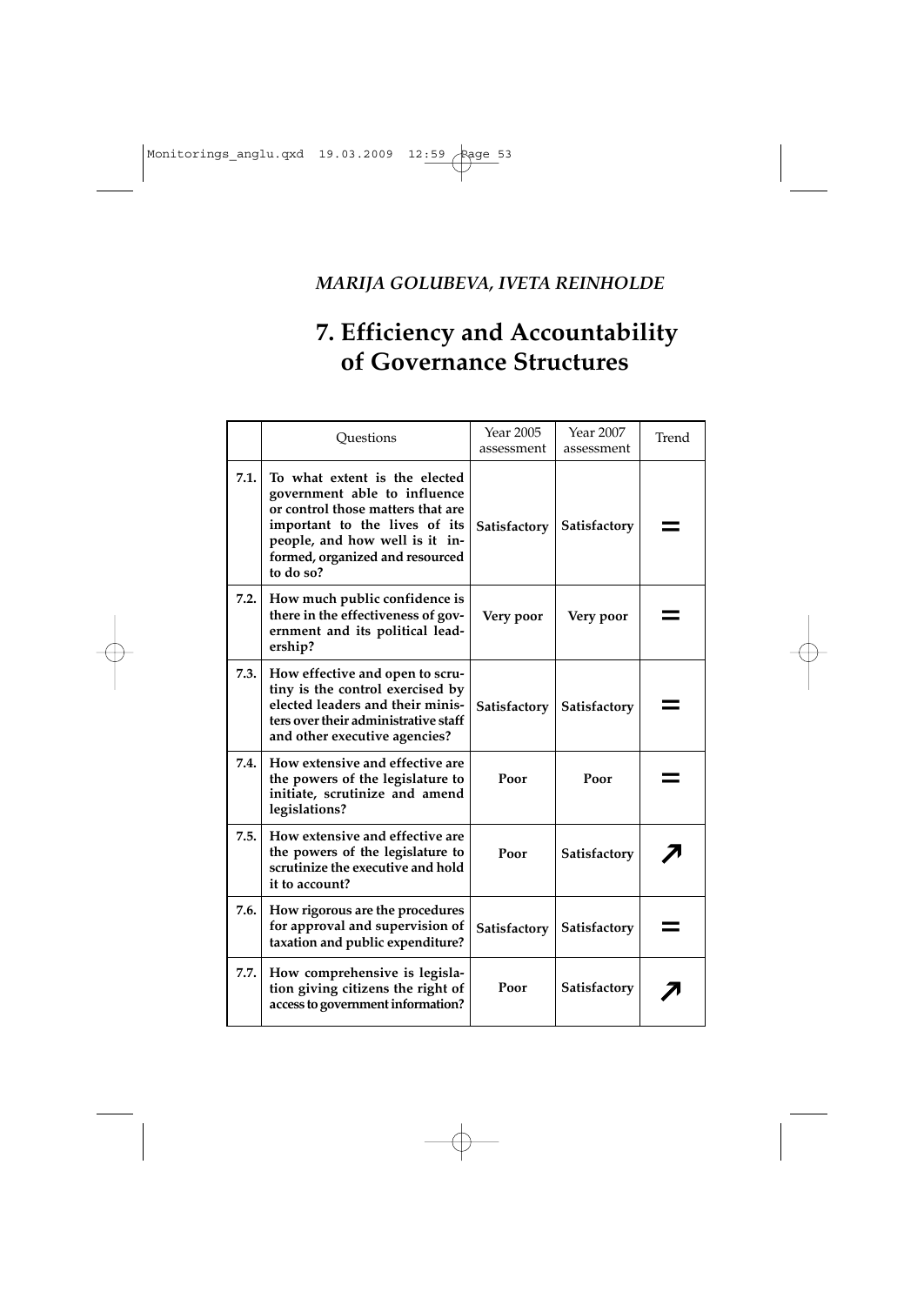#### 54 MARIJA GOLUBEVA, IVETA REINHOLDE

The ability of elected politicians to control and influence politics depends on several factors, which include independence of politicians, the capacity of politicians and state officials, as well as capacity of public administration on the whole, and the existence of a strict and transparent legislation which regulates legitimate goals of policy planning and the control of public revenue and expenditure. In the sphere of political independence an important issue is restricting the influence of party sponsors, which theoretically ensured by the current legislation, determining the upper limits of donations and election spending, and which are relatively successfully circumvented by political parties. At the same time, the results of a public survey of Latvia's inhabitants show that 68.3% of population believes that 'the law should determine the maximum amount for one party to spend in one elections'. The capacity of the elected politicians (Saeima deputies) and public administration for policy planning and assessment remains low, which is attested by the inability of the legislators to critically assess important decisions taken by the government, as well as the inability of ministries to cope with the considerable scope of planning within the context of the EU Structural Funds. In its turn, legislation which regulates the work of government agencies, the structure of public service, access to information and other issues important for public administration, is being gradually improved; however, the scope and rate are insufficient to ensure democratic control and transparency of governance in all spheres.

In the previous review period the authors concluded that the public trust in the government and politicians is generally low. It must be pointed out that in the previous three years considerable changes have not occurred, the low level of trust has remained so, and it fluctuates by several per cent as influenced by political events. In accordance with *Eurobarometer* data in the autumn of 2005, only 29% of respondents in Latvia trusted the government, which is close to the average value in the EU, while the trust in the Parliament was expressed by only 25% which is the lowest level in the EU. However, the successive studies by *Eurobarometer* demonstrate a decline in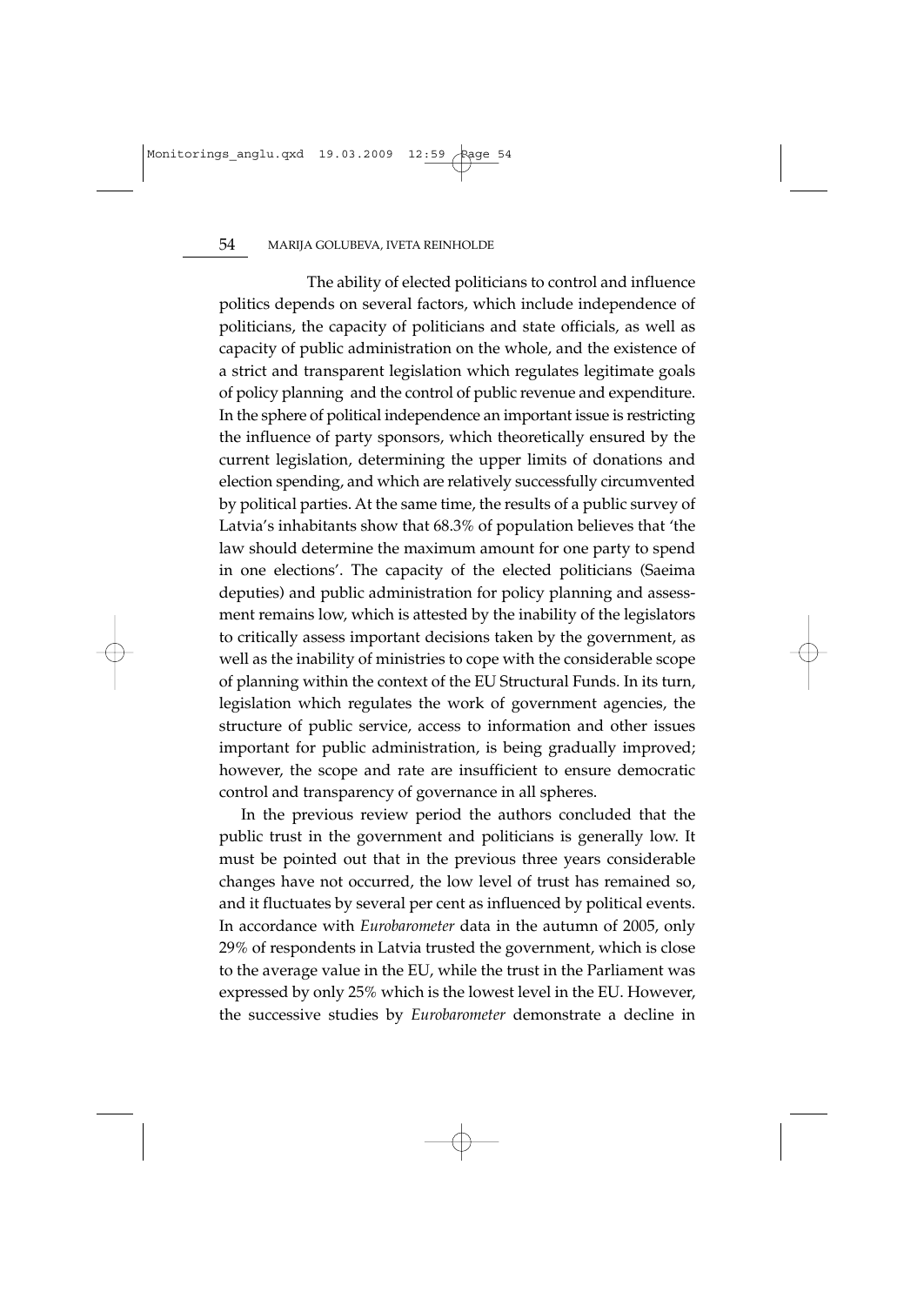#### Efficiency and Accountability of Governance Structures 55

trust, as in the spring of 2006 only 21% trusted Latvia's Parliament and only 25% trusted the government.

As regards trust, the research carried out by the company SKDS demonstrates another interesting trend. A continuously decreasing number of Latvia's population believes that government decisions can be influenced by protest actions (demonstrations, strikes, pickets, petitions). In this case the data shows that in the summer of 2006, 54.4% of respondents believed that protests cannot influence government decisions, while in the summer of 1999 such an opinion was voiced only by 45.3%.

Analyzing the data on the low trust of the population in the context of the growing lack of belief of the society in the effectiveness of protest tools, it is necessary to mention the gathering of signatures initiated by the President of the Republic of Latvia to organize a referendum on the removal of amendments in the adopted State Security Institutions Laws, when the necessary number of signatures was indeed gathered. Mass media have voiced an opinion that the signing also indicated the society's lack of trust in the government.

One of the most urgent problems in the previous review period was public agencies and their unclear status. In 2001, the Saeima adopted the law on Public Agencies determining that agencies carry out their assigned functions in accordance with the law or the Cabinet of Ministers regulations and a performance agreement that the Minister concludes with the director of the Agency. However, in practice the effectiveness and control over the transparency of resource use depends on the ministry superior to the respective agency. The State secretary meeting in February 2007 proclaimed amendments to the law on Public Agencies, which actually equal public agencies with public service institutions. That means, the director of the agency is appointed and removed from the post in accordance with the State Civil Service Law and the director of an agency may receive disciplinary penalties in accordance with the law on disciplinary responsibility of civil service officials. It is not known at this time in what form the amendments will be approved by the Saeima, however,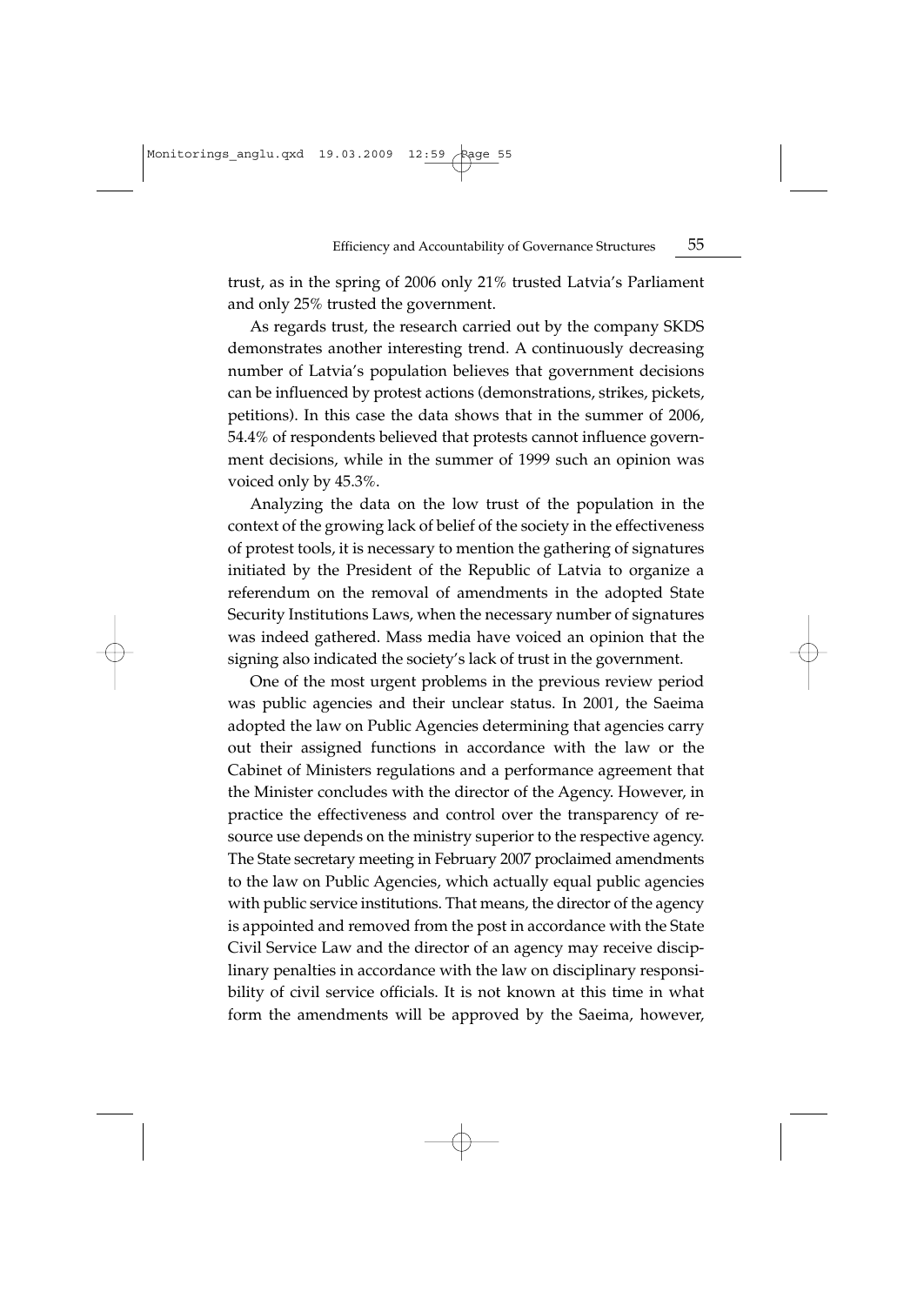#### 56 MARIJA GOLUBEVA, IVETA REINHOLDE

they envisage a more strict control over agencies, which attests to the inability of Latvia's administration to act within the boundaries of the freedom of action allowed for it.

In Western democracies states are facing the decrease of the role of parliaments in the political process. The proportion of draft laws submitted to the Saeima unequivocally points to the increase of the scope of government's work in developing draft laws, while the proportion of the deputies and the Saeima commissions is decreasing. Thus the problem of the capacity of public servants who both ensure the development of normative acts and are actively involved in ensuring the member state commitments on the EU level, continues to be topical.

*Table*

| Submitted by                                              | During<br>the 6th Saeima | During<br>the 7th Saeima | During<br>the 8th Saeima |  |
|-----------------------------------------------------------|--------------------------|--------------------------|--------------------------|--|
| Deputies                                                  | 27.98                    | 21.15                    | 21.36                    |  |
| Saeima commissions                                        | 18.24                    | 13.8                     | 10.08                    |  |
| Cabinet of Ministers, incl.<br>in the order of article 81 | 53.48                    | 64.84                    | 68.46                    |  |
| President                                                 | 0.3                      | 0.14                     | 0.10                     |  |
| 10\% of voters                                            |                          | 0.07                     |                          |  |
| Total                                                     | 100                      | 100                      | 100                      |  |
|                                                           |                          |                          |                          |  |

#### **The proportion of submitted draft laws (%)**

S o u r c e: Documents Department of the Saeima Chancellery, www.saeima.lv/ Likumdosana/likumdosana\_stat7.html (last accessed on 13 September 2004); Statistics of the 8th Saeima, www.saeima.lv/deputati/statistika\_par\_8.htm#22 (last accessed on 30 April 2007); Latvija. Pârskats par tautas attîstîbu 2000/2001. Rîga: UNDP, 2001.

The opportunities of legislators to initiate, assess and improve legislation continue to be limited. The low capacity of policy making of the Saeima which is related to the insufficient analytical basis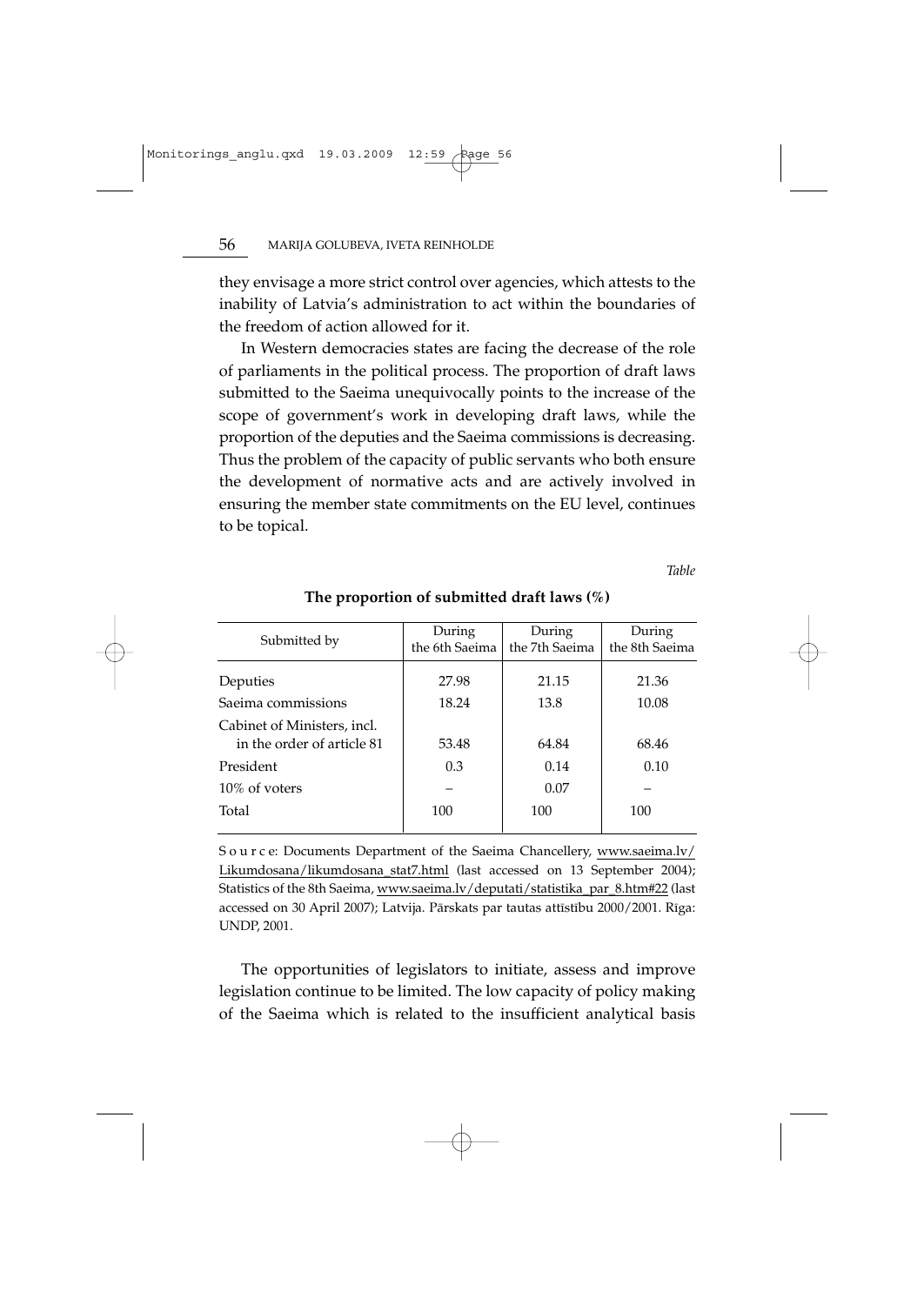#### Efficiency and Accountability of Governance Structures 57

(the small number or low involvement of consultants and assistants) is in contradiction to the legislators' wish to preserve the role of the Parliament as the key policy steering-wheel of the state.

The insufficient capacity of the Saeima in discerning serious deficiencies in the legislative initiatives of the executive branch is attested by the case of the State Security Institutions Law amendments which the Cabinet of Ministers adopted using article 81 of the Satversme giving them the legislative power, and Saeima approved these amendments in March 2007 notwithstanding the letter of the President of the Republic of Latvia which warned about the amendments' potentially harmful influence on democracy. Both the Saeima and the Cabinet of Ministers later admitted the problematic nature of the amendments, however, it was only after the President of the Republic of Latvia proposed that the people should be allowed to decide on the usefulness of the amendments and the gathering of signatures for a referendum started.

In addition to the low capacity for policy making, the independence of the legislators is hindered by the fact that legislators in most cases vote in factions in accordance with party line, thus ensuring that the majority almost always supports government initiatives on major political issues, rather than ensuring a critical assessment of draft laws.

In the period of the previous review, the authors concluded that the Parliament on the whole does not attempt to get an in-depth understanding of the work of public administration, although it has at its disposal such formal mechanisms as requests and questions for the government. Another conclusion was that in most cases the interest of the Parliament in the public administration was limited by approving or not approving of a new government. Overall, during the 8th Saeima the deputies asked the Cabinet of Ministers 154 questions, of which answers were provided to 153 questions; in addition, there were 22 requests of which 20 were declined. Doubtless, a part of the requests were transformed into questions, which can be answered in speaking or after the end of a regular meeting. In essence, the Parliament fails to use the mechanism of questions and requests to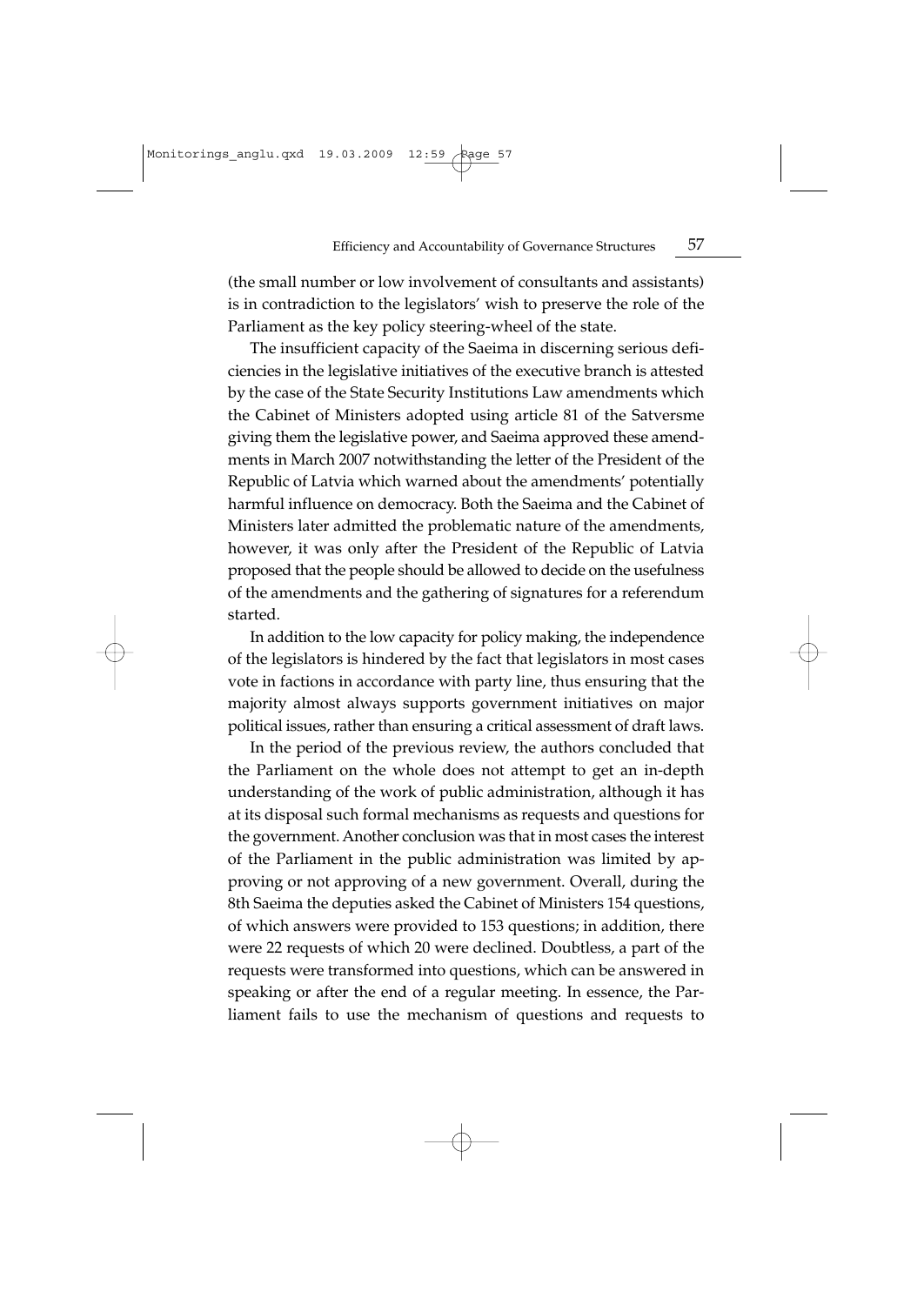#### 58 MARIJA GOLUBEVA, IVETA REINHOLDE

obtain information which could be used to assess the work of the executive branch.

Nevertheless it is necessary to emphasize the positive changes in the previous two years. On May 3, 2007, the Saeima adopted amendments to the Satversme and eliminated article 81 from the Satversme. Thus the government is deprived of the right to adopt regulations having the force of a law in between the Saeima sessions. In addition, such a decision was made after the government accepted the amendments to the state security institutions law, national security law and the law on the State Secret, which had caused a considerable response in the society. Besides that, the amendments in the Satversme were made in a situation when the executive power had to some extent overstepped the admissible boundaries and the Parliament had the opportunity to affirm its power to control the executive power, albeit to a small degree.

The control over state expenditures is dependent not only on the success in restricting embezzlement of state resources; it also depends on the efficiency of the public administration on the whole. Efficient expending of the state resources within the state budget is hindered by the delayed introduction of mid-term budget and the gap between the policy planning and impact assessment from one side and budget planning and assessment of use, from the other side. The Evaluation Report of the Introduction of Policy Planning Basic Guidelines says the following: 'all institutions emphasize the lack of linkage between the policy planning and the formation of state budget, which undermines the policy planning system from the very foundations'. This certainly produces a negative attitude in public servants towards the necessity and usefulness of planning, which results in poor policy planning.

The control over the state expenditures on behalf of the legislators and the public is hindered also by the non-transparent remuneration system of public servants, which is pointed out by the State Audit Office reports on public servants' salaries in various subdivisions of public administration. As long as the system of salaries of those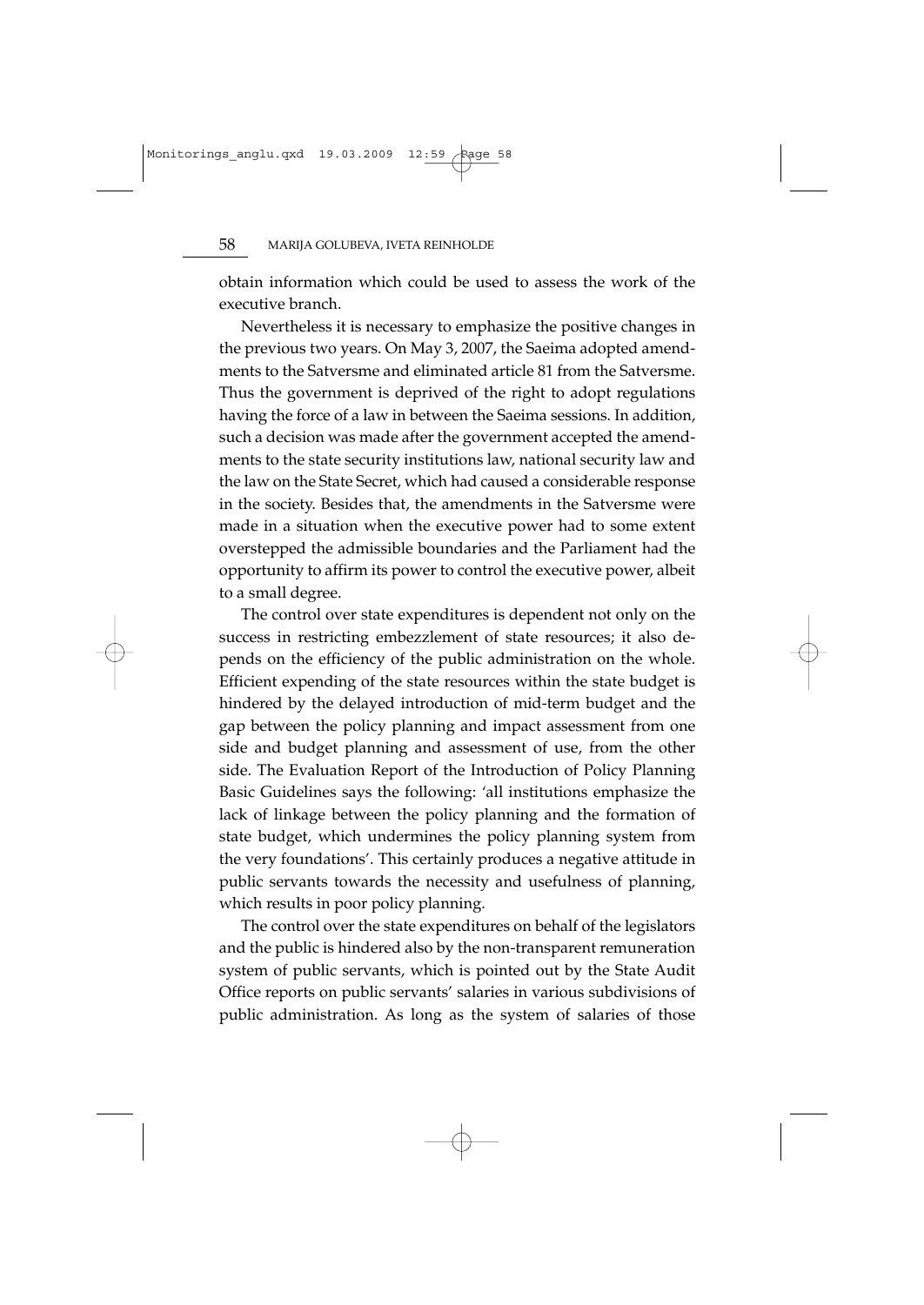#### Efficiency and Accountability of Governance Structures 59

employed in public administration does not comply with clear and unified regulations which would be linked to effectiveness of public administration and understood by policy makers and the society, it is premature to talk about democratic control over state expenditures.

The EU Structural Funds is a sphere of state expenditures which has particularly stringent control procedures with specific expenditure control and governance regulations. Owing to the participation of the non-government sector and the State Chancellery in the development of procedures, as well as the assessment and oversight of national programmes, currently the level of clarity and transparency in allocation of the EU SF resources is greater than in 2004/2005, which was the beginning of the process. However, the limited capacity of certain individual ministries hinders effective investing of Structural Funds' resources in the public sector.

In January 2007, the Ombudsman institution was formed on the basis of the Latvian National Human Rights Office, and the Ombudsman – a public official – was appointed. Thus the Ombudsman institution is established in Latvia – the institution that is habitual for countries of Western democracy. One of the Ombudsman institution's functions is assessing and promoting the observation of the principles of good governance in public administration. Since the candidate for the post of the Ombudsman is approved by the Saeima, the legislators in fact have another instrument for indirect oversight of the work of executive institutions. In the first three months of 2007, the Ombudsman institution received 1501 complaint from population, of which 120 were related to possible breaching of the principle of good governance.

The previous audit of democracy pointed out a number of improvements: the law on Access to Information is adopted in Latvia, representatives of the NGO Centre have the opportunity to participate in the meetings of state secretaries, ministries and numerous subordinated institutions have Internet homepages. In the period of review, several positive changes have occurred. First, normative acts are available on the Internet free of charge. Second, most public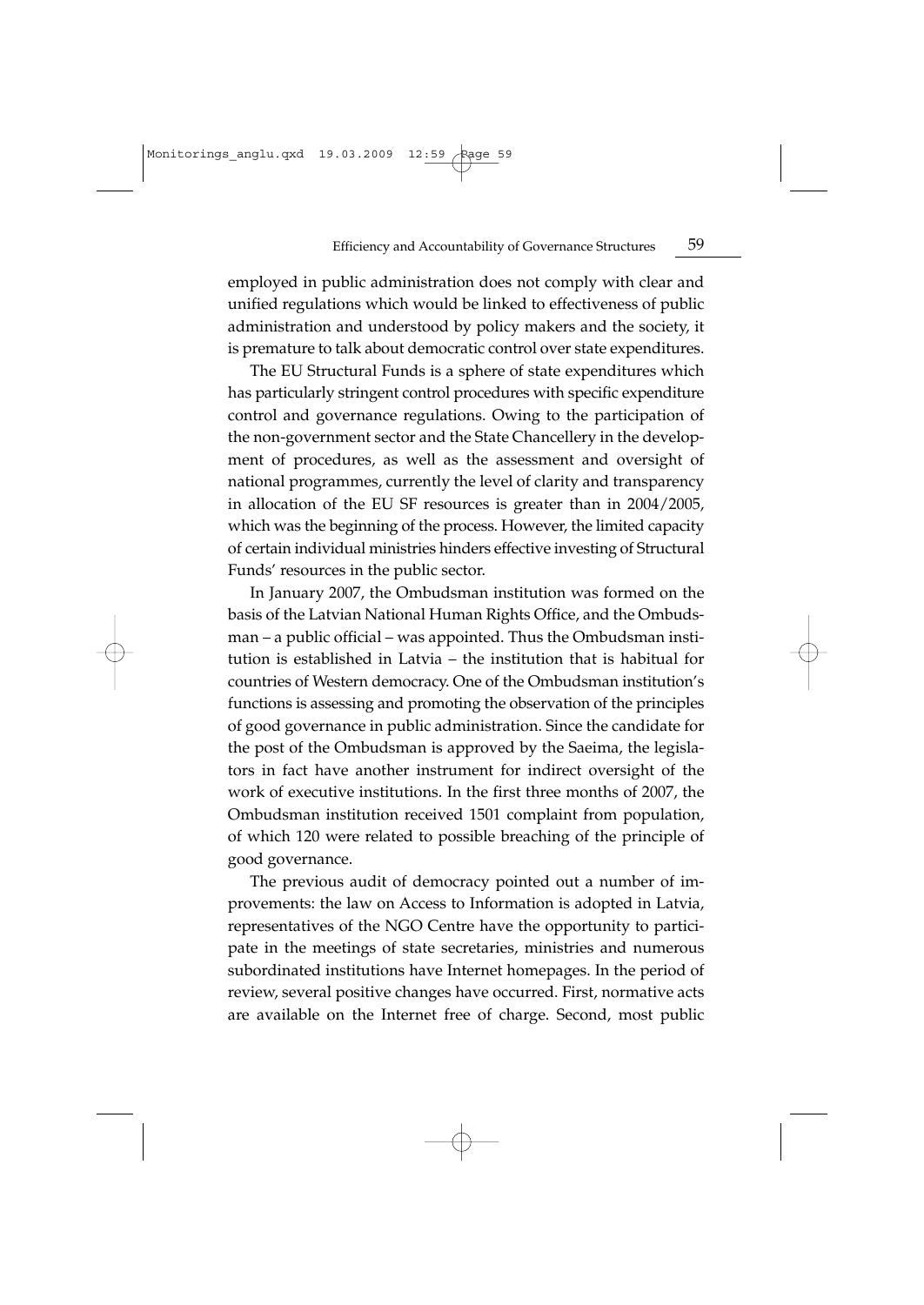#### 60 MARIJA GOLUBEVA, IVETA REINHOLDE

administration institutions and agencies have homepages making available very extensive information about the institution, its functions and services provided. Third, the society has the opportunity to follow the drafts of legislative acts, starting with their proclaiming at the state secretaries' meeting and up until their adoption in the Cabinet of Ministers, as the homepage of the Cabinet of Ministers provides the opportunity to examine drafts of legislative acts, studies and publications. However, court verdicts still remain unavailable on the Internet.

The poor policy planning capacity in the public administration combined with the high turnover of staff in the sector creates a beneficial soil for manipulating the state policies: priorities can be changed when the minister is changed, yet the assessment of the policy impact is lacking. As the result, the society does not see a logical link between the policy goals and results and cannot assess the effectiveness of politicians' work.

The non-existence of mid-term budget restricts the efficiency of public administration and makes difficult democratic control over state expenditures. Therefore it is necessary to move to mid-term budget planning as soon as possible. The poor capacity of public administration hinders effective policy planning and implementation, as well as assessment of the impact of priority policies. It is necessary to rapidly increase the capacity of elected administration for policy planning and evaluation.

#### **References**

- <sup>1</sup> SKDS, Attieksme pret priekšvēlēšanu kampaņas tēriņu ierobežošanu. Latvijas iedzîvotâju aptauja, March 7, 2007, p. 7, http:*//*www.providus.lv/upload\_ file/Dokumneti\_feb07/SKDS\_aptauja.pdf (last accessed 4 June 2007).
- <sup>2</sup> *Eurobarometer 64.* Public Opinion in the European Union. Autumn 2005. http:*//*ec.europe.eu/public\_opinion?archives/eb/eb64/eb64\_lv\_exec.pdf. (last accessed on 3 May 2007).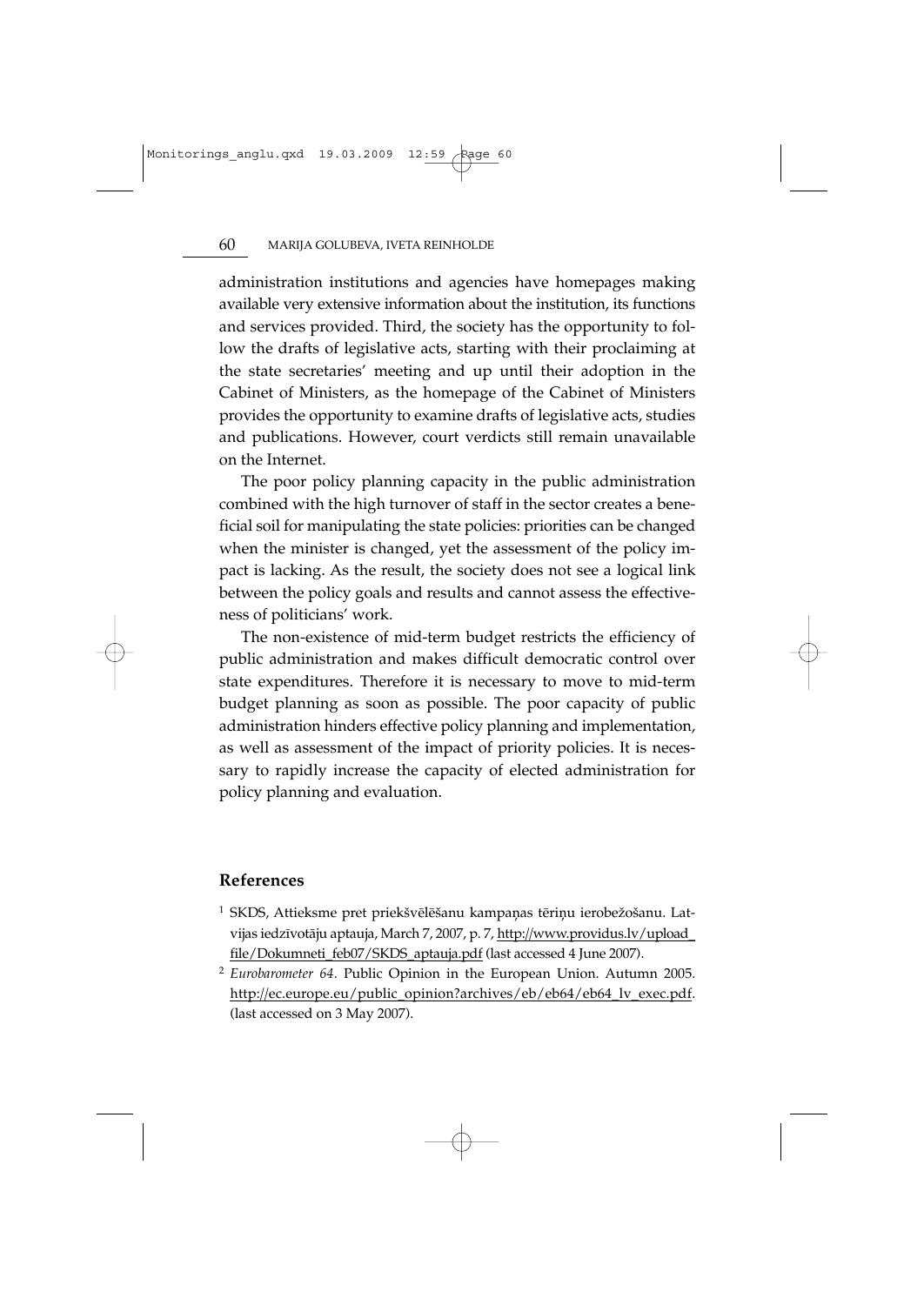Efficiency and Accountability of Governance Structures 61

- <sup>3</sup> *Eurobarometer* 65. Public Opinion in the European Union. Spring 2006. http:*//*ec.europe.eu/public\_opinion?archives/eb/eb65/eb65\_lv\_exec.pdf. (last accessed on 3 May 2007).
- <sup>4</sup> Arvien mazāka daļa Latvijas iedzīvotāju tic aktīvas protestēšanas efektivitâtei. www.skds.lv/doc/SKDS\_protesti\_072006.doc (last accessed 3 May 2007).
- $5$  Grozījumi publisko aģentūru likumā (Amendments to the Public Agencies Law). Announced at the meeting of state secretaries on February 22, 2007. http:*//*www.mk.gov.lv/mk/tap/?pid=30282850 (last accessed on 3 May 2007).
- <sup>6</sup> 8th Saeima statistics, www.saeima.lv/deputati/statistika\_par\_8htm#i22 (last accessed 30 April 2007).
- <sup>7</sup> Saeima no Satversmes svîtro 81.pantu. LETA, www.leta.lv (last accessed 3 May 2007).
- <sup>8</sup> Nicolo grupa. Politikas plānošanas pamatnostādņu ieviešanas novērtējums. Ziņojums, 2005, p. 19.
- <sup>9</sup> Latvijas Republikas Valsts kontrole. Revīzijas zinojumi. (State Control audit reports) at http:*//*www.lvrk.gov.lv/?id=1759&temaid=315 (last accessed on 20 May 2007).
- <sup>10</sup> Tiesîbsarga likums (The Ombudsman Institution Law), in force from January 1, 2007, www.likumi.lv (last accessed on 20 April 2007).
- $11$  Šī gada trijos mēnešos tiesībsargs saņēma 1500 iedzīvotāju sūdzības. www. vcb.lv/default.php?open=jaunumi&this=050407.284 (last accessed on 21 April 2007).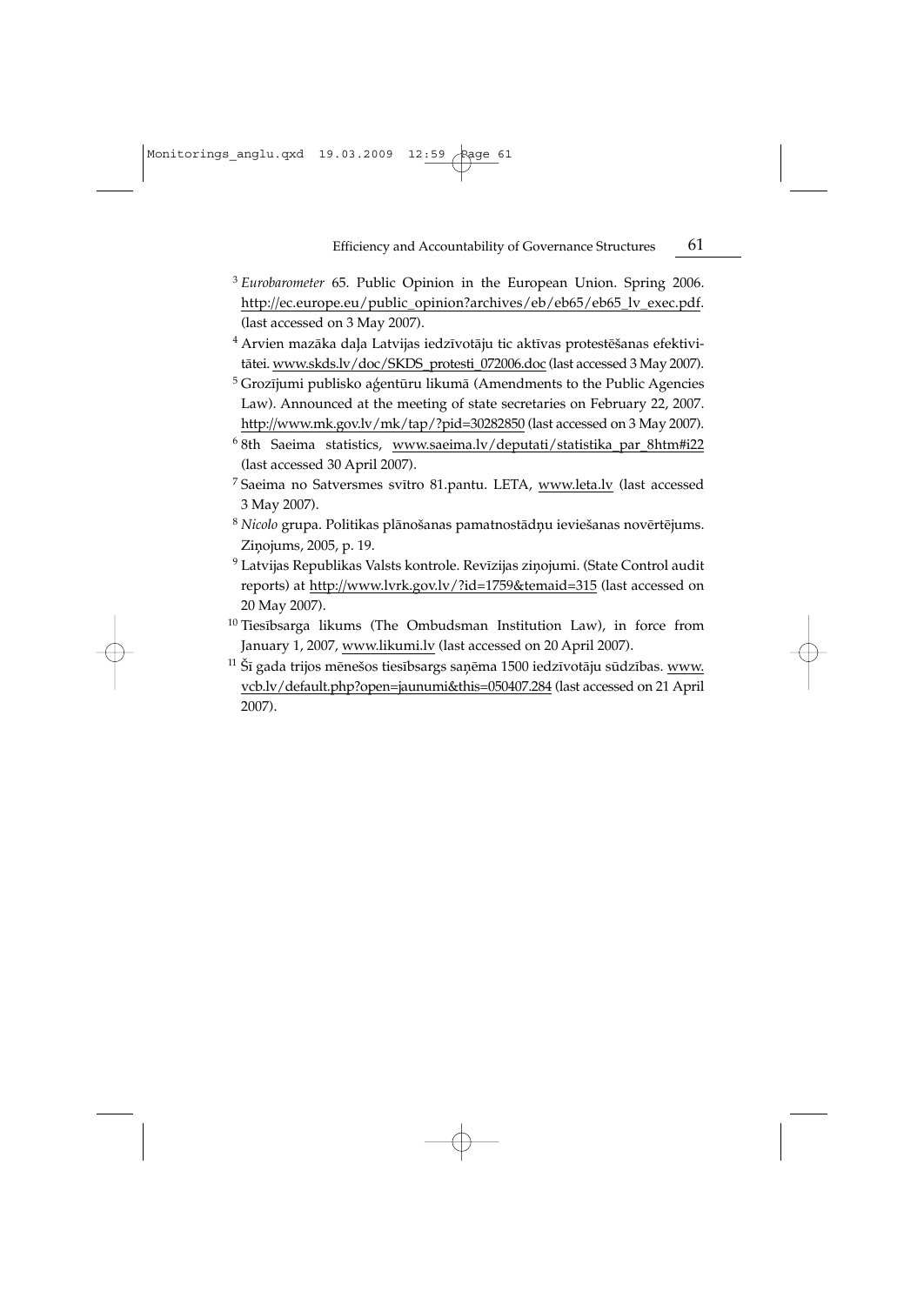Monitorings\_anglu.qxd 19.03.2009 12:59 Page 62

### **ANHELITA KAMENSKA, ATIS LEJIŅŠ**

# **8. Civilian Control of the Military and Police**

|      | Ouestions                                                                                                                                            | Year 2005<br>assessment | Year 2007<br>assessment | Trend |
|------|------------------------------------------------------------------------------------------------------------------------------------------------------|-------------------------|-------------------------|-------|
| 8.1. | How effective is civilian control<br>over the armed forces, and how<br>free is political life from mili-<br>tary involvement?                        | Good                    | Good                    |       |
| 8.2. | To what extent are the police and<br>security services publicly account-<br>able for their activities?                                               | Satisfactory            | Satisfactory            |       |
| 8.3. | To what extent does the compo-<br>sition of the army, police and<br>security services reflect the so-<br>cial composition of the general<br>society? | Good                    | Good                    |       |
| 8.4. | How free is the country from the<br>attempts of paramilitary units,<br>private armies and criminal groups<br>to form military cliques?               | Satisfactory            | Satisfactory            |       |

The amendments to the National Security Law and the Latvian State Security Services Law was a test of democratic maturity of the country. Late in 2006, the government, using the rights envisaged by article 81 of the Satversme, in emergency proceedings adopted the above amendments, which caused a political storm and disagreement between the President of the Republic of Latvia Vaira Vîíe-Freiberga, the Cabinet of Ministers and the Saeima. The coalition government, ignoring the opinion of the President, the opposition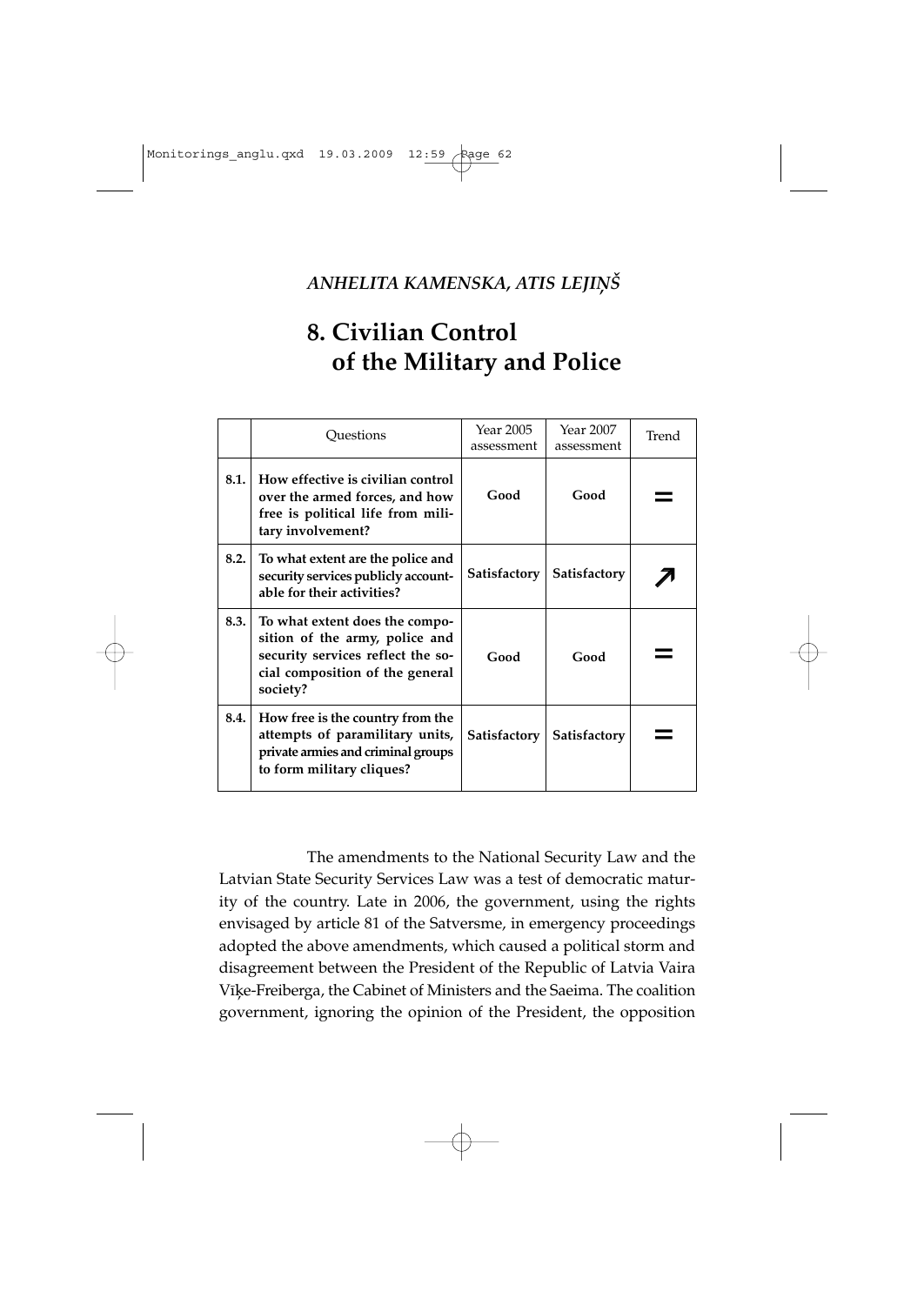#### Civilian Control of the Military and Police 63

and experts, adopted amendments which were unacceptable not only for a part of politicians, specialists and the general public, but also provoked doubt in the EU and NATO member states. All of these factors influenced the decision of the President of the Republic of Latvia to use the veto rights, thus stopping the amendments to come into force and opening up the road to holding a referendum on their dismissal or adoption. That was a unique case in Latvia's domestic politics, as 214 000 citizens signed in favour of holding a referendum. As the result of this pressure the controversial amendments were cancelled and the work on a new package of draft laws started, involving the opposition.

There remains an open question of why the government needed such faulty amendments of the security laws, why they had to be adopted in such haste, why the legislators were ready to accept the amendments without a critical assessment, and what was the basis for bypassing the National Security Council in preparing the amendments.

The future will show whether the events surrounding the amendments to the security laws should be regarded as manifestations of the trend of the executive branch strengthening its position at the expense of a controllable Parliament and an obedient President, which would inevitably disrupt the balance of the branches of power in the democratic organization of the country, or else this was merely a random episode.

The responsibility of the police towards the society has two primary dimensions: the responsibility of law enforcements institutions for the services provided – crime control, ensuring the order and various other services to the population and the local society, and the individual responsibility of police staff for interacting with individuals, especially with regard to using force, equal treatment of every group of society, etc. In a number of important aspects the dimensions of the institutional and individual responsibility coincide.<sup>1</sup>

Although some of the latest policy documents point out that the services of the Ministry of the Interior will be transformed from 'merely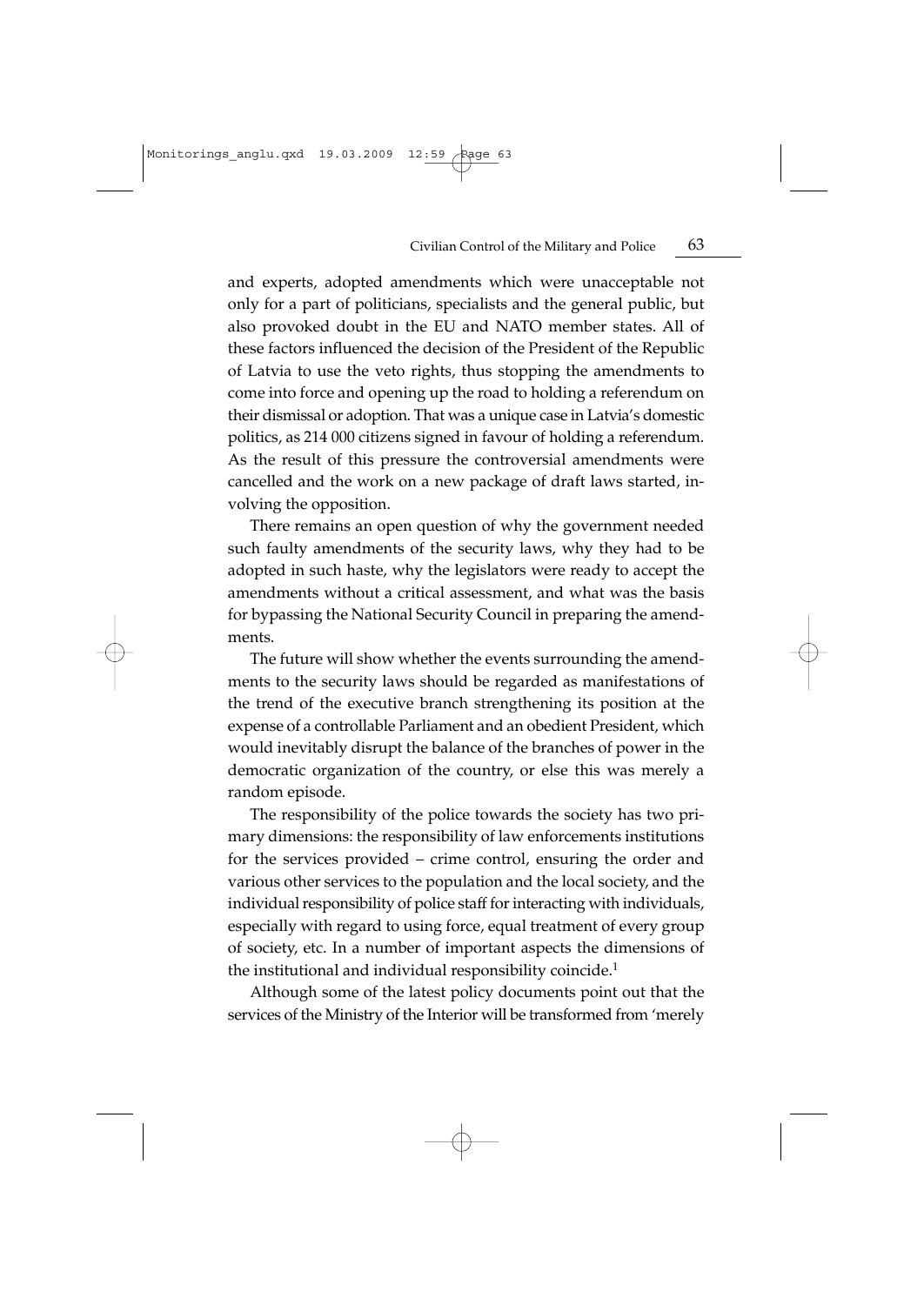#### 64 ANHELITA KAMENSKA, ATIS LEJIŅŠ

repressive institutions to become service provision institutions that serve the society<sup>2</sup>, Latvia's police remain a militarized and repressive institution without a long-term vision of development, regarding the number of disclosed criminal offences the only measure of assessing the success of police work. Its activities are reactive and seldom preventive, lacking sufficient understanding of the necessity to balance the priorities put forward by the society, the police leadership and the political power, which is characteristic of the organization of police work in Western democracies. The openness and transparency of the police towards the society increases slowly, and the annual Action Plans of the State Police are considered information of restricted accessibility. Only in May 2007, for the first time there was a serious debate and planning in the country on introducing community policing in several pilot sites of Rīga municipal police.<sup>3</sup>

During the period of review, the trust of the public in the police has increased a little – in the autumn of 2006, more than a half – 51% of population did not trust the police, while 40% trusted it.<sup>4</sup> In Latvia, the trust in police is considerably lower than in the EU as a whole, where only 31% of population does not trust the police, while twice as many  $64\%$  do trust it.<sup>5</sup>

Within the review period, the Saeima adopted several normative acts that strengthen the rights of individuals under detention. On October 2005, the Law on Criminal Process came into force, shortening the time of detention in the police from 72 hours to 48 hours, details the rights of detainees, including the right to invite a defence counsel immediately, receive a list of defence counsels, demand that a third party is informed about the detention, receive a copy of the detention protocol and written information about the rights and obligations of the detainee, etc. These norms minimize the opportunities for possible mistreatment; however, it has not been examined so far, how these rights are realized in practice.

There have not been any discussions on creating an independent public institution that would examine complaints on unlawful actions by police staff, and the absolute majority of complaints are considered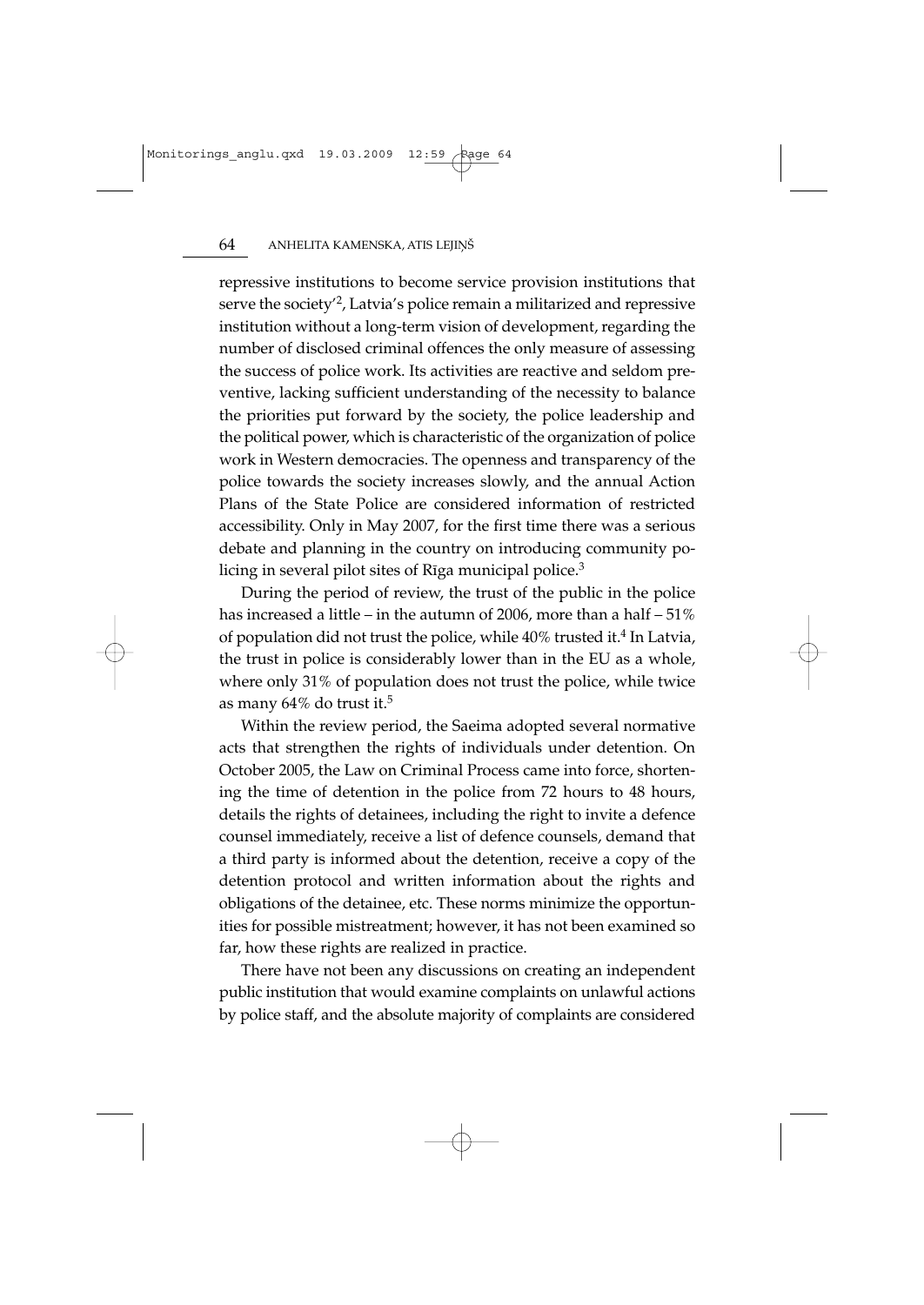#### Civilian Control of the Military and Police 65

by institutions that function under direct subordination to the State Police and the Ministry of the Interior. According to the statistical data of the State Police, in 2005–2006, there were 4567 complaints received, 2862 disciplinary checks conducted, of majority which were for failing to carry out official duties, comply with professional ethics and committing violence against a person. 289 disciplinary checks were caused by complaints on police violence against a person, however, only in 5 cases (1.7%) the fact of violence was confirmed and ten staff members received disciplinary penalties. Of these incidents, in Rîga, the fact of violence was confirmed only in one case out of 100 disciplinary checks.6 Detailed statistics on the investigations and their outcomes is not available; no separate statistics on lethal outcomes in temporary police detention places is gathered. Overall, in Latvia's police the approach characteristic of the so-called 'rotten apple' theory continue to prevail with regard to unlawful actions by the police staff, when the guilty policeman is being punished, yet no systemic and organizational improvements are carried out.

There are few known cases when the individual who had suffered from the police violence received compensation; however, in 2006, albeit 11 years after the case, the Chamber of Civil Cases of the Supreme Court exacted almost 4500 LVL for giving a beating to a detained person in Daugavpils police precinct in January 1995.7

During the period of review, police violence cases with a lethal outcome remained to cause concern. In early June 2007, Rîga City Kurzeme District Court sentenced the former criminal policeman of Division 29 of Rîga Main Police Department to eight years in prison for murdering a detained 23 year old young man in the premises of the police precinct in February  $2005<sup>8</sup>$  In its turn, there has been a delay of 4 years since the appeal has been submitted to Rîga Regional Court on a case when four police staff members were accused of intentionally causing grievous bodily harm to a Roma man, which led to the death of the victim.

On October 21, 2005, the Law on the Order of Keeping the Detained Persons came into force, for the first time specifying the norms of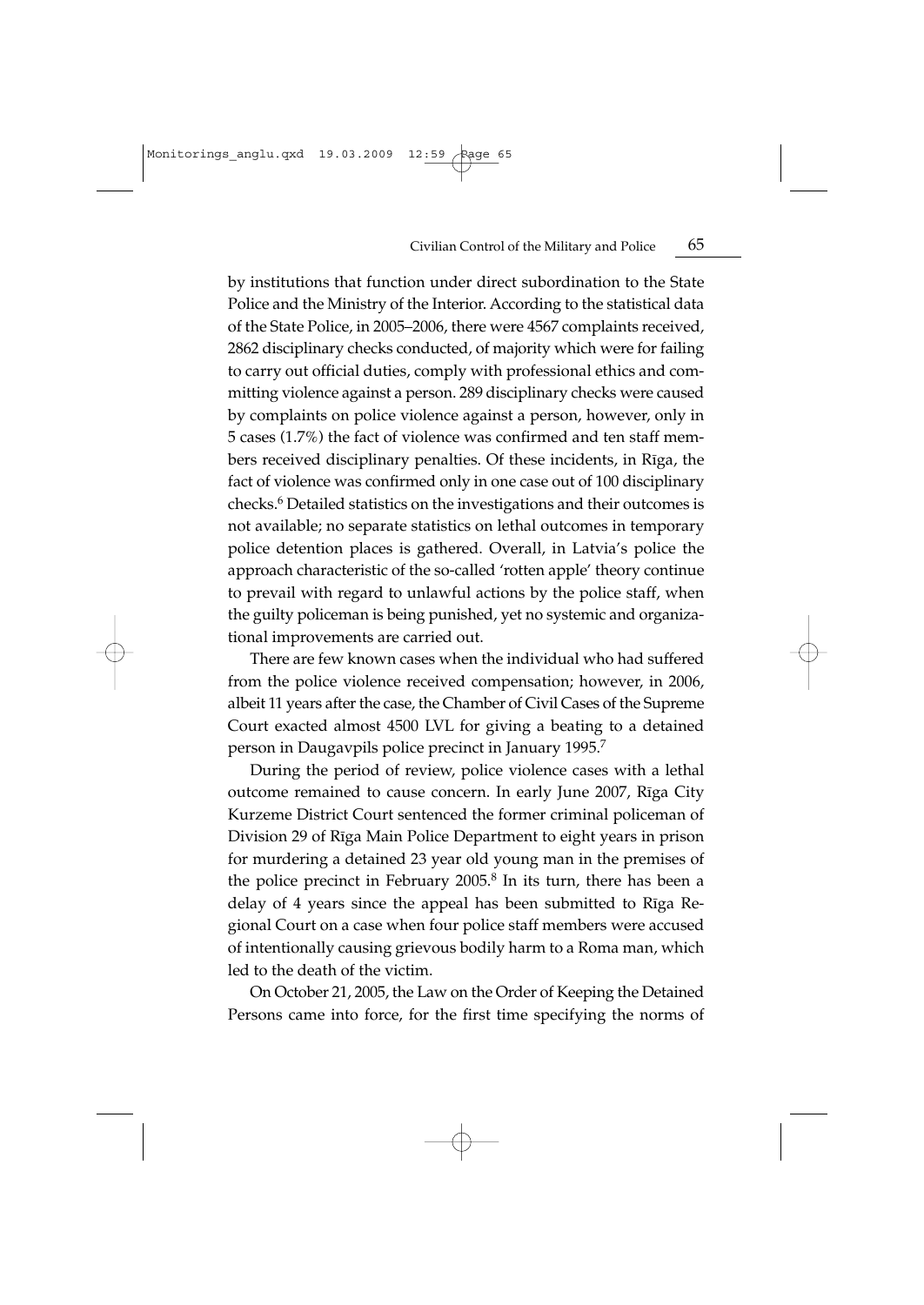#### 66 ANHELITA KAMENSKA, ATIS LEJIŅŠ

conditions in which the detainee is kept; however, simultaneously a transition period until December 31, 2008 is declared on the premises and conditions in short-term detention units. Until now, problems have been caused by the lack of an effective mechanism for examining complaints on conditions in police short-term detention units. In accordance with the data of the State Police in 2005 only 14 of the 28 short-term detention units met international standards.<sup>9</sup>

On May 4, 2006, the European Human Rights Court established that in the case of Kadiķis against Latvia the state had violated Article 3 of the European Convention of Human Rights and Basic Freedoms (prohibition of torture, inhuman and humiliating treatment) and article 13 (a right to effective defence) with regard to the conditions of detaining persons in the short-term detention unit in Liepâja City and District police department and that there is no effective mechanism of examining complaints for conditions in detention places, including short-term detention units in Latvia. Latvia had to pay 7000 EUR to the plaintiff for moral harm.<sup>10</sup> However, in the recent years one can observe a positive trend in gradual improvement of detention conditions in several police short-term detention units.

Independent supervision of police institutions is carried out by prosecutor's office, the Ombudsman office, the State Human Rights Bureau, as well as NGOs; however, it is not effective enough. In many places in Latvia the prosecutor's offices have a narrow understanding of the demand of the Law on Prosecutor's Offices, requesting supervision of short-term detention units.<sup>11</sup> In the past, the State Human Rights Bureau used to face difficulties in visiting specific police shortterm detention units without informing about the intention in advance. However, the amendments to the Law on the Order of Keeping Detained Persons and the Law on Ombudsman adopted in the spring of 2007 authorize the Bureau to freely visit closed regime institutions. From 2004 to 2006, the NGO Latvia's Human Rights Centre conducted monitoring visits to almost 20 short-term detention units, later on publishing a Monitoring Report on Closed Institutions in Latvia which provides a detailed description of short-term detention unit conditions.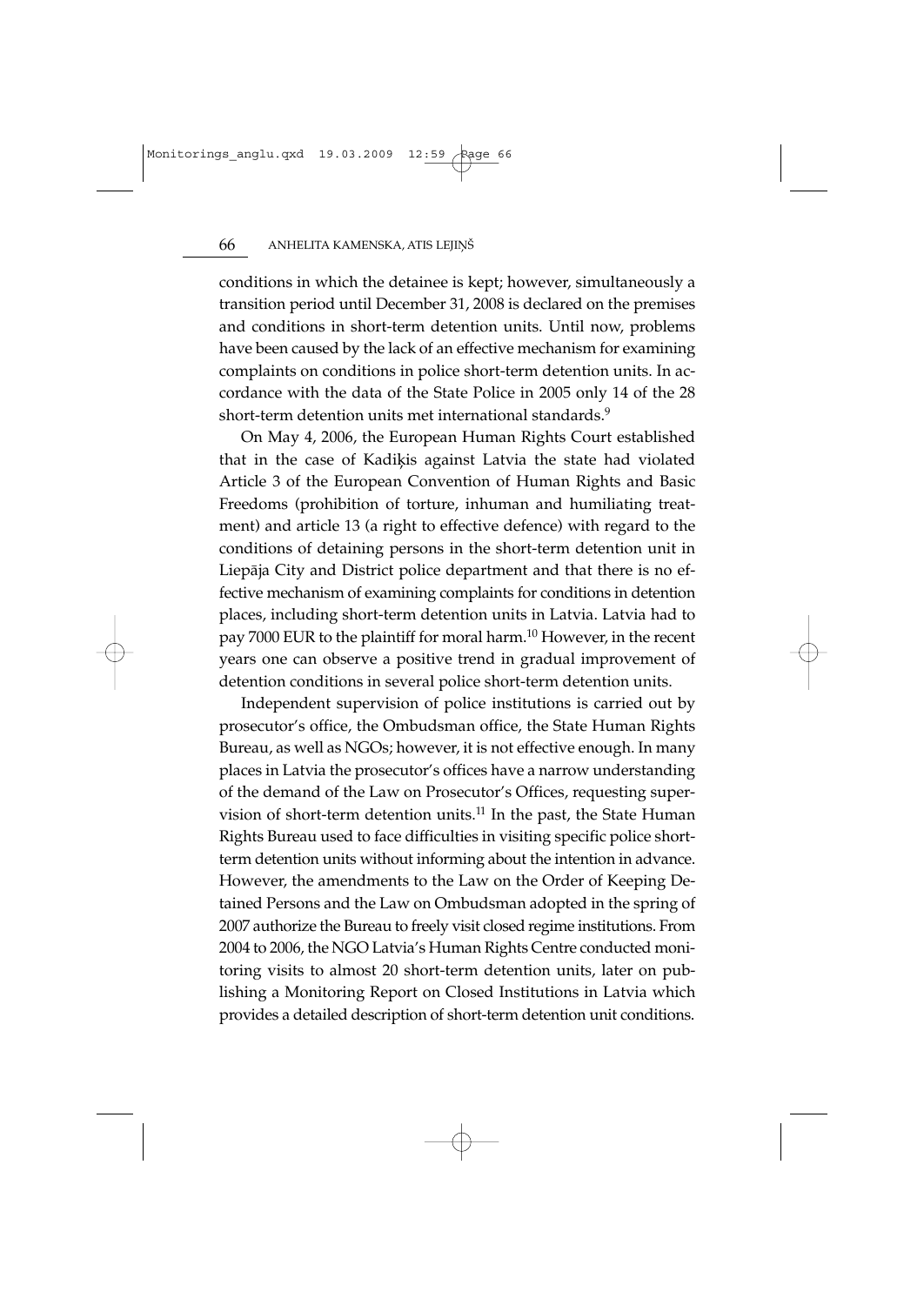#### Civilian Control of the Military and Police 67

Of the 9972 staff of the State Police in June 2007, 6474 or 64.9% were Latvians, 2308 or 23.14% – Russians, 282 or 2.82% Byelorussians, 218 or 2.2% Poles, 209 or 2.2% – Ukrainians, 87 or 0.92% Lithuanians, etc. Thus in the period of review, the State Police had a considerable proportion of minority representatives – 35% of all police staff.<sup>12</sup> In 2006, the Ministry of the Interior and Daugavpils Secondary School No.16 signed an agreement on developing a general secondary education minority programme which would prepare young people for further studies towards the profession of a border guard, police staff and fire-fighter.<sup>13</sup> Notwithstanding the repeatedly voiced opinion of the highly specific skills needed to work with Roma people, no attempts in the State Police have been organized to involve representatives of Roma in police work; only one Roma person was employed.

Information on the ethnic composition in municipal police of various cities is limited, as officials maintain that data on the ethnic origin is not collected; however, in municipal police precincts the observable proportion of Latvians is greater than in the State Police. In early 2005, the majority of the 721 staff of Rîga Municipal police – 575 persons or 79.75% was Latvians, 12.06% – Russians, 2.08% – Byelorussians, 1.39% Poles, 1.24 Ukrainians.14 In Ventspils municipal police of the 75 police staff there were no minority representatives and no women.15

Since 2001, the proportion of women working in the State Police has increased by almost 8%, which in June 2007 comprised 2294 persons or 28.44% of the total number of personnel, and the number of women employed in the Criminal Police and the Civil Police has increased as well.16

#### **References**

- <sup>1</sup> Walker, S. *The New World of Police Accountability*. California: SAGE Publications, 2005, p. 7.
- <sup>2</sup> Iekšlietu ministrijas darbības stratēģija 2007.-2009. gadam, apstiprināta Ministru kabinetâ 24.10.2006. Accessible ar http:*//*www.iem.gov.lv/iem/ 2nd/?id=3754&cat=34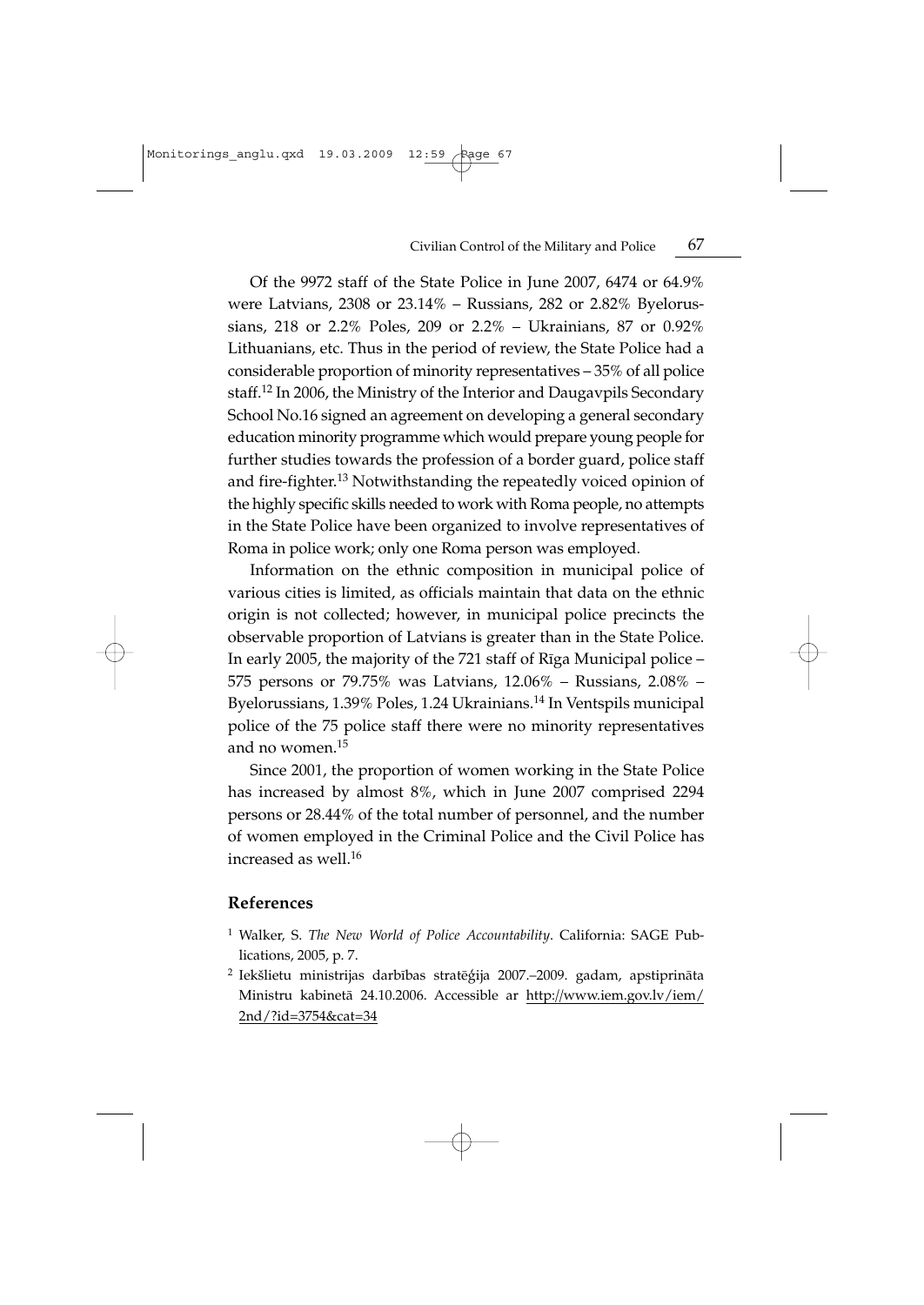#### 68 ANHELITA KAMENSKA, ATIS LEJIŅŠ

- <sup>3</sup> Dzenovska I., Avota I. Policija, lūdzu atvērt(ību)! www.Politika.lv, 24.04. 2007.; Dzenovska I. Demokrātiska, uz pakalpojumu sniegšanu un sabiedrību orientēta policija Latvijā. Ziņojums konferencē 'Policijas un sabiedrības lîdzatbildîba un sadarbîba demokrâtiskâ valstî'. Sabiedrîbas politikas centrs *Providus,* 16 May 2007.
- <sup>4</sup> In December 2004, 47.5% of the population did not trust the police, while 42.5% did trust it.
- <sup>5</sup> Eirobarometrs 66. sabiedriskā doma Eiropas Savienībā. Rudens 2006. Ziņojums par Latvijas valsti, p.11, available at http:*//*ec.europa.eu/public\_opinion/ archives/eb/eb66/eb66\_lv\_nat.pdf. The trust in state institutions in Latvia is generally low; 50% do not trust in courts, while 32% do trust them; 25% trust in the Parliament, while 67% do not.
- <sup>6</sup> Pârskats par Valsts policijâ veiktajâm dienesta pârbaudçm un to rezultâtâ konstatētajām dienesta (darba) disciplīnas pārkāpumiem 2005., 2006. gadā. The information provided by the State Police Internal Security Bureau on disciplinary reviews in 2005 and 2006.
- <sup>7</sup> Narbuts R. Valsts policija samaksâ piekautajam Kirinam 4427 latus. L ETA, 9.10.2006.
- 8 Pankovska E. Bijušajam policistam par aizturētā jaunieša nogalināšanu piespriež astoņus gadus cietumsodu. LETA, 7.06.2007.
- <sup>9</sup> Likumprojekta 'Aizturēto personu turēšanas kārtības likums'. Anotācija. Available at http:*//*www.mk.gov.lv/doc/2005/IeManot\_080906.doc.
- <sup>10</sup> Kadiķis C. LETTONIE (Requête no 62393/00 (04.05.2006.)
- <sup>11</sup> More details in Kamenska A., Independent Detention Monitoring in Latvia. Rîga: Latvian Centre for Human Rights, 2006, pp. 61–69.
- <sup>12</sup> The total number of police staff includes also employees on irregular contracts. According to the information provided by the Head of Personnel of the State Police, A. Velšs, on June 12, 2007.
- $13$  26 mazākumtautību skolēnus sagatavos robežsargu, policistu un ugunsdzēsēju profesijām, LETA, 06.09.2006.
- <sup>14</sup> A written reply of the Rīga Municipal Police to the Latvian Centre for Human Rights and Ethnic Studies in February 2005.
- <sup>15</sup> From the meeting with the head of Ventspils Municipal Police J. Arājs on February 15, 2005.
- <sup>16</sup> According to the information provided by the Head of Personnel of the State Police, A. Velšs, on June 12, 2006.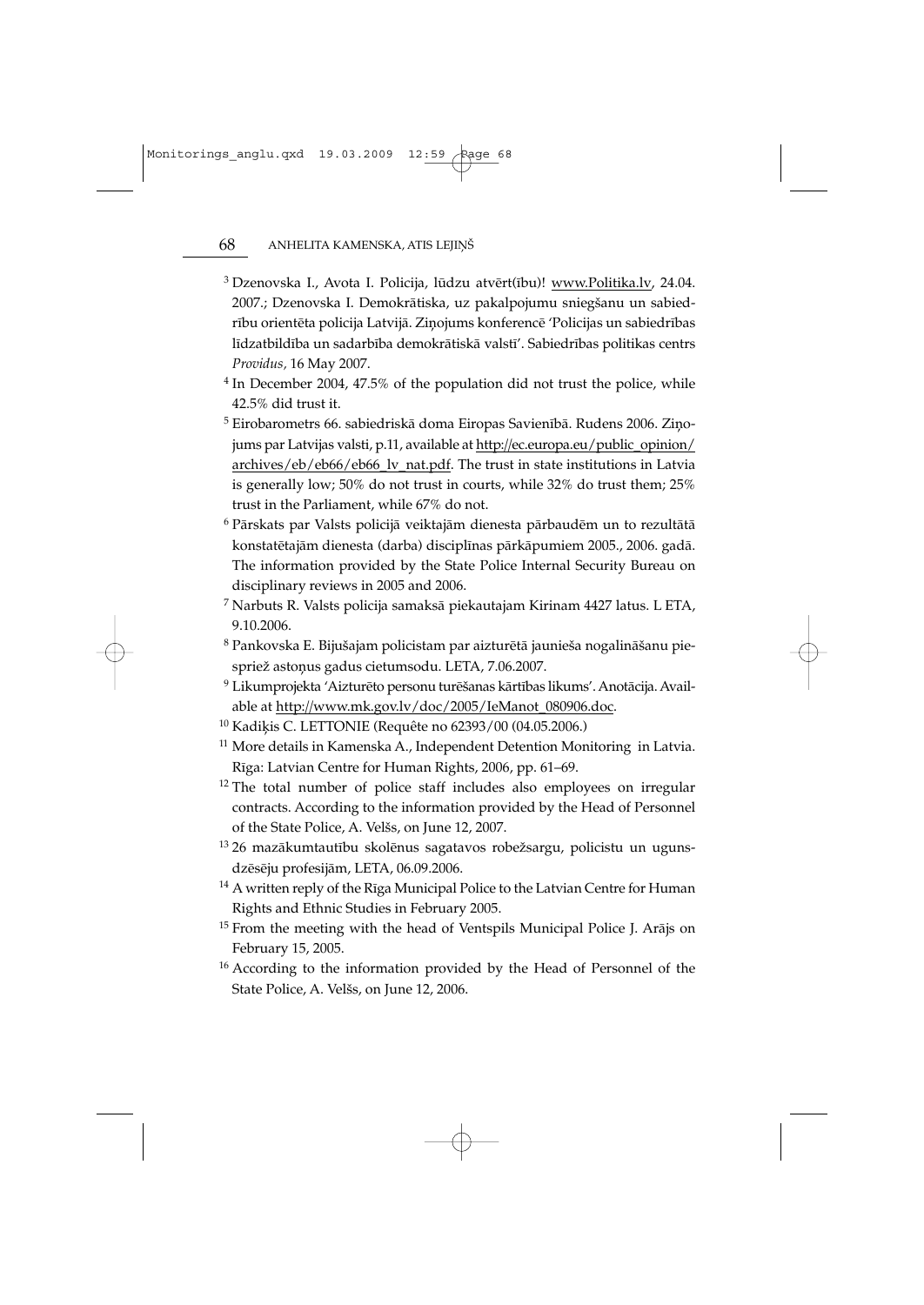Monitorings\_anglu.qxd  $19.03.2009$   $12:59$  Page 69

### **VALTS KALNIŅŠ**

# **9. Minimizing Corruption**

|     | Ouestions                                                                                                                                                                                                  | Year 2005<br>assessment | Year 2007<br>assessment | Trend |
|-----|------------------------------------------------------------------------------------------------------------------------------------------------------------------------------------------------------------|-------------------------|-------------------------|-------|
| 9.1 | How effective is the separation<br>of public office, elected and un-<br>elected, from party advantage and<br>the personal business and family<br>interests of office holders?                              | Poor                    | Poor                    |       |
| 9.2 | How effective are the arrange-<br>ments for protecting office holders<br>and the public from involvement<br>in bribery?                                                                                    | Poor                    | Satisfactory            |       |
| 9.3 | To what extent do the rules and<br>procedures for financing elec-<br>tions, candidates and elected<br>representatives prevent their<br>sectional interests?                                                | Satisfactory            | Poor                    |       |
| 9.4 | To what extent is the influence<br>of powerful corporations and<br>business interests over public<br>policy kept in check, and how<br>free are they from involvement<br>in corruption, including overseas? | Very poor               | Very poor               |       |
| 9.5 | How much confidence do people<br>have that public officials and<br>public services are free from<br>corruption?                                                                                            | Poor                    | Poor                    |       |

There exists functioning legal regulation in Latvia restricting conflicts of interests pertaining to all public officials. Since the Audit of Democracy of 2005 no significant amendments to the law On Prevention of Conflict of Interest in the Work of Public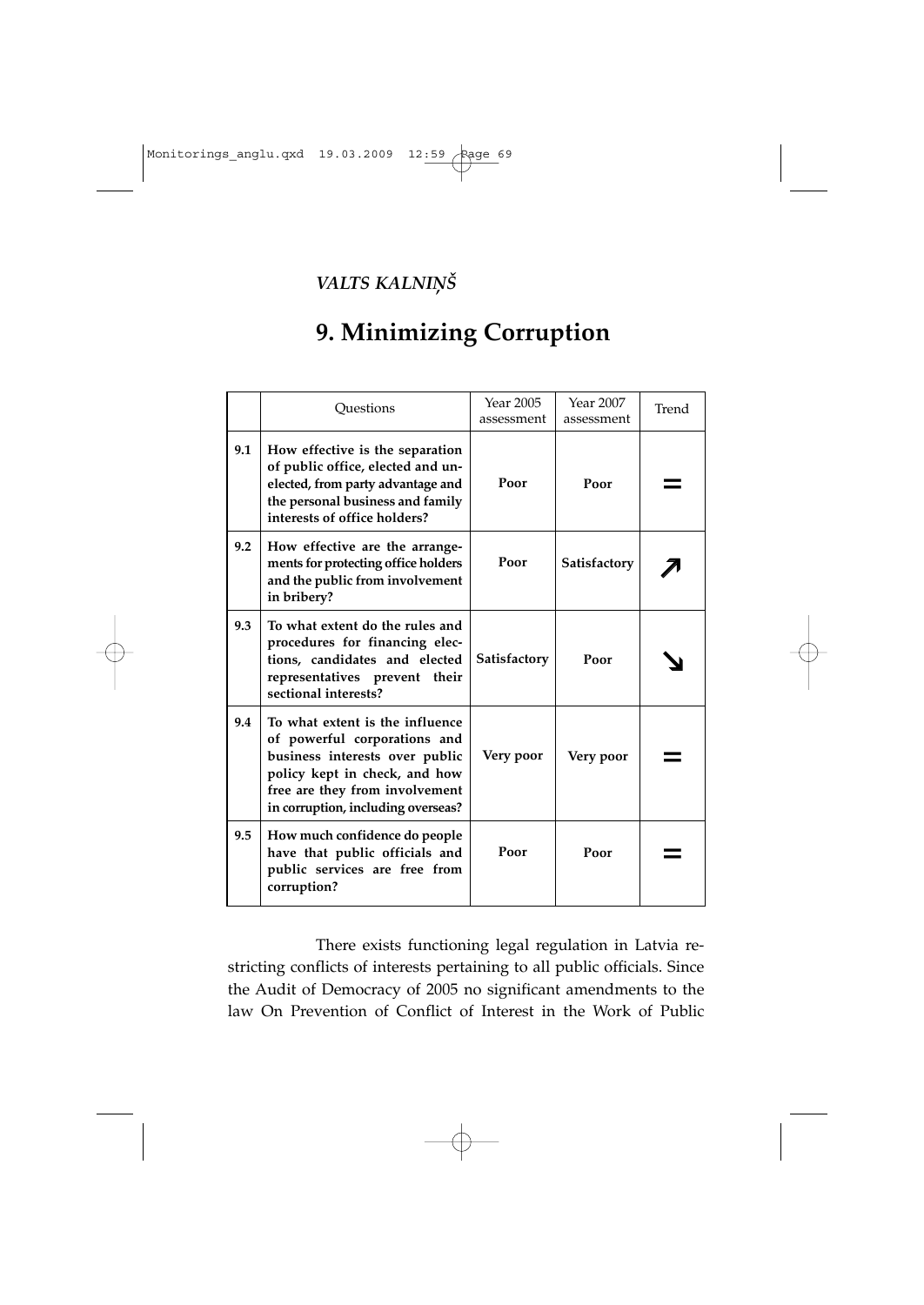#### 70 VALTS KALNIŅŠ

Officials have been made and it has retained both its advantages and deficiencies.

The Corruption Prevention and Combating Bureau (KNAB) controlling the implementation of this law, has accumulated considerable experience; however, a number of problems remain unsolved. The law continues to limit the notion of conflicts of interest with regard to the closest relative of state officials. However, interpreted in a narrow manner, this normative act allows one go unpunished in a situation of conflict of interest, if the individuals involved are not close relatives of a public official yet have a common household with the person. It is also difficult to apply the law to prevent decisions of politicians that correspond to the notion of state capture, and its application in practice is unclear with regard to actions in conflict of interest situations by Saeima deputies, Cabinet of Ministers members, local government deputies, when they participate in political decision-making or adoption of normative acts, take decisions on appointing public officials or determining their salaries. No optimal control mechanism has been found so far regarding gifts accepted by public officials whose value outside of the execution of direct duties may not exceed one minimum wage per person per annum. In April 2007, the Saeima even adopted a draft amendment in the 2nd hearing, envisaging that restrictions are not applied at all to the above decisions of political officials and restrictions on the value of gifts are canceled.

In accordance with KNAB information, in the second half of 2006, 42 public officials were imposed administrative penalties for breaching the limitations determined in the law On Prevention of Conflict of Interest in the Work of Public Officials – mostly for breaching the regulation that the public official is prohibited 'to take actions in which this state official, their relatives or business partners are personally or economically interested. The most characteristic offences by public officials – giving bonus remuneration to themselves or their relatives, carrying out control and supervision on issues where this public official, their relatives or business partners are personally or economically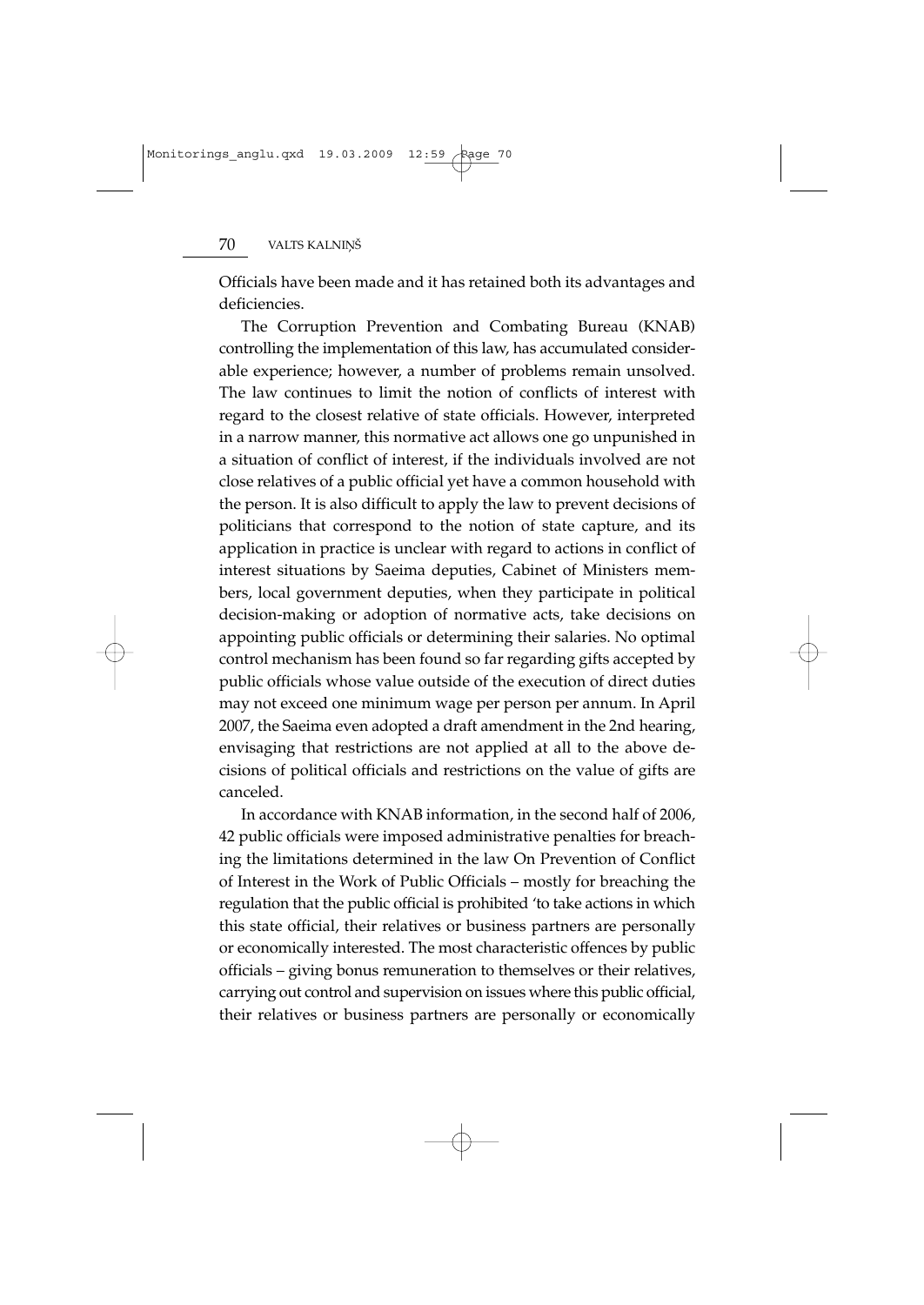Monitorings\_anglu.qxd 19.03.2009

#### Minimizing Corruption 71

interested (for example, hiring relatives to work under direct official's supervision, concluding contracts with a company owned by a relative or a business partner). (…) Public officials often tend to neglect that to simultaneously perform the duties in another position a public official needs to receive a written permission of the head or an authorized person of the respective state or local government institution'.<sup>1</sup> In the second half of 2006, a total of 30 public officials were requested to compensate the damage caused to the state for a total of 36 817.50 LVL, based on breaches of the law on preventing conflict of interest.2

The substance of criminal offences and the penalties envisaged by the Criminal Law overall correspond to international standards and Latvia's situation. In February 2006, the Saeima adopted amendments to the Criminal Law which allow imposing penalties for unlawful benefit-taking to individuals working in the private sector provided they are authorized to act in the interests of another person, as well as the staff of state and local government institutions who are not public officials. The detention of two judges for possible bribery in 2006 indicates that the legal regulation notwithstanding the immunity of judges determined in the law, allows taking action against judges involved in corruption.

According to the data of public policy centre *Providus* on criminal offences in state institutions, 79 persons have been found guilty in 2004, 132 persons in 2005 and 127 persons in 2006\*. In the same period 6 bailiffs, 3 prosecutors\*\*, 3 chairs of parish councils, 4 heads of education and childhood institutions, 2 directors of state/local government enterprises\*\*\*, 2 Saeima deputies, Director General of State Revenue Service, deputy director of the Customs Department of the State Revenue Service, and other public officials were found guilty.<sup>3</sup>

<sup>\*</sup> Another 10 persons went to trial in 2004 and 2005, no data on results available.

<sup>\*\*</sup> Another prosecutor went to trial, no data on results available.

<sup>\*\*\*</sup> Another director of a company went to trial, no data on results available.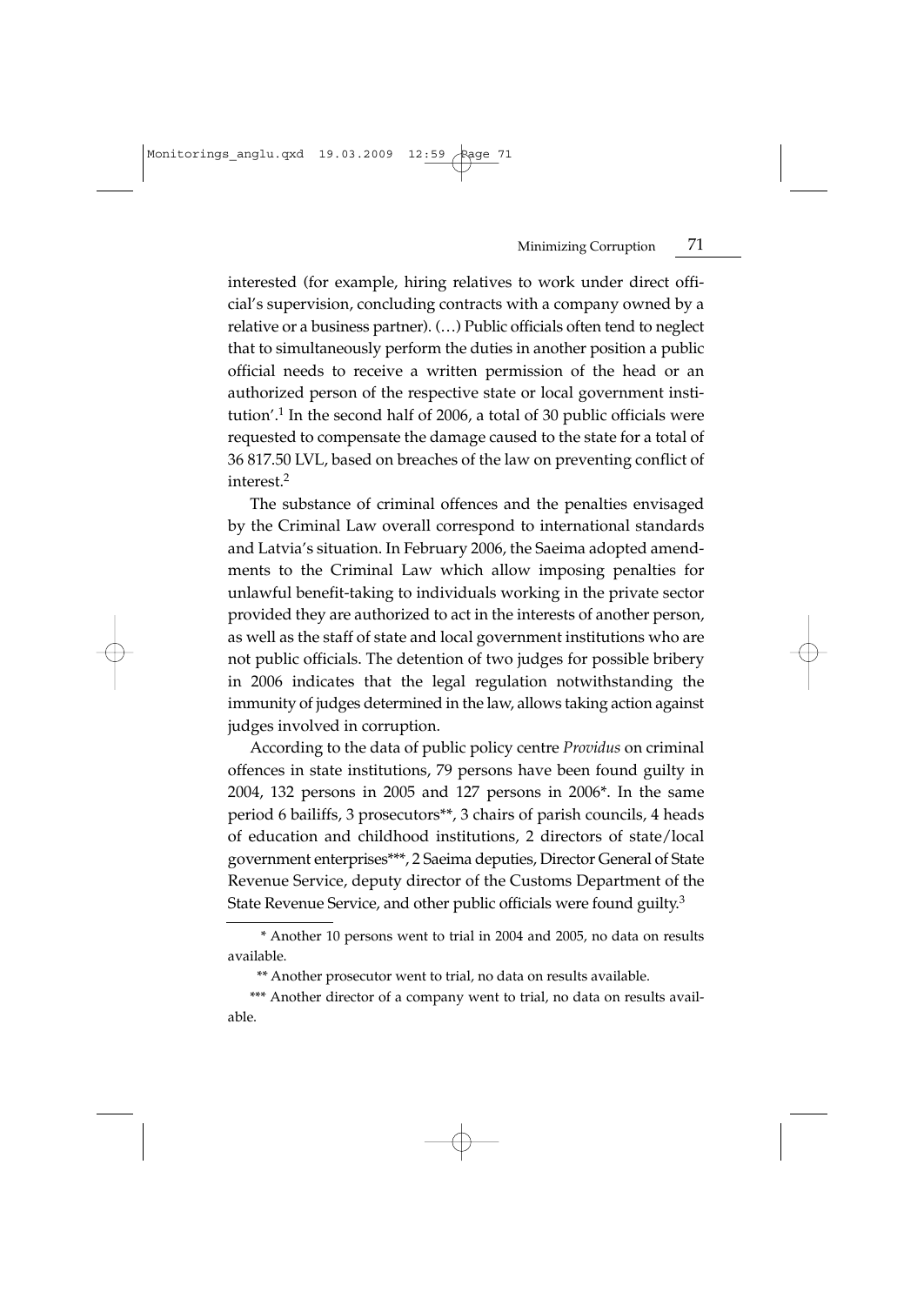#### 72 VALTS KALNIŅŠ

In analyzing the issue of bribery, the Audit of Democracy emphasized as particularly problematic spheres the following: construction, state procurement, court system and health care. In the previous years, there has been no evidence of considerable changes in construction and state procurement. The regulation of the construction process remains to be nontransparent and controversial. In their turn, the procurement situations considerable risks of corruption (if not always corruption as such) are almost unavoidable, as public officials often are entrusted with taking decisions on extremely big sums of money. As to the courts system, the detention of two judges for possible bribe-taking, active work of the disciplinary chamber of judges, as well as the increase of salaries for judges in the previous years, the prestige and competition for the positions of judges, hopefully, minimize the risk of bribery.

In combating corruption two investigations are particularly noteworthy: one dealing with the activities of Ventspils mayor, and the other examining the so-called project of introducing digital television, where important persons have been pressed charges, and which, if these persons are found guilty, will be a significant step forward in fighting against the state capture. Of equal importance has been the uncovering of the bribery in the election of the mayor of Jûrmala, where there already is a convicting verdict.

Since the amendments (2004) to the party financing law which set stringent restrictions for donations, transparency of party finances and a ceiling on pre-election campaign spending, there have been elections to the European Parliament (2004, the ceiling did not refer to these), the local government elections in 2005, and the 9th Saeima elections in 2006.

Political parties in most cases observed the ceiling on expenditures during the local government election campaign in 2005. However, during the 9th Saeima elections, according to *Providus* data, People's Party exceeded the expenditure ceiling defined in the law five-fold – using Society for the Freedom of Speech for placing its own advertisements – spending a total of 1 438 447 LVL (the law permitted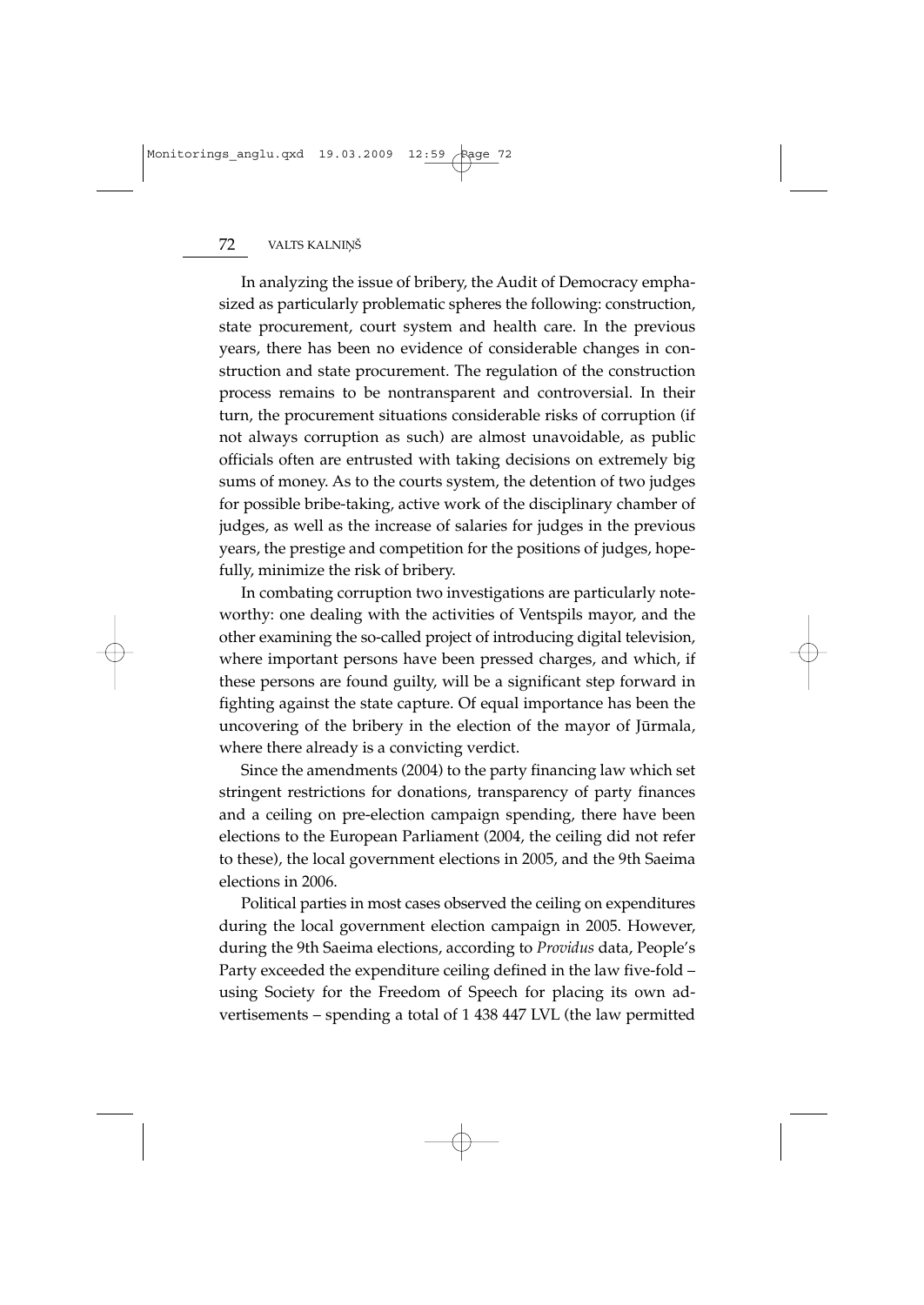# Minimizing Corruption 73

279 053 LVL). Latvia's First Party/Latvia's Way, both placing its own advertisements and using other party-related persons, exceeded the ceiling of expenditure defined in the law, threefold – spending 902 988 LVL. In its turn, Latvia's Social Democratic Workers' Party, placing advertisements only in its own name, exceeded the limit 1.6 times.<sup>4</sup> These violations were acknowledged also by the Administrative Department of the Supreme Court Senate.5

Latvia has no direct regulation with regard to representation of private interests in political decision-making (lobbying). Only specific aspects of these relationships are being regulated, for example, restrictions for public officials in getting additional income and accepting gifts, procedures for involving non-governmental actors in the development of political documents and draft laws, etc. In early 2007, the KNAB developed a concept paper 'the need for legal regulation of lobbying in Latvia', which envisages as possible solutions the development of lobbyists' register, the demand for a written justification for proposals submitted for draft laws examined by the Saeima, strengthening of the transparency of the work of Saeima Commissions, determining basic principles of ethical lobbying and acceptable forms of influencing public officials in an ethical code separate for each state or local government institution or a common one for all subjects of public power, etc.

One of the most long-standing problems which hinders corruption control in Latvia is the considerable amount of money of unknown origin which public officials and economy as such have at their disposal. Some aspects of this problem have been addressed in the recent years, for example, by introducing the duty to declare money in cash from 10 000 EUR upwards, when taking it across the border.<sup>6</sup> In May 2007, the Saeima in the first hearing adopted the draft law on declaring the assets of physical persons; however, its effectiveness will be dependent on improvements of the draft until its final adoption.

The studies conducted by the World Bank in 1999 and 2000 attested to a high level of the state capture in Latvia. However, in 2005,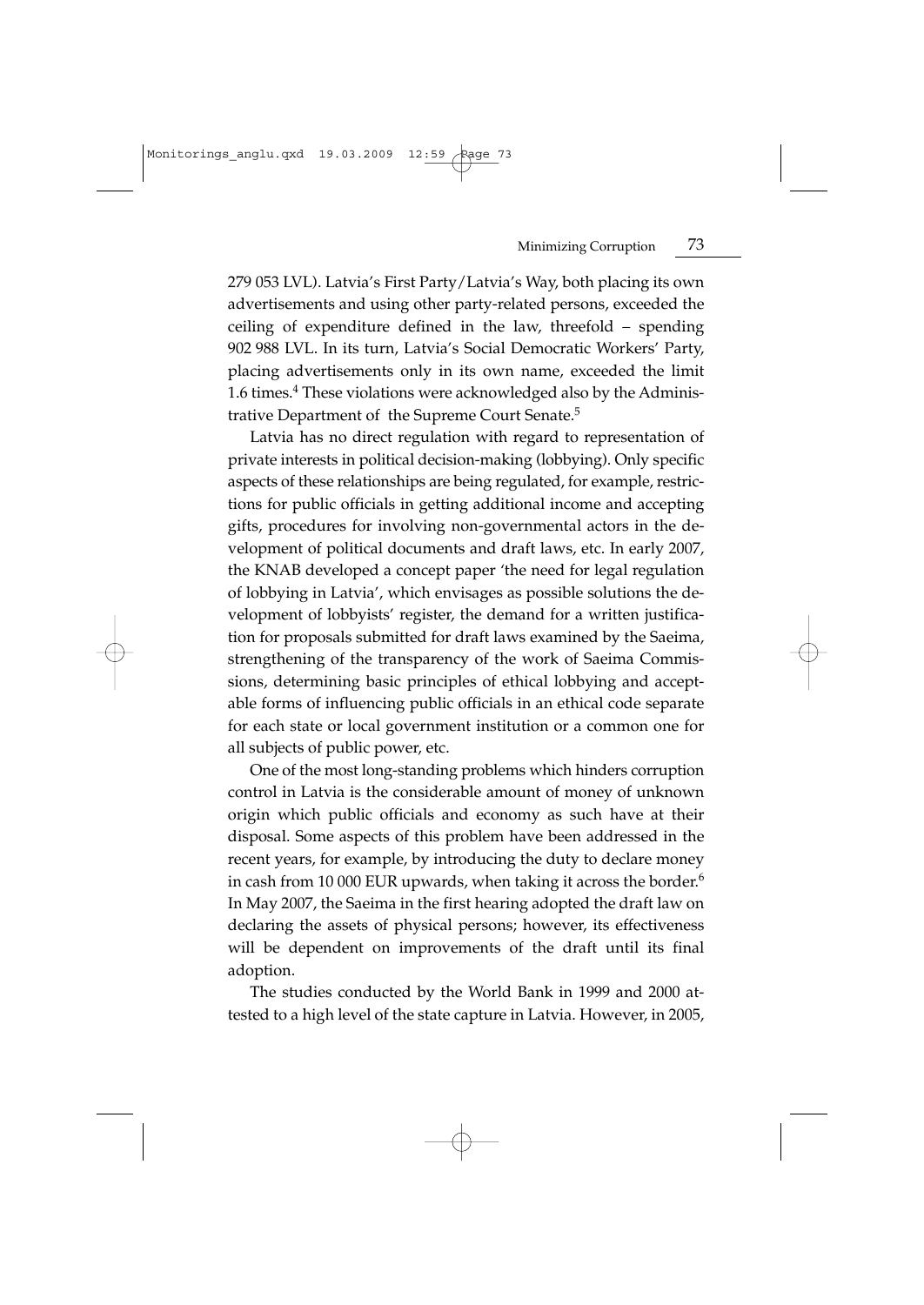### 74 VALTS KALNIŅŠ

the third study at last showed that the enterprises interviewed point to a decrease of the influence of state capture.<sup>7</sup>

Since January 2005, there have not been public surveys on corruption in Latvia, comparable with previously conducted ones. In the international study of 2006, 81% of Latvia's inhabitants admitted that we live in a corrupt state; of the six spheres (government, health care, business, judiciary, public administration, political parties) – the greatest number of respondents – 17% pointed to the government as the sector where bribery is the most wide-spread. At the same time, 90% of respondents fully or partially agreed that the state (government) rather than the people have to fight against corruption and bribery.<sup>8</sup>

## **References**

- <sup>1</sup> Informative report Par Korupcijas novēršanas un apkarošanas biroja darbîbu no 2006. gada 1. jûlija lîdz 31. decembrim, pp. 5–6. http:*//*www.knab. gov.lv/uploads/pdf/KNABino\_050207.pdf (last accessed on 11 May 2007).
- <sup>2</sup> *Ibid*, p. 6.
- $3$  Kalniņš, V. Korupcijas apkarošanas bilance iztiesāšana no 2004. līdz 2006. gadam *//* Korupcijas °C. Pârskats par korupciju un pretkorupcijas politiku Latvijâ. Nr. 4 Sabiedriskâs politikas centrs *Providus*, 2007. pp. 19–22. http://www.politika.lv/index.php?f=1108 (last accessed on 15 May 2007).
- <sup>4</sup> Korupcijas °C. Pârskats par korupciju un pretkorupcijas politiku Latvijâ. Nr. 4. Sabiedriskâs politikas centrs *Providus*, 2007. p. 7. http:*//*www.politika. lv/index.php?f=1108 (last accessed on 15 May 2007).
- <sup>5</sup> Latvijas Republikas Augstâkâs tiesas Senâta Administratîvo lietu departamenta 2006. gada 3. novembra spriedums lietâ Nr. SA – 5/2006. http:*//*www. at.gov.lv/fails.php?id=671 (last accessed on 15 May 2007).
- $6$  Likums "Par skaidras naudas deklarēšanu uz valsts robežas" The Law on Declaring Cash on State Border. Adopted on 13 October 2005.
- <sup>7</sup> Anderson, J.H., Gray, C.W. Anticorruption in Transition 3. Who is Succeeding .. and Why? The World Bank, 2006. pp.17 – 18. http:*//*siteresources. worldbank. org/INTECA/Resources/ACT3.pdf (last accessed on 15 May 2007).
- <sup>8</sup> GfK Praha Institute for Market Research. http:*//*www.gfk.hr./press1\_en/ corruption2.htm (last accessed on 15 May 2007).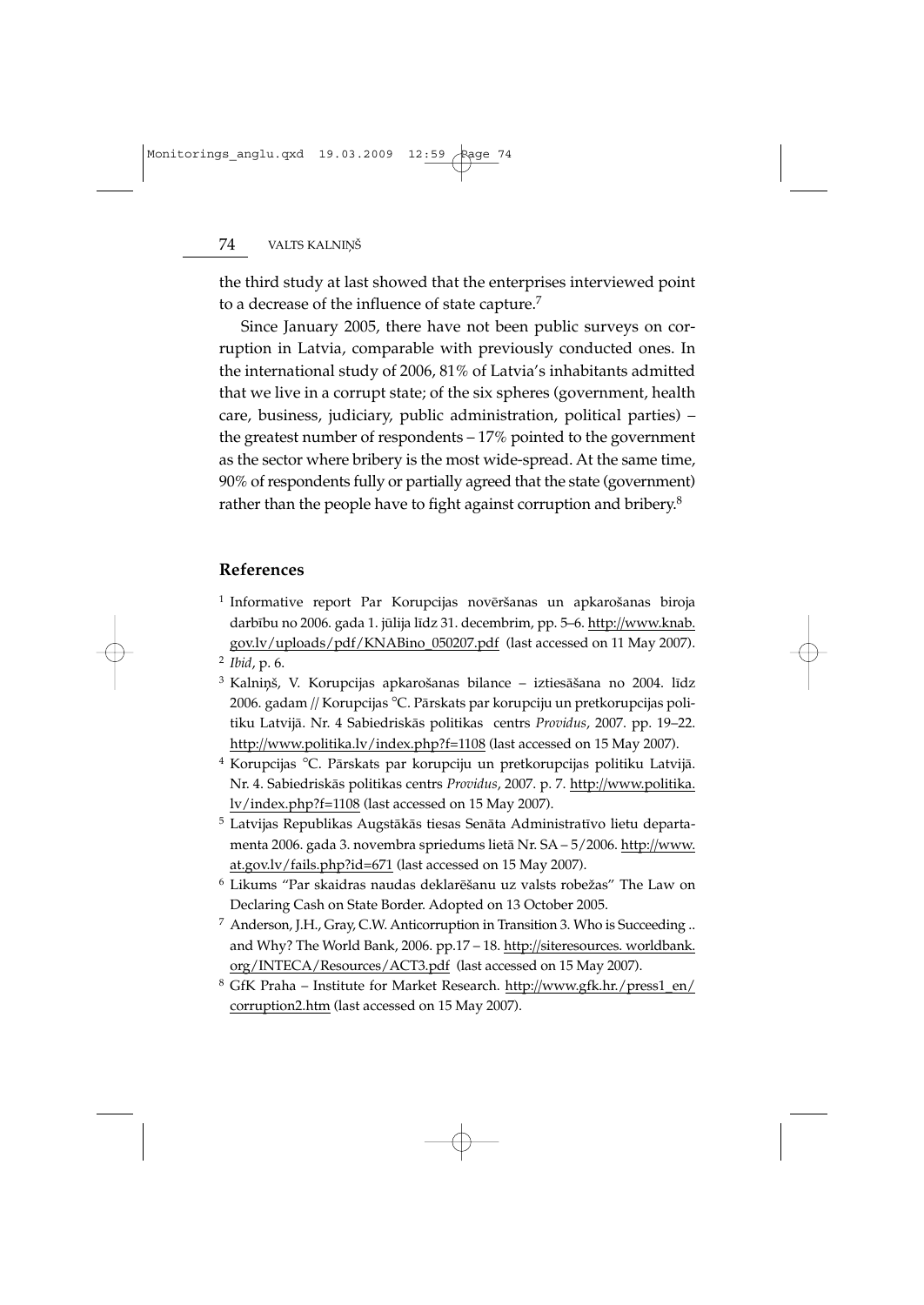Monitorings\_anglu.qxd 19.03.2009 12:59 Page 75

# *ILZE ÐULMANE, SERGEI KRUK*

# **10. Mass Media in a Democratic Society**

|      | Ouestions                                                                                                                                                                                         | Year 2005<br>assessment | Year 2007<br>assessment | Trend |
|------|---------------------------------------------------------------------------------------------------------------------------------------------------------------------------------------------------|-------------------------|-------------------------|-------|
| 10.1 | How independent are the media<br>from government, how pluralis-<br>tic is their ownership, and how<br>free are they from subordination<br>to foreign governments or multi-<br>national companies? | <b>Satisfactory</b>     | <b>Satisfactory</b>     |       |
| 10.2 | How representative are the me-<br>dia of different opinions and<br>how accessible are they to dif-<br>ferent sections of society?                                                                 | Satisfactory            | Satisfactory            |       |
| 10.3 | How effective are the media and<br>other independent bodies in<br>investigating government and<br>powerful corporations?                                                                          | Poor                    | Satisfactory            |       |
| 10.4 | How free are journalists from<br>restrictive laws, harassment and<br>intimidation?                                                                                                                | Poor                    | Poor                    |       |
| 10.5 | How free are private citizens from<br>intrusion and harassment by the<br>media?                                                                                                                   | Good                    | Good                    |       |

There have not been changes in media legislation in the period under review. In late 2005, the Saeima declined two draft laws on radio and television, while the Commission for Human Rights and Public Affairs repeatedly ascertained that subscription fees for television will not be introduced in Latvia.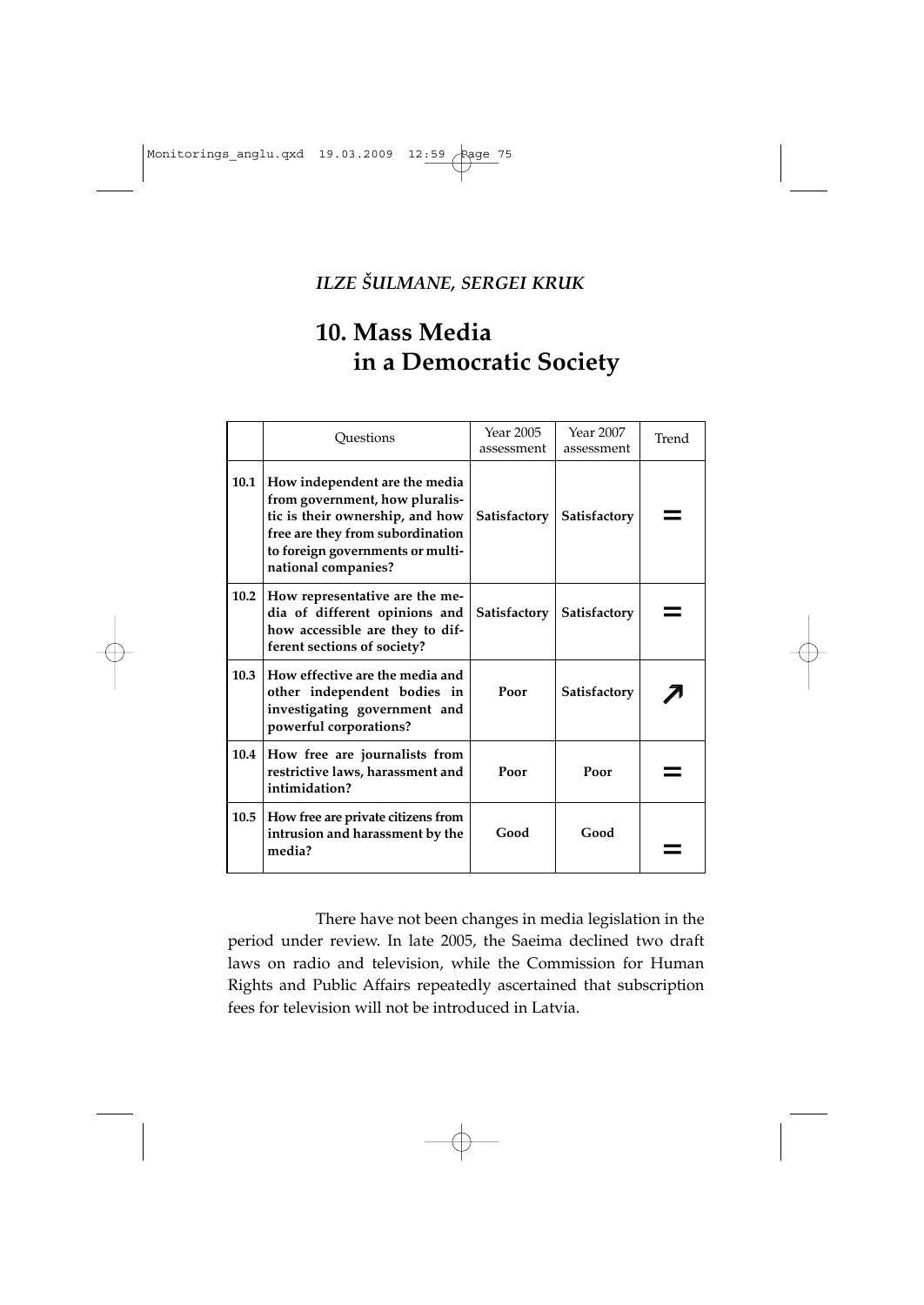#### 76 ILZE ÐULMANE, SERGEI KRUK

In 2006, the Constitutional Court confirmed the right of the National Television and Radio Council to issue administrative acts regulating both commercial and public broadcasting organizations.

In the year prior to the Saeima elections as well as before the reelection of the President of the Republic of Latvia the political atmosphere was tense. The public discourse was influenced by the confrontation of two political groups and their supporting media. From one side, there are government coalition parties and the daily NRA (*Neatkarîgâ Rîta Avîze*), daily *Latvijas Avîze*, commercial TV network LNT; from the other side – the party New Era, daily *Diena* and the newscast *Panorâma*<sup>1</sup> on public television LTV1*.* The Saeima majority and the government-supporting media accused their opponents – *Diena*, LTV and Latvian Radio newscasts – of biased news and supporting of George Soros's interests. Critic was not supported with the content analysis data and evidence of the violation of good journalism principles owing to the alleged linkage. The Saeima deputies publicly doubted the rights of journalists and NGOs to criticize the work of the legislative and executive branch.<sup>2</sup> The political elite dissatisfied with the media content attempted to restrict the public sphere, reducing it to the state authorities led political sphere. Legitimate rights of political communication are accorded to elected representatives of people. The political elite tried to restrict the rights of journalists and NGOs to communicate the public opinion and discuss politics. Equating the critical opinion of the public sphere with political lobbying or corruption, government coalition insists that only political parties have the rights of such communication. The society conceived by political elite consists of the private sphere where socially unorganized individuals operate, and the state sphere with public governance institutions.<sup>3</sup>

In election campaign the People's Party and the coalition Latvia's First Party/Latvia's Way circumvented the law on electoral advertising by disseminating messages on behalf of two ad hoc created nonpolitical NGOs. The Corruption Prevention and Combating Bureau ascertained that both were directly related to parties and their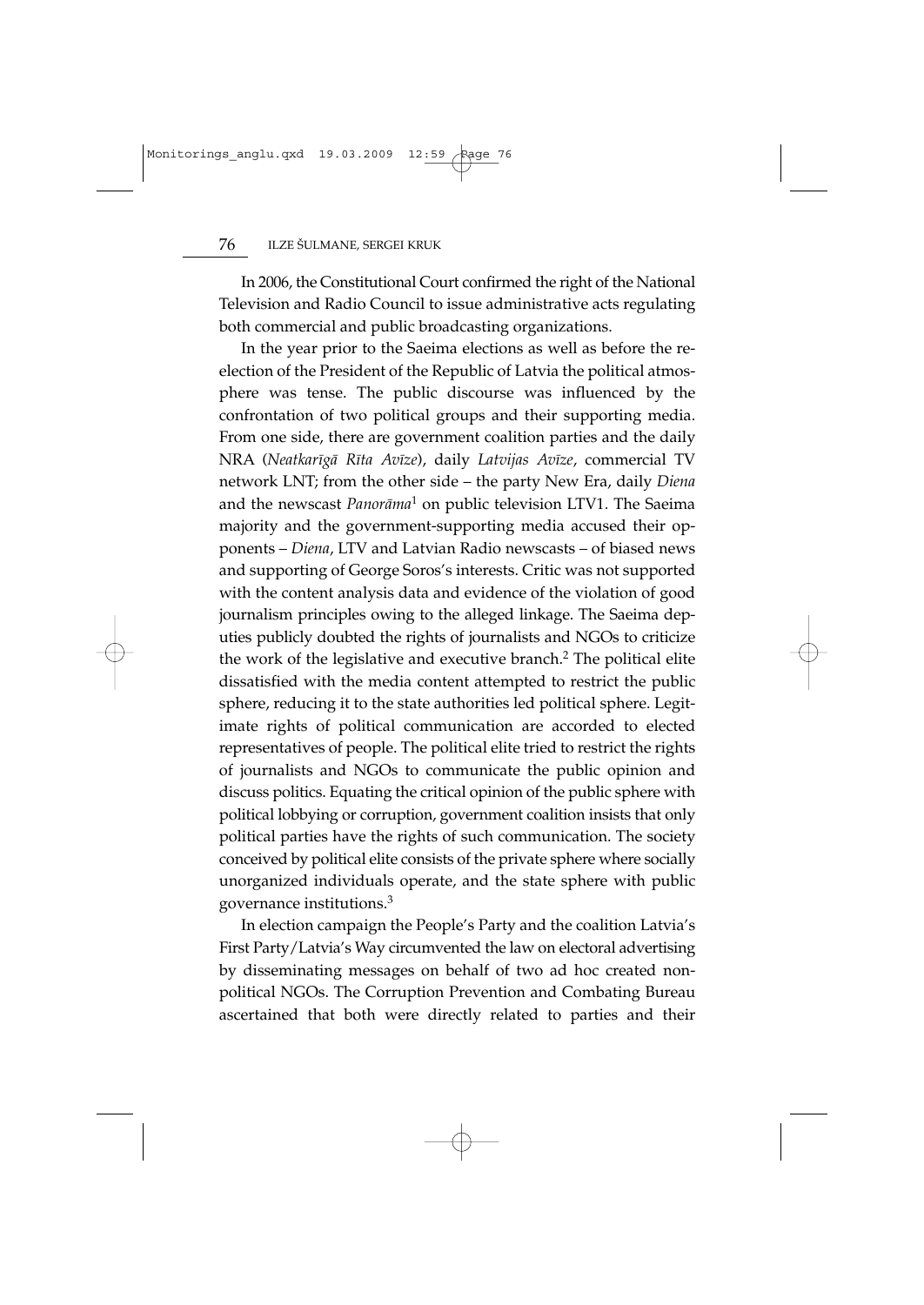### Mass Media in a Democratic Society 77

advertising campaigns should be considered an exceeding of the limitation of pre-election campaign expenditures.

Public access to information on the media **ownership** has not increased. Still it is not clear who owns the most popular daily *Latvijas Avîze*. In 2007, LNT was bought by News Corp Europe belonging to Rupert Murdoch's international News Corporation. In addition, Murdoch purchased 70% of the TV5. Thus in Latvia two national commercial TV networks controlled by foreign capital operate having two channels in Latvian and Russian each.

Taking into account the lack of the tradition of editorial independence, the debts of the LNT Director General and Board Chair Arturs Ēķis to Andris Šķēle – the founder and informal leader of the People's Party –, as well as the LNT's experience of political partisanship in late 1990s, the dependence of the LNT newscast from political influence causes concern.

The implementation of the digital television project stopped after the annulation of corruptive agreement with contractor KML. In 2006, the Government supported the conception of the development of terrestrial digital television. The switchover to digital broadcasting is planned in late 2010, however, concrete activities have not started yet (October 2007).

**Diversity of opinions and media accessibility** continue to be rated as satisfactory. The discussions and decisions of the government coalition and opposition parties on party financing have direct influence on the practice of journalists. For example, in the case of a less restricted pre-election campaign spending the media tended to rely on party-financed advertisements and not to form their own media policy for representation of various political powers before the elections. Excessive limitations on advertising in 2006 campaign (and shortcomings in legislation) engendered hidden advertising and reliance on party public relations. Journalists admitted they were directly involved in ensuring the publicity of parties and candidates.<sup>4</sup> Besides the editor-in-chief of the Russian-language daily *Chas* and the publisher of the daily *Vesti Segodnia* also run for the Saeima mandate.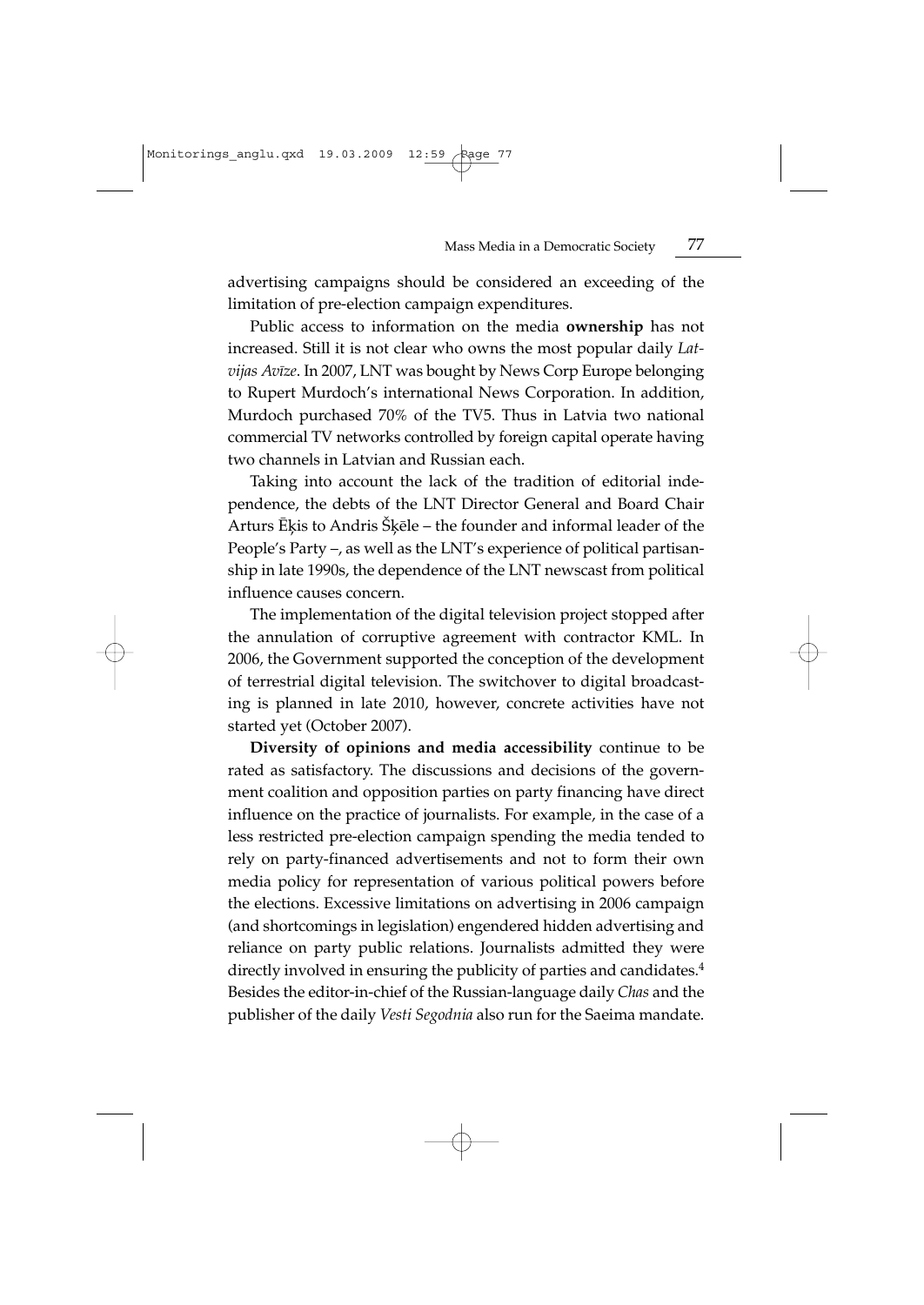#### 78 ILZE ÐULMANE, SERGEI KRUK

In the press the support for certain parties became even more unmitigated, allowing the candidates positive publicity in the media. In mediated communication in general, it must be admitted, diversity of opinion does exist. However, the audience of each medium can obtain limited and emotional rather than analytical assessment of problems.

**The penetration of Internet** has increased. In 2006, the number of Internet users has grown by 12%, its penetration in households increased to 42%. The use of Interned in the regions has to some extent leveled out.5 Penetration of broadband internet remains on low level – in July 2006 it was used only by 7%. According to the data of the Central Statistics Bureau 96% of population have used at least one media within a week. The population spends comparatively less time on reading newspapers and magazines, with more time allocated to Internet, radio or television. The circulation of newspapers has declined by 17% from 2002 to 2006, which is the most considerable decline in the EU Member States.

**The media effectiveness in investigating the operation of government and major corporations has increased**, which is attested by such examples as uncovering the vote-buying practiced by politicians in Jûrmala and Rçzekne, the investigative publications in the magazine *Nedçïa* by Sallija Benfelde, the coverage of the activities and detention of businessman and politician Aivars Lembergs. Journalists expose the cases of power abuse, corruption, embezzling funds, sometimes almost violating law and Code of ethics. This has demonstrated the courage of journalists to make public the unlawful deals of top level officials, yet not always their skill to carry out investigation, find and analyze information, as some of the cases uncovered are leak of the information used by politicians, rather than a weapon of political struggle and a testimony to journalists' professionalism.

The debates on the security amendments and discussions on the procedure of electing the State President have demonstrated both the desire of media to critically assess the work of the ruling coalition, and a diversity of opinion, as well as the differing understanding of journalists about their role and the nuances of its realization.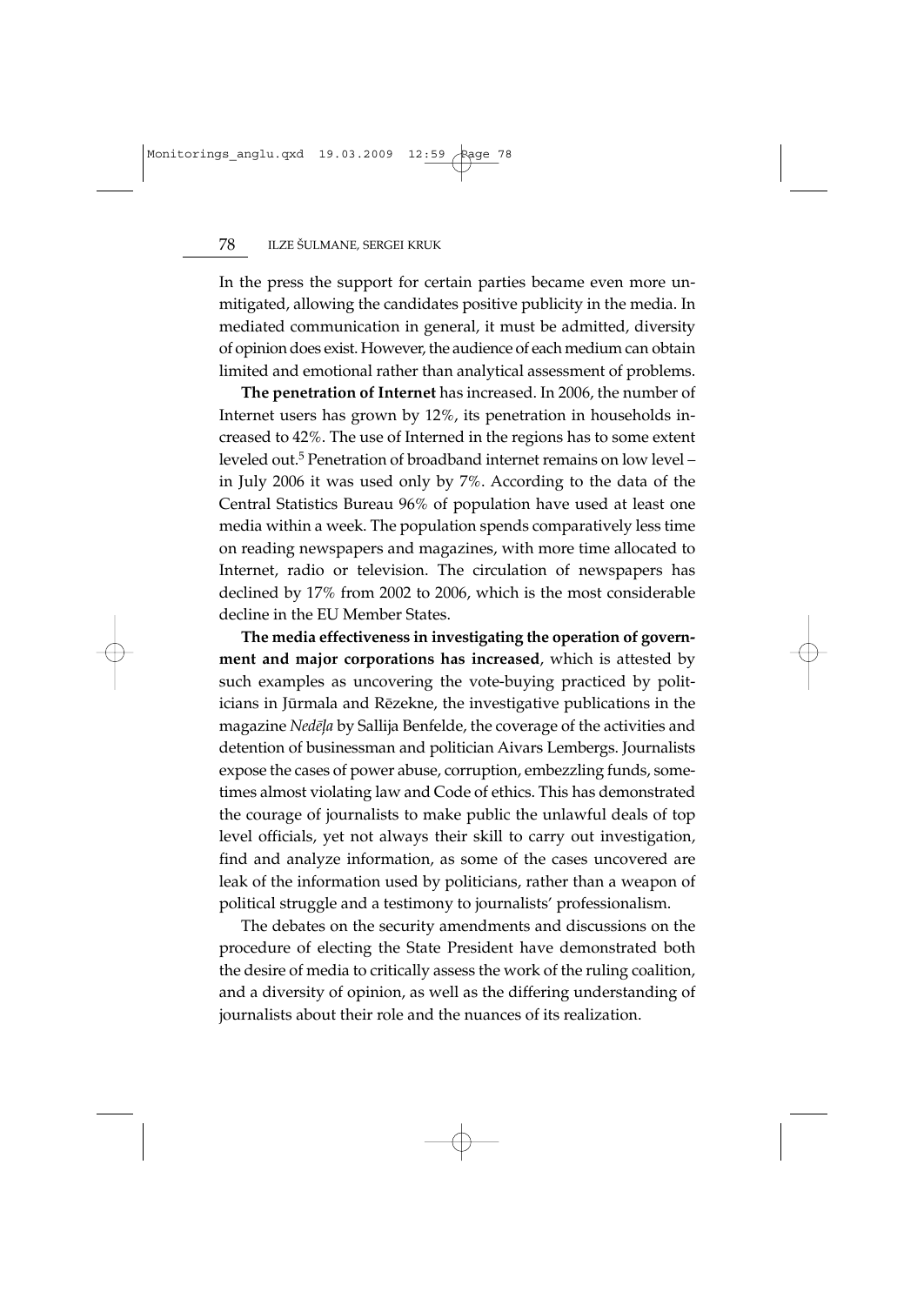# Mass Media in a Democratic Society 79

Like in the previous period, **the freedom of journalists from the restrictions of law** should be rated as poor. During the year before elections the confrontation of the media created a new phenomenon: the court demands to disclose sources of information. The first case was won by journalist – the court declined the request of the KNAB to disclose the sources of the daily NRA who provided information on the case of the leader of New Era Einârs Repðe.6

In 2007, the court ruled that NRA journalist Uldis Dreiblats had to pay a penalty of 10 minimum salaries for refusing to disclose the source of information for a publication which features telephone conversations attesting to political links between a businessman and Saeima deputies. Dreiblats has filed a complaint to the European Court of Human Rights.

The court has also demanded that the LTV programme *De facto* disclose the sources of information for the news story on the search conducted by the Prosecutor's Office in the office of *Venstpils nafta* in Rîga within the criminal case against the mayor of Ventspils Aivars Lembergs.<sup>7</sup> Journalist Lato Lapsa volunteered to disclose himself to the court as a source of information.

In 2007, the court satisfied the complaint of the LTV journalist Ilze Jaunalksne against the state of Latvia, ruling that a restitution of 100 000 LVL be paid to the journalist. Transcripts of telephone conversations of Jaunalksne were published on the Internet by the journalist Lato Lapsa. The conversations were taped in accordance with the sanction of the Finance Police of the State Revenue Service. However, the Prosecutor General's Office admitted that the law had been breached, the judge had been misled, while the Ministry of Finance and the State Revenue Service had violated the private life of the journalist. Such facts may influence the motivation and opportunities of journalists to obtain the trust and information of valuable sources. It can also be seen that journalists of several media lack the sense of professional community and solidarity. Collective solidarity was not expressed in the case of the murder of Russian journalist Anna Politkovskaya in Moscow, either.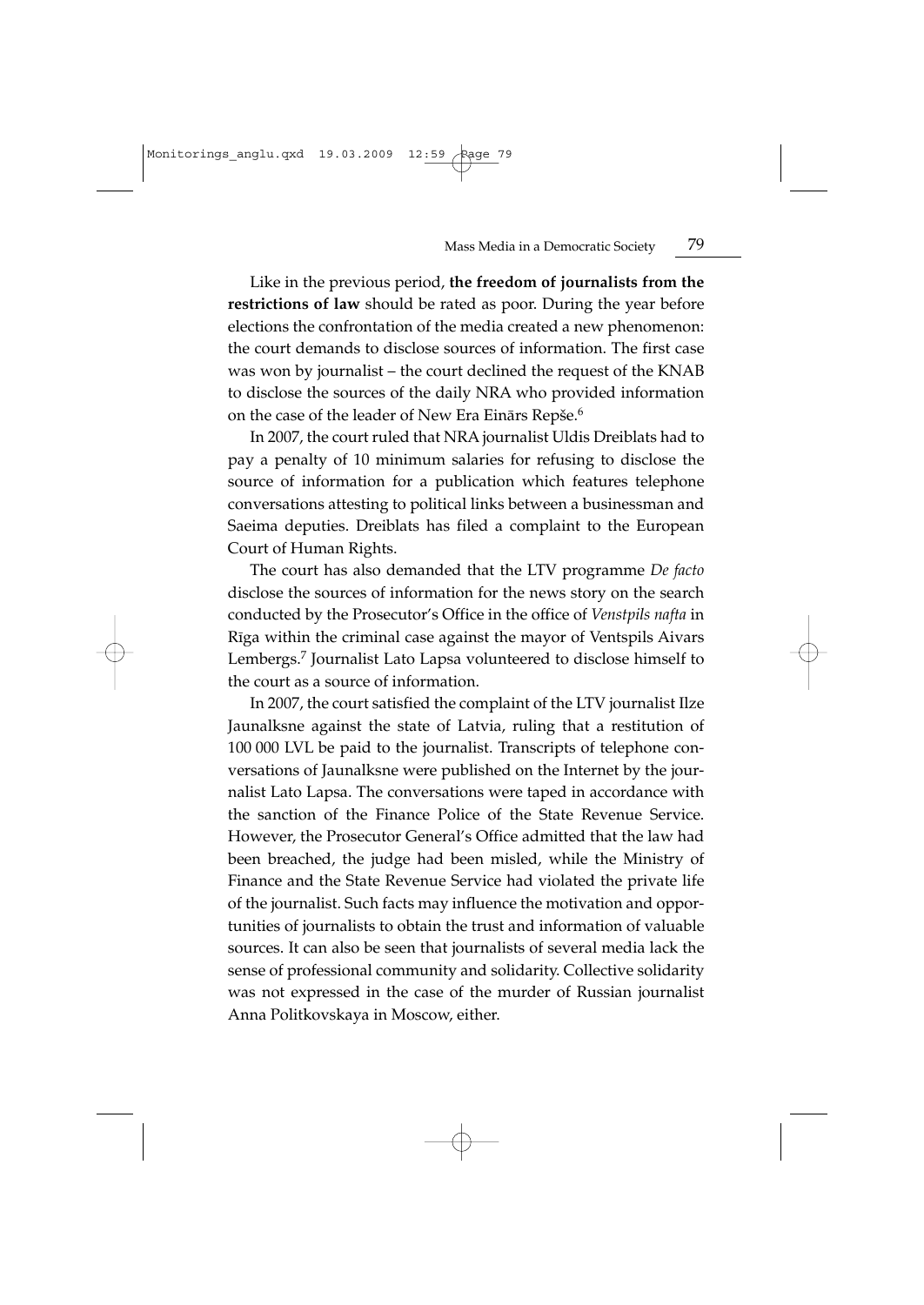#### 80 ILZE ÐULMANE, SERGEI KRUK

The journalists' freedom is closely related to self-organization. Media as actors of the public sphere have to construct the conditions of their legitimacy manifesting the journalists's compliance with principles of good practice.8 In the period under review, the confrontation of media professionals continued. Journalists lack the ability to emancipate themselves from the political ideologies of their media, to jointly agree on professional standards, criteria of quality press, notion of objectivity, and ethics. Lack of tradition of editorial independence is a factor discouraging self-organization as well.<sup>9</sup>

The tension in the public television was marked by the conflict between the News department and the management. The LTV management presented budgetary arguments for reforming the News department while the journalists perceived it as an attack on editorial independence of weekly newscast *De facto*. <sup>10</sup> The newscast was accused of exaggerated and ungrounded criticism 'intentionally forming a negative image of Latvia in the world and depressing people'.11

The court verdicts state a fact of disseminating untrue information in the LTV news, while the analysis of four *De facto* broadcasts demonstrates a biased camera work, restricted information sources and unbalanced judgments.<sup>12</sup>

A proportion of journalists of dailies believe that they have to refer only to the principles of universal human morality, not professional ethics, therefore there is no need or there is no possibility in Latvia for a shared Code of ethics, owing to the competition or differing traditions of journalism. Interviewed journalists rather differently assess the blending roles of journalist and politician, as well as the necessity for a self-regulating organization of journalists.<sup>13</sup>

In the spring of 2007, after 15 years of inaction the new Board of the Journalists' Union was elected. The new Chair, professor of Communication Ainârs Dimants has expressed commitment to improving the professional environment. (Subsequently this congress was declared illegitimate and the new Board elected in October 2007 was reluctant to formulate the mission and tasks to be performed by this professional organization).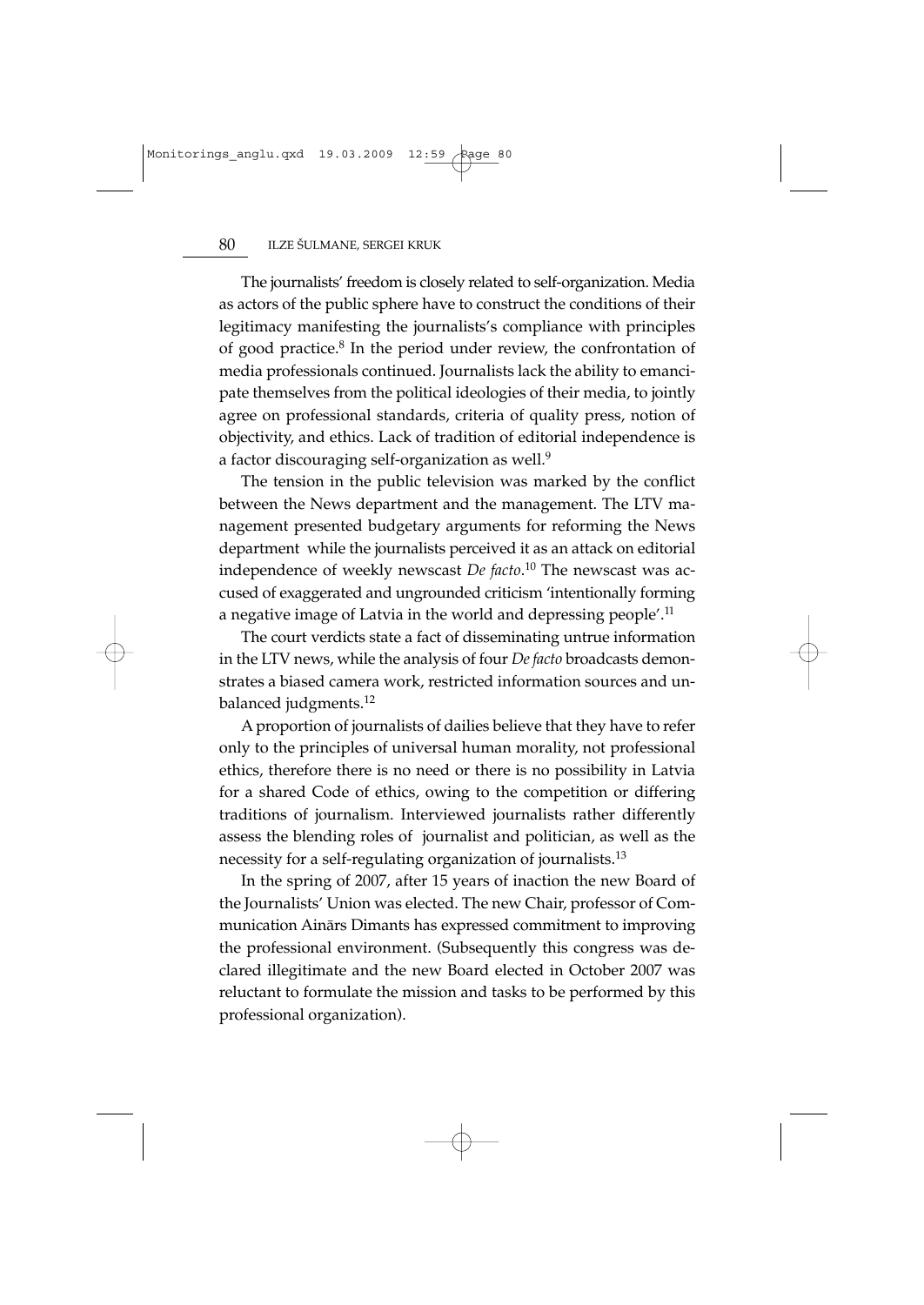Monitorings\_anglu.qxd 19.03.2009

### Mass Media in a Democratic Society 81

A complaint to the court by a spouse of a public person for intrusion into private life (publishing without authorization a picture of a private event in a public place nearby the Maternity Hospital) promoted a discussion on professional ethics. In 2006, the court ruled that a compensation of 3000 LVL be paid by the publisher of the newspaper *Subbota* for usage of humiliating expressions to describe residents of a poor village.<sup>14</sup>

Introduction of the Ombudsman institution has provided the citizens an opportunity to complain on intrusion into their private life or other mistreatment, without taking the complaint to court. These examples show that the opportunities of the citizens to fight against **media intrusion into their private life** may continue to be rated as good.

## **References**

- $1$  The confrontation is illustrated by the attitude of politicians and journalists towards Riga Gay Pride. See Kruks, S. (2007*) Konflikta saasinâðana: politiíu, þurnâlistu, atbalstîtâju un pretinieku diskursi par Rîgas praidiem*. (Unpublished manuscript.)
- <sup>2</sup> Blūmfelds A. (2006) Gatavojas analizēt LTV ziņu sižetus. NRA, February 16; Saeimas komisija un NRTVP kritizç LTV darbu. LETA, 24.10.2006.; Intervijas Latvijas radio 1. programmâ, 24 October 2006.; Saeimas deputâti kritizç LTV un LR par zemajiem reitingiem, LETA, 9 May 2007.
- $3$  For example, see the address of the Saeima speaker I. Emsis to the Saeima on May 4, 2007; Berķis A. (2007) NRTVP loma sabiedrības interešu pārstāvībā. URL: http:*//*www.nrtvp.lv/resources/File/jaunumi/Berka%20runa%20forumam.doc
- <sup>4</sup> The interview of a *Vesti Segodnya* journalist for the unpublished dissertation by I. Ðulmane
- <sup>5</sup> TNS Latvia. Nacionâlais mediju pçtîjums: internets, rudens 2006. 07.08.2006– 15.10.2006.
- <sup>6</sup> Tiesa neliek NRAatklât informâcijas avotus Repðes lietâ (2006) delfi.lv, March 23.
- <sup>7</sup> Tiesa liek LTV publiskot informācijas avotus sižetam par kratīšanu pie Lemberga (2006) LETA, September 4.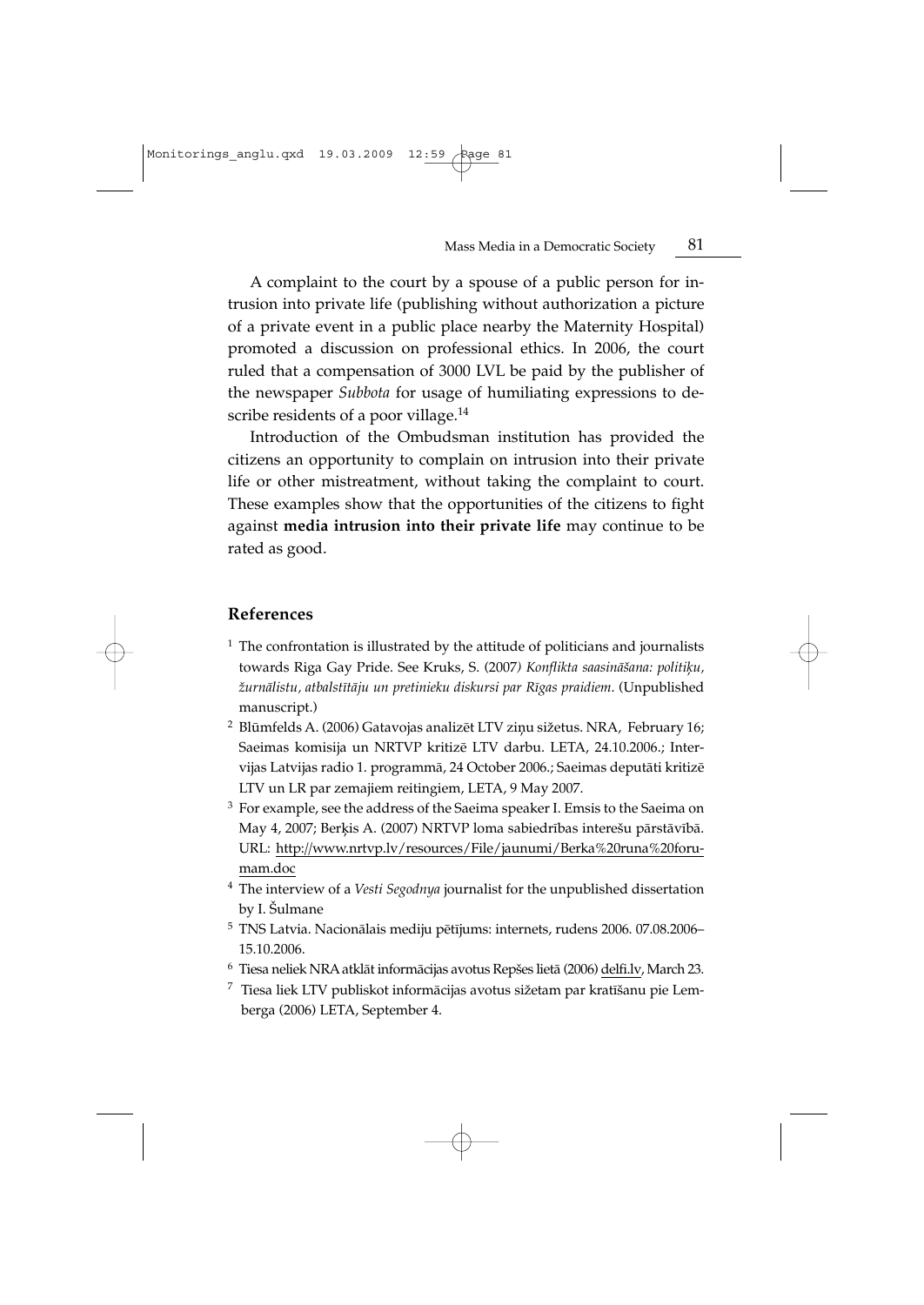# 82 ILZE ÐULMANE, SERGEI KRUK

- <sup>8</sup> Wolton D. (1989) La communication politique: construction d'un modèle. *Hermes* 4. Wolton D. (1995) Les contradictions de la communication politique. *Hermes*, 17/18, 107–123.
- <sup>9</sup> In 2007, a document was made public, pointing out to the ability of the owner of the newspaper NRA to directly influence the editorial policy of the newspaper: Rulle B. (2007) Pârdotâ vara. *Diena* April 13.
- $^{10}\, \rm LTV$ ziņu dienests reformās saskata izrēķināšanos par politiskā pasūtījuma nepildîðanu (2006) delfi.lv January 31.
- <sup>11</sup> Eksperti: Sabiedrîba nepietiekami iesaistâs mediju kontrolç. LETA, January 19, 2006.
- <sup>12</sup> Kruks S. (2007) Raidîjuma *De facto* satura analîze (11., 25. martâ, 1., 8. aprîlî). Unpublished study.
- <sup>13</sup> Interviews carried out by I. Šulmane with journalists of daily newspapers in the spring of 2006 for the doctoral dissertation.
- <sup>14</sup> Laikrakstā par atpalikušu no civilizācijas nodēvēta ģimene piedzen 3000 latus. (2006), LETA, June 15.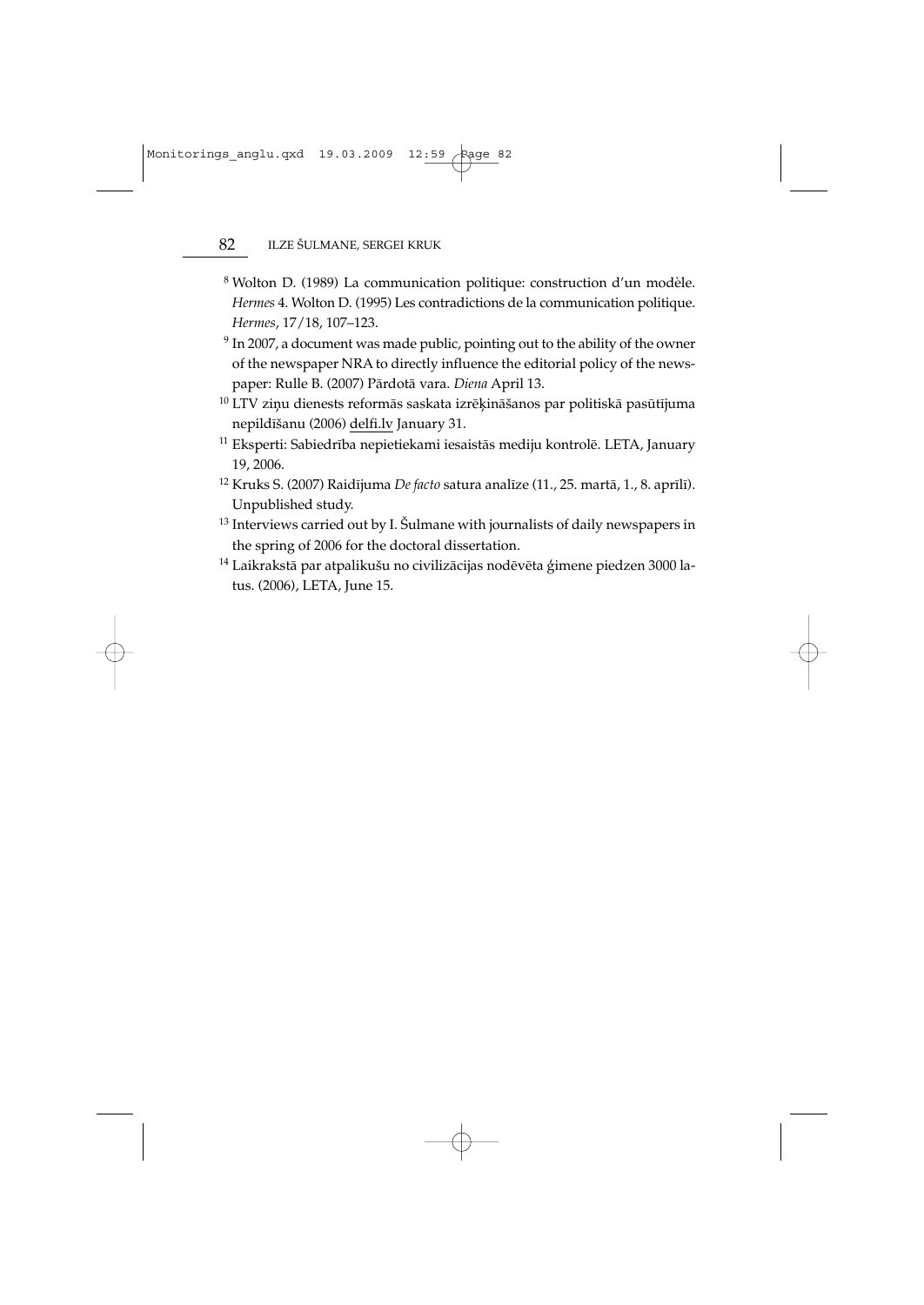Monitorings\_anglu.qxd 19.03.2009 12:59 Page 83

# *ZINTA MIEZAINE, MÂRA SÎMANE*

# **11. Political Participation**

|      | Ouestions                                                                                                                                                | Year 2005<br>assessment | Year 2007<br>assessment | Trend |
|------|----------------------------------------------------------------------------------------------------------------------------------------------------------|-------------------------|-------------------------|-------|
| 11.1 | How extensive is the range of<br>voluntary associations, citizen<br>groups, social movements etc.<br>and how independent are they<br>from government?    | Satisfactory            | <b>Satisfactory</b>     |       |
| 11.2 | How extensive is citizen partici-<br>pation in voluntary associations<br>and self-management associations,<br>and in other voluntary public<br>activity? | <b>Satisfactory</b>     | <b>Satisfactory</b>     |       |
| 11.3 | To what extent do women par-<br>ticipate in political life and public<br>office at all levels?                                                           | Satisfactory            | Satisfactory            |       |

The period of review in Latvia saw the conclusion of the NGO legislation reform. There are no considerable limitations of the freedom of association; one can freely establish both informal cooperation networks and formal (legally registered) voluntary organizations – associations, foundations, professional unions, trade unions and political parties. The Associations and Foundations Law which came into force on April 1, 2004 simplified the procedure of registering associations and foundations and decreased the costs, as well as liberalized the economic activities of non-governmental organizations. In April 2005, the procedure of obtaining the status of public benefit started to function. The decision is taken by a Commission which includes participants from various ministries, as well as representatives of NGOs.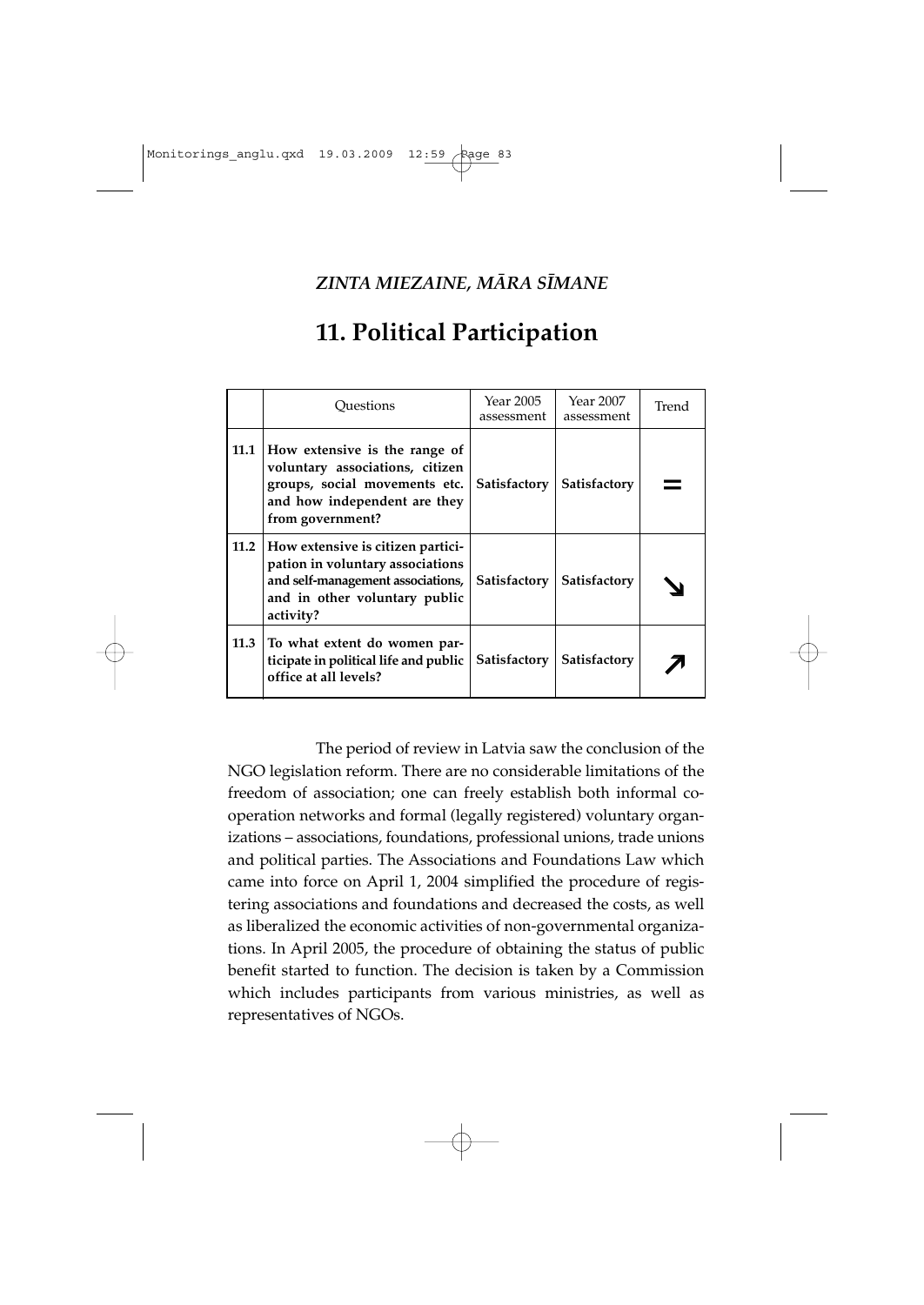#### 84 ZINTA MIEZAINE, MÂRA SÎMANE

The period of review also saw the completion of the re-registration of associations and foundations. In May 2007, approximately 3000 organizations are in the process of liquidation, as they have finished their actual functioning. Since the beginning of the reform a moderate increase of the number of newly established organizations is continuing. In 2004, 802 new organizations were established, 949 in 2005, while 1238 were established in 2007.<sup>1</sup> The data of the Register of Enterprises attests to activities of 7254 associations and 513 foundations as of May 2007 (which is approximately by 2200 more than in the year 2004).

Roughly 1/10 of the organizations has obtained the status of public benefit organizations and are active in spheres of public benefit work. (In May 2007, 896 organizations had the status of public benefit organizations).2 The Public Benefit Organizations Law states that public benefit work is activities that provide significant benefit for the society or its part, especially if they are directed towards charity, protection of human rights and individual's rights, development of civil society, promotion of education, science, culture and health, prevention of diseases, support for sports, environment protection, assistance in cases of catastrophes and emergency situations, increasing the welfare of the society, especially the groups of low-income and socially vulnerable persons.

Although in Latvia there are no uniform principles for classifying organizations according to the sphere of their activity, it is known that NGOs work in almost all spheres and all over the country. However, their distribution is uneven – there is a greater number of NGOs in economically developed regions – Rîga, Vidzeme and Kurzeme regions.<sup>3</sup>

There are activities of informal interest groups in Latvia as well. The small local governments promote activities of informal groups (gathering for culture or sports activities, street or neighbourhood initiatives). Establishment of groups on the basis of geographic communities is characteristic for urban areas, too. In most cases people form them to address a concrete topical issue in the local society. $4$  In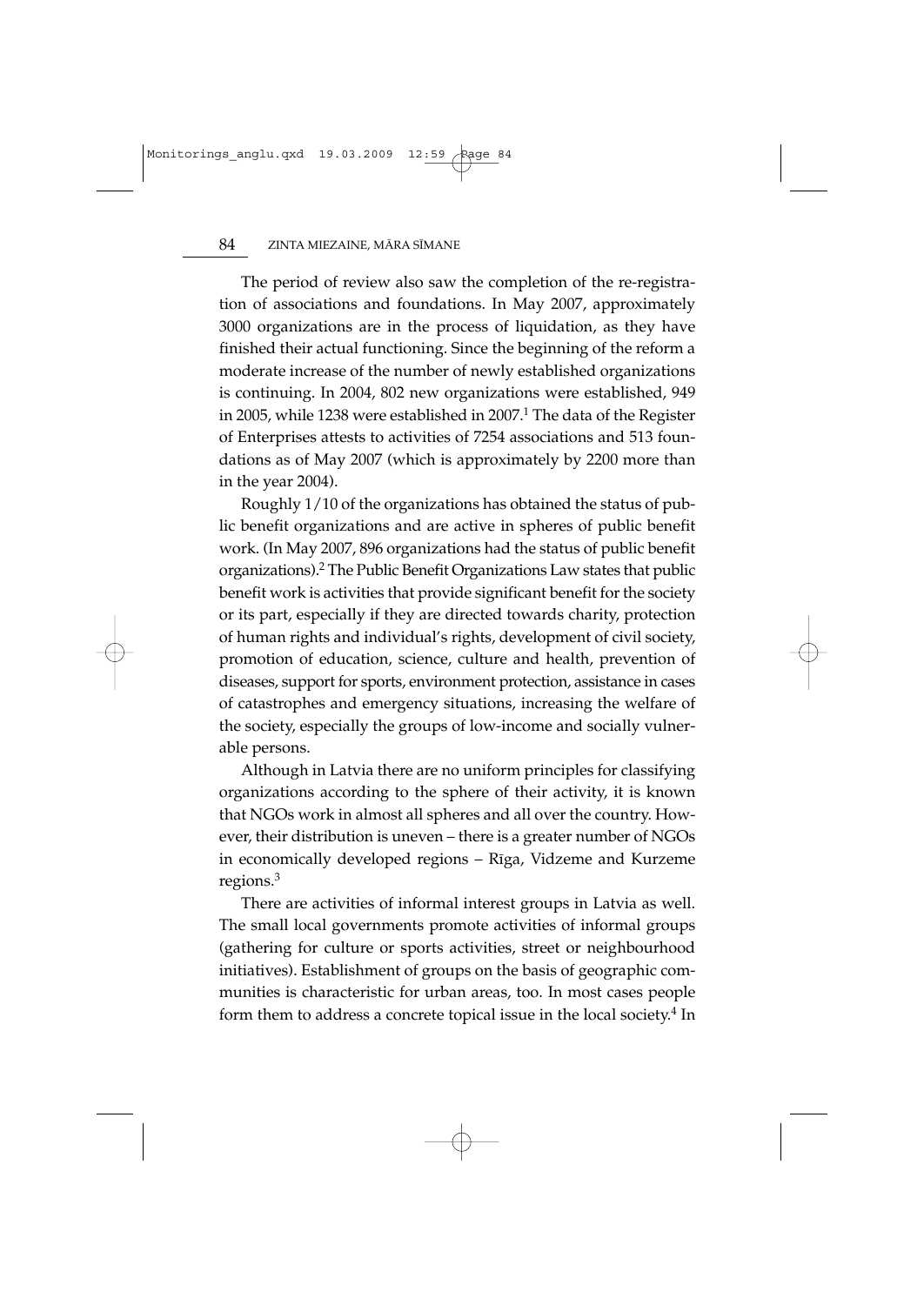Monitorings\_anglu.qxd 19.03.2009

#### Political Participation 85

their turn, social movements are not currently a phenomenon characteristic of Latvia.

The income of NGOs has a tendency to increase.<sup>5</sup> The exception is the income from membership fees which in 2005 decreased both in terms of percentage and in absolute figures. This phenomenon in context with the trend to form small organizations with a small number – up to 20 – of members merits a serious evaluation with regard to independence of organizations' voices. Experts note that organizations are not motivated to attract a great number of members, as it encumbers the decision-making in the organization – according to the law, the quorum of the general meeting of members consists of the majority of members, and not of the number of members present.

The NGO income both from donations and economic activities is increasing. There exist financial preconditions for organizations' independence from a single funding source; however, there are no facts that would substantiate that on the level of individual organizations. Associations and foundations that work in the sphere of civil society development and democracy promotion, continue to be to a great extent dependent on foreign funding and have not transferred to other income sources (especially member fees and income from economic activities and service provision) which would ensure the independence of their voice.

Latvia's inhabitants are relatively active participants of elections yet their participation in the public life between elections is comparatively low. The data of 2006 attests to the decrease of the activity of the population and the decrease of their belief that it is possible to influence the decisions of national and local level government. Participation both in political parties and voluntary organizations has dwindled.

Although there is no data on involvement of the population in voluntary work, several experts argue that the situation in the voluntary sphere has improved. The supply of voluntary jobs to get involved with is broadening – especially this regards short-term projects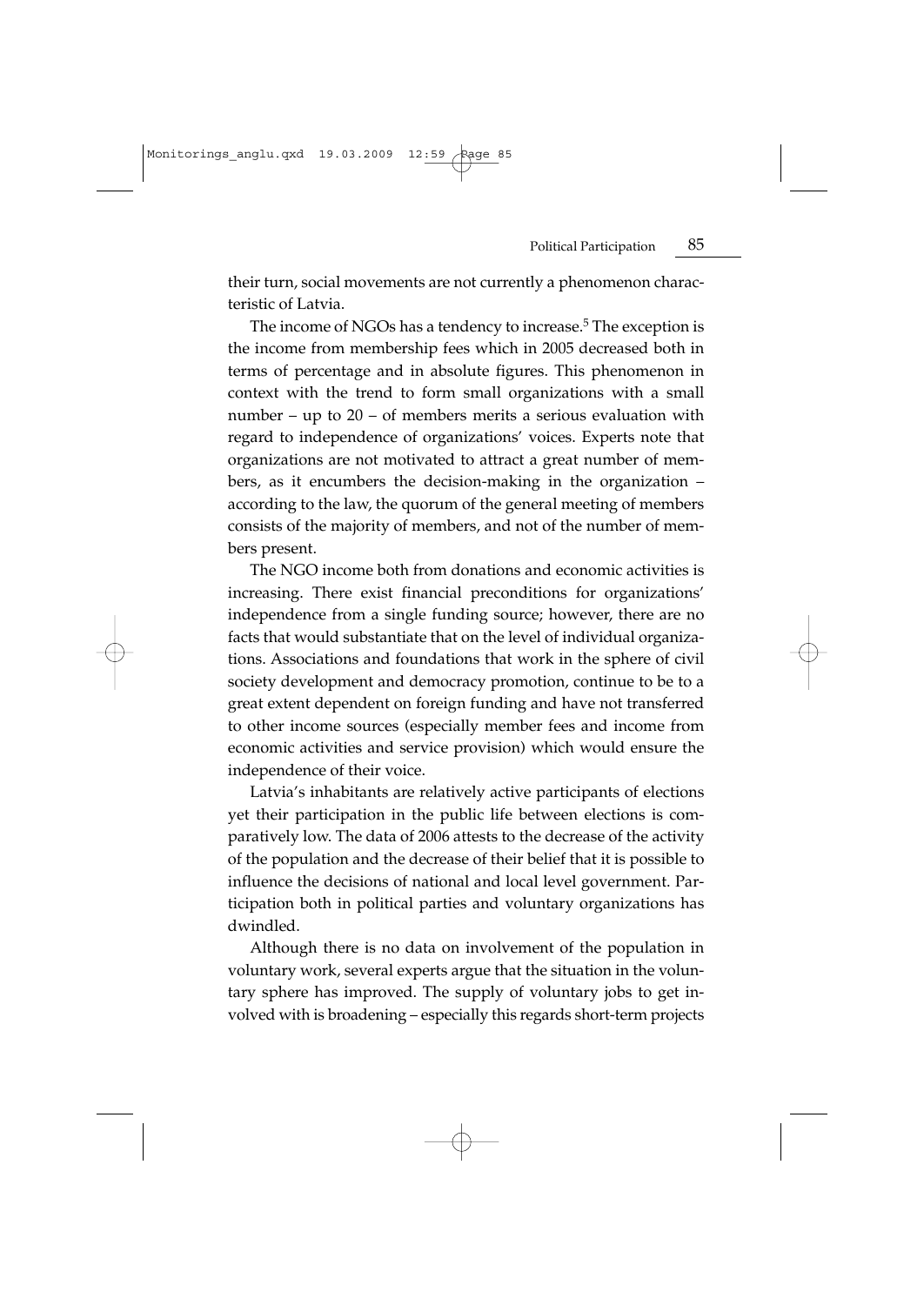### 86 ZINTA MIEZAINE, MÂRA SÎMANE

(for example, the NATO Summit, the Students' Song and Dance Festival, etc.). Considerable opportunities of voluntary work abroad have opened up owing to the involvement of Latvia's organizations in international cooperation networks. Although the understanding of the voluntary work and its value has increased considerably among politicians, as compared with 2004, however, after long debates in the government the draft Volunteer Work Law has not been adopted yet.

Overall, it can be concluded that in the previous two years the number of socially active individuals has decreased. There continues to be very low participation of the population in the spheres that are of considerable importance to the society as a whole – environment protection, social assistance, health protection, human rights. Of these spheres, the population is least of all inclined to financially support democracy-related goals. The belief of the population in their ability to influence decisions of the national and local level government has declined.

The role of women in the political life is continuing to grow, while the number of men in the executive branch, especially on the level of policy introduction and implementation (with the exception of Ministry of the Interior system) is reaching a critically low point. The situation on the policy making level has not changed notably. The number of women in the 8th Saeima has increased by one woman deputy as compared with the 7th Saeima. The Cabinet of Ministers is comprised by ¼ of women – they are political heads of the traditionally 'female' spheres: culture, welfare, education and e-governance.<sup>6</sup> 42.3% women and 57.7% men became elected in the local government elections in March 2005.

The data of the State Public Service demonstrates that the public service is becoming feminized. In 2006, the proportion of men and women in the top range positions was equal. Within the two years the proportion of women – heads of institutions has significantly increased (by 20%), which fits the principles of gender equality; however, in 2006, only 27% of deputy heads of institutions and 32% of acting heads were men.7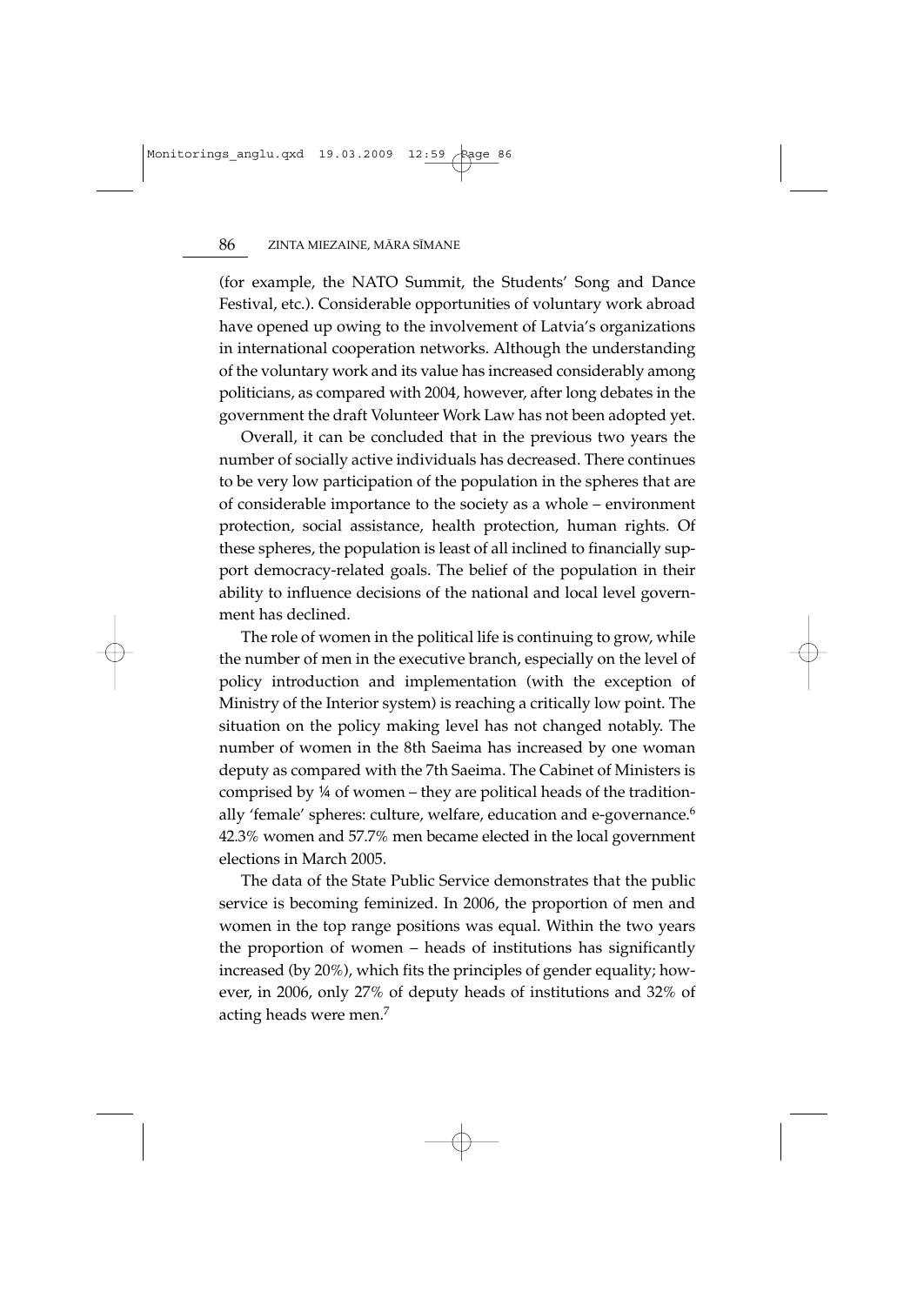Monitorings\_anglu.qxd 19.03.2009

# Political Participation 87

The staff of public administration has to be competent in gender equality principles and capable of applying these principles in their work. A study done in 2005 shows that public administration staff is capable of recognizing only the simplest cases of discrimination, the understanding is insufficient and the self-assessment in this sphere is 'disproportionately high'.8

The funding of the European Union programmes on educating the society and public administration staff on issues of gender equality in 2005 and 2006 exceeded one million LVL. In the forthcoming years intensive work with the society and various target groups will be limited.<sup>9</sup>

# **References**

- <sup>1</sup> Statistics of Lursoft, http://www.lursoft.lv/ebrreq?Form=UR\_STAT&Token= &id=41.00 (last accessed on 5 May 2007).
- <sup>2</sup> Ministry of Finance. The Register of Public Benefit. Organizations. http:*//* www.fm.gov.lv/sls/slo\_registrs.xls (last accessed on 5 May 2007).
- <sup>3</sup> Tirgus un sabiedriskâs domas pçtîjumu centrs SKDS, Sabiedrîbas integrâcijas aktuâlâkie aspekti, 2006, March–May, p. 16.
- <sup>4</sup> Damberga A. Apkaimes attîstîbas rokasgrâmata, Valmieras novada forums, 2007, http:*//*www.vnf.lv/panelis/faili/ApkaimesGramata\_web2.pdf. (last accessed on 5 May 2007).
- <sup>5</sup> The data of the National Revenue Service of 1 July 2006.
- $6$  The government headed by Aigars Kalvītis.
- $7$  The study does not include data on the Ministry of the Interior and the institutions subordinated to it, as well as the Department of Detention.
- <sup>8</sup> Rupenheite G. Vai pârvaldes institûcijâm ir "dzimumu jûtîgas brilles"? www. politika.lv, 14.02.2006, pp. 1–5 (last accessed on 8 May 2007).
- $9$  Labklājības ministrija. Informatīvais ziņojums par Programmas dzimumu līdztiesības īstenošanai 2005.-2006. gadam izpildi. 31.01.2007, p. 2. At www. lm.gov.lv (last accessed on 8 May 2007).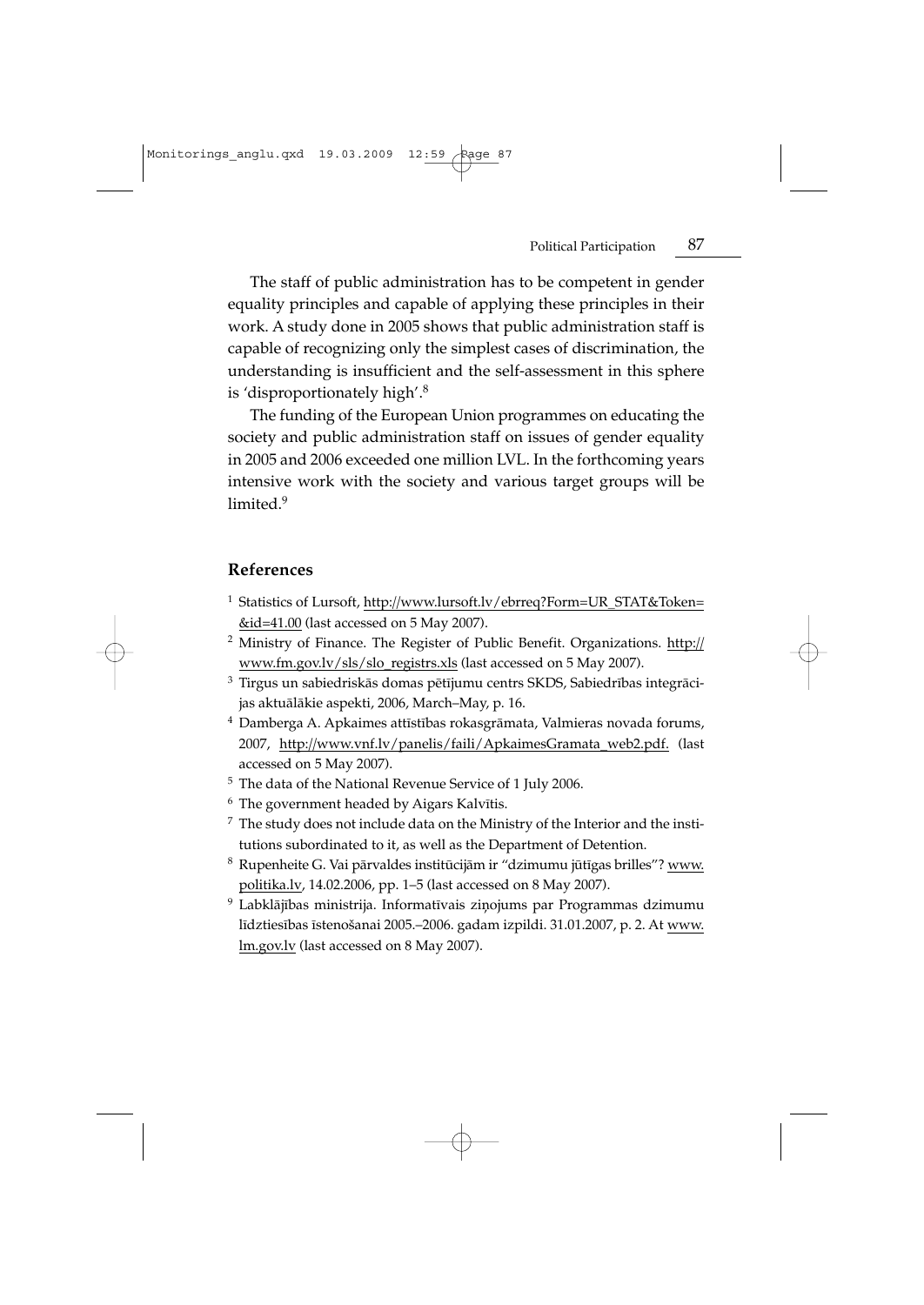Monitorings\_anglu.qxd 19.03.2009 12:59 Page 88

# *EDVÎNS VANAGS, INGA VILKA*

# **12. Government Responsiveness**

|      | Questions                                                                                                                                                                                   | Year 2005<br>assessment | Year 2007<br>assessment | Trend |
|------|---------------------------------------------------------------------------------------------------------------------------------------------------------------------------------------------|-------------------------|-------------------------|-------|
| 12.1 | How open and systematic are<br>the procedures for public con-<br>sultation on government policy<br>and legislation, and how equal is<br>the access for relevant interests<br>to government? | Satisfactory            | Satisfactory            |       |
| 12.2 | How accessible are elected re-<br>presentatives to their electors?                                                                                                                          | Good                    | Good                    |       |
| 12.3 | How accessible and reliable are<br>public services for those who<br>need them, and how systematic<br>is consultation with public over<br>service delivery?                                  | Satisfactory            | Satisfactory            |       |
| 12.4 | How much confidence do people<br>have in the ability of government<br>to solve the main problems con-<br>fronting society, and in their<br>own ability to influence it?                     | Satisfactory            | Poor                    |       |

The Satversme, laws of the Republic of Latvia, government regulations and other normative documents open up fairly broad opportunities for public participation in the work and decisionmaking of national and local level governments. Unfortunately, these opportunities are underused. Individuals very seldom participate in the meetings of local government councils and permanent committees. It can in part be explained by the fact that these meetings continue to be held in the regular working hours, and not in the evenings, as it is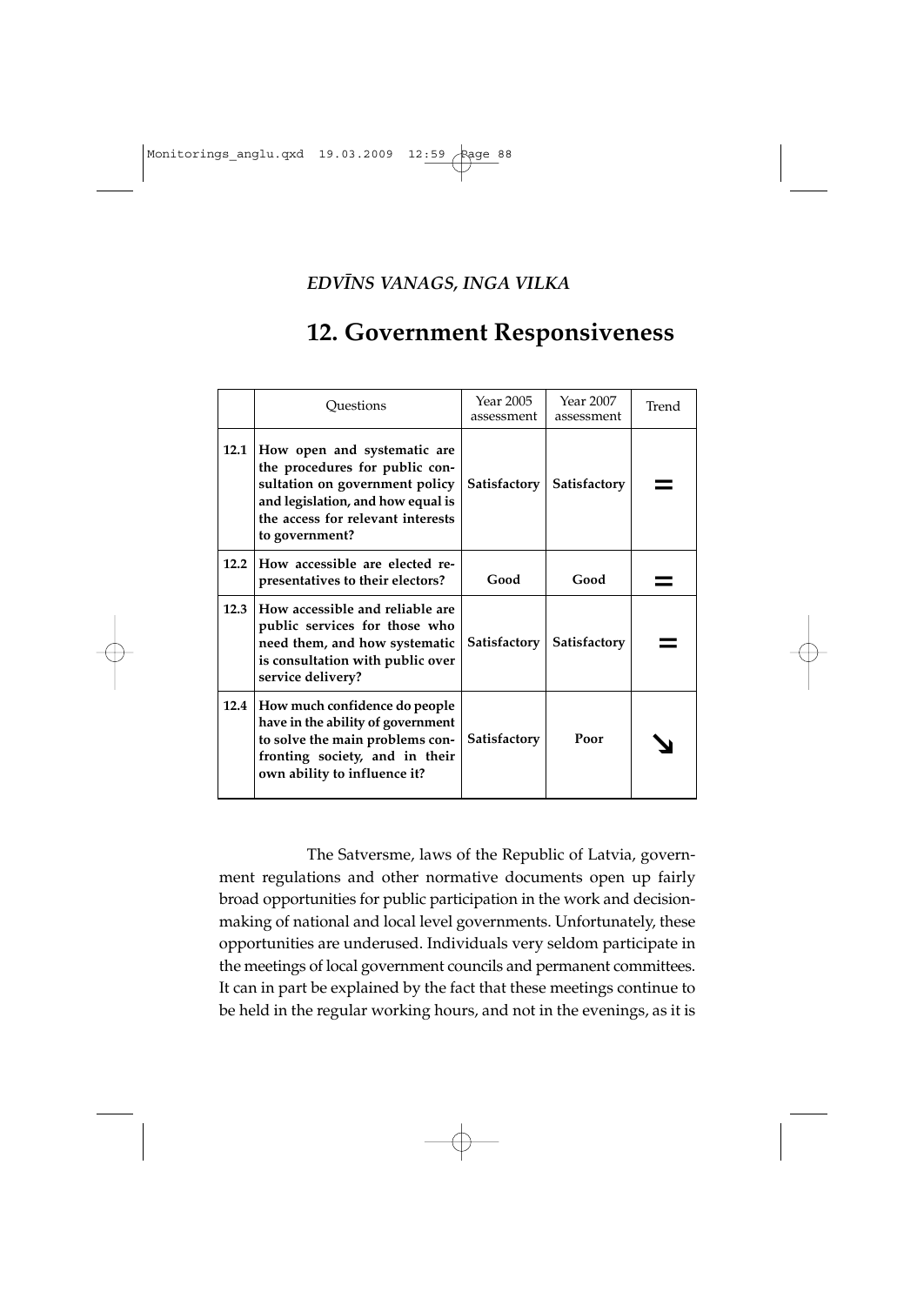Monitorings\_anglu.qxd 19.03.2009

#### Government Responsiveness 89

in the majority of Western European countries and the US. Only a small proportion of the population has met their deputies.

In a similar way, a considerable proportion of the population does not know or does not understand their rights defined in the Law on the Order of Examining Applications, Complaints and Proposals in National and Local Government Institutions, and the Administrative Process Law.

Even when public hearings are mandatory, for example, in the cases of debating territorial (spatial) planning and in some cases of construction, they usually are held *pro forma.* In this regard a positive exception was the debating of the draft project of the National Development Plan, which the Ministry of Regional Development and Local Governments organized not only in Rîga but also in other regions, inviting representatives of regional development agencies, local governments, higher education establishments, NGOs, as well as entrepreneurs and local population.

The annual public reports that local governments and national agencies develop, have failed to become an effective tool enhancing public participation opportunities. It is a rare report that alongside with formal information provides an assessment of the work done in the context of issues topical for the society.

Alongside with the above difficulties and shortcomings it is necessary to note several positive developments that have occurred within the previous two years.

In 2006, the National Public Service Disciplinary Responsibility Law was adopted. It determines the kinds of disciplinary offences, including unacceptable attitude towards an individual when being on a job, as well as defines exceeding the authority and disciplinary action.

In addition to the already existing 'one-stop agencies', several public administration institutions and local governments have introduced these, which provides considerable aid for clients who need to get their problems addressed. In future, officials dealing with the population should be governed by the motto 'There are no wrong doors', that is,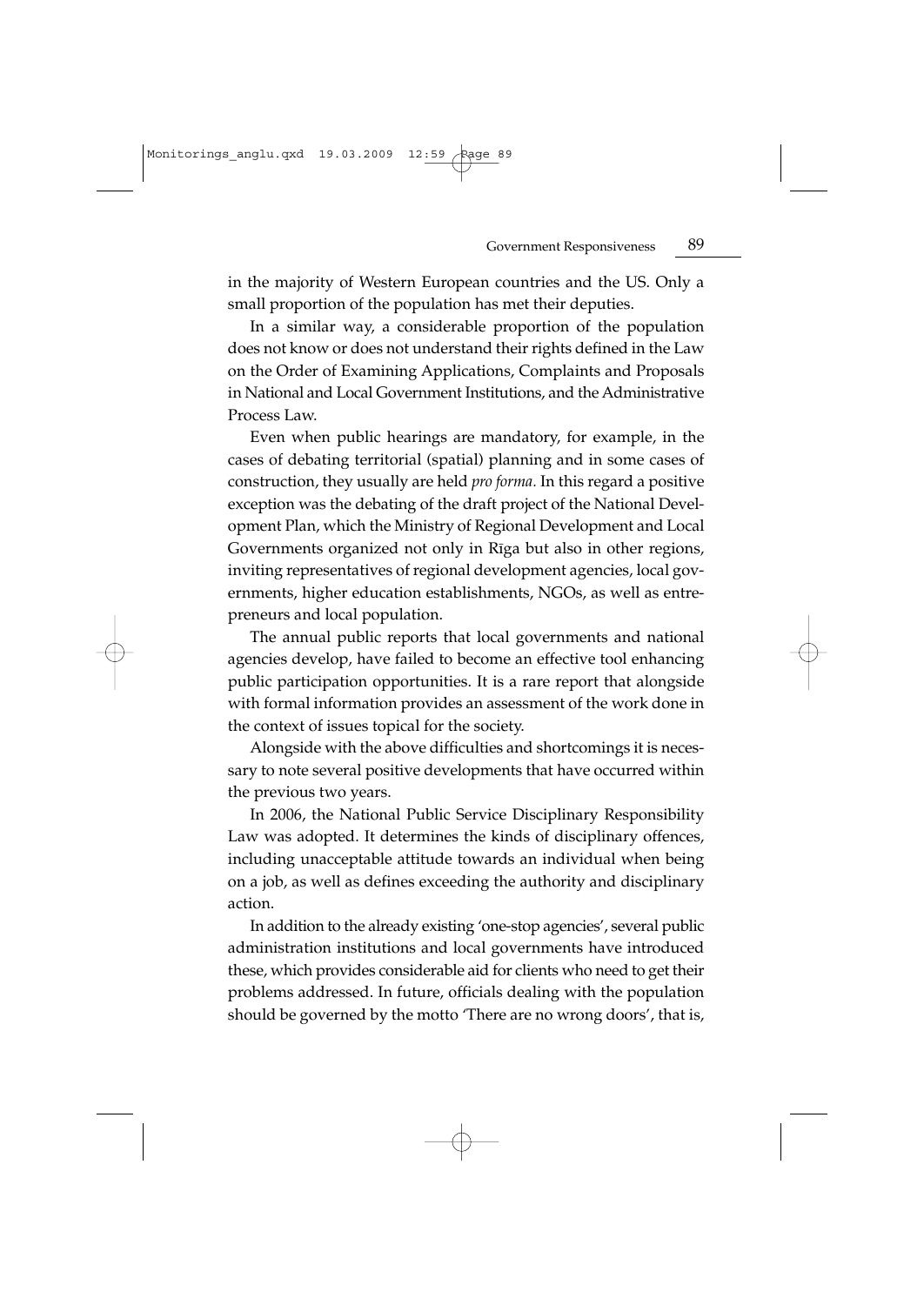### 90 EDVÎNS VANAGS, INGA VILKA

in all cases they need to be polite, helpful, approachable, even if the client has not come to the right address. The introduction of e-governance and e-services has begun on various levels of public administration. Quality management and personnel management are being introduced. The Cabinet of Ministers, ministries, national agencies and local governments have produced their homepages.

Since early 2007, Latvia at last has Ombudsman institution which protects the interests of the population against arbitrary and subjective actions of individual public officials.

It is important to note another positive result – an assessment of the impact of the 2001–2006 Public Administration Reform strategy on the development of public administration has been carried out in a timely manner and its quality is quite good (the study implemented by *Mâras Sîmanes Konsultâciju birojs* Ltd.). However, the reform principles of lawfulness, integrity, transparency, a considerate attitude towards the individuals, effectiveness – remain to be insufficiently applied in the public administration.

It appears that few people distinguish lobbyism (in a positive sense of the term) and elevating personal or political party interests above the interests of the society or the state. The issue of political and governmental responsibility remains topical. Some deputies treat political responsibility as providing various benefits to party members, for example, earmarked subsidies to local governments. A number of deputies and officials are not sufficiently familiar with the notions of political responsibility, government responsibility, political culture, and governance culture.

In the local government self-evaluation carried out in 2007 only 11% of respondents rated the level of political culture in the local government as high or very high; and 30% of local government leaders considered the governance culture as high. In two thirds of cases both were rated as average. Only one fourth of the total number of local government leaders expects that within the next two years the political culture might increase, and a half believes that the governance culture will increase.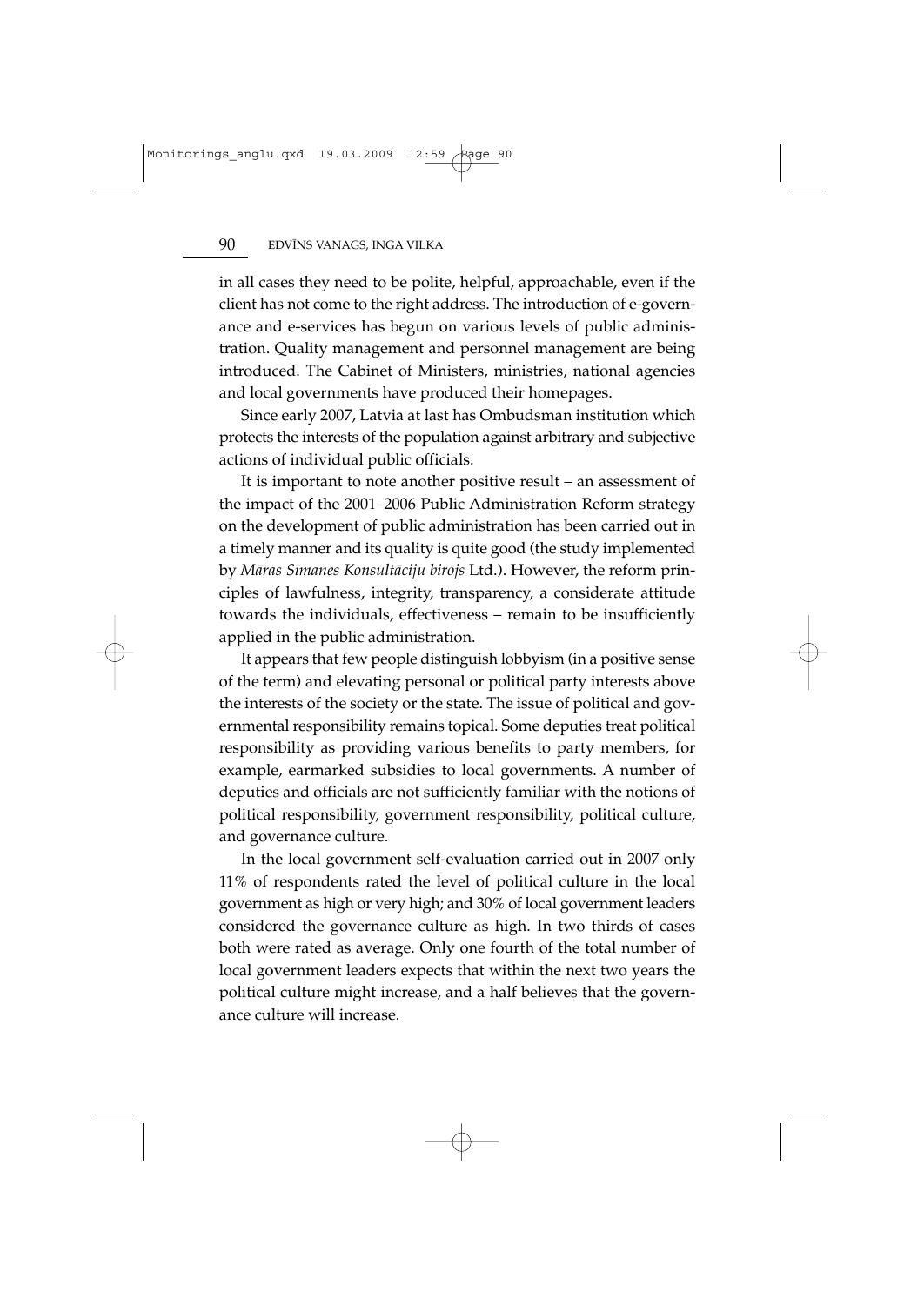# Government Responsiveness 91

The government is responsible not only towards the Saeima and the citizens in a traditional sense – for taking lawful, correct and timely political and government decisions and providing high quality services; it is also responsible for the formation of a civil society, that is, the involvement of the population in the public administration.

The simplest and also the broadest-based form of citizens participation is the elections to the Saeima and local governments. Unfortunately, the trend in this field in Latvia is negative. The activity of the voters decreased considerably from the local government elections in 2005 and the Saeima elections of 2006, as compared with the previous elections. The voters' turnout of 62% in the local government elections of 2001 dropped to 53% in the 2005 elections, that is by 9 per cent points, while the turnout for the 2006 Saeima elections was smaller even by 10 per cent points. The reason for such a considerable decline was the disillusionment of a proportion of citizens with the politics carried out by the state, and a lack of belief that it might improve. The trust of the population in the Saeima and the Cabinet of Ministers is very low. It is higher in local governments. Approximately a half of the total number of inhabitants have trust in their local governments (the same level as trust in the governing institutions of the EU); only one forth of the population trusts the national level government, the trust in Saeima is even lower.

The passivity of the population and their weak interest in the activities of the local governments cause concern. Only 5% of the total number of local government heads in 2005 believed that the participation in the work of the local government had been active. In addition, in 2007 this proportion decreased to 4%. In the opinions of chairs of local government councils in the forthcoming year no improvement is to be expected in the sphere of population involvement in the work of the local government and decision-making. Even worse, they expect that the activity of the population will continue to decline.

It is difficult to talk about the formation of a civil society in such a situation.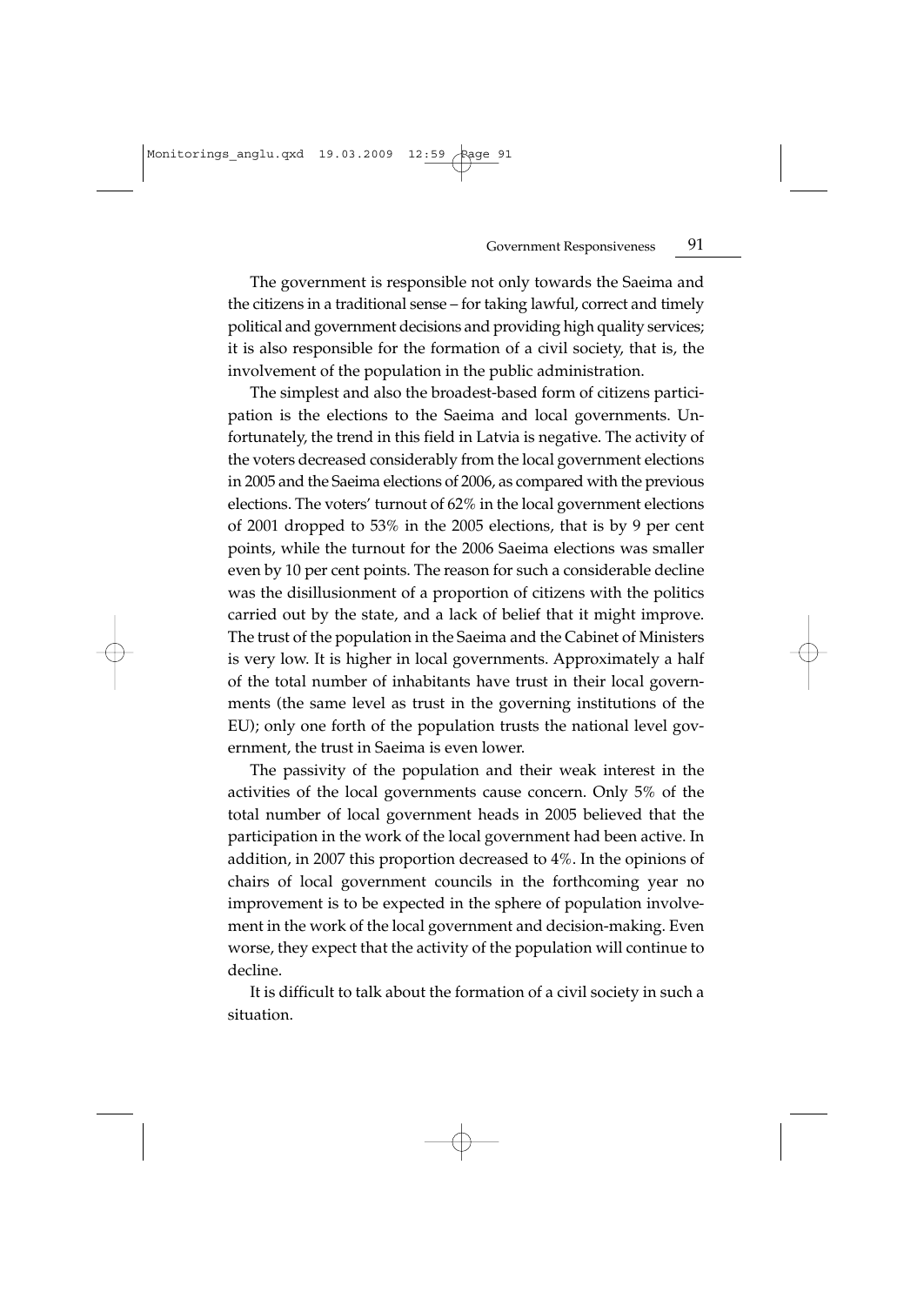# 92 EDVÎNS VANAGS, INGA VILKA

A proportion of state officials consider that the reforms of the public administration in Latvia have been completed. It is impossible to agree with that. First, there is quite a lot of unsolved and unaddressed issues stemming from the implementation of 2001–2006 Public Administration Reform strategy, including the relations with society and the state. Second, public administration reforms both on the level of national and local government never end, as public administration is constantly improving and developing. The ideas of completion may only refer to completion of certain stages in reforms.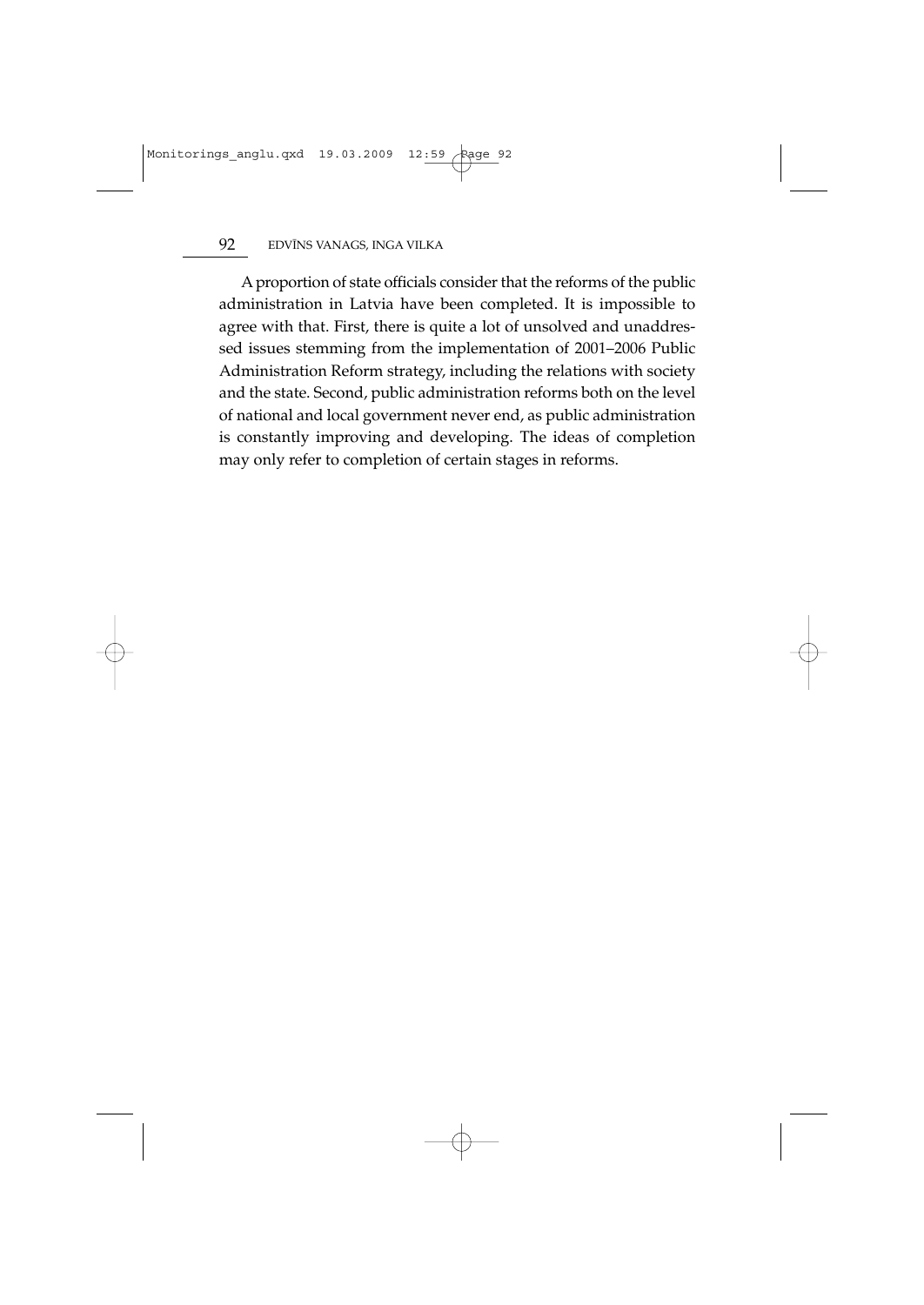$Montorings\_anglu.qxd 19.03.2009 12:59 293$ 

# *EDVÎNS VANAGS, INGA VILKA*

# **13. Decentralization**

|      | Questions                                                                                                                                                                                                                  | Year 2005<br>assessment | Year 2007<br>assessment | Trend |
|------|----------------------------------------------------------------------------------------------------------------------------------------------------------------------------------------------------------------------------|-------------------------|-------------------------|-------|
| 13.1 | How independent are the sub-<br>regional tiers of government from<br>the centre, and how far do they<br>have the powers and resources<br>to carry out their responsibility?                                                | Satisfactory            | Satisfactory            |       |
| 13.2 | How far are these levels of gov-<br>ernment subject to free and fair<br>electoral authorization, and to<br>the criteria of openness, account-<br>ability and responsiveness in their<br>operation?                         | Good                    | Good                    |       |
| 13.3 | How extensive is the cooperation<br>of government at the most local<br>level with relevant partners, as-<br>sociations and communities in<br>the formation and implementa-<br>tion of policy, and in service<br>provision? | Satisfactory            | Satisfactory            |       |
| 13.4 | The regional level of governance                                                                                                                                                                                           | Poor                    | Very poor               |       |

There is a justified belief that the more decentralization there is, the more democracy there is in the state. Local governments are the mirror of democracy.

Within the last two years no trend towards further development of decentralization can be observed in Latvia. It may even be said that the opposite is true – individual institutions and officials express the desire to strengthen centralization. For example, local governments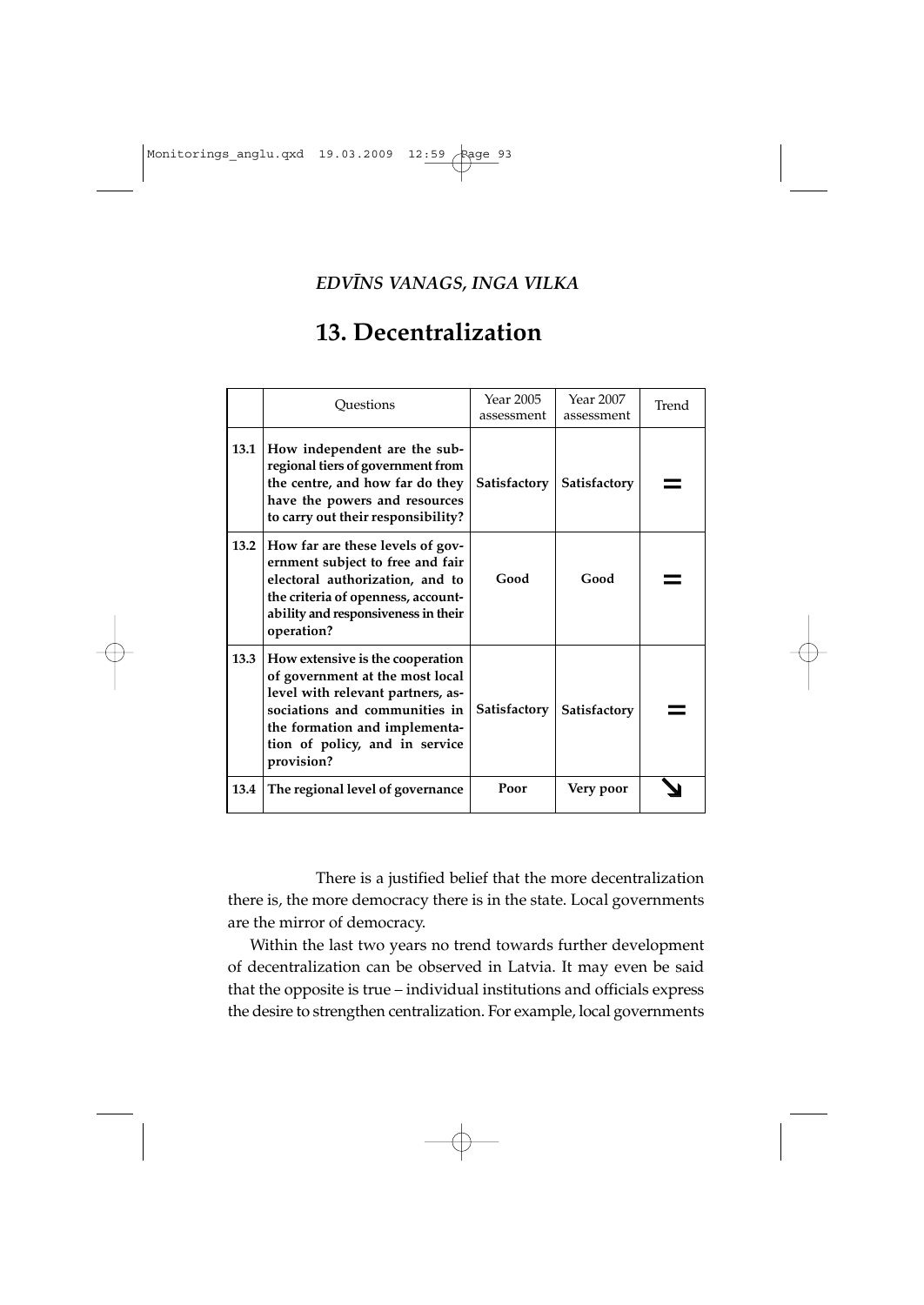#### 94 EDVÎNS VANAGS, INGA VILKA

remain to have no free access to the capital market. They can take out loans in commercial banks only with the permission of the Minister for Finance. Latvia is the only EU Member State which has such a limitation. According to the level of financial autonomy of local governments Latvia occupies the bottom part of the EU Member States. Latvia continues to have only state taxes and no local government taxes. In the opinion of the authors, the real estate tax can be transformed into local government tax, giving local governments the right to determine its rates within the boundaries defined in the law.

Democracy and decentralization are a 'never-ending process, unfortunately, the process has its ups and downs.

Examining the local government systems in 28 European countries, as well as the US, Canada, Mexico and Japan, it can be concluded that the last three decades have seen a triumph of democracy and decentralization, and the trend for its further development continues. Several countries are exception to that (Great Britain, Norway).

Analyzing the local government laws of ten cities which have been in force in the territory of Latvia from 1878 to nowadays, it can be seen that democracy and decentralization are not static – within a certain time-frame its ups and downs are visible. It is possible to avoid the downs of democracy and decentralization, provided there is political will favourable for local governments, activity of local governments themselves, and development of civil society.

Further political, administrative, functional and economic decentralization is closely linked to administrative territorial reform on the level of local governments and the regional division reform. It is often believed that it is small local governments that promote decentralization. In fact, it is completely the opposite – precisely the small local governments are an obstacle to the development of decentralization, as their administrative capacity is insufficient to take up new functions. In their turn, the large local governments are capable to assume certain functions of the national government.

Research shows that there is a strong correlation between the number of inhabitants in a local government and the level of development of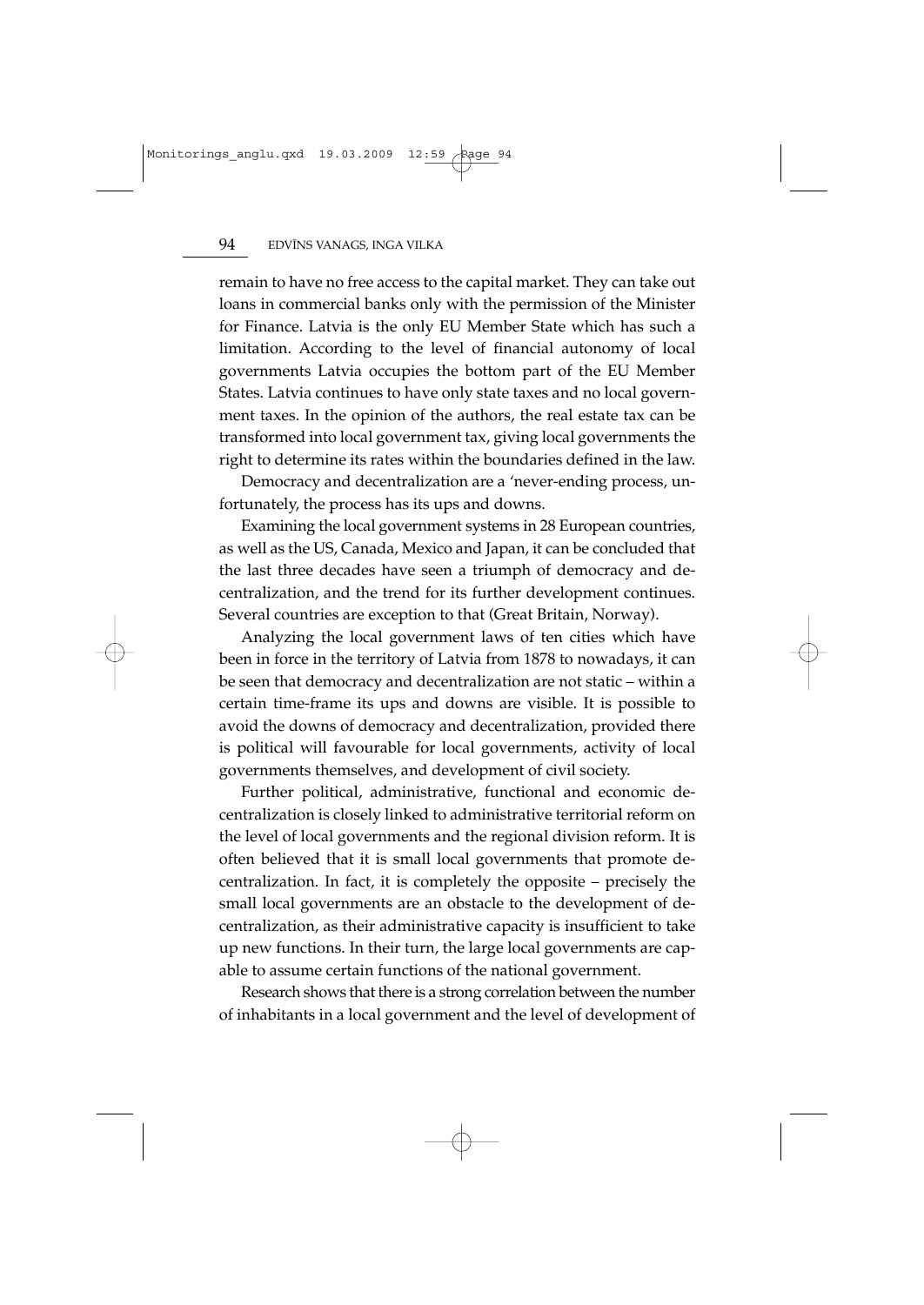Decentralization 95

the territory. In small local governments is it lower, in larger ones – higher.

The key advantages of the large local governments:

- Concentration of financial resources;
- Diversity and a higher quality of services provided;
- Increase of the administrative capacity;
- Employment of modern management methods;
- Introduction of efficient e-governance;
- Development and implementation of high quality development plans;
- Equitable cooperation, both international and domestic, with other local governments, public administration institutions, universities, business community;
- Increase of the social-economic development level in the whole of local government territory;
- Decreasing of unfavourable regional differences;
- Ability to promote innovation, productivity, creativity and cultural diversity.

Simultaneously, the large local governments have their own shortcomings – the deputies are further removed from the population, there is a possibility of the formation of backward outlying districts, sometimes the accessibility of services may be encumbered. However, these are not commensurate with the advantages and they can be diminished.

Regardless of the evident advantages, the merging of local governments in Latvia is taking place very slowly. The main reasons are a lack of political will, the change of the ministers in charge (currently – the Minister for Regional Development and Local Governments) and their differing attitudes towards reforms as such, the methods of implementing territorial reforms and the optimum number of local governments.

The results of local government self-evaluation show that in 2005 only 28% of the total number of chairs of local government councils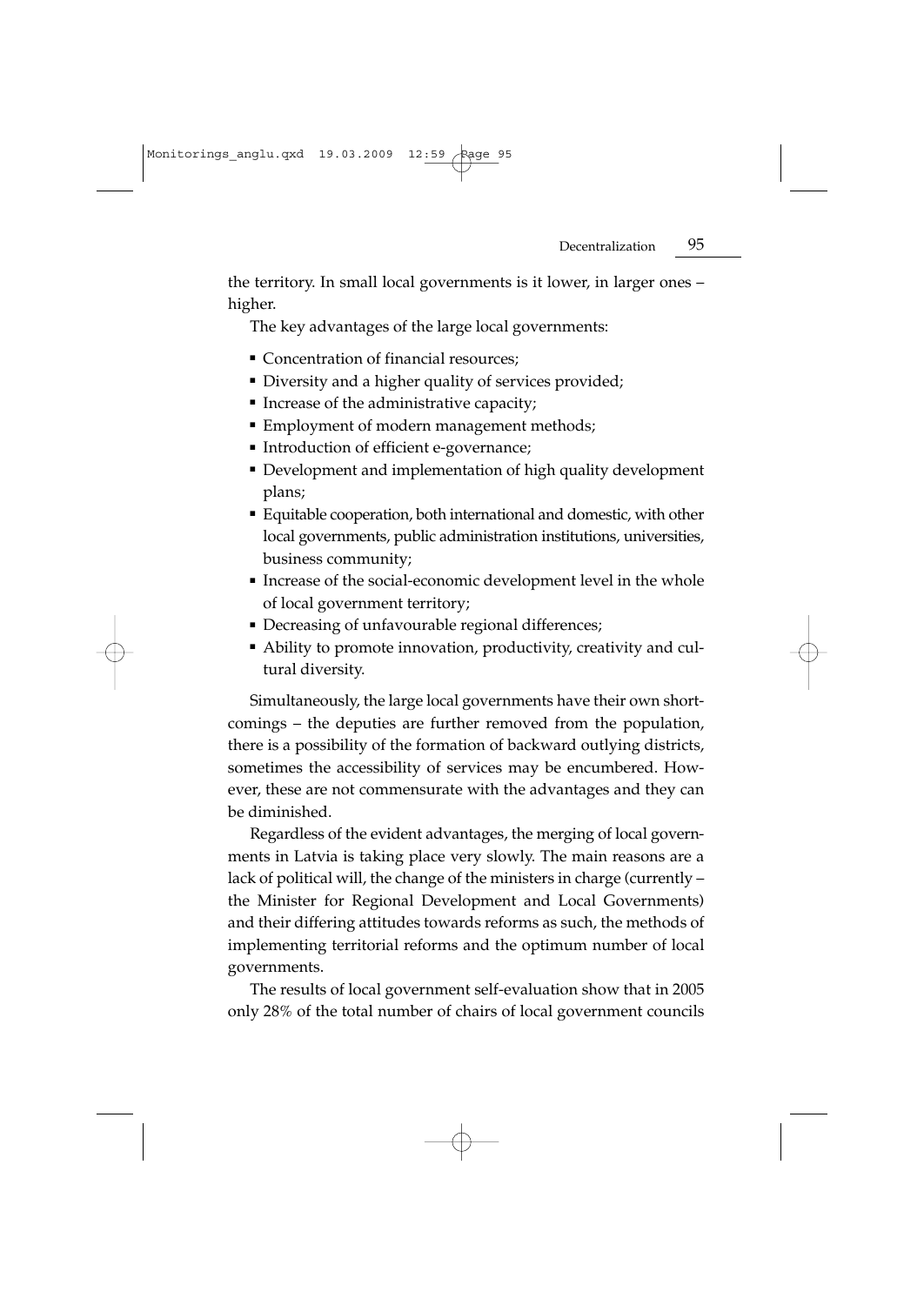### 96 EDVÎNS VANAGS, INGA VILKA

believed that the territorial reforms are useful and necessary, while in 2007, the respective number was 40%. Although the increase is manifest, the work of persuading local government leaders should be continued, paying special attention to learning from success stories and examples of good practice. Within this period, positive attitude of local government leaders towards the formation of regional governments has also improved from 49% to 61%.

Without denying the effectiveness of the large local governments and supporting their formation, in the opinion of authors, it would not be correct to get carried away by a technocratic approach and form all local governments in exactly the same way, like identical drops of water – not taking into account the historical development of each territory, its geographical position, cultural traditions, economic development, as well as the identity of the population. It is necessary to preserve beneficial regional differences, as it is precisely these that enrich each local government and Latvia as a whole. In the age of the priority of globalization, information society, major international institutions, innovation, intellectual capital and creativity it is important for Latvia as a small country not to lose the identity of its national and local territories.

The first step towards decentralization is often de-concentration. We mean by decentralization the transfer of functions from the central level of government to local governments, while de-concentration is defined as the transfer of functions from ministries to institutions subordinated to them. In this regard considerable expectations were placed on the establishment of state agencies, leaving to ministries only the functions of strategic planning and management, the service functions being delegated to state agencies, that is, separating the rowing from the steering. In addition, the idea included a much greater freedom and autonomy for state agencies as compared with other state institutions. Unfortunately, these ideas have not come true. In practice, the independence of state agencies does not exceed that of other state institutions. They too have to be involved with an enormous amount of paperwork. Local governments are in a similar situation,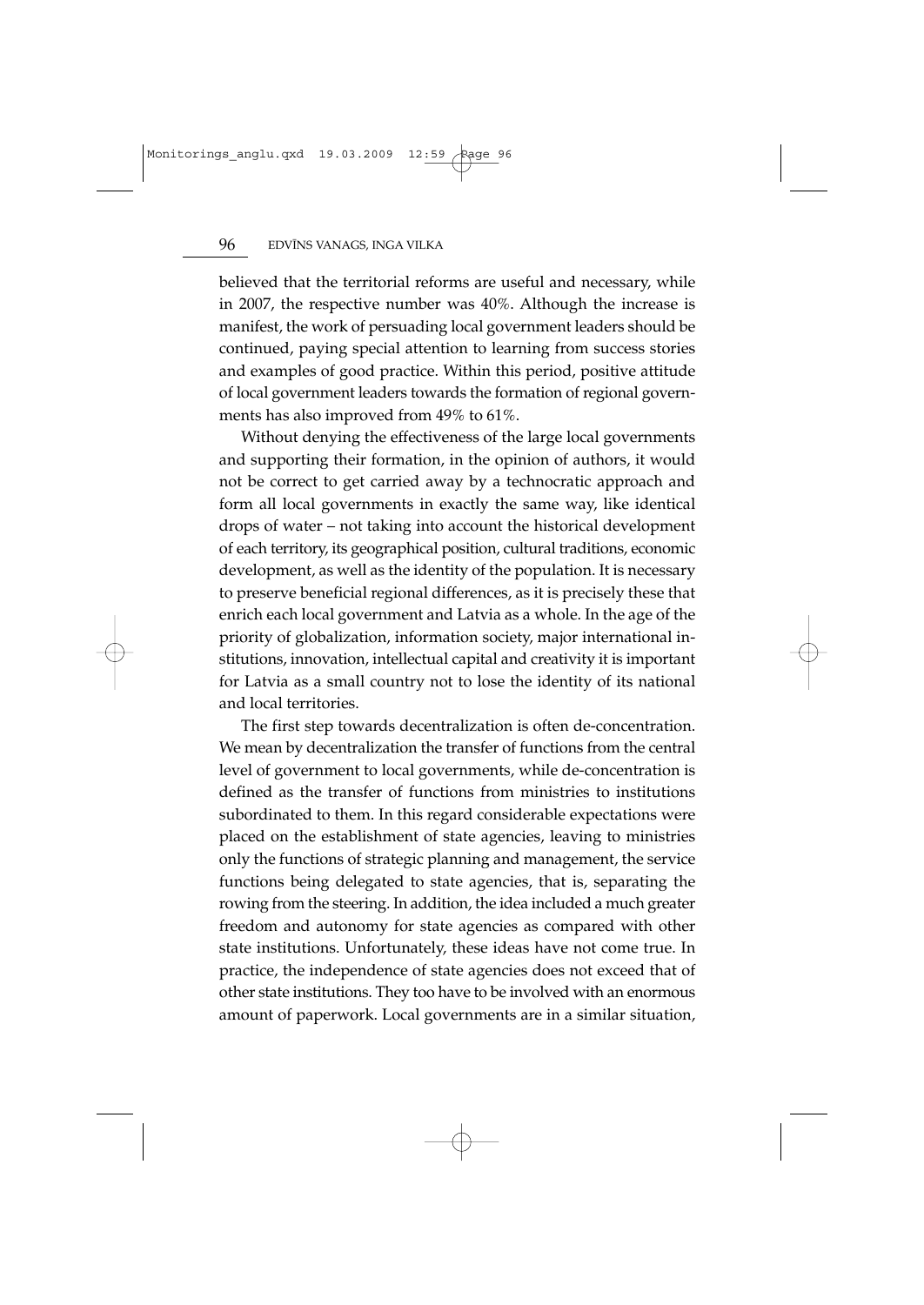Monitorings\_anglu.qxd 19.03.2009

### Decentralization 97

and each year they have to submit an increasing number of reports and overviews to various organizations.

Further decentralization and hence democracy in Latvia is hindered by the long-overdue administrative-territorial reform on the level of local governments and the regional division reform. Currently, district governments are characterized by the following:

- Functional weakness in accordance with the Local Government Law they have only four autonomous functions;
- Political weakness the deputies of district councils are not elected in direct elections, while the council itself is automatically comprised by the heads of local governments of the district units – districts, cities and regions;
- Economic weakness district governments have no independent tax base, their budgets are basically made from the payments from the local government finance balancing fund and targeted subsidies;
- Excessively small size  $-26$  districts and 7 major cities is an excessively small scope of territories to be able to provide the population with diverse and good quality services, balanced and sustainable development.

The above shortcomings determine the need and topicality of directly elected regional governments. Although the development trends demonstrate that it is unlikely that there will be regional level governments in Latvia, no legal act confirms that, thus there remains lack of certainty on the issue. The situation is often explained away by the delayed administrative territorial reform on the level of local governments. This argument is not acceptable, since the vagueness and lack of certainty on the issues of regional territorial division and regional governments in their turn to a great extent hinder the administrative territorial reform on the local level. In the opinion of the authors, both reforms have to be implemented simultaneously, at a mutually adjusted pace.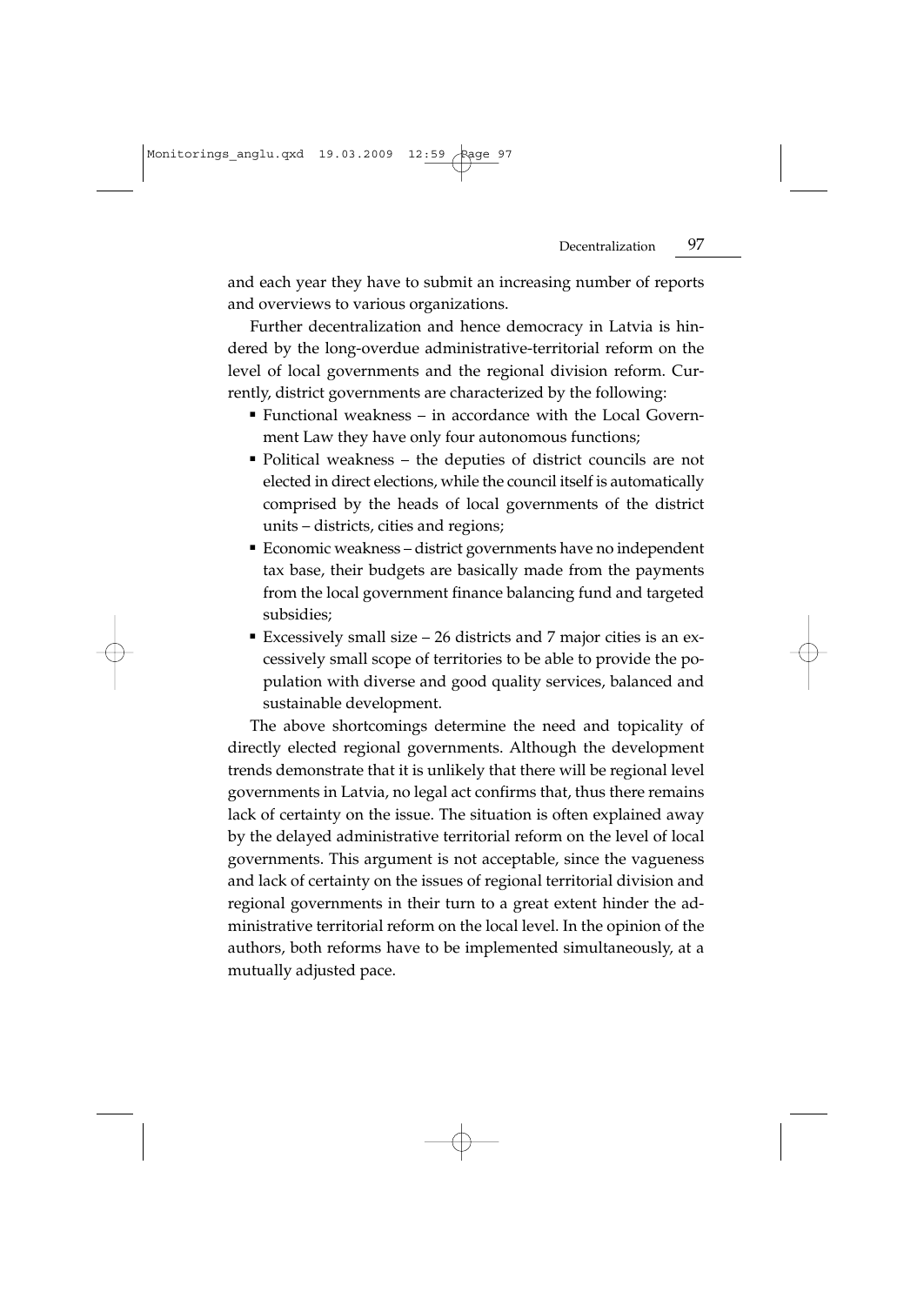Monitorings\_anglu.qxd  $19.03.2009$   $12:59$  Page 98

# $\check{Z}$ ANETA OZOLIŅA

# **14. International Dimensions of Democracy**

|       | Ouestions                                                                                                                                                                                                           | Year 2005<br>assessment | Year 2007<br>assessment | Trend |
|-------|---------------------------------------------------------------------------------------------------------------------------------------------------------------------------------------------------------------------|-------------------------|-------------------------|-------|
|       | 14.1. How free is the governance of<br>the country from subordination<br>to external agencies, economic,<br>cultural or political?                                                                                  | Satisfactory            | Good                    |       |
| 14.2. | To what extent are government<br>relations with external donors<br>based on principles of partner-<br>ship and transparency?                                                                                        | Good                    | Good                    |       |
| 14.3. | To what extent does the govern-<br>ment support UN human rights<br>treaties and respect international<br>law?                                                                                                       | Good                    | Good                    |       |
| 14.4. | To what extent does the govern-<br>ment respect international ob-<br>ligations in its treatment of<br>refugees and asylum seekers, and<br>how free from arbitrary dis-<br>crimination is its immigration<br>policy? | Good                    | Good                    |       |
| 14.5. | How consistent is the govern-<br>ment in its support for human<br>rights and democracy abroad?                                                                                                                      | Good                    | Good                    |       |
| 14.6. | What measures, if any,<br>are<br>being taken to remedy publicly<br>identified problems in this field,<br>and what degree of political<br>priority and public support do<br>they have?                               | Good                    | Very good               |       |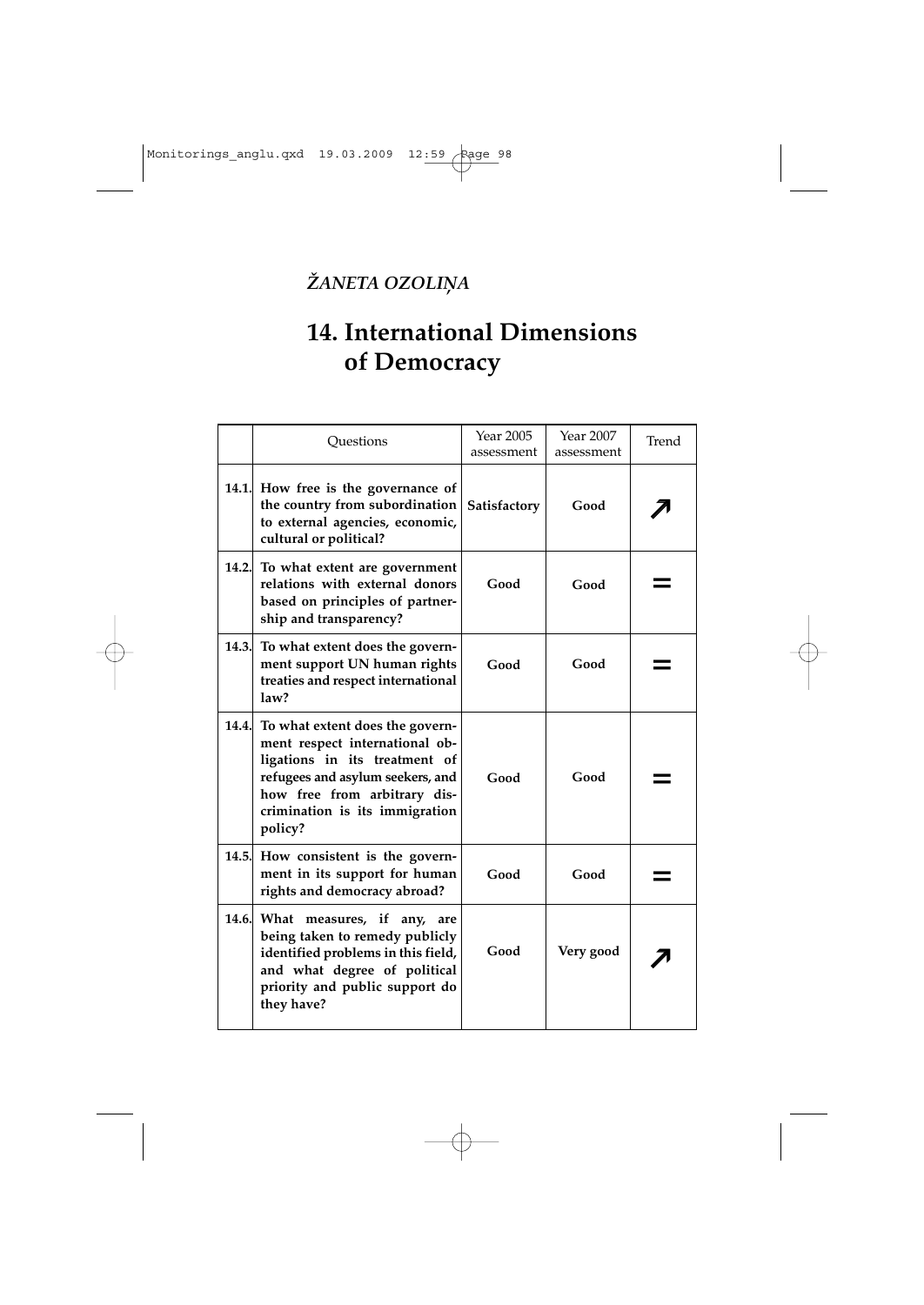# International Dimensions of Democracy 99

The most important change that has occurred since the Audit of Democracy published in 2004 is the change of Latvia's international status. The three years' experience in the European Union and NATO makes it possible to outline trends which in the coming years will determine the country's further activities in the world politics and its entrance into domestic politics.

State governance in Latvia is not subjected to any direct pressure from external agents; wither in economy, politics or culture. After Latvia joined the EU and NATO the opportunities of other countries to influence Latvia's domestic politics have decreased. However, Latvia's geopolitical situation determines that external factors are always likely to have a certain role in defining Latvia's political orientations. It remains unanswered whether the country can use the external factors (EU, NATO) in situations when they provide opportunities for representing national interests and are necessary to minimize pressure from the outside (Russia) when it becomes unwelcome.

Latvia as a member state of the EU and NATO, progressing to the level of allies and partner states, the influence of external agents from Western Europe and Transatlantic space will decrease in the country, while simultaneously diverse activities of Russia will increase as a means to preserve its influence in the Baltic region, as well as in conducting relations with the EU. Direct and forcefully implemented influence is not to be expected, it will rather be using the weaknesses of Latvia in the name of its own interests (for example, social tension, the issue of minorities, faults in the work of security structures, boycotting individual sectors of economy). Therefore we cannot declare that the state governance is completely free from external agents.

In its turn, in the recent years, Latvia as an external agent has manifested itself as an exporter of democracy and this makes it possible to assess improvements in this sphere. Latvia is actively expanding the new dimension of its foreign policy – development cooperation policy. Since 2003, when the Basic Guidelines of Development Policy of the Republic of Latvia were developed  $(2003)$ ,<sup>1</sup> the defining of development cooperation policy plans is conducted regularly for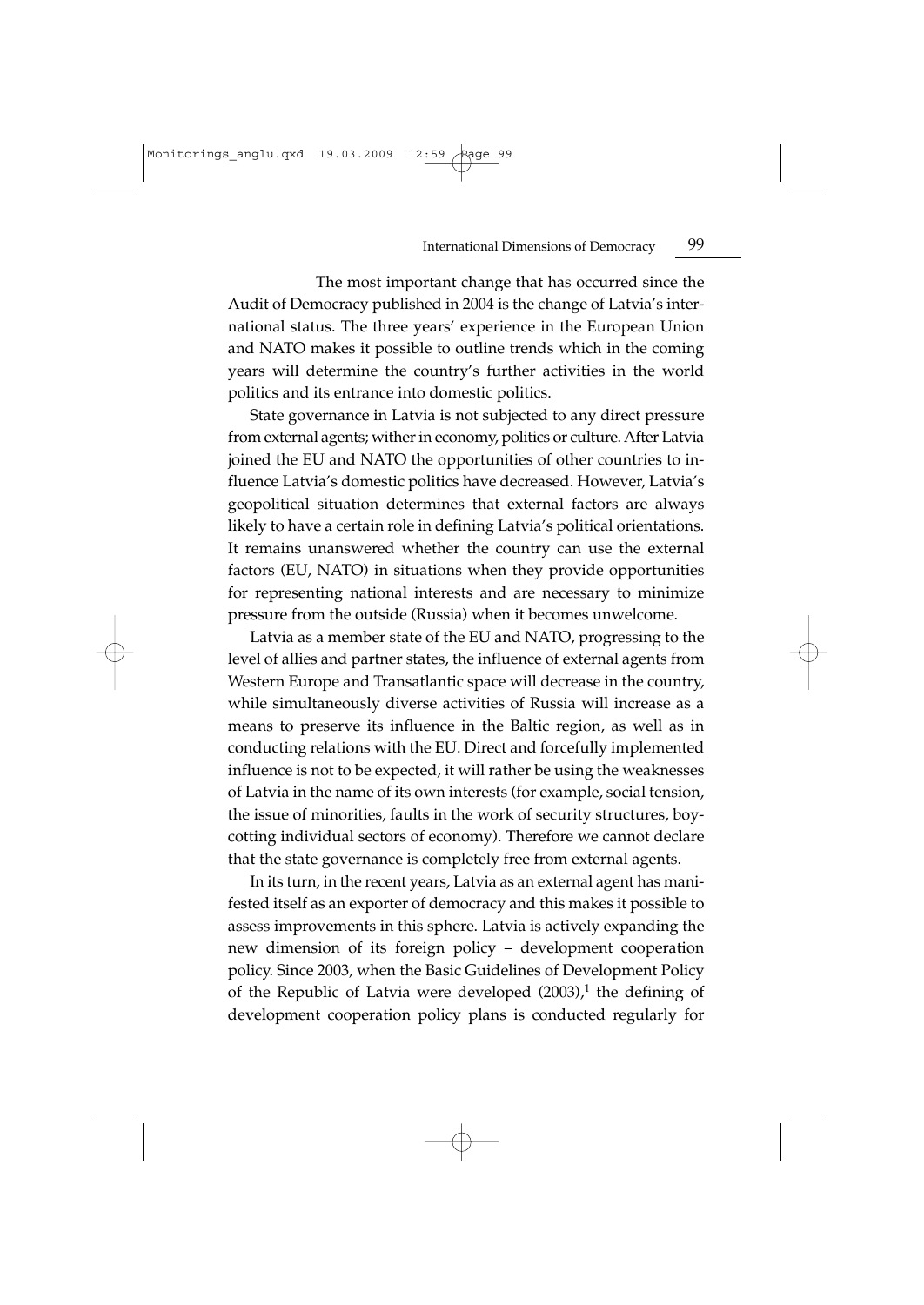## 100 ŽANETA OZOLIŅA

each year. The Ministry of Foreign Affairs of the Republic of Latvia has developed individual strategies for Georgia and Moldova, which are considered priority states of development cooperation. (Latvian National Strategy for Development Cooperation with Georgia for 2006–2008;2 Latvian National Strategy for Development Cooperation with Moldova for  $2006-2008$ ).<sup>3</sup> A new supplementary document has been adopted – the Development Cooperation Policy Programme of the Republic of Latvia for 2006–2010.<sup>4</sup> The above programme is accompanied by a conception for the increase of funding from the state budget in 2006–2010 for the implementation of the development cooperation policy of the Republic of Latvia.<sup>5</sup> To implement the goals and objectives of the development cooperation, in December 2005 the Cabinet of Ministers formed the Development Cooperation Council.6 It is important to note that the Council includes not only senior Ministry of Foreign Affairs officials, but also deputy undersecretaries of the Ministry of Economy, Ministry of Finance, Ministry of Regional development and Local Governments and the deputy director of the State Chancery, which ensures that other ministries are involved in the implementation and coordination of development cooperation policy.

Latvia has defined its proposed areas of expertise in various sectors.<sup>7</sup> However, it is excessively broad and obviously formed as a wish list, there was a lack of focus and inter-ministerial cooperation in identifying the proposals. For example, one can compare the lists of the Ministry of Justice (taking over, planning and coordinating EU legislation; formation of a national system of mapping and geographical information of the Land Service, creation of land information systems; National Data Inspectorate; courts administration; national probation service governance; courts development policy; naturalization; development of a register of commercial bonds) which is very general and the Ministry of Defence (humanitarian programmes geared towards strengthening of democratic values and formation of a democratic society; democratic control over Armed Forces; public relations; Divers' School; participation in international operations) which has been developed on the basis of the actual experience accumulated.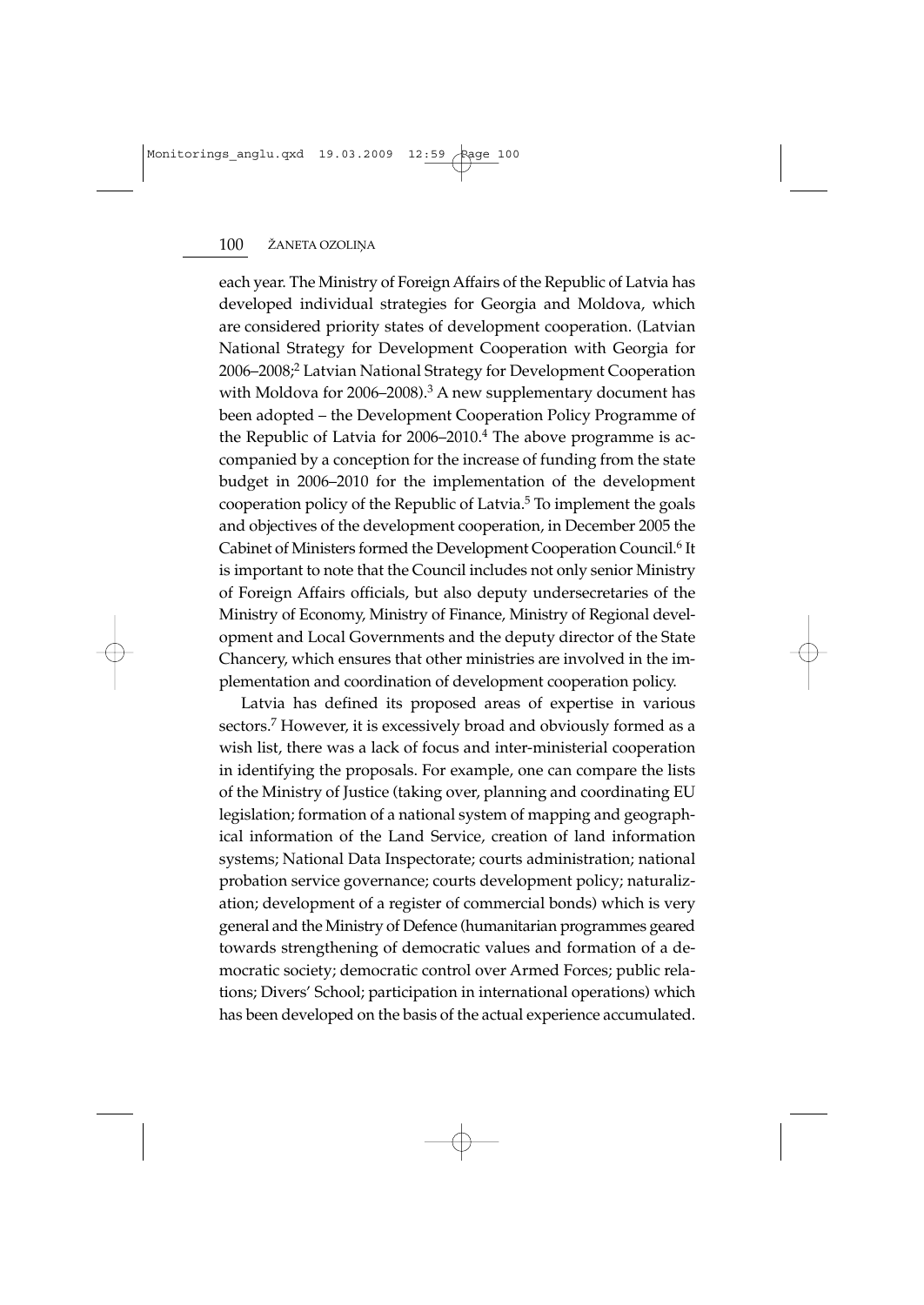### International Dimensions of Democracy 101

Latvia is the participant of all major international organizations (with the exception of ODEC, which it is preparing to join). The relationships with all international organizations are being formed on the basis of partnership and transparency. In the recent years, changes are manifest in that Latvia's obligations include not only developing relationships with international organizations, but also participation in defining their new roles in the situation when the nature of international relations and processes dominating in these are changing rapidly. Latvia provides its contribution to the transformation of NATO, as well as participates in discussing the EU future and policy reforms. A proof of Latvia's contribution to the formation of international agenda is appointing the President of the Republic of Latvia Vaira Vîíe-Freiberga a special envoy of the UN Secretary General on the issue of the UN reform and her running for the position of the post of the UN Secretary General, which actualized the issue of the observation of democratic principles in the section of candidates and the elections, as well as the role of the woman in global politics.

Latvia is consistent in supporting human rights and democracy worldwide. As a member state of the EU and NATO it takes the position that coincides with the position of the EU and NATO. Latvia's support for human rights and democracy is especially active in the states which are Latvia's priority from the point of view of national foreign policy: Belarus and Georgia. Latvia's participation in the mission in Iraq and the increase of the number of troops in Afghanistan are examples of its contribution to international security.

The dialogue of public administration with the society on issues of foreign policy has improved. In the recent years, representatives of the general public have participated in developing several major documents on Latvia's foreign policy and security policy. The Ministry of Foreign Affairs of the Republic of Latvia invited the Foreign Policy Council to participate in the development of Basic Guidelines of Latvia's Foreign Policy for 2006–2010. The Foreign Policy Commission of the Saeima invites experts to provide assessment on topical foreign policy issues. Public hearings in Latvia's regions were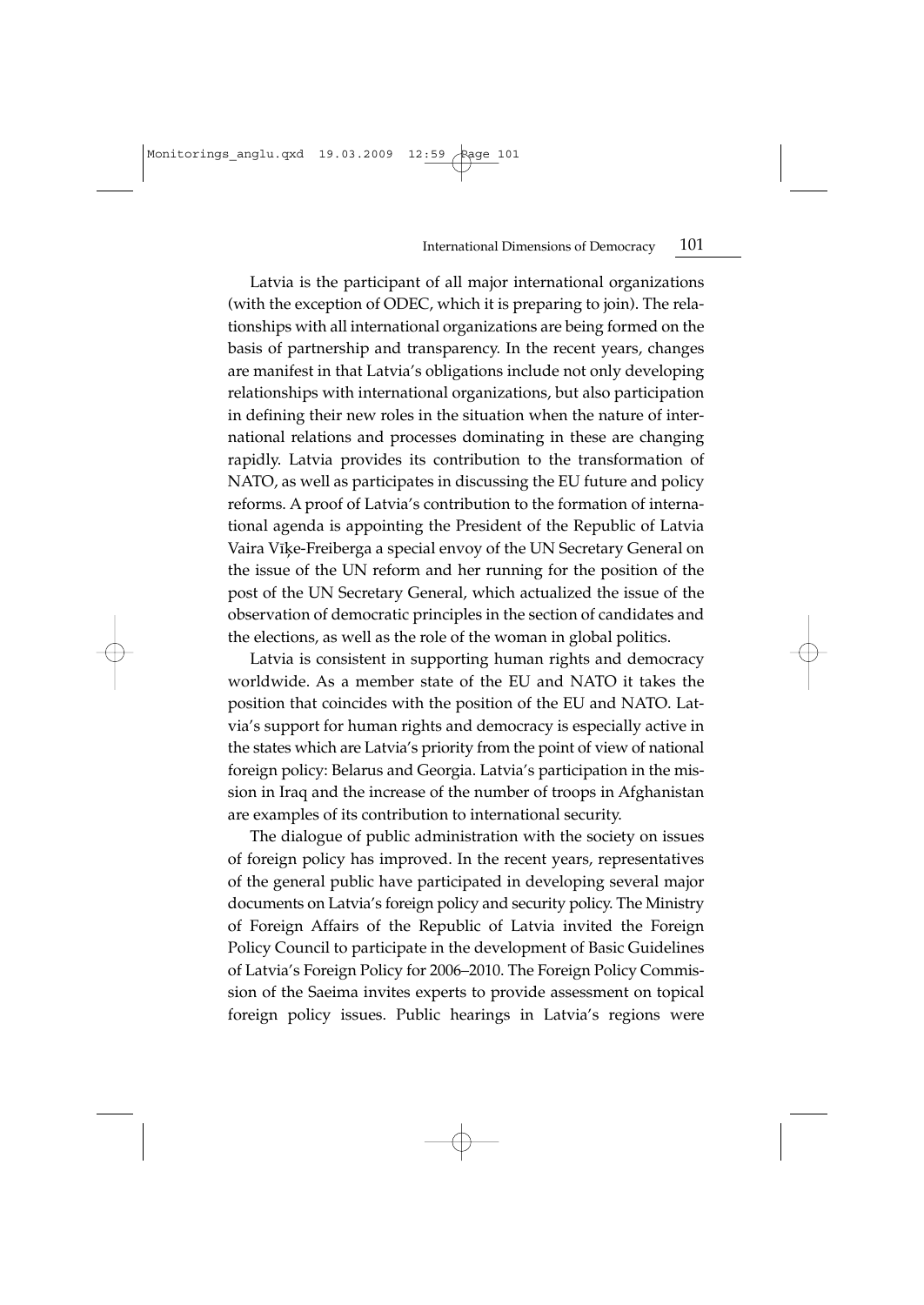## 102 ŽANETA OZOLIŅA

conducted in preparing the informative report Latvia's Participation in the EU – Basic Principles, Goal, Priorities and Actions in 2007– 2013. In preparing the NATO Summit in Rîga, the Ministry of Foreign Affairs and the Ministry of Defence paid considerable attention to activities of public diplomacy. In the recent years, there has been a growth of interest in academic studies on international issues and the application of this research in implementation of foreign and security policy.

It has become habitual practice to involve civil society in the realization of development cooperation policy in both organized and informal way. Organized participants of development cooperation policy include the European Movement in Latvia (*Eiropas kustîba Latvijâ, EKL*), Latvian Transatlantic organization (LATO), Latvian Platform for Development Cooperation (*Latvijas Platforma attîstîbas sadarbîbai*, *LAPAS*). Higher education institutions and experts contribute specific activities on individual level.

### **References**

- <sup>1</sup> Latvijas Republikas Attîstîbas sadarbîbas politikas pamatnostâdnes. At http:*//* www.mfa.gov.lv/lv/arpolitika/attistibas-sadarbiba/pamatnostadnes/ (last accessed on 23 September 2004).
- <sup>2</sup> http:*//*www.mfa.gov.lv/lv/Attistibas-sadarbiba/pamatdokumenti/Gruzija/
- 3 http:*//*www.mfa.gov.lv/lv/Attistibas-sadarbiba/pamatdokumenti/Moldova/
- <sup>4</sup> http:*//*www.mfa.gov.lv/Attistibas-sadarbiba/pamatdokumenti/programma/
- <sup>5</sup> http:*//*www.mfa.gov.lv/Attistibas-sadarbiba/pamatdokumenti/koncepcija/
- <sup>6</sup> http:*//*www.likumi.lv/doc.php?id=124783
- <sup>7</sup> http:*//*www.mfa.gov.lv/Attistibas-sadarbiba/eksp/jomas/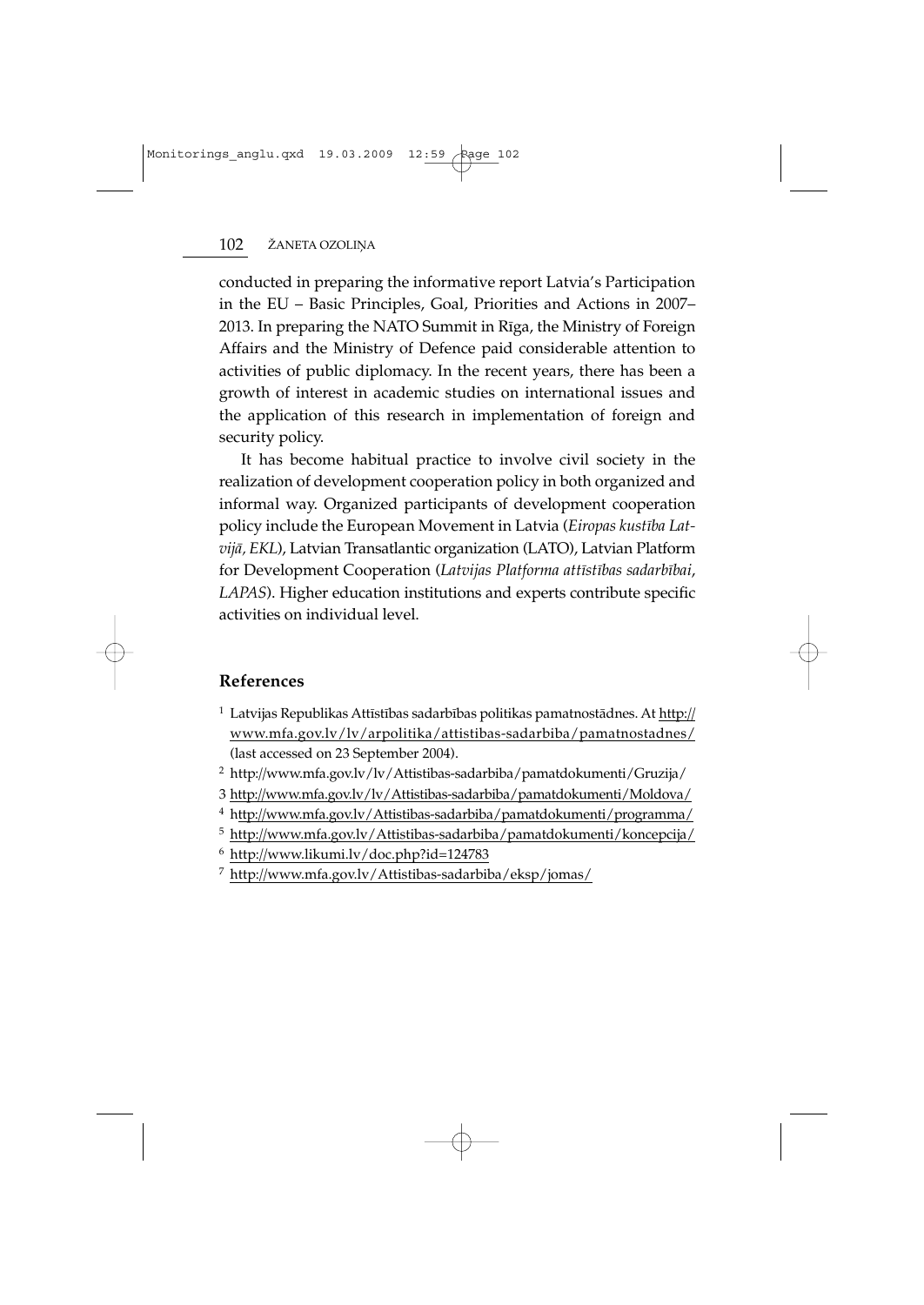Monitorings\_anglu.qxd 19.03.2009 12:59 Page 103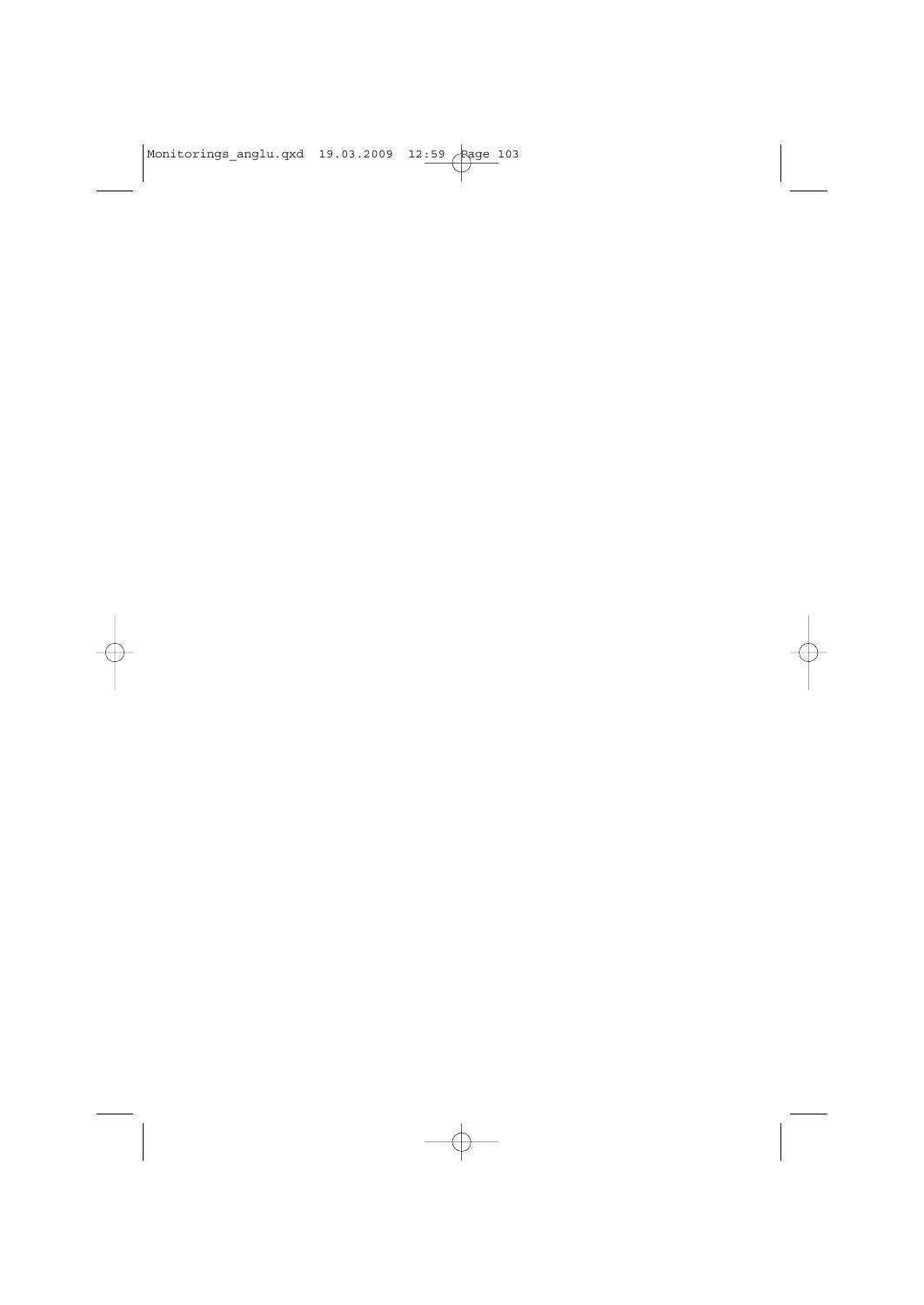Monitorings\_anglu.qxd 19.03.2009 12:59 Page 104

# **Authors**

| Dr. Daunis AUERS          | Lecturer, Faculty of Social Sciences, University of<br>Latvia                                                   |
|---------------------------|-----------------------------------------------------------------------------------------------------------------|
| <b>Ilze BRANDS KEHRIS</b> | Director, Latvian Centre for Human Rights                                                                       |
| Dr. Marija GOLUBEVA       | Researcher, Public Policy Centre Providus                                                                       |
| Dr. Jānis IKSTENS         | Associate Professor, Faculty of Social Sciences,<br>University of Latvia                                        |
| Dr. Valts KALNIŅŠ         | Researcher, Public Policy Centre Providus, lecturer,<br>Faculty of Social Sciences, University of Latvia        |
| Anhelita KAMENSKA         | Researcher, Latvian Centre for Human Rights                                                                     |
| Dr. Sergei KRUK           | Lead Researcher, Rīga Stradiņa University                                                                       |
| Dr. Artūrs KUČS           | Lecturer, Faculty of Law of the University of<br>Latvia, Head of the Chair of International and<br>European Law |
| Dr. h. c. Atis LEJIŅŠ     | Director, Latvian Institute of Foreign Policy                                                                   |
| Zinta MIEZAINE            | Public participation expert, Civic Alliance of Latvia                                                           |
| Dr. Žaneta OZOLIŅA        | Professor, Chair of the Political Science Depart-                                                               |
|                           | ment, Faculty of Social Sciences, University of<br>Latvia                                                       |
| Dr. Feliciana RAJEVSKA    | Associate Professor, Vidzeme University College                                                                 |
| Dr. Iveta REINHOLDE       | Lecturer, Faculty of Social Sciences, University of<br>Latvia                                                   |
| Dr. Juris ROZENVALDS      | Professor, Faculty of Social Sciences, University<br>of Latvia                                                  |
| Dr. Andris RUNCIS         | Associate Professor, Faculty of Social Sciences,<br>University of Latvia                                        |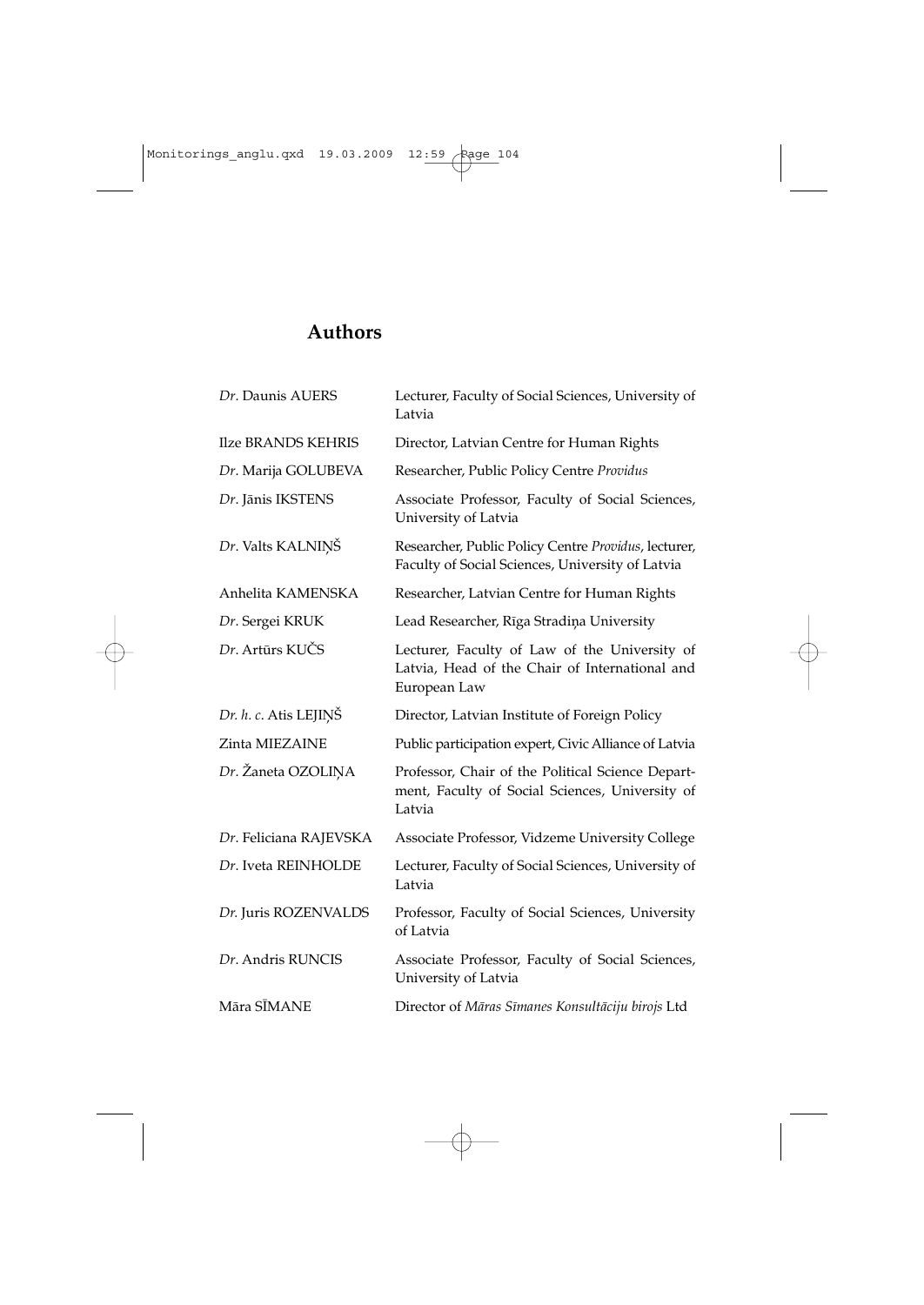Monitorings\_anglu.qxd 19.03.2009 12:59 Page 105

# Authors 105

| Ilze ŠULMANE     | Lecturer, Faculty of Social Sciences, University of<br>Latvia                        |
|------------------|--------------------------------------------------------------------------------------|
| Alfs VANAGS      | Director, Baltic International Centre for Economic<br><b>Policy Studies (BICEPS)</b> |
| Dr. Edvins VILKS | Professor, Faculty of Economics and Management,<br>University of Latvia              |
| Dr. Inga VILKA   | Lecturer, Faculty of Economics and Management,<br>University of Latvia               |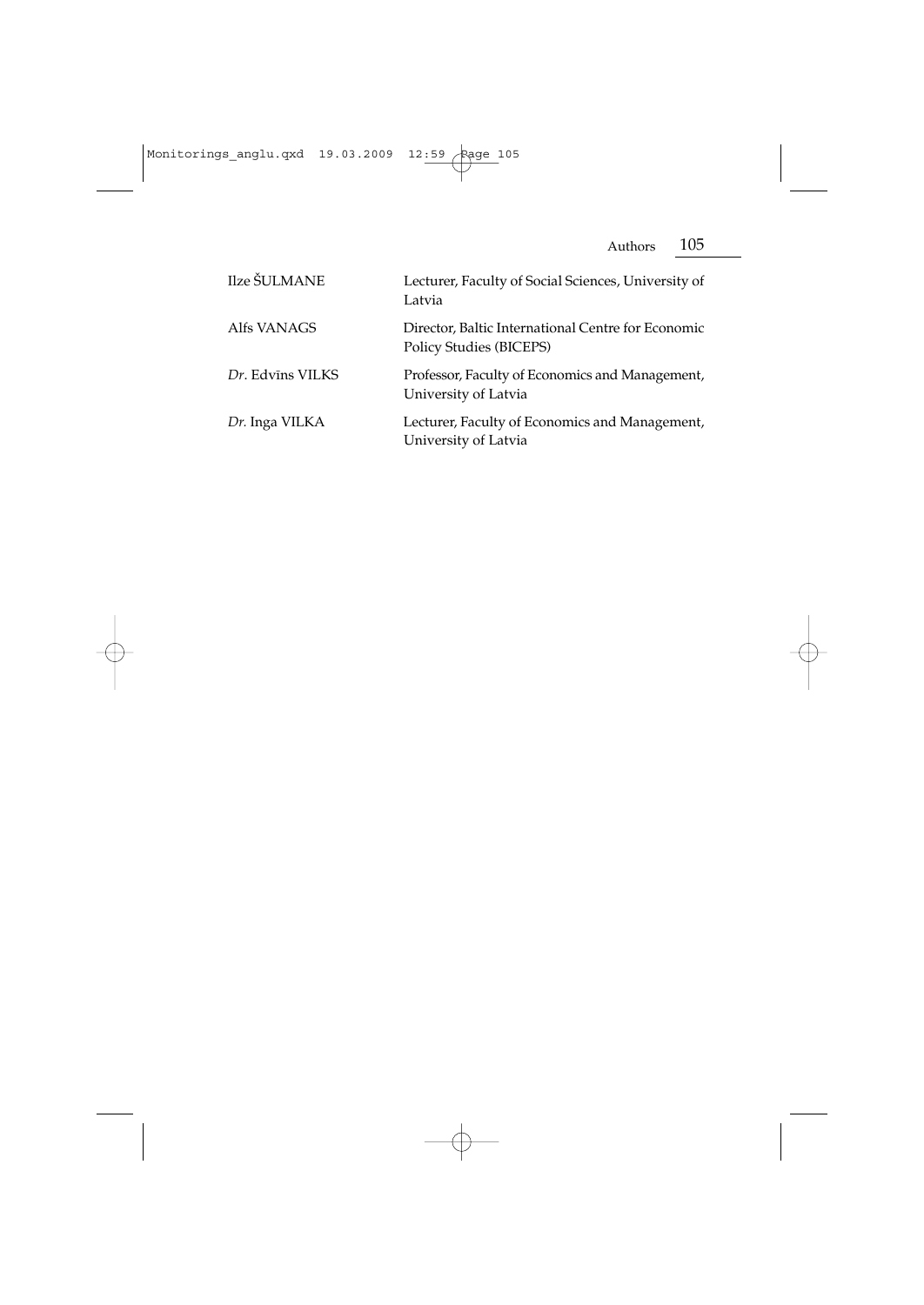# **Commission of Strategic Analysis**

Commission of Strategic Analysis under the Auspices of the President of the Republic of Latvia was established on April 2, 2004. Its founding resolution was jointly signed by the President and the Prime Minister. The Commission's main goal is to generate a long-term vision of Latvia's development through interdisciplinary and future-oriented studies.

The Commission of Strategic Analysis is a think tank that is seeking to consolidate Latvia's scholarly potential for the benefit of Latvia's future development. It has undertaken to research Latvia's opportunities as a member of the European Union and NATO, along with Latvia's place in global development processes. The Commission is also stimulating high-quality dialogue with the country's legislative and executive powers, as well as the general public, on matters that concern Latvia's development and the consolidation of democracy.

The research areas of the Commission of Strategic Analysis:

- Development of democracy in Latvia;
- Latvia's Economic Development;
- Education, Scientific Research, Technological Development and Innovation;
- The Quality of Life in Latvia and its Dynamics;
- Population Changes;
- Latvia in World Politics;
- Global Agenda.

In 2006, the Commission of Strategic Analysis, the Latvian Transatlantic Organization and the German Marshall Fund of the United States jointly organized a major international conference entitled *Transforming NATO in a New Global Era* (November 27–28, 2006, in Rîga, Latvia). The conference was an accompanying event to the Riga NATO Summit.

The Commission is actively taking part in the formulation of various policy-making documents for Latvia. In 2005 and 2006, the Commission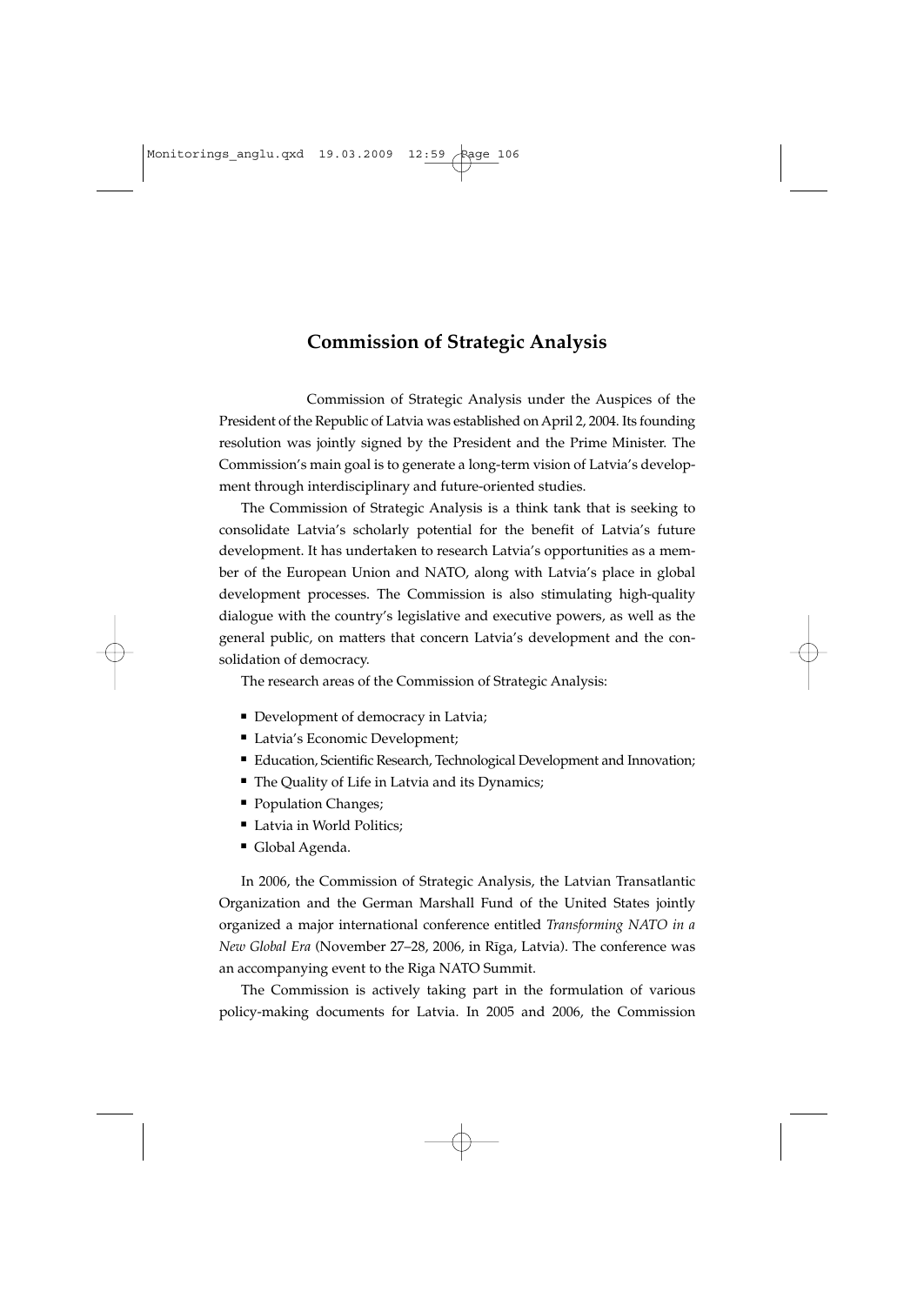Monitorings\_anglu.qxd  $19.03.2009$   $12:59$  age 107

Commission of Strategic Analysis 107

contributed to three such policy papers: *National Development Plan*, *A Growth Model for Latvia* and *The Priority Areas of Science in Latvia*, while in 2007 the Commission is participating in the development of Latvia's long-term development strategy.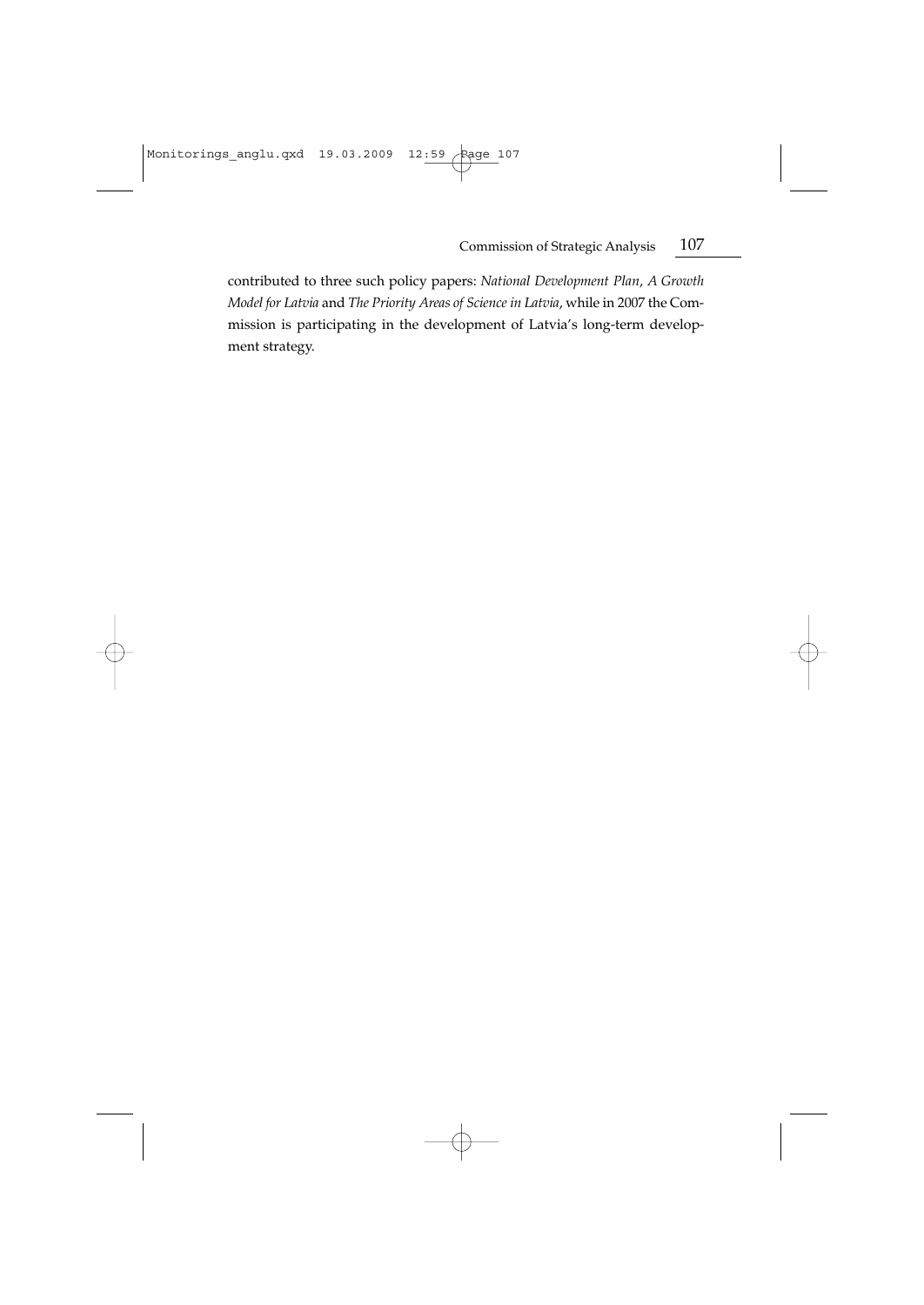Monitorings\_anglu.qxd 19.03.2009 12:59

# **Research by the Commission of Strategic Analysis**

### **Major interdisciplinary studies**

Latvijas skatîjums uz Eiropas Savienîbas nâkotni (Apgâds "Zinâtne", 2007) Dzîves kvalitâte Latvijâ (Apgâds "Zinâtne", 2006) Cik demokrâtiska ir Latvija? Demokrâtijas audits (LU Akadçmiskais apgâds, 2005)

#### **Yearbooks of Latvia's politics**

Politikas gadagrâmata. Latvija 2006 (Apgâds "Zinâtne", 2007) Politikas gadagrâmata. Latvija 2005 (Apgâds "Zinâtne", 2006) Politikas gadagrâmata. Latvija 2004 (Apgâds "Zinâtne", 2005)

#### **Series of scientific articles**

Latvija-Krievija-X (Apgâds "Zinâtne", 2007) Daugavpils kā attīstības ceļvedis (Apgāds "Zinātne", 2007) Globâlâ dienaskârtîba (Apgâds "Zinâtne", 2007) Stratēģiskās analīzes komisijas zinojumi 2006 (Apgāds "Zinātne", 2007) Latvijas ārpolitika un "robežu paplašināšana" (Apgāds "Zinātne", 2006) Latvija un attîstîbas sadarbîba (Apgâds "Zinâtne", 2006) Demogrâfiskâ attîstîba 21. gadsimta sâkumâ (Apgâds "Zinâtne", 2006) Latvija starptautiskajâs organizâcijâs (Apgâds "Zinâtne", 2005) Zinâðanu sabiedrîbu veidojot (Apgâds "Zinâtne", 2005) Demogrâfiskâ sabiedrîba ðodien un rît (Apgâds "Zinâtne", 2005) Globalizâcija un globâlâ politika (Apgâds "Zinâtne", 2005) Nacionâlâs intereses: formulçjuma meklçjumos (Apgâds "Zinâtne", 2004)

#### **Publications of international conferences**

*Expanding Borders: Communities and Identities* (LU Akadçmiskais apgâds, 2006)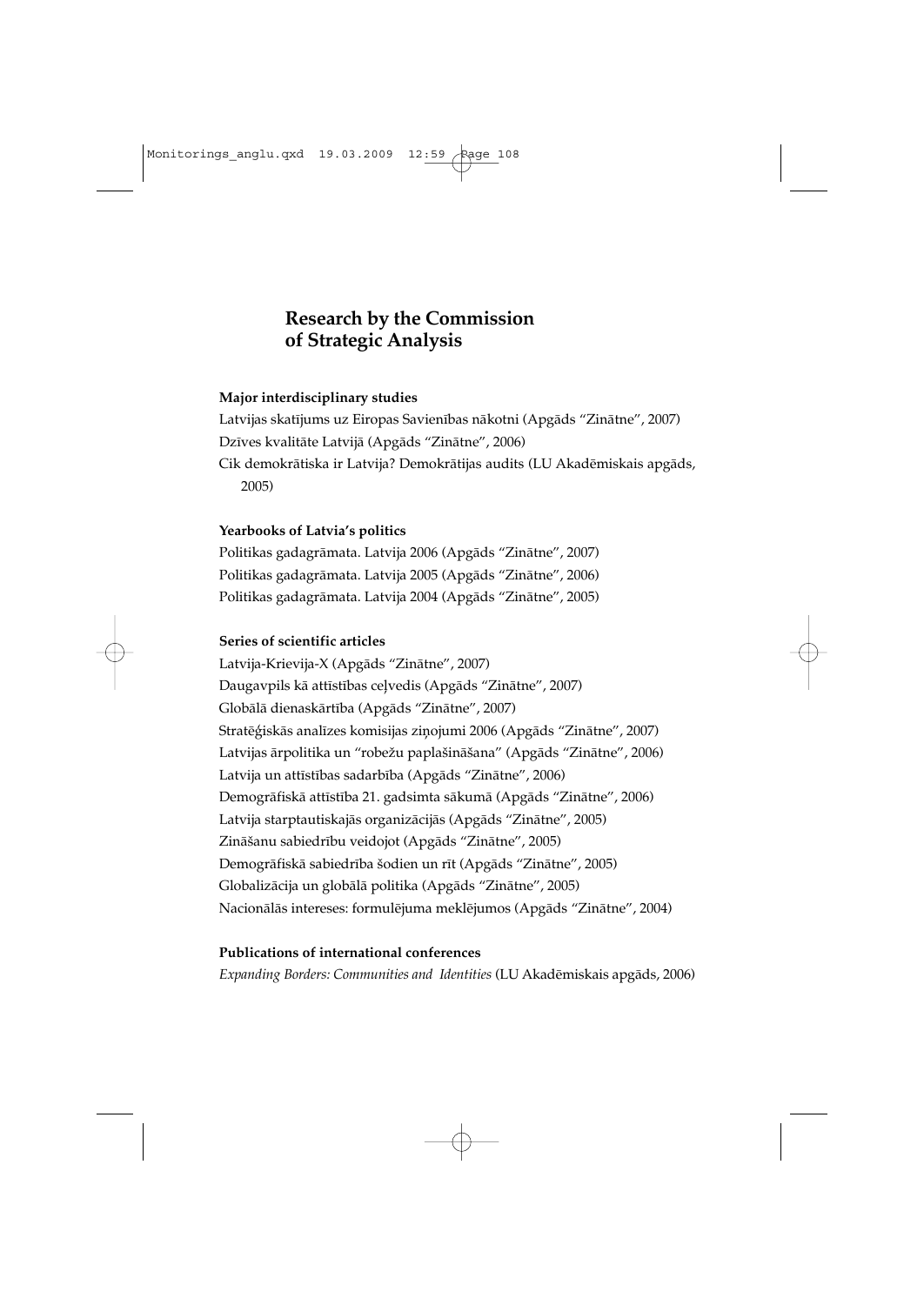Research by the Strategic Analysis Commission 109

*Negotiating Futures. States, Societies and the World* (LU Akadçmiskais apgâds, 2005)

## **Publications in English**

*The Future of Europe* (Apgâds "Zinâtne", 2007) *How Democratic is Latvia? Audit of Democracy* (LU Akadçmiskais apgâds) *Demographic Situation: Present and Future* (Apgâds "Zinâtne", 2006) *Latvia in International Organizations* (Apgâds "Zinâtne", 2005) *Yearbook of Politics. Latvia 2006* (Apgâds "Zinâtne", 2007) *Yearbook of Politics. Latvia 2005* (Apgâds "Zinâtne", 2006) *Yearbook of Politics. Latvia 2004* (Apgâds "Zinâtne", 2005)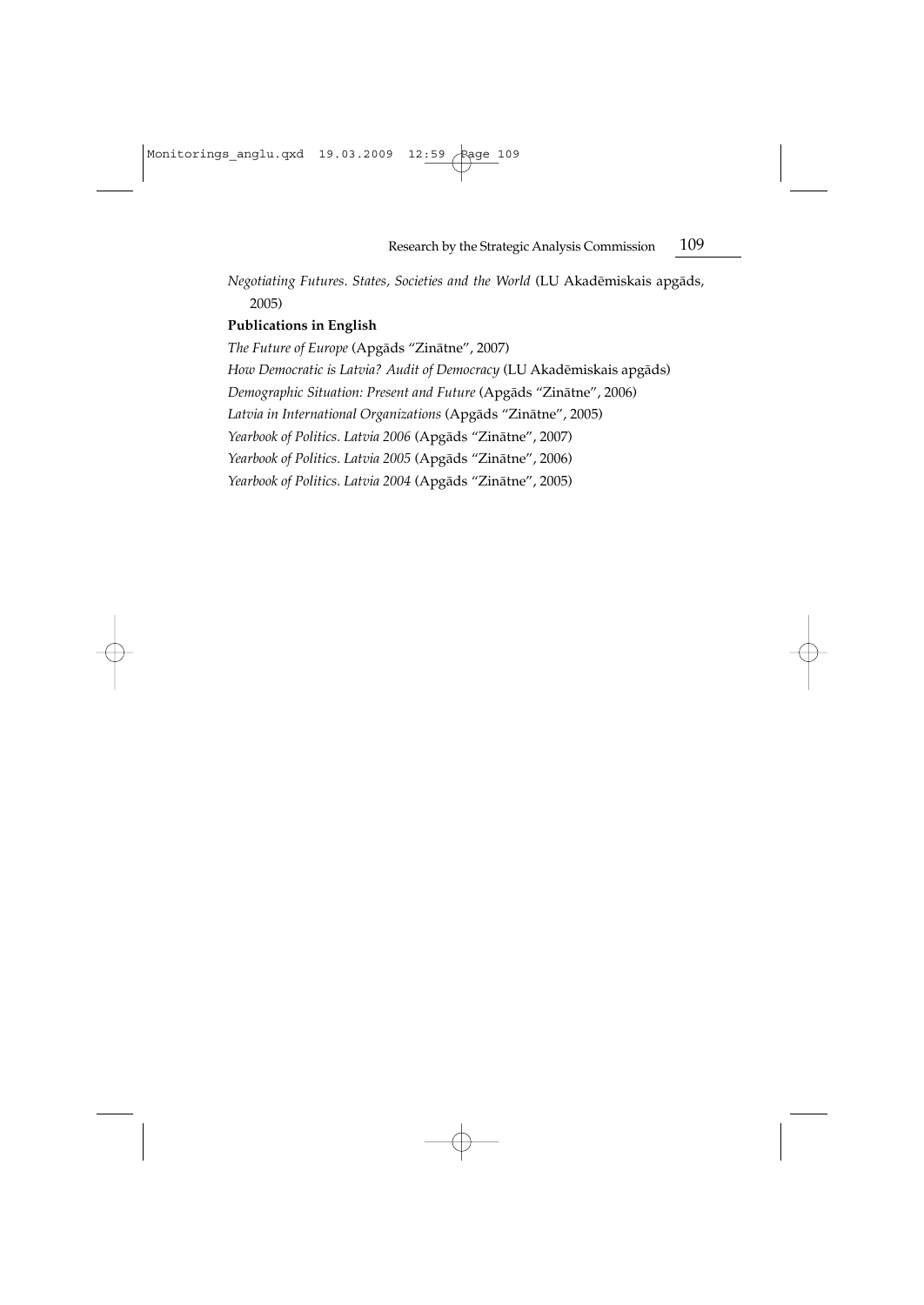Monitorings\_anglu.qxd 19.03.2009 12:59 Page 110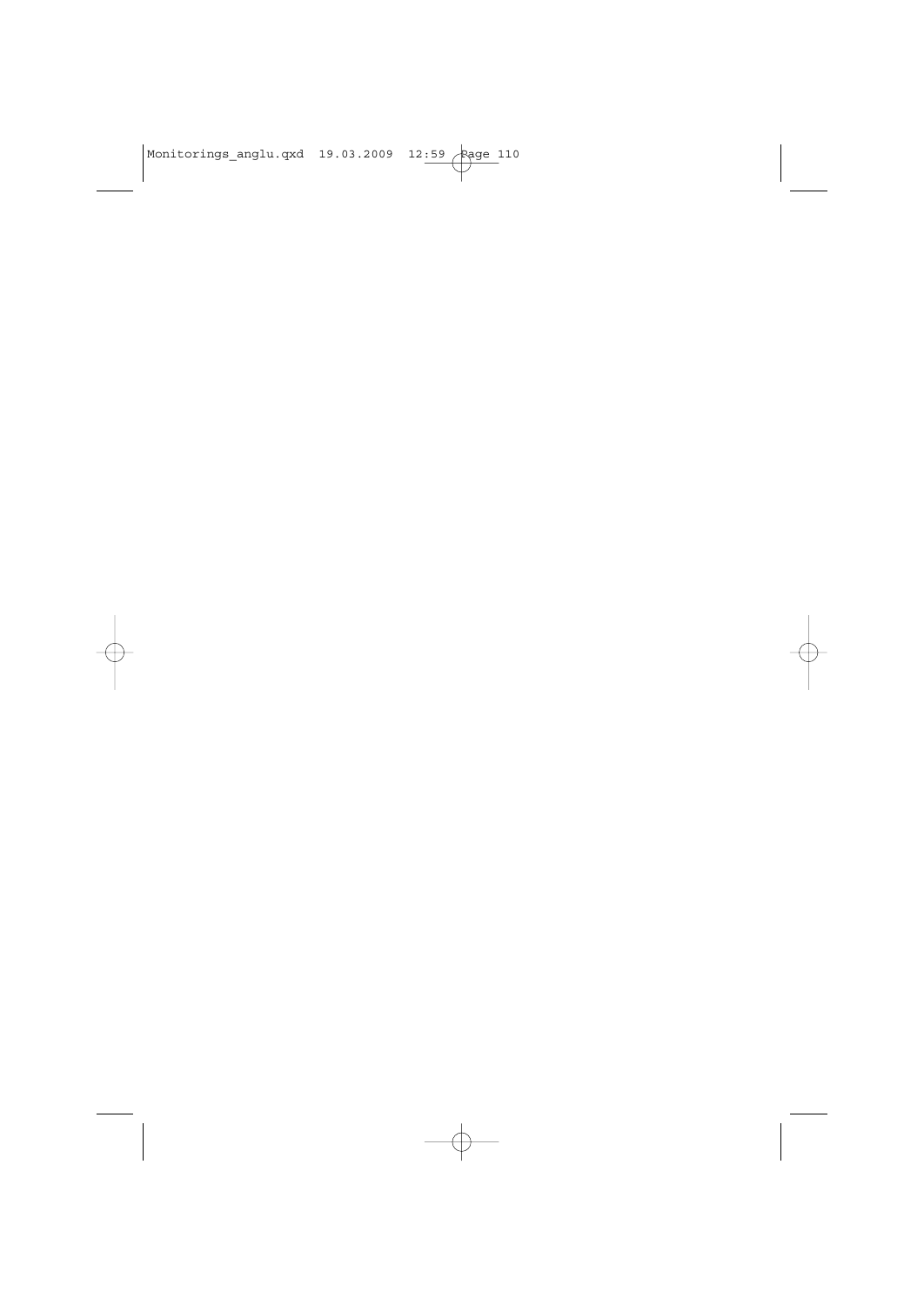$\vert$ Monitorings\_anglu.qxd 19.03.2009 12:59  $\sqrt{$  age 111

Commission of Strategic Analysis under the Auspices of the President of the Republic of Latvia

## **How Democratic is Latvia? Monitoring of Democracy 2005–2007**

"Zinâtne" Publishers Rîga 2007

Editor: *Regîna Jozauska* Layout: Gundega Kārkliņa

"Zinâtne" Publishers Ltd. Akadçmijas laukums 1, Rîga, LV 1050. Registration no. 40003576967. Printed in Jelgavas tipogrâfija.